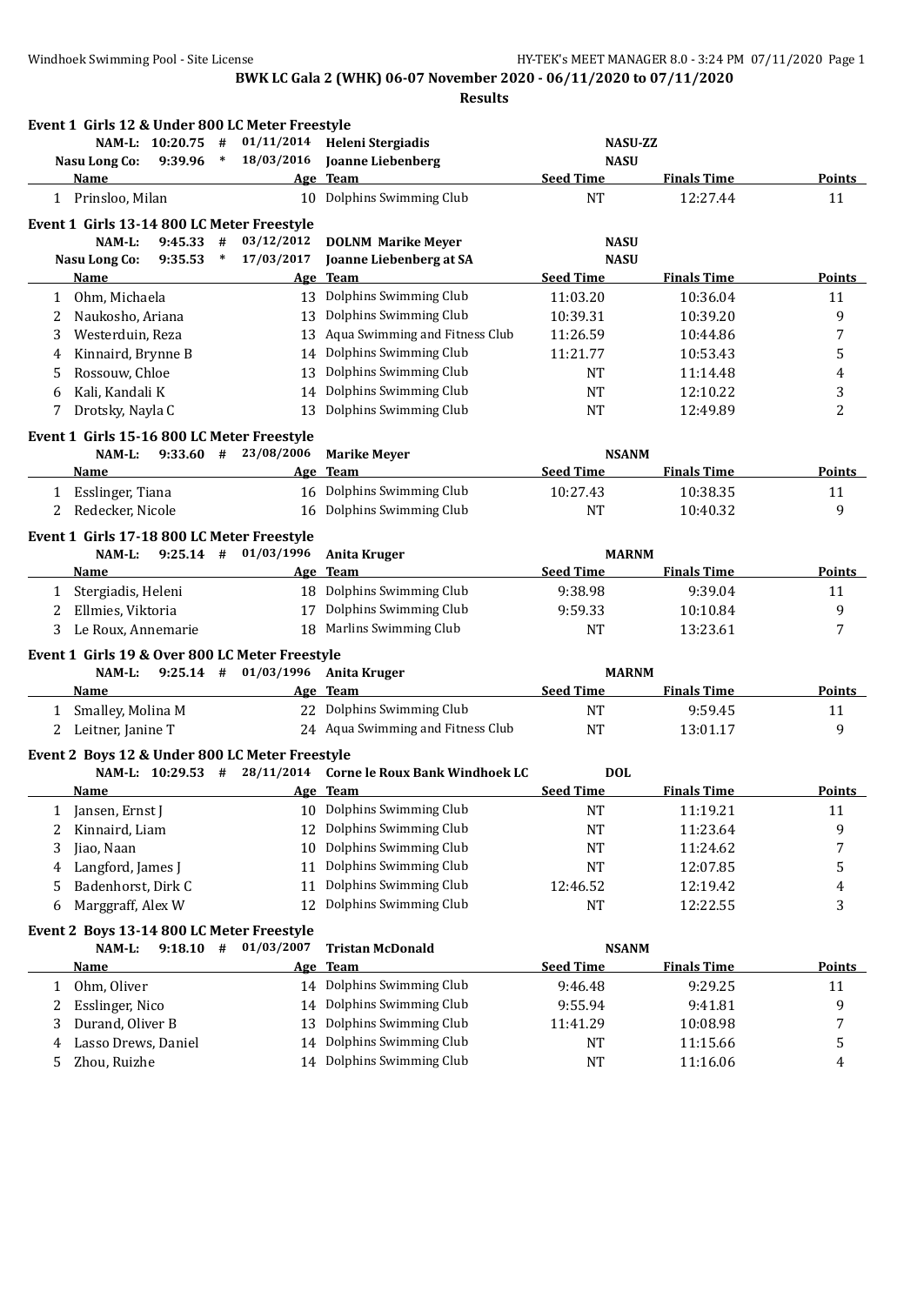|          | Event 2 Boys 17-18 800 LC Meter Freestyle       |                          |                                                                  |                                  |                    |                         |
|----------|-------------------------------------------------|--------------------------|------------------------------------------------------------------|----------------------------------|--------------------|-------------------------|
|          | $8:32.76$ #<br>$NAM-L$ :                        | 10/04/2016               | <b>Philip Seidler</b>                                            | <b>NAMIB</b>                     |                    |                         |
|          | Name                                            |                          | Age Team                                                         | <b>Seed Time</b>                 | <b>Finals Time</b> | Points                  |
|          | 1 Henning, Marco T                              |                          | 17 Dolphins Swimming Club                                        | 9:46.59                          | 9:39.54            | 11                      |
| 2        | Wellmann, Arkell J                              |                          | 18 Dolphins Swimming Club                                        | 9:58.82                          | 9:44.96            | 9                       |
| 3        | Gertze, Matthew R                               |                          | 18 Dolphins Swimming Club                                        | 9:58.97                          | 10:18.27           | 7                       |
|          | Event 3 Women 45 & Over 800 LC Meter Freestyle  |                          |                                                                  |                                  |                    |                         |
|          | NAM-L: 11:35.17 # 05/08/2019                    |                          | <b>Cheryl Young</b>                                              | <b>MARL</b>                      |                    |                         |
|          | Name                                            |                          | Age Team                                                         | <b>Seed Time</b>                 | <b>Finals Time</b> | Points                  |
|          | 1 Leitner, Ulrike C                             |                          | 52 Aqua Swimming and Fitness Club                                | <b>NT</b>                        | 15:20.90           | 11                      |
|          | Event 4 Men 45 & Over 800 LC Meter Freestyle    |                          |                                                                  |                                  |                    |                         |
|          | NAM-L: 11:18.79 # 20/03/2019                    |                          | <b>Paddy Murphy</b>                                              | <b>MARL</b>                      |                    |                         |
|          | <b>Name</b>                                     |                          | Age Team                                                         | <b>Seed Time</b>                 | <b>Finals Time</b> | <b>Points</b>           |
|          | 1 Bekker, Johan                                 |                          | 51 Marlins Swimming Club                                         | <b>NT</b>                        | 12:20.71           | 11                      |
|          |                                                 |                          |                                                                  |                                  |                    |                         |
|          | Event 5 Girls 10 & Under 100 LC Meter Butterfly |                          |                                                                  |                                  |                    |                         |
|          | NAM-L:<br><b>Name</b>                           | $1:21.18$ # $13/12/2006$ | <b>Christine Briedenhann</b>                                     | <b>NSANM</b><br><b>Seed Time</b> | <b>Finals Time</b> |                         |
|          |                                                 |                          | Age Team<br>10 Aqua Swimming and Fitness Club                    | 1:44.78                          |                    | Points                  |
| 1        | Matyayi, Rose                                   |                          | 10 Dolphins Swimming Club                                        |                                  | 1:29.72            | 11                      |
| 2        | Prinsloo, Milan                                 |                          | 10 Dolphins Swimming Club                                        | NT                               | 1:33.86            | 9                       |
| 3        | De Sousa, Vitoria J                             |                          | 10 Aqua Swimming and Fitness Club                                | 1:54.95<br>NT                    | 1:36.67<br>1:37.96 | 7                       |
| 4        | Slinger, Gizelle<br>Naukosho, Ainoa             |                          | 9 Dolphins Swimming Club                                         | 1:52.32                          | 1:38.31            | 5                       |
| 5        | Drotsky, Kayleigh R                             |                          | 10 Dolphins Swimming Club                                        | 2:20.62                          | 1:55.33            | 4                       |
| 6<br>7   | Jansen, Christina H                             |                          | 8 Dolphins Swimming Club                                         | NT                               | 2:01.36            | 3<br>2                  |
| 8        | Steyn, Lara                                     |                          | 10 Dolphins Swimming Club                                        | NT                               | 2:11.44            | 1                       |
| 9        | McNab, Aneurene                                 |                          | 9 Dolphins Swimming Club                                         | 2:35.39                          | 2:41.15            |                         |
|          |                                                 |                          |                                                                  |                                  |                    |                         |
|          | Event 5 Girls 11-12 100 LC Meter Butterfly      |                          |                                                                  |                                  |                    |                         |
|          | $1:10.99$ #<br>NAM-L:                           | 01/12/2011               | Sonja Adelaar at 9th Africa Ju                                   | <b>NAMJR</b>                     |                    |                         |
|          | Name                                            |                          | Age Team                                                         | <b>Seed Time</b>                 | <b>Finals Time</b> | <b>Points</b>           |
| 1        | Humphrey, Jessica                               |                          | 12 Aqua Swimming and Fitness Club<br>Dolphins Swimming Club      | 1:31.86                          | 1:23.38            | 11                      |
| 2<br>3   | Geyser, Mikayla<br>Stephanus, Oliwia E          | 11                       | 12 Dolphins Swimming Club                                        | 1:54.22<br>1:44.18               | 1:37.14<br>1:38.64 | 9                       |
|          | Senekal, Julitte                                | 11                       | Dolphins Swimming Club                                           | 1:57.91                          | 1:43.87            | 7<br>5                  |
| 4        |                                                 |                          |                                                                  |                                  |                    |                         |
|          | Event 5 Girls 13-14 100 LC Meter Butterfly      |                          |                                                                  |                                  |                    |                         |
|          | NAM-L:                                          |                          | 1:06.23 # 23/08/2017 Heleni Stergiadis at 6th FINA               | <b>NAM</b>                       |                    |                         |
|          | Name                                            |                          | Age Team 1999                                                    | <b>Seed Time</b>                 | <b>Finals Time</b> | <b>Points</b>           |
| 1        | Naukosho, Ariana                                | 13                       | Dolphins Swimming Club                                           | 1:15.76                          | 1:16.07            | 11                      |
| 2        | Westerduin, Reza                                | 13                       | Aqua Swimming and Fitness Club<br>Dolphins Swimming Club         | 1:17.61                          | 1:16.79            | 9                       |
| 3        | Ohm, Michaela                                   | 13                       |                                                                  | 1:20.32                          | 1:17.45            | 7                       |
| 4        | Balt, Caitlyn R                                 | 13                       | Dolphins Swimming Club                                           | 1:29.62                          | 1:19.96            | 5                       |
| 5        | Rey, Salome M                                   | 13                       | Aqua Swimming and Fitness Club<br>Aqua Swimming and Fitness Club | 1:29.49                          | 1:20.09            | 4                       |
| 6        | Klein, Kaylynn J                                | 13                       |                                                                  | 1:23.69                          | 1:21.73            | 3                       |
| 7        | Hooker, Erin E                                  | 14                       | Dolphins Swimming Club<br>Dolphins Swimming Club                 | 1:36.27                          | 1:23.35            | $\overline{\mathbf{c}}$ |
| 8        | Kinnaird, Brynne B                              | 14                       |                                                                  | 1:35.97                          | 1:23.48            | $\mathbf{1}$            |
| 9        | Kali, Kandali K                                 | 14                       | Dolphins Swimming Club<br>Dolphins Swimming Club                 | 1:28.67                          | 1:23.89            |                         |
| 10       | Rossouw, Chloe                                  | 13                       | Dolphins Swimming Club                                           | 1:21.23                          | 1:24.27            |                         |
| 11       | Drotsky, Nayla C                                | 13<br>13                 | Dolphins Swimming Club                                           | 1:39.08                          | 1:32.63            |                         |
| 12<br>13 | Schnebel, Silke<br>Theron, Zanel Z              | 13                       | Dolphins Swimming Club                                           | 1:55.17<br>1:42.28               | 1:36.79<br>1:39.46 |                         |
|          |                                                 |                          |                                                                  |                                  |                    |                         |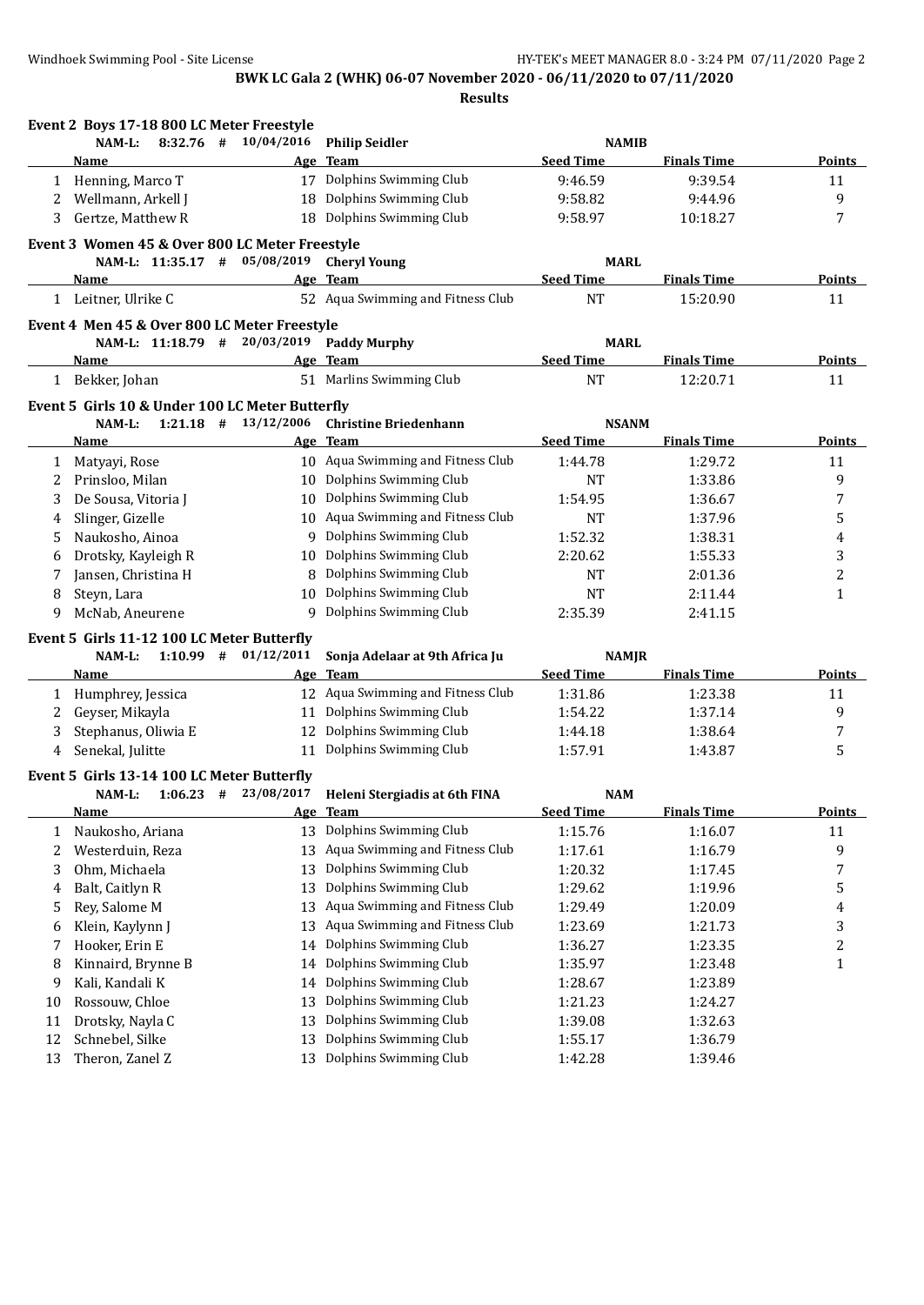**Results**

## **(Event 5 Girls 13-14 100 LC Meter Butterfly)**

|              | Name                                                               |            | Age Team                          | <b>Seed Time</b> | <b>Finals Time</b> | <b>Points</b>  |
|--------------|--------------------------------------------------------------------|------------|-----------------------------------|------------------|--------------------|----------------|
| 14           | Steyn, Carissa L                                                   | 13         | Dolphins Swimming Club            | 2:08.77          | 1:43.12            |                |
|              | Event 5 Girls 15-16 100 LC Meter Butterfly                         |            |                                   |                  |                    |                |
|              | $1:05.30$ #<br>NAM-L:                                              | 07/04/2014 | Sonja Adelaar                     | <b>NASU</b>      |                    |                |
|              | Name                                                               | <u>Age</u> | <b>Team</b>                       | <b>Seed Time</b> | <b>Finals Time</b> | <b>Points</b>  |
| 1            | Engelhard, Lisa                                                    | 15         | Dolphins Swimming Club            | 1:13.75          | 1:12.65            | 11             |
| 2            | Redecker, Nicole                                                   | 16         | Dolphins Swimming Club            | 1:11.25          | 1:14.17            | 9              |
| 3            | Mutumbulua, Trisha                                                 | 16         | Dolphins Swimming Club            | 1:11.31          | 1:19.14            | 7              |
| 4            | Esslinger, Tiana                                                   | 16         | Dolphins Swimming Club            | 1:19.65          | 1:20.23            | 5              |
| 5            | Benjamin, Zunaid M                                                 | 16         | Aqua Swimming and Fitness Club    | 1:24.53          | 1:21.47            | 4              |
| 6            | Nakaleke, Ester                                                    | 15         | Aqua Swimming and Fitness Club    | 1:32.67          | 1:30.06            | 3              |
| 7            | Coetzer, Caitlin A                                                 | 15         | Dolphins Swimming Club            | 1:26.08          | 1:30.27            | 2              |
|              | Event 5 Girls 17-18 100 LC Meter Butterfly                         |            |                                   |                  |                    |                |
|              | $1:04.26$ #<br>NAM-L:                                              | 01/01/1900 | <b>Monica Dahl</b>                | <b>MARNM</b>     |                    |                |
|              | Name                                                               |            | Age Team                          | <b>Seed Time</b> | <b>Finals Time</b> | <b>Points</b>  |
| $\mathbf{1}$ | Stergiadis, Heleni                                                 |            | 18 Dolphins Swimming Club         | 1:07.28          | 1:07.16            | 11             |
| 2            | Ellmies, Viktoria                                                  | 17         | Dolphins Swimming Club            | 1:16.65          | 1:16.97            | 9              |
| 3            | Esslinger, Carissa                                                 | 18         | Dolphins Swimming Club            | 1:18.95          | 1:27.58            | 7              |
|              |                                                                    |            |                                   |                  |                    |                |
|              | Event 5 Girls 19 & Over 100 LC Meter Butterfly                     |            |                                   |                  |                    |                |
|              | NAM-L:<br>$1:04.26$ #                                              | 01/01/1900 | <b>Monica Dahl</b>                | <b>MARNM</b>     |                    |                |
|              | Name                                                               | Age        | <b>Team</b>                       | <b>Seed Time</b> | <b>Finals Time</b> | <b>Points</b>  |
| $\mathbf{1}$ | Smalley, Molina M                                                  |            | 22 Dolphins Swimming Club         | <b>NT</b>        | 1:11.23            | 11             |
|              | Event 6 Boys 10 & Under 100 LC Meter Butterfly                     |            |                                   |                  |                    |                |
|              | NAM-L:<br>$1:20.86$ #                                              | 05/12/2019 | <b>Nathan Bock</b>                | <b>ORA</b>       |                    |                |
|              | <b>Nasu Long Co:</b><br>$\ast$<br>1:21.62                          | 01/12/2019 | <b>Mark Tibazarwa</b>             | <b>AQUA</b>      |                    |                |
|              | Name                                                               |            | <u>Age Team</u>                   | <b>Seed Time</b> | <b>Finals Time</b> | Points         |
| 1            | Jiao, Naan                                                         | 10         | Dolphins Swimming Club            | 1:33.39          | 1:22.78            | 11             |
| 2            | Jansen, Ernst J                                                    | 10         | Dolphins Swimming Club            | 1:38.83          | 1:29.19            | 9              |
| 3            | Steyn, Ryan P                                                      | 9          | Dolphins Swimming Club            | 1:44.36          | 1:30.68            |                |
| 4            | Benade, Kayleb G                                                   |            |                                   |                  |                    | 7              |
|              |                                                                    | 10         | Aqua Swimming and Fitness Club    | 1:53.71          | 1:39.89            | 5              |
| 5            | Badenhorst, Andre                                                  | 9          | Dolphins Swimming Club            | <b>NT</b>        | 1:40.40            | 4              |
| 6            | Prinsloo, Martin J                                                 | 8          | Dolphins Swimming Club            | 2:04.03          | 1:46.49            | 3              |
| 7            | Engelhard, Victor                                                  | 10         | Dolphins Swimming Club            | 1:51.06          | 1:47.85            | 2              |
| 8            | Hekandjo, Kabi A                                                   | 9          | Aqua Swimming and Fitness Club    | 2:07.28          | 1:53.54            | $\mathbf{1}$   |
| 9            | Badenhorst, Jurie J                                                | 9          | Dolphins Swimming Club            | 2:02.60          | 2:00.02            |                |
| $---$        | De Klerk, Elijah Y                                                 | 10         | Dolphins Swimming Club            | <b>NT</b>        | DQ                 |                |
|              |                                                                    |            |                                   |                  |                    |                |
|              | Event 6 Boys 11-12 100 LC Meter Butterfly<br>NAM-L:<br>$1:04.22$ # | 17/03/2017 | Mikah K. Burger at SA National    | <b>NASU</b>      |                    |                |
|              | Name                                                               |            | Age Team                          | <b>Seed Time</b> | <b>Finals Time</b> | <b>Points</b>  |
| 1            | Tibazarwa, Mark                                                    |            | 11 Aqua Swimming and Fitness Club | 1:21.62          | 1:18.66            | 11             |
| 2            | Esterhuizen, Lorenzo E                                             | 11         | Aqua Swimming and Fitness Club    | 1:33.05          | 1:20.59            | 9              |
| 3            | Langford, James J                                                  | 11         | Dolphins Swimming Club            | <b>NT</b>        | 1:24.56            | 7              |
| 4            | Bauernschmitt, Michael B                                           | 12         | Dolphins Swimming Club            | 1:30.29          | 1:25.09            | 5              |
| 5            | Nell, Tristan T                                                    | 12         | Aqua Swimming and Fitness Club    | 1:33.78          | 1:26.97            | 4              |
| 6            | Marggraff, Alex W                                                  | 12         | Dolphins Swimming Club            | NT               | 1:29.20            | 3              |
| 7            | Kinnaird, Liam                                                     | 12         | Dolphins Swimming Club            | 1:37.15          | 1:31.03            | $\overline{c}$ |

9 Badenhorst, Dirk C 11 Dolphins Swimming Club 1:41.97 1:44.76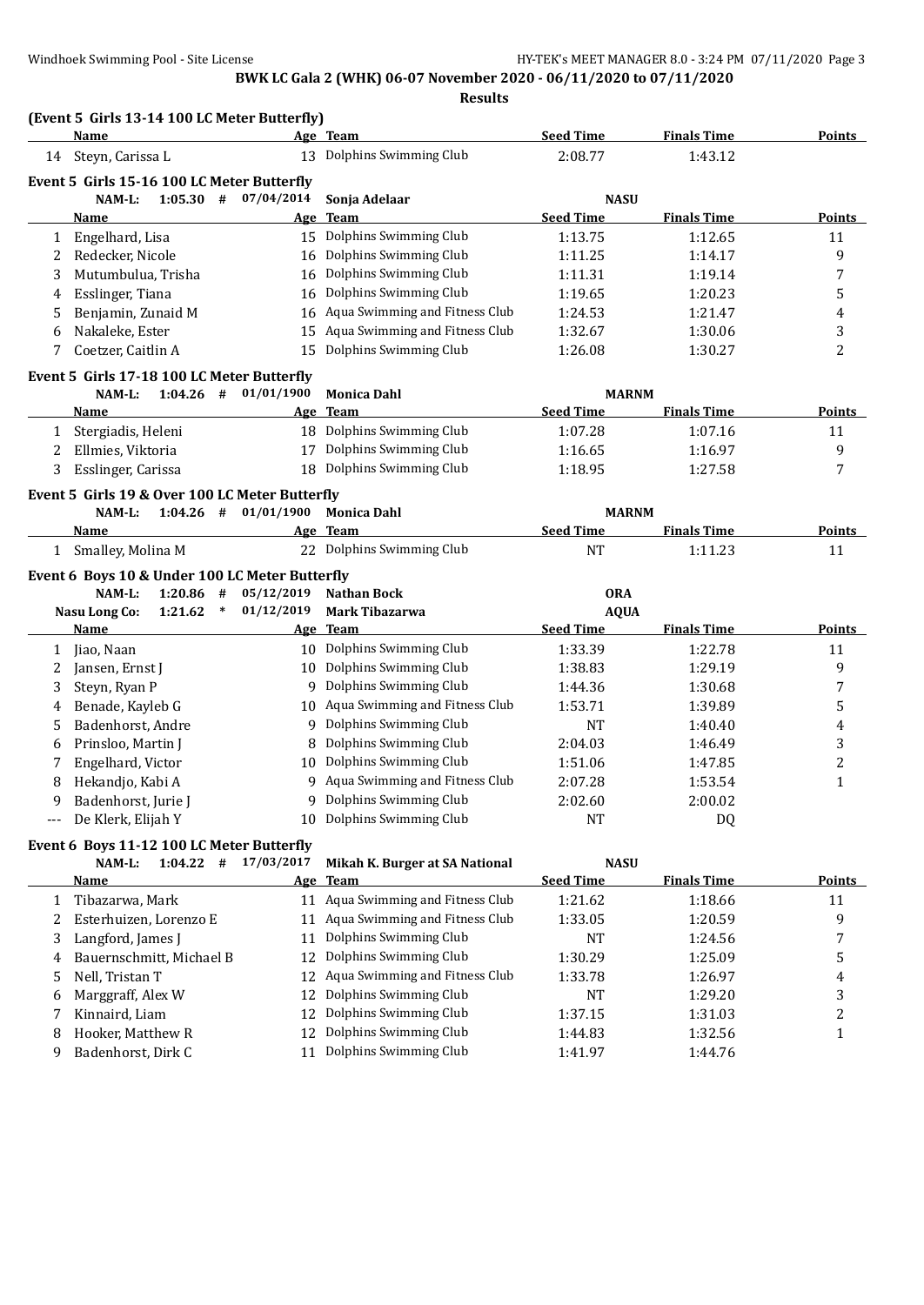**Results**

|       | Event 6 Boys 13-14 100 LC Meter Butterfly        |            |                                                     |                  |                    |               |
|-------|--------------------------------------------------|------------|-----------------------------------------------------|------------------|--------------------|---------------|
|       | NAM-L:<br>59.40 #                                | 04/12/2019 | <b>Jose Canjulo</b>                                 | MAC              |                    |               |
|       | Name                                             | Age        | <b>Team</b>                                         | <b>Seed Time</b> | <b>Finals Time</b> | Points        |
| 1     | Magongo, Brave                                   |            | 14 Aqua Swimming and Fitness Club                   | 1:09.01          | 1:06.66            | 11            |
| 2     | Esslinger, Nico                                  | 14         | Dolphins Swimming Club                              | 1:14.43          | 1:10.31            | 9             |
| 3     | Ohm, Oliver                                      | 14         | Dolphins Swimming Club                              | 1:15.58          | 1:11.40            | 7             |
| 4     | Engelhard, Robin                                 | 13         | Dolphins Swimming Club                              | 1:15.64          | 1:12.20            | 5             |
| 5     | Durand, Oliver B                                 | 13         | Dolphins Swimming Club                              | 1:09.41          | 1:13.01            | 4             |
| 6     | Lasso Drews, Daniel                              | 14         | Dolphins Swimming Club                              | 1:19.90          | 1:13.63            | 3             |
| 7     | Hekandjo, Kgosi O                                | 13         | Aqua Swimming and Fitness Club                      | 1:16.86          | 1:14.23            | 2             |
| 8     | Zhou, Ruizhe                                     | 14         | Dolphins Swimming Club                              | 1:30.35          | 1:25.28            | 1             |
|       | Event 6 Boys 15-16 100 LC Meter Butterfly        |            |                                                     |                  |                    |               |
|       | 58.71#<br>NAM-L:                                 | 23/05/2014 | <b>Lushano Lamprecht</b>                            |                  |                    |               |
|       | Name                                             |            | Age Team                                            | <b>Seed Time</b> | <b>Finals Time</b> | <b>Points</b> |
| 1     | Canjulo, Jose N                                  |            | 15 Aqua Swimming and Fitness Club                   | 59.40            | 1:00.36            | 11            |
| 2     | Burger, Mikah K                                  | 16         | Dolphins Swimming Club                              | 59.70            | 1:02.12            | 9             |
| 3     | De Jager, Christopher                            | 16         | Aqua Swimming and Fitness Club                      | 1:06.26          | 1:04.83            | 7             |
| 4     | Nell, Noah S                                     | 15         | Aqua Swimming and Fitness Club                      | 1:19.20          | 1:11.28            | 5             |
| 5     | Magongo, Armas                                   | 16         | Aqua Swimming and Fitness Club                      | NT               | 1:14.90            | 4             |
| 6     | Rathenam, Keanet-Peter                           | 15         | Dolphins Swimming Club                              | 1:12.99          | 1:15.51            | 3             |
| 7     | Loxton, Dominic                                  |            | 15 Aqua Swimming and Fitness Club                   | 1:25.40          | 1:22.67            | 2             |
|       | Event 6 Boys 17-18 100 LC Meter Butterfly        |            |                                                     |                  |                    |               |
|       | NAM-L:<br>$56.74$ #                              | 04/05/2004 | <b>Günther Streit</b>                               | <b>MARNM</b>     |                    |               |
|       | <b>Name</b>                                      |            | Age Team                                            | <b>Seed Time</b> | <b>Finals Time</b> | <b>Points</b> |
| 1     | Henning, Marco T                                 |            | 17 Dolphins Swimming Club                           | 1:05.70          | 1:03.12            | 11            |
| 2     | Wellmann, Arkell J                               | 18         | Dolphins Swimming Club                              | 1:04.08          | 1:04.89            | 9             |
| 3     | Gertze, Matthew R                                | 18         | Dolphins Swimming Club                              | 1:06.76          | 1:06.98            | 7             |
| 4     | Naukushu, Sam                                    |            | 17 Aqua Swimming and Fitness Club                   | 1:28.55          | 1:25.46            | 5             |
|       | Event 6 Boys 19 & Over 100 LC Meter Butterfly    |            |                                                     |                  |                    |               |
|       | NAM-L:<br>56.74 #                                | 04/05/2004 | <b>Günther Streit</b>                               | <b>MARNM</b>     |                    |               |
|       | Name                                             |            | Age Team                                            | <b>Seed Time</b> | <b>Finals Time</b> | <b>Points</b> |
|       | 1 Naukushu, Elago                                |            | 19 Aqua Swimming and Fitness Club                   | 1:15.03          | 1:13.78            | 11            |
|       | Event 9 Girls 10 & Under 100 LC Meter Backstroke |            |                                                     |                  |                    |               |
|       | NAM-L:                                           |            | 1:18.13 # 04/12/2014 Tiana Esslinger at NTS Champio | <b>DOL</b>       |                    |               |
|       | Name                                             |            | Age Team                                            | <b>Seed Time</b> | <b>Finals Time</b> | <b>Points</b> |
|       | 1 Matyayi, Rose                                  |            | 10 Aqua Swimming and Fitness Club                   | 1:30.36          | 1:29.02            | 11            |
| 2     | Naukosho, Ainoa                                  |            | 9 Dolphins Swimming Club                            | 1:42.02          | 1:32.76            | 9             |
| 3     | Slinger, Gizelle                                 | 10         | Aqua Swimming and Fitness Club                      | 1:39.11          | 1:34.74            | 7             |
| 4     | Prinsloo, Milan                                  | 10         | Dolphins Swimming Club                              | 1:37.43          | 1:35.76            | 5             |
| 5     | De Sousa, Vitoria J                              | 10         | Dolphins Swimming Club                              | 1:44.82          | 1:36.09            | 4             |
| 6     | Jansen, Christina H                              | 8          | Dolphins Swimming Club                              | NT               | 1:46.58            | 3             |
| 7     | Steyn, Lara                                      | 10         | Dolphins Swimming Club                              | 1:53.06          | 1:47.47            | 2             |
| 8     | Drotsky, Kayleigh R                              | 10         | Dolphins Swimming Club                              | 2:07.29          | 1:50.96            | $\mathbf{1}$  |
| 9     | Rukewe, Omena T                                  | 9          | Aqua Swimming and Fitness Club                      | NT               | 2:00.35            |               |
| 10    | Hamutenya, Faiza                                 | 10         | Aqua Swimming and Fitness Club                      | NT               | 2:11.17            |               |
| 11    | McNab, Aneurene                                  | 9          | Dolphins Swimming Club                              | NT               | 2:14.95            |               |
| $---$ | Rey, Candice J                                   |            | 10 Aqua Swimming and Fitness Club                   | 1:51.32          | DQ                 |               |
|       |                                                  |            |                                                     |                  |                    |               |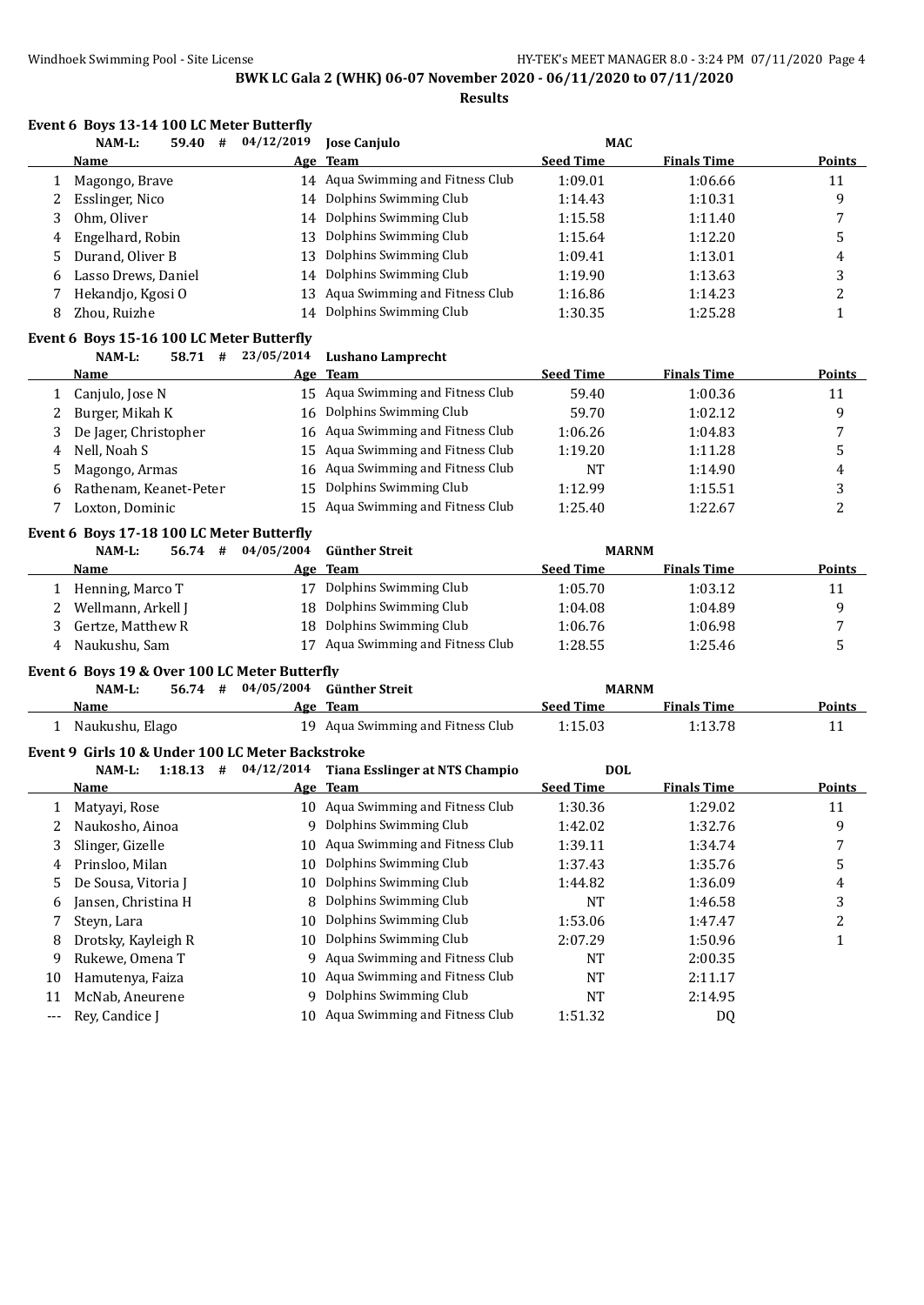**Results**

#### **Event 9 Girls 11-12 100 LC Meter Backstroke**

|    | 1:12.08<br>NAM-L:<br># | 07/12/2016 | <b>Tiana Esslinger</b>            | <b>DOL</b>       |                    |               |
|----|------------------------|------------|-----------------------------------|------------------|--------------------|---------------|
|    | <b>Name</b>            |            | Age Team                          | <b>Seed Time</b> | <b>Finals Time</b> | <b>Points</b> |
|    | Humphrey, Jessica      | 12         | Aqua Swimming and Fitness Club    | 1:18.84          | 1:17.61            | 11            |
|    | Benade, Quelin H       |            | 12 Aqua Swimming and Fitness Club | 1:24.08          | 1:18.17            | 9             |
| 3  | Spath, Aleka R         | 12         | Dolphins Swimming Club            | 1:29.11          | 1:22.14            |               |
| 4  | Senekal, Julitte       | 11         | Dolphins Swimming Club            | NT               | 1:27.39            | 5             |
| 5  | Geyser, Mikayla        | 11         | Dolphins Swimming Club            | 1:33.69          | 1:28.07            | 4             |
| 6  | Spath, Bella R         | 12         | Dolphins Swimming Club            | 1:32.03          | 1:28.54            | 3             |
|    | Stephanus, Oliwia E    |            | 12 Dolphins Swimming Club         | 1:28.37          | 1:30.04            |               |
| 8  | Bekker, Jemima         | 11         | Marlins Swimming Club             | NT               | 1:36.28            |               |
| 9  | Nel, Amy-Isabella      | 11         | Marlins Swimming Club             | 1:37.49          | 1:37.16            |               |
| 10 | Bergh, Madison S       |            | Aqua Swimming and Fitness Club    | NT               | 1:43.16            |               |

#### **Event 9 Girls 13-14 100 LC Meter Backstroke**

### **NAM-L: 1:03.36 # 19/07/2013 Zanre Oberholzer NAM**

|    | Name               |    | Age Team                       | <b>Seed Time</b> | <b>Finals Time</b> | <b>Points</b> |
|----|--------------------|----|--------------------------------|------------------|--------------------|---------------|
|    | Westerduin, Reza   | 13 | Aqua Swimming and Fitness Club | 1:15.82          | 1:16.67            | 11            |
| 2  | Rev. Salome M      | 13 | Aqua Swimming and Fitness Club | 1:20.52          | 1:16.99            | 9             |
| 3  | Naukosho, Ariana   | 13 | Dolphins Swimming Club         | 1:16.05          | 1:20.70            | 7             |
| 4  | Rossouw, Chloe     | 13 | Dolphins Swimming Club         | 1:23.73          | 1:21.14            | 5             |
| 5. | Kinnaird, Brynne B | 14 | Dolphins Swimming Club         | 1:25.38          | 1:22.52            | 4             |
| 6  | Ohm, Michaela      | 13 | Dolphins Swimming Club         | 1:20.32          | 1:22.58            | 3             |
|    | Klein, Kaylynn J   | 13 | Aqua Swimming and Fitness Club | 1:24.35          | 1:23.12            | 2             |
| 8  | Hooker, Erin E     | 14 | Dolphins Swimming Club         | 1:25.46          | 1:24.47            |               |
| 9  | Balt, Caitlyn R    | 13 | Dolphins Swimming Club         | 1:28.02          | 1:26.61            |               |
| 10 | Kali, Kandali K    | 14 | Dolphins Swimming Club         | 1:26.16          | 1:27.96            |               |
| 11 | Drotsky, Nayla C   | 13 | Dolphins Swimming Club         | 1:36.44          | 1:31.30            |               |
| 12 | Steyn, Carissa L   | 13 | Dolphins Swimming Club         | 1:41.71          | 1:31.86            |               |
| 13 | Theron, Zanel Z    | 13 | Dolphins Swimming Club         | 1:34.56          | 1:36.91            |               |
| 14 | Schnebel, Silke    | 13 | Dolphins Swimming Club         | 1:41.83          | 1:37.12            |               |

### **Event 9 Girls 15-16 100 LC Meter Backstroke**

**NAM-L: 1:03.81 # 10/12/2014 Zanré Oberholzer at African Un NAM**

|   | Name               | Age Team                          | <b>Seed Time</b> | <b>Finals Time</b> | <b>Points</b> |
|---|--------------------|-----------------------------------|------------------|--------------------|---------------|
|   | Esslinger, Tiana   | 16 Dolphins Swimming Club         | 1:09.37          | 1:14.52            | 11            |
|   | Redecker, Nicole   | 16 Dolphins Swimming Club         | 1:20.28          | 1:17.61            | q             |
|   | Engelhard, Lisa    | 15 Dolphins Swimming Club         | 1:22.46          | 1:18.87            |               |
| 4 | Mutumbulua, Trisha | 16 Dolphins Swimming Club         | 1:14.21          | 1:19.74            |               |
|   | Coetzer, Caitlin A | 15 Dolphins Swimming Club         | 1:24.99          | 1:25.03            | 4             |
| 6 | Tibazarwa, Sarah K | 15 Aqua Swimming and Fitness Club | 1:26.05          | 1:25.34            |               |
|   | Benjamin, Zunaid M | 16 Aqua Swimming and Fitness Club | 1:26.10          | 1:26.64            |               |

#### **Event 9 Girls 17-18 100 LC Meter Backstroke**

| 1:04.89<br>NAM-L:                                | 17/03/2017<br># | Zanré Oberholzer at SA Nationa | <b>TUKS-NT</b>   |                    |               |
|--------------------------------------------------|-----------------|--------------------------------|------------------|--------------------|---------------|
| Name                                             |                 | Age Team                       | <b>Seed Time</b> | <b>Finals Time</b> | <b>Points</b> |
| Stergiadis, Heleni                               |                 | 18 Dolphins Swimming Club      | 1:08.60          | 1:11.10            | 11            |
| Ellmies, Viktoria                                | 17              | Dolphins Swimming Club         | 1:15.51          | 1:16.26            | q             |
| Esslinger, Carissa                               |                 | 18 Dolphins Swimming Club      | 1:24.64          | 1:33.14            |               |
| Event 10 Boys 10 & Under 100 LC Meter Backstroke |                 |                                |                  |                    |               |
| 1:19.14<br>NAM-L:                                | 06/12/2017<br># | Oliver B. Durand at NTS Champi | <b>DOL</b>       |                    |               |
| Name                                             |                 | Age Team                       | <b>Seed Time</b> | <b>Finals Time</b> | <b>Points</b> |

1 Steyn, Ryan P 9 Dolphins Swimming Club 1:30.62 1:23.98 11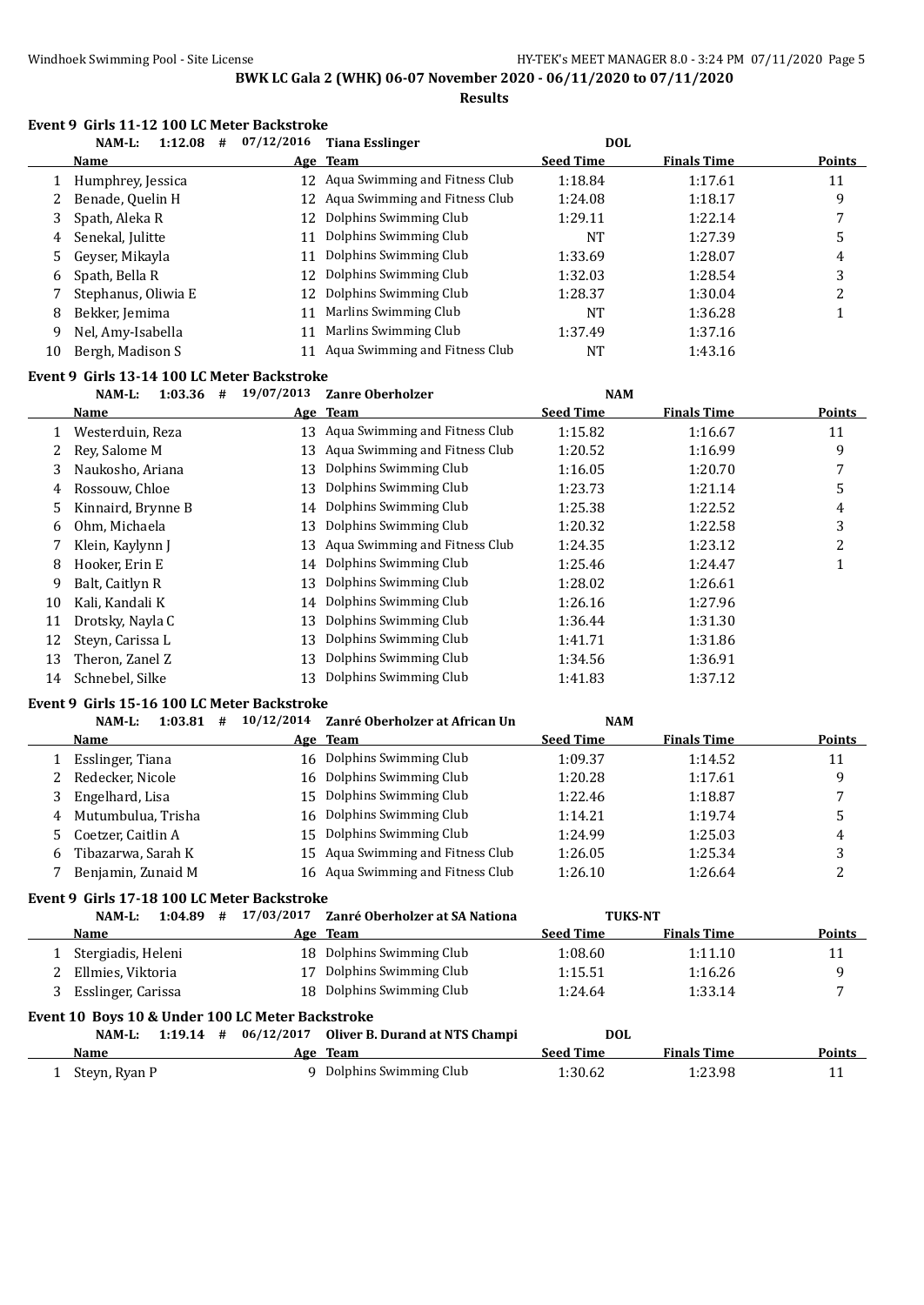#### **(Event 10 Boys 10 & Under 100 LC Meter Backstroke)**

|    | THRESH TO BOYS TO & OHUCH TOO BO PICION BUCKSHORE  <br><b>Name</b> |            | Age Team                       | <b>Seed Time</b> | <b>Finals Time</b> | <b>Points</b> |
|----|--------------------------------------------------------------------|------------|--------------------------------|------------------|--------------------|---------------|
|    | Jansen, Ernst J                                                    | 10         | Dolphins Swimming Club         | 1:27.31          | 1:25.42            | 9             |
| 3  | Jiao, Naan                                                         | 10         | Dolphins Swimming Club         | 1:27.63          | 1:26.27            | 7             |
| 4  | Badenhorst, Andre                                                  | 9          | Dolphins Swimming Club         | 1:35.77          | 1:33.91            | 5             |
| 5  | Hekandjo, Kabi A                                                   | 9          | Aqua Swimming and Fitness Club | 1:36.38          | 1:34.91            | 4             |
| 6  | Benade, Kayleb G                                                   | 10         | Aqua Swimming and Fitness Club | 1:43.07          | 1:42.04            | 3             |
|    | Badenhorst, Jurie J                                                | 9          | Dolphins Swimming Club         | 1:54.24          | 1:44.62            | 2             |
| 8  | Prinsloo, Martin J                                                 | 8          | Dolphins Swimming Club         | 2:02.15          | 1:45.72            | 1             |
| 9  | Engelhard, Victor                                                  | 10         | Dolphins Swimming Club         | 1:51.21          | 1:50.28            |               |
| 10 | Leitner, Zach M                                                    |            | Aqua Swimming and Fitness Club | NT               | 1:53.35            |               |
| 11 | De Klerk, Elijah Y                                                 | 10         | Dolphins Swimming Club         | <b>NT</b>        | 2:12.37            |               |
| 12 | Von Lieres, Waldemar G                                             | 9          | Dolphins Swimming Club         | <b>NT</b>        | 2:16.00            |               |
|    | Event 10 Boys 11-12 100 LC Meter Backstroke                        |            |                                |                  |                    |               |
|    | $1:10.35$ #<br>NAM-L:                                              | 21/03/2018 | Jose N. Canjulo at SA National | <b>NASU</b>      |                    |               |
|    | <b>Name</b>                                                        |            | Age Team                       | <b>Seed Time</b> | <b>Finals Time</b> | <b>Points</b> |
|    | Esterhuizen, Lorenzo E                                             | 11         | Aqua Swimming and Fitness Club | 1:23.67          | 1:20.24            | 11            |
|    | Kinnaird, Liam                                                     | 12         | Dolphins Swimming Club         | 1:20.44          | 1:21.15            | 9             |
| 3  | Langford, James J                                                  | 11         | Dolphins Swimming Club         | 1:23.37          | 1:23.20            | 7             |
| 4  | Bauernschmitt, Michael B                                           | 12         | Dolphins Swimming Club         | 1:26.70          | 1:24.08            | 5             |
| 5  | Hooker, Matthew R                                                  | 12         | Dolphins Swimming Club         | 1:29.26          | 1:24.77            | 4             |
| 6  | Tibazarwa, Mark                                                    | 11         | Aqua Swimming and Fitness Club | 1:32.98          | 1:28.35            | 3             |

| 6    Tibazarwa, Mark  |    | 11 Aqua Swimming and Fitness Club | 1:32.98   | 1:28.35 |  |
|-----------------------|----|-----------------------------------|-----------|---------|--|
| Nell, Tristan T       |    | 12 Aqua Swimming and Fitness Club | 1:30.71   | 1:30.54 |  |
| 8 Badenhorst, Dirk C  | 11 | Dolphins Swimming Club            | 1:40.30   | 1:40.82 |  |
| 9 David, Jose A       |    | 12 Aqua Swimming and Fitness Club | <b>NT</b> | 1:52.41 |  |
| --- Marggraff, Alex W |    | 12 Dolphins Swimming Club         | NT        | DQ      |  |

#### **Event 10 Boys 13-14 100 LC Meter Backstroke**

|    | 1:00.99<br>NAM-L:<br># | 04/12/2019 | <b>Jose Canjulo</b>               | <b>MAC</b>       |                    |               |
|----|------------------------|------------|-----------------------------------|------------------|--------------------|---------------|
|    | <b>Name</b>            | <u>Age</u> | <b>Team</b>                       | <b>Seed Time</b> | <b>Finals Time</b> | <b>Points</b> |
|    | Magongo, Brave         |            | 14 Agua Swimming and Fitness Club | 1:10.70          | 1:10.63            | 11            |
| 2  | Durand, Oliver B       | 13         | Dolphins Swimming Club            | 1:10.78          | 1:11.08            | 9             |
| 3  | Ohm, Oliver            |            | 14 Dolphins Swimming Club         | 1:12.44          | 1:11.24            |               |
| 4  | Esslinger, Nico        |            | 14 Dolphins Swimming Club         | 1:14.80          | 1:14.06            | 5             |
| 5. | Engelhard, Robin       | 13         | Dolphins Swimming Club            | 1:16.13          | 1:14.89            | 4             |
| 6  | Hekandjo, Kgosi O      |            | 13 Aqua Swimming and Fitness Club | 1:16.30          | 1:16.19            | 3             |
|    | Bekker, Jeddidiah      |            | 14 Marlins Swimming Club          | 1:28.12          | 1:22.73            | ົ<br>∠        |
| 8  | Zhou, Ruizhe           |            | 14 Dolphins Swimming Club         | 1:22.57          | 1:24.74            |               |
| 9  | Koster, Charles        |            | 14 Marlins Swimming Club          | <b>NT</b>        | 1:25.33            |               |
| 10 | Lasso Drews, Daniel    |            | 14 Dolphins Swimming Club         | 1:31.41          | 1:26.49            |               |

#### **Event 10 Boys 15-16 100 LC Meter Backstroke**

**NAM-L: 58.91 # 23/07/2017 Ronan Z. Wantenaar at 17th FIN NAM Name Age Team Seed Time Finals Time Points** 1 Canjulo, Jose N 15 Aqua Swimming and Fitness Club 1:00.47 1:02.85 11 2 De Jager, Christopher 16 Aqua Swimming and Fitness Club 1:06.86 1:06.89 9 3 Burger, Mikah K 16 Dolphins Swimming Club 1:02.89 1:10.57 7 4 Nell, Noah S 15 Aqua Swimming and Fitness Club 1:14.48 1:12.66 5 5 Magongo, Armas 16 Aqua Swimming and Fitness Club 1:18.57 1:14.75 4 Rathenam, Keanet-Peter 15 Dolphins Swimming Club 1:20.23 1:19.24 3 Loxton, Dominic 15 Aqua Swimming and Fitness Club 1:30.61 1:30.22 2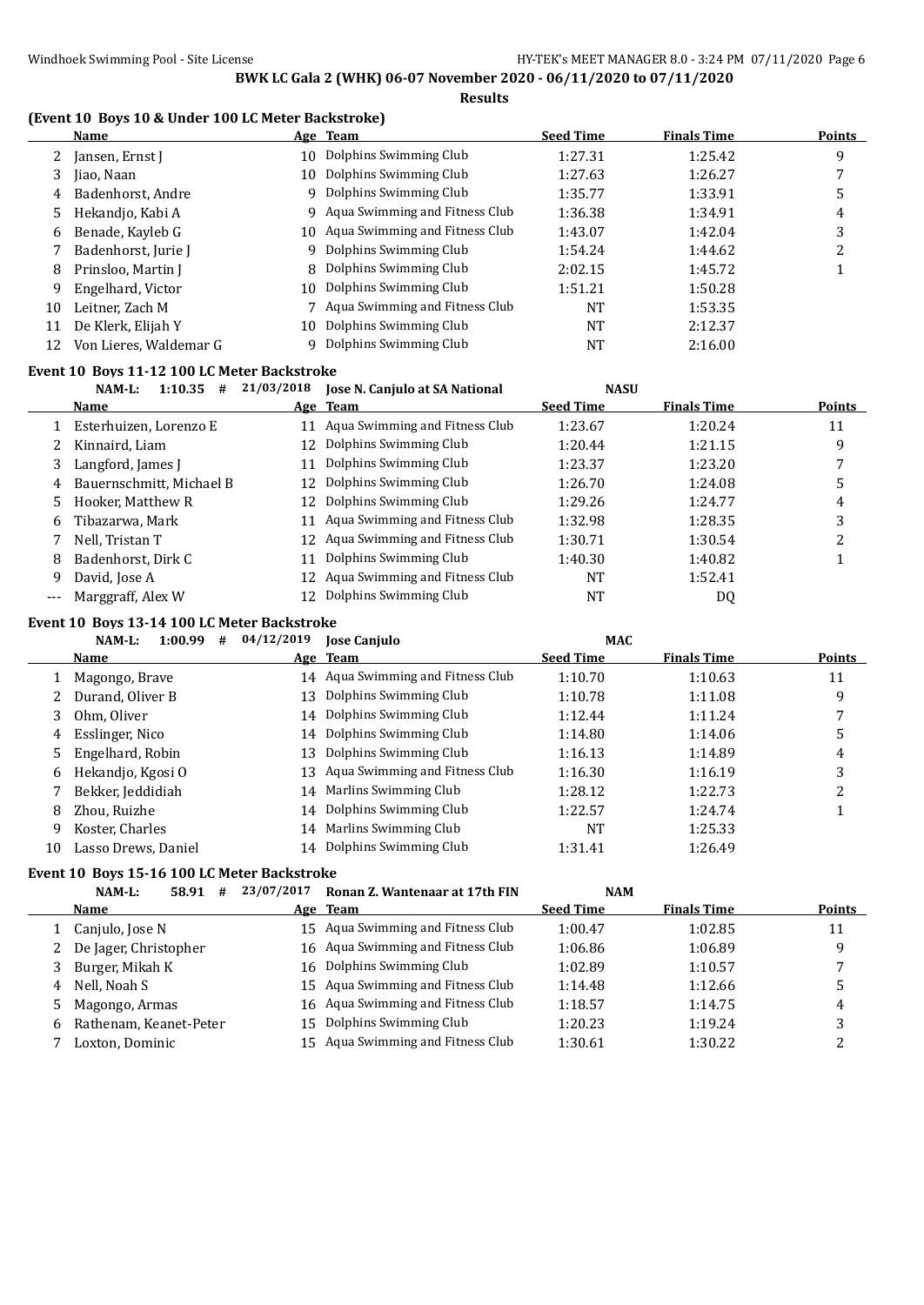**Results**

|          | Event 10 Boys 17-18 100 LC Meter Backstroke                   |                          |                                        |                  |                    |                |
|----------|---------------------------------------------------------------|--------------------------|----------------------------------------|------------------|--------------------|----------------|
|          | NAM-L:<br>$57.75 +$                                           | 20/08/2019               | <b>Ronan Wantenaar</b>                 | <b>NAM</b>       |                    |                |
|          | Name                                                          |                          | Age Team                               | <b>Seed Time</b> | <b>Finals Time</b> | Points         |
|          | 1 Wellmann, Arkell J                                          |                          | 18 Dolphins Swimming Club              | 1:06.06          | 1:07.19            | 11             |
| 2        | Gertze, Matthew R                                             | 18                       | Dolphins Swimming Club                 | 1:09.42          | 1:11.68            | 9              |
| 3        | Nakaleke, Elias E                                             | 17                       | Aqua Swimming and Fitness Club         | 1:11.72          | 1:12.18            | 7              |
| 4        | Henning, Marco T                                              | 17                       | Dolphins Swimming Club                 | 1:10.29          | 1:12.70            | 5              |
| 5        | Naukushu, Sam                                                 |                          | 17 Aqua Swimming and Fitness Club      | 1:22.37          | 1:22.41            | 4              |
|          | Event 10 Boys 19 & Over 100 LC Meter Backstroke               |                          |                                        |                  |                    |                |
|          | NAM-L:                                                        | $57.75$ # 20/08/2019     | Ronan Z. Wantenaar                     | <b>NAM</b>       |                    |                |
|          | Name                                                          |                          | Age Team                               | <b>Seed Time</b> | <b>Finals Time</b> | <b>Points</b>  |
|          | 1 Naukushu, Elago                                             |                          | 19 Aqua Swimming and Fitness Club      | 1:17.65          | 1:17.10            | 11             |
|          | Event 11 Women 25-44 100 LC Meter Backstroke                  |                          |                                        |                  |                    |                |
|          | NAM-L:                                                        |                          | 1:24.05 $\#$ 06/04/2019 Sonja Obholzer | <b>MARL</b>      |                    |                |
|          | <b>Name</b>                                                   |                          | Age Team                               | <b>Seed Time</b> | <b>Finals Time</b> | <b>Points</b>  |
|          | 1 De Klerk, Liza                                              |                          | 26 Aqua Swimming and Fitness Club      | <b>NT</b>        | 1:49.45            | 11             |
|          |                                                               |                          |                                        |                  |                    |                |
|          | Event 11 Women 45 & Over 100 LC Meter Backstroke<br>$NAM-L$ : | $1:38.78$ # $15/11/2019$ | <b>Cheryl Young</b>                    | <b>MAC</b>       |                    |                |
|          | Name                                                          |                          | Age Team                               | <b>Seed Time</b> | <b>Finals Time</b> | <b>Points</b>  |
|          |                                                               |                          | 52 Aqua Swimming and Fitness Club      |                  |                    |                |
|          | 1 Leitner, Ulrike C                                           |                          |                                        | <b>NT</b>        | 1:42.26            | 11             |
|          | Event 12 Men 45 & Over 100 LC Meter Backstroke                |                          |                                        |                  |                    |                |
|          | $1:27.33$ #<br>$NAM-L$ :                                      | 06/04/2019               | Francois van der Westhuizen            | <b>MARL</b>      |                    |                |
|          | Nasu Long Co:<br>$1:26.88$ *                                  | 27/02/2020               | Johan Bekker Record Set                | <b>MAC</b>       |                    |                |
|          | Name                                                          |                          | Age Team                               | <b>Seed Time</b> | <b>Finals Time</b> | Points         |
|          | 1 Bekker, Johan                                               |                          | 51 Marlins Swimming Club               | 1:26.88          | 1:29.84            | 11             |
|          | Event 13 Girls 8 & Under 50 LC Meter Breaststroke             |                          |                                        |                  |                    |                |
|          | NAM-L:                                                        | $46.00$ # $01/01/1900$   | <b>Tesra Broodryk</b>                  | <b>TSUNM</b>     |                    |                |
|          | <b>Name</b>                                                   |                          | Age Team                               | <b>Seed Time</b> | <b>Finals Time</b> | <b>Points</b>  |
|          | 1 Jansen, Christina H                                         |                          | 8 Dolphins Swimming Club               | <b>NT</b>        | 58.94              | 11             |
| 2        | Rukewe, Buno A                                                |                          | 7 Aqua Swimming and Fitness Club       | <b>NT</b>        | 1:22.48            | 9              |
|          | Event 13 Girls 9-10 50 LC Meter Breaststroke                  |                          |                                        |                  |                    |                |
|          | NAM-L:                                                        | $41.58$ # $13/12/2006$   | <b>Christine Briedenhann</b>           | <b>NSANM</b>     |                    |                |
|          | Name                                                          |                          | Age Team                               | <b>Seed Time</b> | <b>Finals Time</b> | <b>Points</b>  |
|          | 1 Matyayi, Rose                                               |                          | 10 Aqua Swimming and Fitness Club      | 50.64            | 45.84              | 11             |
|          | 2 De Sousa, Vitoria J                                         |                          | 10 Dolphins Swimming Club              | 50.11            | 47.71              | 9              |
|          | 3 Naukosho, Ainoa                                             |                          | 9 Dolphins Swimming Club               | 53.49            | 49.90              | 7              |
| 4        | Prinsloo, Milan                                               | 10                       | Dolphins Swimming Club                 | 53.66            | 51.25              | 5              |
| 5        | Slinger, Gizelle                                              | 10                       | Aqua Swimming and Fitness Club         | 55.46            | 53.24              | 4              |
| 6        | Drotsky, Kayleigh R                                           | 10                       | Dolphins Swimming Club                 | 1:00.32          | 58.08              | 3              |
| 7        | McNamara, Scarlett                                            | 9                        | Phoenix Swimming Academy               | NT               | 1:00.64            | $\overline{c}$ |
|          | Rukewe, Omena T                                               | 9                        | Aqua Swimming and Fitness Club         | <b>NT</b>        | 1:01.90            | $\mathbf{1}$   |
| 8        |                                                               | 10                       | Aqua Swimming and Fitness Club         |                  |                    |                |
| 9        | Rey, Candice J                                                |                          | Dolphins Swimming Club                 | 1:03.68          | 1:02.04            |                |
| 10       | Steyn, Lara                                                   | 10                       | Dolphins Swimming Club                 | 1:07.03          | 1:04.13            |                |
| 11       | McNab, Aneurene                                               | 9                        |                                        | 1:04.93          | 1:05.07            |                |
| 12       | Hamutenya, Faiza                                              | 10                       | Aqua Swimming and Fitness Club         | NT               | 1:20.14            |                |
| $\cdots$ | Mahdy, Nadien                                                 | 9                        | Dolphins Swimming Club                 | <b>NT</b>        | DQ                 |                |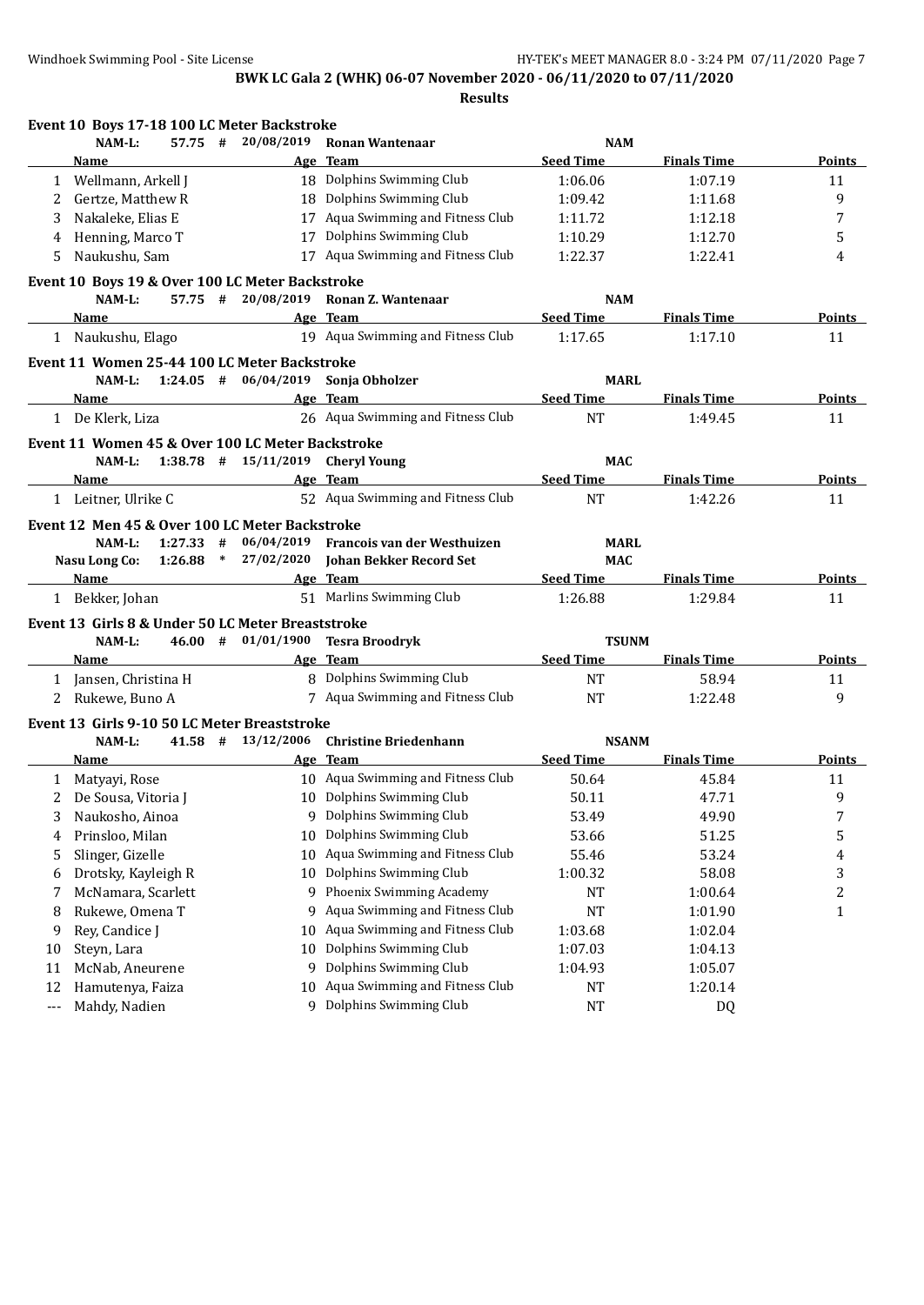## **Results**

#### **Event 13 Girls 11-12 50 LC Meter Breaststroke**

|       | NAM-L:<br>37.60<br># | 01/01/1900 | <b>Gwen Currie</b>                | <b>SWANM</b>     |                    |               |
|-------|----------------------|------------|-----------------------------------|------------------|--------------------|---------------|
|       | Name                 |            | Age Team                          | <b>Seed Time</b> | <b>Finals Time</b> | <b>Points</b> |
|       | Benade, Quelin H     |            | 12 Agua Swimming and Fitness Club | 43.34            | 40.92              | 11            |
|       | Humphrey, Jessica    |            | 12 Aqua Swimming and Fitness Club | 43.65            | 43.64              | 9             |
| 3     | Spath, Aleka R       | 12         | Dolphins Swimming Club            | 43.08            | 43.72              |               |
| 4     | Spath, Bella R       | 12.        | Dolphins Swimming Club            | 47.51            | 45.01              | 5             |
| 5.    | Geyser, Mikayla      | 11         | Dolphins Swimming Club            | 48.27            | 46.62              | 4             |
| 6     | Bekker, Jemima       | 11         | Marlins Swimming Club             | <b>NT</b>        | 47.09              | 3             |
|       | Nel, Esmeralda       | 11         | Phoenix Swimming Academy          | 48.43            | 47.25              | ∍             |
| 8     | Senekal, Julitte     | 11         | Dolphins Swimming Club            | 52.15            | 48.02              |               |
| 9     | Nel, Amy-Isabella    | 11         | Marlins Swimming Club             | 48.12            | 48.90              |               |
| 10    | Stephanus, Oliwia E  | 12         | Dolphins Swimming Club            | 46.86            | 50.11              |               |
| 11    | Loubser, Courtney    | 11         | Phoenix Swimming Academy          | 54.40            | 54.28              |               |
| $---$ | Bergh, Madison S     |            | Aqua Swimming and Fitness Club    | NT               | DQ                 |               |

#### **Event 13 Girls 13-14 50 LC Meter Breaststroke**

|      | 35.97<br>NAM-L:    | 01/12/2012<br># | Kiah T. Borg                   | <b>NSA</b>       |                    |               |
|------|--------------------|-----------------|--------------------------------|------------------|--------------------|---------------|
|      | Name               |                 | Age Team                       | <b>Seed Time</b> | <b>Finals Time</b> | <b>Points</b> |
|      | Naukosho, Ariana   | 13              | Dolphins Swimming Club         | 38.96            | 40.73              | 11            |
| *2   | Kinnaird, Brynne B |                 | 14 Dolphins Swimming Club      | 43.82            | 42.25              | 8             |
| $*2$ | Rev. Salome M      | 13              | Aqua Swimming and Fitness Club | 41.44            | 42.25              | 8             |
| 4    | Rossouw, Chloe     | 13              | Dolphins Swimming Club         | 43.62            | 42.94              | 5             |
| 5.   | Hooker, Erin E     | 14              | Dolphins Swimming Club         | 46.70            | 43.53              | 4             |
| 6    | Westerduin, Reza   | 13              | Aqua Swimming and Fitness Club | 43.48            | 44.16              | 3             |
|      | Klein, Kaylynn J   | 13              | Aqua Swimming and Fitness Club | 47.83            | 45.28              | 2             |
| 8    | Balt, Caitlyn R    | 13              | Dolphins Swimming Club         | 46.25            | 45.38              |               |
| 9    | Ohm, Michaela      | 13              | Dolphins Swimming Club         | 46.59            | 46.50              |               |
| 10   | Steyn, Carissa L   | 13              | Dolphins Swimming Club         | 50.84            | 46.72              |               |
| 11   | Drotsky, Nayla C   | 13              | Dolphins Swimming Club         | 51.08            | 47.41              |               |
| 12   | Kali, Kandali K    | 14              | Dolphins Swimming Club         | 46.41            | 47.79              |               |
| 13   | Schnebel, Silke    | 13              | Dolphins Swimming Club         | 50.19            | 48.72              |               |
| 14   | Theron, Zanel Z    | 13              | Dolphins Swimming Club         | 51.25            | 55.62              |               |

#### **Event 13 Girls 15-16 50 LC Meter Breaststroke**

| $NAM-L$ :          |                                                                                                                         | <b>Christine Briedenhann</b> |                                                                                                                                                                                                                                                                                        |                    |               |
|--------------------|-------------------------------------------------------------------------------------------------------------------------|------------------------------|----------------------------------------------------------------------------------------------------------------------------------------------------------------------------------------------------------------------------------------------------------------------------------------|--------------------|---------------|
| Name               |                                                                                                                         |                              | <b>Seed Time</b>                                                                                                                                                                                                                                                                       | <b>Finals Time</b> | <b>Points</b> |
|                    |                                                                                                                         |                              | 37.84                                                                                                                                                                                                                                                                                  | 39.70              | 11            |
| Nakaleke, Ester    |                                                                                                                         |                              | 39.95                                                                                                                                                                                                                                                                                  | 40.90              | 9             |
|                    |                                                                                                                         |                              | 37.89                                                                                                                                                                                                                                                                                  | 40.96              |               |
| 4 Esslinger, Tiana |                                                                                                                         |                              | 42.36                                                                                                                                                                                                                                                                                  | 41.06              |               |
|                    |                                                                                                                         |                              | 44.02                                                                                                                                                                                                                                                                                  | 41.63              | 4             |
|                    |                                                                                                                         |                              | 42.22                                                                                                                                                                                                                                                                                  | 42.27              |               |
|                    |                                                                                                                         |                              | 41.82                                                                                                                                                                                                                                                                                  | 43.91              | ∠             |
| Engelhard, Lisa    |                                                                                                                         |                              | 47.07                                                                                                                                                                                                                                                                                  | 46.53              |               |
|                    | 34.53<br>Redecker, Nicole<br>3 Mutumbulua, Trisha<br>5 Tibazarwa, Sarah K<br>6 Coetzer, Caitlin A<br>Benjamin, Zunaid M | #                            | 08/12/2012<br>Age Team<br>16 Dolphins Swimming Club<br>15 Aqua Swimming and Fitness Club<br>16 Dolphins Swimming Club<br>16 Dolphins Swimming Club<br>15 Aqua Swimming and Fitness Club<br>15 Dolphins Swimming Club<br>16 Aqua Swimming and Fitness Club<br>15 Dolphins Swimming Club |                    | <b>NAM</b>    |

### **Event 13 Girls 17-18 50 LC Meter Breaststroke**

| NAM-L:             | 34.12 | # | 25/07/2009 Daniela Lindemeier at 13th FIN | DOL              |                    |        |
|--------------------|-------|---|-------------------------------------------|------------------|--------------------|--------|
| Name               |       |   | Age Team                                  | <b>Seed Time</b> | <b>Finals Time</b> | Points |
| Ellmies, Viktoria  |       |   | 17 Dolphins Swimming Club                 | 39.61            | 40.26              |        |
| Esslinger, Carissa |       |   | 18 Dolphins Swimming Club                 | 48.99            | 46.05              |        |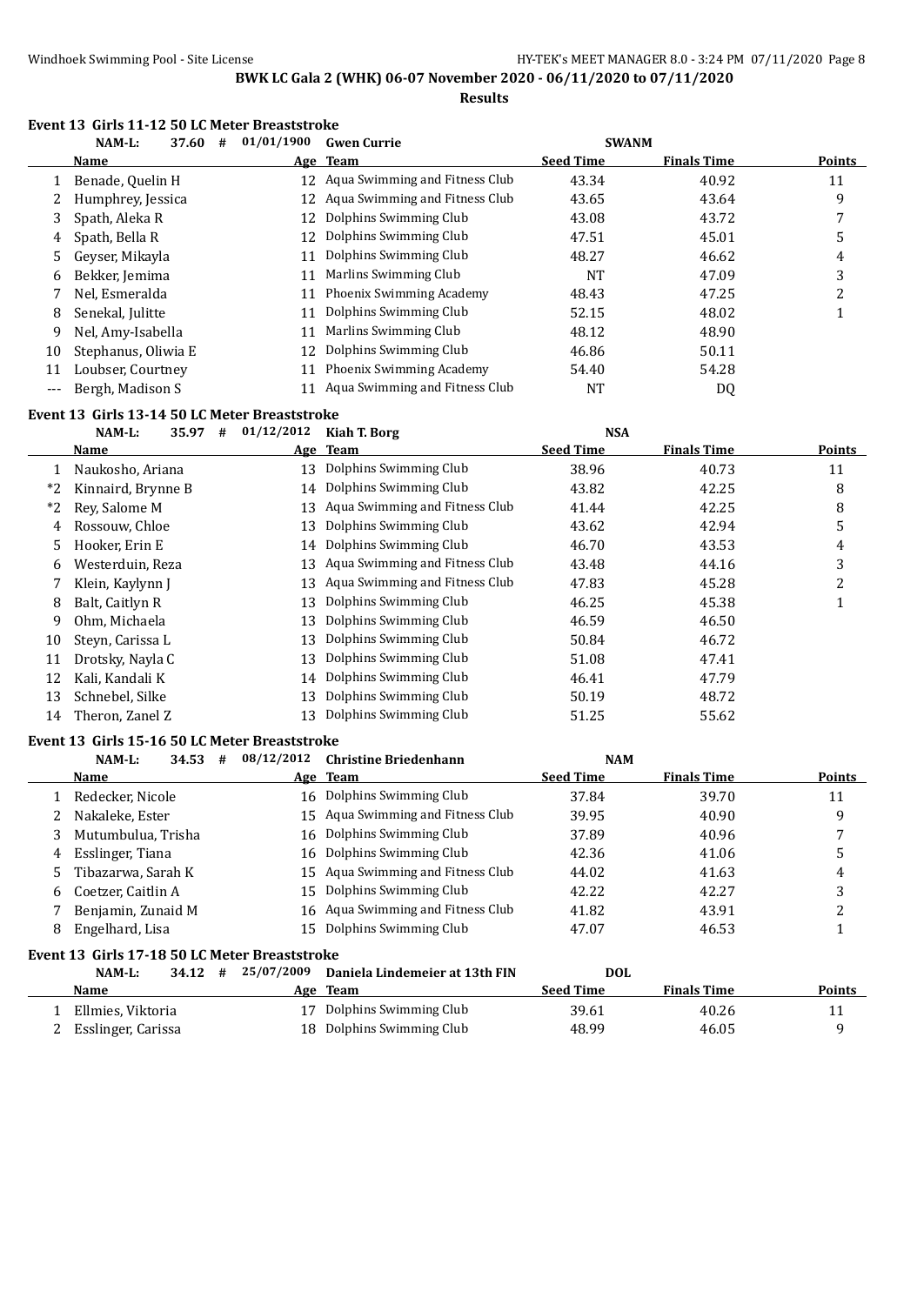**Event 13 Girls 19 & Over 50 LC Meter Breaststroke**

## **BWK LC Gala 2 (WHK) 06-07 November 2020 - 06/11/2020 to 07/11/2020**

**Results**

|    | NAM-L:<br>32.69 #                                | 04/09/2015 | Daniela Lindemeier                  | NAM-ZZ           |                    |               |
|----|--------------------------------------------------|------------|-------------------------------------|------------------|--------------------|---------------|
|    | Name                                             | Age        | <b>Team</b>                         | <b>Seed Time</b> | <b>Finals Time</b> | Points        |
|    | 1 Leitner, Janine T                              |            | 24 Aqua Swimming and Fitness Club   | <b>NT</b>        | 42.98              | 11            |
|    | Event 14 Boys 8 & Under 50 LC Meter Breaststroke |            |                                     |                  |                    |               |
|    | NAM-L:<br>47.88 #                                | 01/01/1900 | <b>Francois Saayman</b>             | <b>SPANM</b>     |                    |               |
|    | Name                                             |            | Age Team                            | <b>Seed Time</b> | <b>Finals Time</b> | <b>Points</b> |
|    | 1 Prinsloo, Martin J                             |            | 8 Dolphins Swimming Club            | 1:01.81          | 59.46              | 11            |
| 2  | Leitner, Zach M                                  |            | 7 Aqua Swimming and Fitness Club    | 1:15.83          | 1:15.91            | 9             |
|    | Event 14 Boys 9-10 50 LC Meter Breaststroke      |            |                                     |                  |                    |               |
|    | 40.74 #<br>NAM-L:                                | 03/04/2018 | Oliver B. Durand at SA Level 3      | <b>NASU</b>      |                    |               |
|    | <b>Name</b>                                      |            | Age Team                            | <b>Seed Time</b> | <b>Finals Time</b> | <b>Points</b> |
| 1  | Jiao, Naan                                       |            | 10 Dolphins Swimming Club           | 48.26            | 45.15              | 11            |
| 2  | Steyn, Ryan P                                    |            | 9 Dolphins Swimming Club            | 50.73            | 49.10              | 9             |
| 3  | Jansen, Ernst J                                  | 10         | Dolphins Swimming Club              | 50.60            | 50.24              | 7             |
| 4  | Benade, Kayleb G                                 |            | 10 Aqua Swimming and Fitness Club   | 52.48            | 52.09              | 5             |
| 5  | Engelhard, Victor                                | 10         | Dolphins Swimming Club              | 50.52            | 52.37              | 4             |
| 6  | Badenhorst, Andre                                |            | 9 Dolphins Swimming Club            | 53.57            | 54.45              | 3             |
| 7  | Hekandjo, Kabi A                                 | 9.         | Aqua Swimming and Fitness Club      | 57.16            | 55.46              | 2             |
| 8  | Von Lieres, Waldemar G                           | 9          | Dolphins Swimming Club              | NT               | 1:00.40            | 1             |
| 9  | Badenhorst, Jurie J                              | 9          | Dolphins Swimming Club              | 59.35            | 1:01.68            |               |
| 10 | De Klerk, Elijah Y                               | 10         | Dolphins Swimming Club              | <b>NT</b>        | 1:03.20            |               |
|    | Event 14 Boys 11-12 50 LC Meter Breaststroke     |            |                                     |                  |                    |               |
|    | NAM-L:<br>33.96 #                                | 28/03/2017 | Mikah Burger at African Junior      | <b>NAM</b>       |                    |               |
|    | Name                                             | Age        | <b>Team</b>                         | <b>Seed Time</b> | <b>Finals Time</b> | <b>Points</b> |
| 1  | Nakaleke, Eliphas                                |            | 11 Aqua Swimming and Fitness Club   | 41.93            | 40.38              | 11            |
| 2  | Langford, James J                                | 11         | Dolphins Swimming Club              | 46.11            | 42.99              | 9             |
| 3  | Bauernschmitt, Michael B                         | 12         | Dolphins Swimming Club              | 43.81            | 43.96              | 7             |
| 4  | Kinnaird, Liam                                   | 12         | Dolphins Swimming Club              | 44.99            | 44.23              | 5             |
| 5  | Esterhuizen, Lorenzo E                           | 11         | Aqua Swimming and Fitness Club      | 46.29            | 45.88              | 4             |
| 6  | Nell, Tristan T                                  | 12         | Aqua Swimming and Fitness Club      | 48.87            | 46.66              | 3             |
| 7  | Tibazarwa, Mark                                  | 11         | Aqua Swimming and Fitness Club      | 48.32            | 47.37              | 2             |
| 8  | Hooker, Matthew R                                | 12         | Dolphins Swimming Club              | 52.37            | 49.67              | $\mathbf{1}$  |
| 9  | Marggraff, Alex W                                | 12         | Dolphins Swimming Club              | NT               | 50.08              |               |
| 10 | Badenhorst, Dirk C                               | 11         | Dolphins Swimming Club              | 50.48            | 51.37              |               |
| 11 | David, Jose A                                    |            | 12 Aqua Swimming and Fitness Club   | <b>NT</b>        | 1:09.81            |               |
|    | Event 14 Boys 13-14 50 LC Meter Breaststroke     |            |                                     |                  |                    |               |
|    | NAM-L:                                           |            | $30.91$ # $15/11/2019$ Jose Canjulo | <b>MAC</b>       |                    |               |
|    | <b>Name</b>                                      | Age        | <b>Team</b>                         | <b>Seed Time</b> | <b>Finals Time</b> | <b>Points</b> |
| 1  | Bekker, Jeddidiah                                |            | 14 Marlins Swimming Club            | 36.98            | 36.08              | 11            |
| 2  | Magongo, Brave                                   | 14         | Aqua Swimming and Fitness Club      | 35.50            | 36.16              | 9             |
| 3  | Ohm, Oliver                                      | 14         | Dolphins Swimming Club              | 40.05            | 36.20              | 7             |
| 4  | Durand, Oliver B                                 | 13         | Dolphins Swimming Club              | 36.80            | 36.94              | 5             |
| 5  | Zhou, Ruizhe                                     | 14         | Dolphins Swimming Club              | 37.21            | 37.27              | 4             |
| 6  | Hekandjo, Kgosi O                                | 13         | Aqua Swimming and Fitness Club      | 40.14            | 38.93              | 3             |
| 7  | Esslinger, Nico                                  | 14         | Dolphins Swimming Club              | 41.70            | 40.39              | 2             |
| 8  | Engelhard, Robin                                 | 13         | Dolphins Swimming Club              | 43.40            | 40.84              | 1             |
| 9  | Lasso Drews, Daniel                              | 14         | Dolphins Swimming Club              | 45.09            | 43.39              |               |
|    |                                                  |            |                                     |                  |                    |               |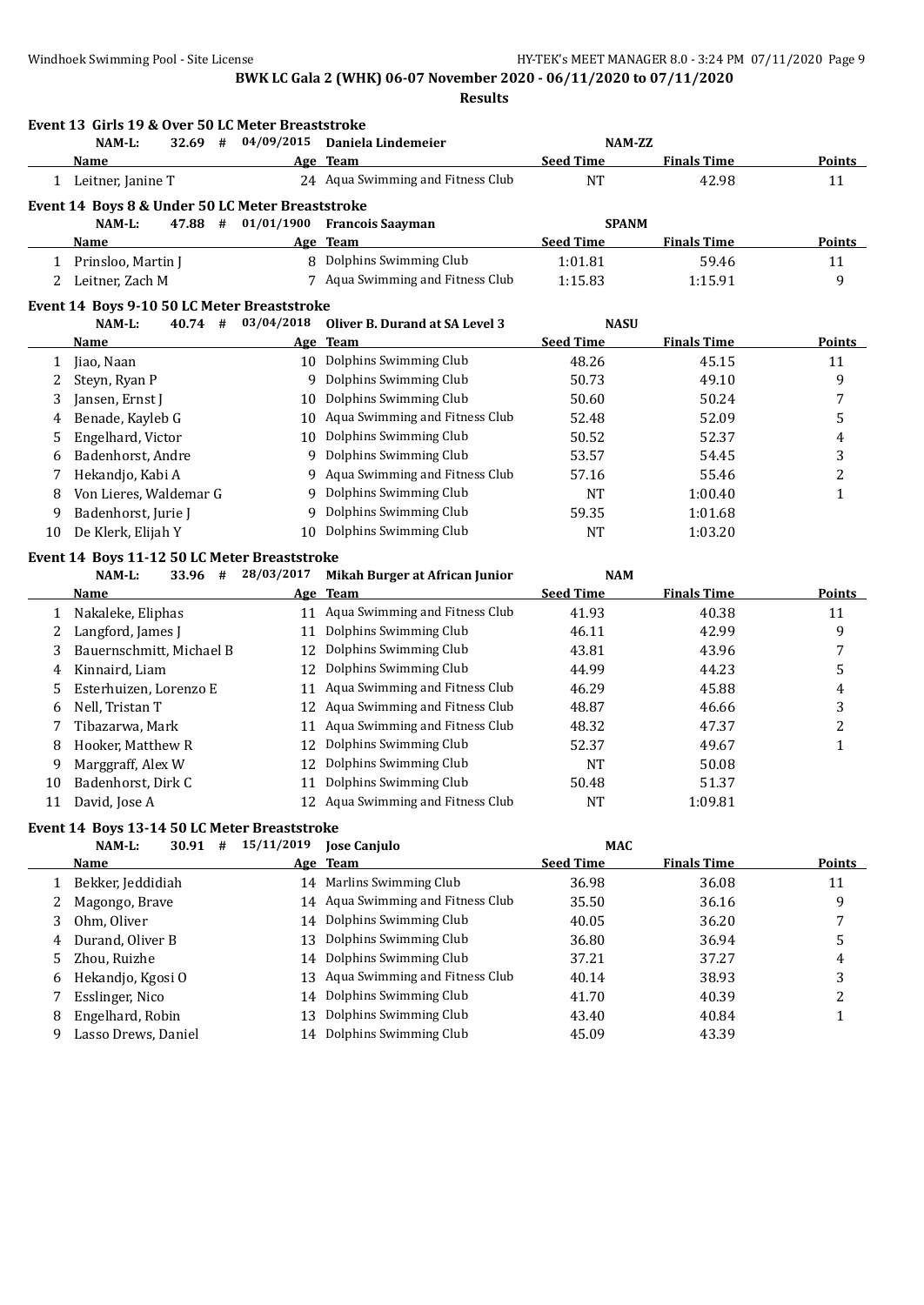**Results**

| 23/07/2017<br>NAM-L:<br>$30.27$ #<br>Ronan Z. Wantenaar at 17th FIN<br><b>NAM</b><br><b>Seed Time</b><br><b>Finals Time</b><br>Age Team<br><b>Points</b><br>Name<br>15 Aqua Swimming and Fitness Club<br>Canjulo, Jose N<br>30.91<br>31.32<br>11<br>1<br>16 Dolphins Swimming Club<br>9<br>32.58<br>33.29<br>Burger, Mikah K<br>2<br>16 Aqua Swimming and Fitness Club<br>Magongo, Armas<br>35.73<br>34.28<br>7<br>3<br>Dolphins Swimming Club<br>Rathenam, Keanet-Peter<br>34.30<br>5<br>33.74<br>15<br>4<br>15 Aqua Swimming and Fitness Club<br>Nell, Noah S<br>39.10<br>37.20<br>5<br>4<br>15 Aqua Swimming and Fitness Club<br>3<br>46.07<br>46.09<br>Loxton, Dominic<br>6<br>Event 14 Boys 17-18 50 LC Meter Breaststroke<br>$29.35$ #<br>20/08/2019<br>Ronan Z. Wantenaar<br>NAM-L:<br><b>NAM</b><br><b>Seed Time</b><br><b>Team</b><br><b>Finals Time</b><br><b>Points</b><br>Name<br>Age<br>18 Marlins Swimming Club<br><b>NT</b><br>32.26<br>11<br>1 Viljoen, René H<br>18 Dolphins Swimming Club<br>Wellmann, Arkell J<br>35.02<br>36.12<br>9<br>2<br>Aqua Swimming and Fitness Club<br>Nakaleke, Elias E<br>36.52<br>36.27<br>7<br>3<br>17<br>Dolphins Swimming Club<br>Gertze, Matthew R<br>36.60<br>37.58<br>5<br>18<br>4<br>Dolphins Swimming Club<br>Henning, Marco T<br>39.22<br>38.23<br>17<br>5<br>4<br>17 Aqua Swimming and Fitness Club<br>Naukushu, Sam<br>38.52<br>3<br>37.65<br>6<br>Event 14 Boys 19 & Over 50 LC Meter Breaststroke<br>20/08/2019<br>NAM-L:<br>$29.35$ #<br>Ronan Z. Wantenaar<br><b>NAM</b><br>Age Team<br><b>Seed Time</b><br><b>Finals Time</b><br>Name<br>Points<br>19 Aqua Swimming and Fitness Club<br>1 Wantenaar, Ronan Z<br>30.65<br>30.02<br>11<br>19 Aqua Swimming and Fitness Club<br>9<br>Naukushu, Elago<br>37.45<br>38.55<br>2<br>Event 15 Women 45 & Over 50 LC Meter Breaststroke<br>$42.45$ *<br>20/03/2019 Jane Samson<br><b>MARL</b><br>Nasu Long Co:<br>Age Team<br><b>Seed Time</b><br><b>Finals Time</b><br><b>Points</b><br><b>Name</b><br>54 Marlins Swimming Club<br><b>NT</b><br>42.83<br>1 Samson, Jane<br>11<br>Event 16 Men 45 & Over 50 LC Meter Breaststroke<br>05/08/2019 Francois van der Westhuizen<br><b>MARL</b><br>NAM-L:<br>$37.22 +$<br><b>Seed Time</b><br><b>Finals Time</b><br>Age Team<br>Points<br>Name<br>68 Aqua Swimming and Fitness Club<br>1 Coomer, Richard E<br><b>NT</b><br>49.47<br>11<br>Event 17 Girls 12 & Under 200 LC Meter Freestyle<br>$2:18.25$ # $17/03/2012$<br>NAM-L:<br>Kiara Schatz<br><b>NAMIB</b><br>Age Team<br><b>Seed Time</b><br><b>Finals Time</b><br><b>Points</b><br><b>Name</b><br>12 Aqua Swimming and Fitness Club<br>2:43.60<br>2:30.95<br>1 Benade, Quelin H<br>11<br>2<br>Humphrey, Jessica<br>12 Aqua Swimming and Fitness Club<br>2:35.93<br>2:34.00<br>9<br>Dolphins Swimming Club<br>7<br>Spath, Bella R<br>3<br>12<br>2:55.09<br>2:46.61<br>Dolphins Swimming Club<br>5<br>Prinsloo, Milan<br>10<br>NT<br>2:50.26<br>4<br>Dolphins Swimming Club<br>Spath, Aleka R<br>12<br>2:55.01<br>2:52.09<br>4<br>5<br>Dolphins Swimming Club<br>3<br>De Sousa, Vitoria J<br>10<br>3:13.06<br>2:56.46<br>6<br>Dolphins Swimming Club<br>2<br>Geyser, Mikayla<br>11<br>NT<br>2:58.20<br>7<br>Aqua Swimming and Fitness Club<br>Matyayi, Rose<br>2:58.28<br>$\mathbf{1}$<br>8<br>10<br>3:19.15<br>Dolphins Swimming Club<br>Senekal, Julitte<br>9<br>11<br>3:20.77<br>2:59.30<br>Dolphins Swimming Club<br>Stephanus, Oliwia E<br>12<br>10<br>3:15.18<br>3:00.38<br>Dolphins Swimming Club<br>Naukosho, Ainoa<br>11<br>9<br>3:27.39<br>3:04.23<br>Aqua Swimming and Fitness Club<br>12<br>Slinger, Gizelle<br>3:05.35<br>10<br>3:20.73<br>Marlins Swimming Club<br>Le Roux, Marilize<br>13<br>12<br>3:12.26<br>NT<br>Marlins Swimming Club<br>Bekker, Jemima<br>14<br>11<br>NT<br>3:19.91<br>8 Dolphins Swimming Club<br>Jansen, Christina H<br>15<br>NT<br>3:34.38 | Event 14 Boys 15-16 50 LC Meter Breaststroke |  |  |  |
|-----------------------------------------------------------------------------------------------------------------------------------------------------------------------------------------------------------------------------------------------------------------------------------------------------------------------------------------------------------------------------------------------------------------------------------------------------------------------------------------------------------------------------------------------------------------------------------------------------------------------------------------------------------------------------------------------------------------------------------------------------------------------------------------------------------------------------------------------------------------------------------------------------------------------------------------------------------------------------------------------------------------------------------------------------------------------------------------------------------------------------------------------------------------------------------------------------------------------------------------------------------------------------------------------------------------------------------------------------------------------------------------------------------------------------------------------------------------------------------------------------------------------------------------------------------------------------------------------------------------------------------------------------------------------------------------------------------------------------------------------------------------------------------------------------------------------------------------------------------------------------------------------------------------------------------------------------------------------------------------------------------------------------------------------------------------------------------------------------------------------------------------------------------------------------------------------------------------------------------------------------------------------------------------------------------------------------------------------------------------------------------------------------------------------------------------------------------------------------------------------------------------------------------------------------------------------------------------------------------------------------------------------------------------------------------------------------------------------------------------------------------------------------------------------------------------------------------------------------------------------------------------------------------------------------------------------------------------------------------------------------------------------------------------------------------------------------------------------------------------------------------------------------------------------------------------------------------------------------------------------------------------------------------------------------------------------------------------------------------------------------------------------------------------------------------------------------------------------------------------------------------------------------------------------------------------------------------------------------------------------------------------------------------------------------------------------------------------------------------------------------------------------------------------------------------------------------------------------------------------------------------------|----------------------------------------------|--|--|--|
|                                                                                                                                                                                                                                                                                                                                                                                                                                                                                                                                                                                                                                                                                                                                                                                                                                                                                                                                                                                                                                                                                                                                                                                                                                                                                                                                                                                                                                                                                                                                                                                                                                                                                                                                                                                                                                                                                                                                                                                                                                                                                                                                                                                                                                                                                                                                                                                                                                                                                                                                                                                                                                                                                                                                                                                                                                                                                                                                                                                                                                                                                                                                                                                                                                                                                                                                                                                                                                                                                                                                                                                                                                                                                                                                                                                                                                                                                         |                                              |  |  |  |
|                                                                                                                                                                                                                                                                                                                                                                                                                                                                                                                                                                                                                                                                                                                                                                                                                                                                                                                                                                                                                                                                                                                                                                                                                                                                                                                                                                                                                                                                                                                                                                                                                                                                                                                                                                                                                                                                                                                                                                                                                                                                                                                                                                                                                                                                                                                                                                                                                                                                                                                                                                                                                                                                                                                                                                                                                                                                                                                                                                                                                                                                                                                                                                                                                                                                                                                                                                                                                                                                                                                                                                                                                                                                                                                                                                                                                                                                                         |                                              |  |  |  |
|                                                                                                                                                                                                                                                                                                                                                                                                                                                                                                                                                                                                                                                                                                                                                                                                                                                                                                                                                                                                                                                                                                                                                                                                                                                                                                                                                                                                                                                                                                                                                                                                                                                                                                                                                                                                                                                                                                                                                                                                                                                                                                                                                                                                                                                                                                                                                                                                                                                                                                                                                                                                                                                                                                                                                                                                                                                                                                                                                                                                                                                                                                                                                                                                                                                                                                                                                                                                                                                                                                                                                                                                                                                                                                                                                                                                                                                                                         |                                              |  |  |  |
|                                                                                                                                                                                                                                                                                                                                                                                                                                                                                                                                                                                                                                                                                                                                                                                                                                                                                                                                                                                                                                                                                                                                                                                                                                                                                                                                                                                                                                                                                                                                                                                                                                                                                                                                                                                                                                                                                                                                                                                                                                                                                                                                                                                                                                                                                                                                                                                                                                                                                                                                                                                                                                                                                                                                                                                                                                                                                                                                                                                                                                                                                                                                                                                                                                                                                                                                                                                                                                                                                                                                                                                                                                                                                                                                                                                                                                                                                         |                                              |  |  |  |
|                                                                                                                                                                                                                                                                                                                                                                                                                                                                                                                                                                                                                                                                                                                                                                                                                                                                                                                                                                                                                                                                                                                                                                                                                                                                                                                                                                                                                                                                                                                                                                                                                                                                                                                                                                                                                                                                                                                                                                                                                                                                                                                                                                                                                                                                                                                                                                                                                                                                                                                                                                                                                                                                                                                                                                                                                                                                                                                                                                                                                                                                                                                                                                                                                                                                                                                                                                                                                                                                                                                                                                                                                                                                                                                                                                                                                                                                                         |                                              |  |  |  |
|                                                                                                                                                                                                                                                                                                                                                                                                                                                                                                                                                                                                                                                                                                                                                                                                                                                                                                                                                                                                                                                                                                                                                                                                                                                                                                                                                                                                                                                                                                                                                                                                                                                                                                                                                                                                                                                                                                                                                                                                                                                                                                                                                                                                                                                                                                                                                                                                                                                                                                                                                                                                                                                                                                                                                                                                                                                                                                                                                                                                                                                                                                                                                                                                                                                                                                                                                                                                                                                                                                                                                                                                                                                                                                                                                                                                                                                                                         |                                              |  |  |  |
|                                                                                                                                                                                                                                                                                                                                                                                                                                                                                                                                                                                                                                                                                                                                                                                                                                                                                                                                                                                                                                                                                                                                                                                                                                                                                                                                                                                                                                                                                                                                                                                                                                                                                                                                                                                                                                                                                                                                                                                                                                                                                                                                                                                                                                                                                                                                                                                                                                                                                                                                                                                                                                                                                                                                                                                                                                                                                                                                                                                                                                                                                                                                                                                                                                                                                                                                                                                                                                                                                                                                                                                                                                                                                                                                                                                                                                                                                         |                                              |  |  |  |
|                                                                                                                                                                                                                                                                                                                                                                                                                                                                                                                                                                                                                                                                                                                                                                                                                                                                                                                                                                                                                                                                                                                                                                                                                                                                                                                                                                                                                                                                                                                                                                                                                                                                                                                                                                                                                                                                                                                                                                                                                                                                                                                                                                                                                                                                                                                                                                                                                                                                                                                                                                                                                                                                                                                                                                                                                                                                                                                                                                                                                                                                                                                                                                                                                                                                                                                                                                                                                                                                                                                                                                                                                                                                                                                                                                                                                                                                                         |                                              |  |  |  |
|                                                                                                                                                                                                                                                                                                                                                                                                                                                                                                                                                                                                                                                                                                                                                                                                                                                                                                                                                                                                                                                                                                                                                                                                                                                                                                                                                                                                                                                                                                                                                                                                                                                                                                                                                                                                                                                                                                                                                                                                                                                                                                                                                                                                                                                                                                                                                                                                                                                                                                                                                                                                                                                                                                                                                                                                                                                                                                                                                                                                                                                                                                                                                                                                                                                                                                                                                                                                                                                                                                                                                                                                                                                                                                                                                                                                                                                                                         |                                              |  |  |  |
|                                                                                                                                                                                                                                                                                                                                                                                                                                                                                                                                                                                                                                                                                                                                                                                                                                                                                                                                                                                                                                                                                                                                                                                                                                                                                                                                                                                                                                                                                                                                                                                                                                                                                                                                                                                                                                                                                                                                                                                                                                                                                                                                                                                                                                                                                                                                                                                                                                                                                                                                                                                                                                                                                                                                                                                                                                                                                                                                                                                                                                                                                                                                                                                                                                                                                                                                                                                                                                                                                                                                                                                                                                                                                                                                                                                                                                                                                         |                                              |  |  |  |
|                                                                                                                                                                                                                                                                                                                                                                                                                                                                                                                                                                                                                                                                                                                                                                                                                                                                                                                                                                                                                                                                                                                                                                                                                                                                                                                                                                                                                                                                                                                                                                                                                                                                                                                                                                                                                                                                                                                                                                                                                                                                                                                                                                                                                                                                                                                                                                                                                                                                                                                                                                                                                                                                                                                                                                                                                                                                                                                                                                                                                                                                                                                                                                                                                                                                                                                                                                                                                                                                                                                                                                                                                                                                                                                                                                                                                                                                                         |                                              |  |  |  |
|                                                                                                                                                                                                                                                                                                                                                                                                                                                                                                                                                                                                                                                                                                                                                                                                                                                                                                                                                                                                                                                                                                                                                                                                                                                                                                                                                                                                                                                                                                                                                                                                                                                                                                                                                                                                                                                                                                                                                                                                                                                                                                                                                                                                                                                                                                                                                                                                                                                                                                                                                                                                                                                                                                                                                                                                                                                                                                                                                                                                                                                                                                                                                                                                                                                                                                                                                                                                                                                                                                                                                                                                                                                                                                                                                                                                                                                                                         |                                              |  |  |  |
|                                                                                                                                                                                                                                                                                                                                                                                                                                                                                                                                                                                                                                                                                                                                                                                                                                                                                                                                                                                                                                                                                                                                                                                                                                                                                                                                                                                                                                                                                                                                                                                                                                                                                                                                                                                                                                                                                                                                                                                                                                                                                                                                                                                                                                                                                                                                                                                                                                                                                                                                                                                                                                                                                                                                                                                                                                                                                                                                                                                                                                                                                                                                                                                                                                                                                                                                                                                                                                                                                                                                                                                                                                                                                                                                                                                                                                                                                         |                                              |  |  |  |
|                                                                                                                                                                                                                                                                                                                                                                                                                                                                                                                                                                                                                                                                                                                                                                                                                                                                                                                                                                                                                                                                                                                                                                                                                                                                                                                                                                                                                                                                                                                                                                                                                                                                                                                                                                                                                                                                                                                                                                                                                                                                                                                                                                                                                                                                                                                                                                                                                                                                                                                                                                                                                                                                                                                                                                                                                                                                                                                                                                                                                                                                                                                                                                                                                                                                                                                                                                                                                                                                                                                                                                                                                                                                                                                                                                                                                                                                                         |                                              |  |  |  |
|                                                                                                                                                                                                                                                                                                                                                                                                                                                                                                                                                                                                                                                                                                                                                                                                                                                                                                                                                                                                                                                                                                                                                                                                                                                                                                                                                                                                                                                                                                                                                                                                                                                                                                                                                                                                                                                                                                                                                                                                                                                                                                                                                                                                                                                                                                                                                                                                                                                                                                                                                                                                                                                                                                                                                                                                                                                                                                                                                                                                                                                                                                                                                                                                                                                                                                                                                                                                                                                                                                                                                                                                                                                                                                                                                                                                                                                                                         |                                              |  |  |  |
|                                                                                                                                                                                                                                                                                                                                                                                                                                                                                                                                                                                                                                                                                                                                                                                                                                                                                                                                                                                                                                                                                                                                                                                                                                                                                                                                                                                                                                                                                                                                                                                                                                                                                                                                                                                                                                                                                                                                                                                                                                                                                                                                                                                                                                                                                                                                                                                                                                                                                                                                                                                                                                                                                                                                                                                                                                                                                                                                                                                                                                                                                                                                                                                                                                                                                                                                                                                                                                                                                                                                                                                                                                                                                                                                                                                                                                                                                         |                                              |  |  |  |
|                                                                                                                                                                                                                                                                                                                                                                                                                                                                                                                                                                                                                                                                                                                                                                                                                                                                                                                                                                                                                                                                                                                                                                                                                                                                                                                                                                                                                                                                                                                                                                                                                                                                                                                                                                                                                                                                                                                                                                                                                                                                                                                                                                                                                                                                                                                                                                                                                                                                                                                                                                                                                                                                                                                                                                                                                                                                                                                                                                                                                                                                                                                                                                                                                                                                                                                                                                                                                                                                                                                                                                                                                                                                                                                                                                                                                                                                                         |                                              |  |  |  |
|                                                                                                                                                                                                                                                                                                                                                                                                                                                                                                                                                                                                                                                                                                                                                                                                                                                                                                                                                                                                                                                                                                                                                                                                                                                                                                                                                                                                                                                                                                                                                                                                                                                                                                                                                                                                                                                                                                                                                                                                                                                                                                                                                                                                                                                                                                                                                                                                                                                                                                                                                                                                                                                                                                                                                                                                                                                                                                                                                                                                                                                                                                                                                                                                                                                                                                                                                                                                                                                                                                                                                                                                                                                                                                                                                                                                                                                                                         |                                              |  |  |  |
|                                                                                                                                                                                                                                                                                                                                                                                                                                                                                                                                                                                                                                                                                                                                                                                                                                                                                                                                                                                                                                                                                                                                                                                                                                                                                                                                                                                                                                                                                                                                                                                                                                                                                                                                                                                                                                                                                                                                                                                                                                                                                                                                                                                                                                                                                                                                                                                                                                                                                                                                                                                                                                                                                                                                                                                                                                                                                                                                                                                                                                                                                                                                                                                                                                                                                                                                                                                                                                                                                                                                                                                                                                                                                                                                                                                                                                                                                         |                                              |  |  |  |
|                                                                                                                                                                                                                                                                                                                                                                                                                                                                                                                                                                                                                                                                                                                                                                                                                                                                                                                                                                                                                                                                                                                                                                                                                                                                                                                                                                                                                                                                                                                                                                                                                                                                                                                                                                                                                                                                                                                                                                                                                                                                                                                                                                                                                                                                                                                                                                                                                                                                                                                                                                                                                                                                                                                                                                                                                                                                                                                                                                                                                                                                                                                                                                                                                                                                                                                                                                                                                                                                                                                                                                                                                                                                                                                                                                                                                                                                                         |                                              |  |  |  |
|                                                                                                                                                                                                                                                                                                                                                                                                                                                                                                                                                                                                                                                                                                                                                                                                                                                                                                                                                                                                                                                                                                                                                                                                                                                                                                                                                                                                                                                                                                                                                                                                                                                                                                                                                                                                                                                                                                                                                                                                                                                                                                                                                                                                                                                                                                                                                                                                                                                                                                                                                                                                                                                                                                                                                                                                                                                                                                                                                                                                                                                                                                                                                                                                                                                                                                                                                                                                                                                                                                                                                                                                                                                                                                                                                                                                                                                                                         |                                              |  |  |  |
|                                                                                                                                                                                                                                                                                                                                                                                                                                                                                                                                                                                                                                                                                                                                                                                                                                                                                                                                                                                                                                                                                                                                                                                                                                                                                                                                                                                                                                                                                                                                                                                                                                                                                                                                                                                                                                                                                                                                                                                                                                                                                                                                                                                                                                                                                                                                                                                                                                                                                                                                                                                                                                                                                                                                                                                                                                                                                                                                                                                                                                                                                                                                                                                                                                                                                                                                                                                                                                                                                                                                                                                                                                                                                                                                                                                                                                                                                         |                                              |  |  |  |
|                                                                                                                                                                                                                                                                                                                                                                                                                                                                                                                                                                                                                                                                                                                                                                                                                                                                                                                                                                                                                                                                                                                                                                                                                                                                                                                                                                                                                                                                                                                                                                                                                                                                                                                                                                                                                                                                                                                                                                                                                                                                                                                                                                                                                                                                                                                                                                                                                                                                                                                                                                                                                                                                                                                                                                                                                                                                                                                                                                                                                                                                                                                                                                                                                                                                                                                                                                                                                                                                                                                                                                                                                                                                                                                                                                                                                                                                                         |                                              |  |  |  |
|                                                                                                                                                                                                                                                                                                                                                                                                                                                                                                                                                                                                                                                                                                                                                                                                                                                                                                                                                                                                                                                                                                                                                                                                                                                                                                                                                                                                                                                                                                                                                                                                                                                                                                                                                                                                                                                                                                                                                                                                                                                                                                                                                                                                                                                                                                                                                                                                                                                                                                                                                                                                                                                                                                                                                                                                                                                                                                                                                                                                                                                                                                                                                                                                                                                                                                                                                                                                                                                                                                                                                                                                                                                                                                                                                                                                                                                                                         |                                              |  |  |  |
|                                                                                                                                                                                                                                                                                                                                                                                                                                                                                                                                                                                                                                                                                                                                                                                                                                                                                                                                                                                                                                                                                                                                                                                                                                                                                                                                                                                                                                                                                                                                                                                                                                                                                                                                                                                                                                                                                                                                                                                                                                                                                                                                                                                                                                                                                                                                                                                                                                                                                                                                                                                                                                                                                                                                                                                                                                                                                                                                                                                                                                                                                                                                                                                                                                                                                                                                                                                                                                                                                                                                                                                                                                                                                                                                                                                                                                                                                         |                                              |  |  |  |
|                                                                                                                                                                                                                                                                                                                                                                                                                                                                                                                                                                                                                                                                                                                                                                                                                                                                                                                                                                                                                                                                                                                                                                                                                                                                                                                                                                                                                                                                                                                                                                                                                                                                                                                                                                                                                                                                                                                                                                                                                                                                                                                                                                                                                                                                                                                                                                                                                                                                                                                                                                                                                                                                                                                                                                                                                                                                                                                                                                                                                                                                                                                                                                                                                                                                                                                                                                                                                                                                                                                                                                                                                                                                                                                                                                                                                                                                                         |                                              |  |  |  |
|                                                                                                                                                                                                                                                                                                                                                                                                                                                                                                                                                                                                                                                                                                                                                                                                                                                                                                                                                                                                                                                                                                                                                                                                                                                                                                                                                                                                                                                                                                                                                                                                                                                                                                                                                                                                                                                                                                                                                                                                                                                                                                                                                                                                                                                                                                                                                                                                                                                                                                                                                                                                                                                                                                                                                                                                                                                                                                                                                                                                                                                                                                                                                                                                                                                                                                                                                                                                                                                                                                                                                                                                                                                                                                                                                                                                                                                                                         |                                              |  |  |  |
|                                                                                                                                                                                                                                                                                                                                                                                                                                                                                                                                                                                                                                                                                                                                                                                                                                                                                                                                                                                                                                                                                                                                                                                                                                                                                                                                                                                                                                                                                                                                                                                                                                                                                                                                                                                                                                                                                                                                                                                                                                                                                                                                                                                                                                                                                                                                                                                                                                                                                                                                                                                                                                                                                                                                                                                                                                                                                                                                                                                                                                                                                                                                                                                                                                                                                                                                                                                                                                                                                                                                                                                                                                                                                                                                                                                                                                                                                         |                                              |  |  |  |
|                                                                                                                                                                                                                                                                                                                                                                                                                                                                                                                                                                                                                                                                                                                                                                                                                                                                                                                                                                                                                                                                                                                                                                                                                                                                                                                                                                                                                                                                                                                                                                                                                                                                                                                                                                                                                                                                                                                                                                                                                                                                                                                                                                                                                                                                                                                                                                                                                                                                                                                                                                                                                                                                                                                                                                                                                                                                                                                                                                                                                                                                                                                                                                                                                                                                                                                                                                                                                                                                                                                                                                                                                                                                                                                                                                                                                                                                                         |                                              |  |  |  |
|                                                                                                                                                                                                                                                                                                                                                                                                                                                                                                                                                                                                                                                                                                                                                                                                                                                                                                                                                                                                                                                                                                                                                                                                                                                                                                                                                                                                                                                                                                                                                                                                                                                                                                                                                                                                                                                                                                                                                                                                                                                                                                                                                                                                                                                                                                                                                                                                                                                                                                                                                                                                                                                                                                                                                                                                                                                                                                                                                                                                                                                                                                                                                                                                                                                                                                                                                                                                                                                                                                                                                                                                                                                                                                                                                                                                                                                                                         |                                              |  |  |  |
|                                                                                                                                                                                                                                                                                                                                                                                                                                                                                                                                                                                                                                                                                                                                                                                                                                                                                                                                                                                                                                                                                                                                                                                                                                                                                                                                                                                                                                                                                                                                                                                                                                                                                                                                                                                                                                                                                                                                                                                                                                                                                                                                                                                                                                                                                                                                                                                                                                                                                                                                                                                                                                                                                                                                                                                                                                                                                                                                                                                                                                                                                                                                                                                                                                                                                                                                                                                                                                                                                                                                                                                                                                                                                                                                                                                                                                                                                         |                                              |  |  |  |
|                                                                                                                                                                                                                                                                                                                                                                                                                                                                                                                                                                                                                                                                                                                                                                                                                                                                                                                                                                                                                                                                                                                                                                                                                                                                                                                                                                                                                                                                                                                                                                                                                                                                                                                                                                                                                                                                                                                                                                                                                                                                                                                                                                                                                                                                                                                                                                                                                                                                                                                                                                                                                                                                                                                                                                                                                                                                                                                                                                                                                                                                                                                                                                                                                                                                                                                                                                                                                                                                                                                                                                                                                                                                                                                                                                                                                                                                                         |                                              |  |  |  |
|                                                                                                                                                                                                                                                                                                                                                                                                                                                                                                                                                                                                                                                                                                                                                                                                                                                                                                                                                                                                                                                                                                                                                                                                                                                                                                                                                                                                                                                                                                                                                                                                                                                                                                                                                                                                                                                                                                                                                                                                                                                                                                                                                                                                                                                                                                                                                                                                                                                                                                                                                                                                                                                                                                                                                                                                                                                                                                                                                                                                                                                                                                                                                                                                                                                                                                                                                                                                                                                                                                                                                                                                                                                                                                                                                                                                                                                                                         |                                              |  |  |  |
|                                                                                                                                                                                                                                                                                                                                                                                                                                                                                                                                                                                                                                                                                                                                                                                                                                                                                                                                                                                                                                                                                                                                                                                                                                                                                                                                                                                                                                                                                                                                                                                                                                                                                                                                                                                                                                                                                                                                                                                                                                                                                                                                                                                                                                                                                                                                                                                                                                                                                                                                                                                                                                                                                                                                                                                                                                                                                                                                                                                                                                                                                                                                                                                                                                                                                                                                                                                                                                                                                                                                                                                                                                                                                                                                                                                                                                                                                         |                                              |  |  |  |
|                                                                                                                                                                                                                                                                                                                                                                                                                                                                                                                                                                                                                                                                                                                                                                                                                                                                                                                                                                                                                                                                                                                                                                                                                                                                                                                                                                                                                                                                                                                                                                                                                                                                                                                                                                                                                                                                                                                                                                                                                                                                                                                                                                                                                                                                                                                                                                                                                                                                                                                                                                                                                                                                                                                                                                                                                                                                                                                                                                                                                                                                                                                                                                                                                                                                                                                                                                                                                                                                                                                                                                                                                                                                                                                                                                                                                                                                                         |                                              |  |  |  |
|                                                                                                                                                                                                                                                                                                                                                                                                                                                                                                                                                                                                                                                                                                                                                                                                                                                                                                                                                                                                                                                                                                                                                                                                                                                                                                                                                                                                                                                                                                                                                                                                                                                                                                                                                                                                                                                                                                                                                                                                                                                                                                                                                                                                                                                                                                                                                                                                                                                                                                                                                                                                                                                                                                                                                                                                                                                                                                                                                                                                                                                                                                                                                                                                                                                                                                                                                                                                                                                                                                                                                                                                                                                                                                                                                                                                                                                                                         |                                              |  |  |  |
|                                                                                                                                                                                                                                                                                                                                                                                                                                                                                                                                                                                                                                                                                                                                                                                                                                                                                                                                                                                                                                                                                                                                                                                                                                                                                                                                                                                                                                                                                                                                                                                                                                                                                                                                                                                                                                                                                                                                                                                                                                                                                                                                                                                                                                                                                                                                                                                                                                                                                                                                                                                                                                                                                                                                                                                                                                                                                                                                                                                                                                                                                                                                                                                                                                                                                                                                                                                                                                                                                                                                                                                                                                                                                                                                                                                                                                                                                         |                                              |  |  |  |
|                                                                                                                                                                                                                                                                                                                                                                                                                                                                                                                                                                                                                                                                                                                                                                                                                                                                                                                                                                                                                                                                                                                                                                                                                                                                                                                                                                                                                                                                                                                                                                                                                                                                                                                                                                                                                                                                                                                                                                                                                                                                                                                                                                                                                                                                                                                                                                                                                                                                                                                                                                                                                                                                                                                                                                                                                                                                                                                                                                                                                                                                                                                                                                                                                                                                                                                                                                                                                                                                                                                                                                                                                                                                                                                                                                                                                                                                                         |                                              |  |  |  |
|                                                                                                                                                                                                                                                                                                                                                                                                                                                                                                                                                                                                                                                                                                                                                                                                                                                                                                                                                                                                                                                                                                                                                                                                                                                                                                                                                                                                                                                                                                                                                                                                                                                                                                                                                                                                                                                                                                                                                                                                                                                                                                                                                                                                                                                                                                                                                                                                                                                                                                                                                                                                                                                                                                                                                                                                                                                                                                                                                                                                                                                                                                                                                                                                                                                                                                                                                                                                                                                                                                                                                                                                                                                                                                                                                                                                                                                                                         |                                              |  |  |  |
|                                                                                                                                                                                                                                                                                                                                                                                                                                                                                                                                                                                                                                                                                                                                                                                                                                                                                                                                                                                                                                                                                                                                                                                                                                                                                                                                                                                                                                                                                                                                                                                                                                                                                                                                                                                                                                                                                                                                                                                                                                                                                                                                                                                                                                                                                                                                                                                                                                                                                                                                                                                                                                                                                                                                                                                                                                                                                                                                                                                                                                                                                                                                                                                                                                                                                                                                                                                                                                                                                                                                                                                                                                                                                                                                                                                                                                                                                         |                                              |  |  |  |
|                                                                                                                                                                                                                                                                                                                                                                                                                                                                                                                                                                                                                                                                                                                                                                                                                                                                                                                                                                                                                                                                                                                                                                                                                                                                                                                                                                                                                                                                                                                                                                                                                                                                                                                                                                                                                                                                                                                                                                                                                                                                                                                                                                                                                                                                                                                                                                                                                                                                                                                                                                                                                                                                                                                                                                                                                                                                                                                                                                                                                                                                                                                                                                                                                                                                                                                                                                                                                                                                                                                                                                                                                                                                                                                                                                                                                                                                                         |                                              |  |  |  |
|                                                                                                                                                                                                                                                                                                                                                                                                                                                                                                                                                                                                                                                                                                                                                                                                                                                                                                                                                                                                                                                                                                                                                                                                                                                                                                                                                                                                                                                                                                                                                                                                                                                                                                                                                                                                                                                                                                                                                                                                                                                                                                                                                                                                                                                                                                                                                                                                                                                                                                                                                                                                                                                                                                                                                                                                                                                                                                                                                                                                                                                                                                                                                                                                                                                                                                                                                                                                                                                                                                                                                                                                                                                                                                                                                                                                                                                                                         |                                              |  |  |  |
|                                                                                                                                                                                                                                                                                                                                                                                                                                                                                                                                                                                                                                                                                                                                                                                                                                                                                                                                                                                                                                                                                                                                                                                                                                                                                                                                                                                                                                                                                                                                                                                                                                                                                                                                                                                                                                                                                                                                                                                                                                                                                                                                                                                                                                                                                                                                                                                                                                                                                                                                                                                                                                                                                                                                                                                                                                                                                                                                                                                                                                                                                                                                                                                                                                                                                                                                                                                                                                                                                                                                                                                                                                                                                                                                                                                                                                                                                         |                                              |  |  |  |
|                                                                                                                                                                                                                                                                                                                                                                                                                                                                                                                                                                                                                                                                                                                                                                                                                                                                                                                                                                                                                                                                                                                                                                                                                                                                                                                                                                                                                                                                                                                                                                                                                                                                                                                                                                                                                                                                                                                                                                                                                                                                                                                                                                                                                                                                                                                                                                                                                                                                                                                                                                                                                                                                                                                                                                                                                                                                                                                                                                                                                                                                                                                                                                                                                                                                                                                                                                                                                                                                                                                                                                                                                                                                                                                                                                                                                                                                                         |                                              |  |  |  |
|                                                                                                                                                                                                                                                                                                                                                                                                                                                                                                                                                                                                                                                                                                                                                                                                                                                                                                                                                                                                                                                                                                                                                                                                                                                                                                                                                                                                                                                                                                                                                                                                                                                                                                                                                                                                                                                                                                                                                                                                                                                                                                                                                                                                                                                                                                                                                                                                                                                                                                                                                                                                                                                                                                                                                                                                                                                                                                                                                                                                                                                                                                                                                                                                                                                                                                                                                                                                                                                                                                                                                                                                                                                                                                                                                                                                                                                                                         |                                              |  |  |  |
|                                                                                                                                                                                                                                                                                                                                                                                                                                                                                                                                                                                                                                                                                                                                                                                                                                                                                                                                                                                                                                                                                                                                                                                                                                                                                                                                                                                                                                                                                                                                                                                                                                                                                                                                                                                                                                                                                                                                                                                                                                                                                                                                                                                                                                                                                                                                                                                                                                                                                                                                                                                                                                                                                                                                                                                                                                                                                                                                                                                                                                                                                                                                                                                                                                                                                                                                                                                                                                                                                                                                                                                                                                                                                                                                                                                                                                                                                         |                                              |  |  |  |
|                                                                                                                                                                                                                                                                                                                                                                                                                                                                                                                                                                                                                                                                                                                                                                                                                                                                                                                                                                                                                                                                                                                                                                                                                                                                                                                                                                                                                                                                                                                                                                                                                                                                                                                                                                                                                                                                                                                                                                                                                                                                                                                                                                                                                                                                                                                                                                                                                                                                                                                                                                                                                                                                                                                                                                                                                                                                                                                                                                                                                                                                                                                                                                                                                                                                                                                                                                                                                                                                                                                                                                                                                                                                                                                                                                                                                                                                                         |                                              |  |  |  |
|                                                                                                                                                                                                                                                                                                                                                                                                                                                                                                                                                                                                                                                                                                                                                                                                                                                                                                                                                                                                                                                                                                                                                                                                                                                                                                                                                                                                                                                                                                                                                                                                                                                                                                                                                                                                                                                                                                                                                                                                                                                                                                                                                                                                                                                                                                                                                                                                                                                                                                                                                                                                                                                                                                                                                                                                                                                                                                                                                                                                                                                                                                                                                                                                                                                                                                                                                                                                                                                                                                                                                                                                                                                                                                                                                                                                                                                                                         |                                              |  |  |  |
|                                                                                                                                                                                                                                                                                                                                                                                                                                                                                                                                                                                                                                                                                                                                                                                                                                                                                                                                                                                                                                                                                                                                                                                                                                                                                                                                                                                                                                                                                                                                                                                                                                                                                                                                                                                                                                                                                                                                                                                                                                                                                                                                                                                                                                                                                                                                                                                                                                                                                                                                                                                                                                                                                                                                                                                                                                                                                                                                                                                                                                                                                                                                                                                                                                                                                                                                                                                                                                                                                                                                                                                                                                                                                                                                                                                                                                                                                         |                                              |  |  |  |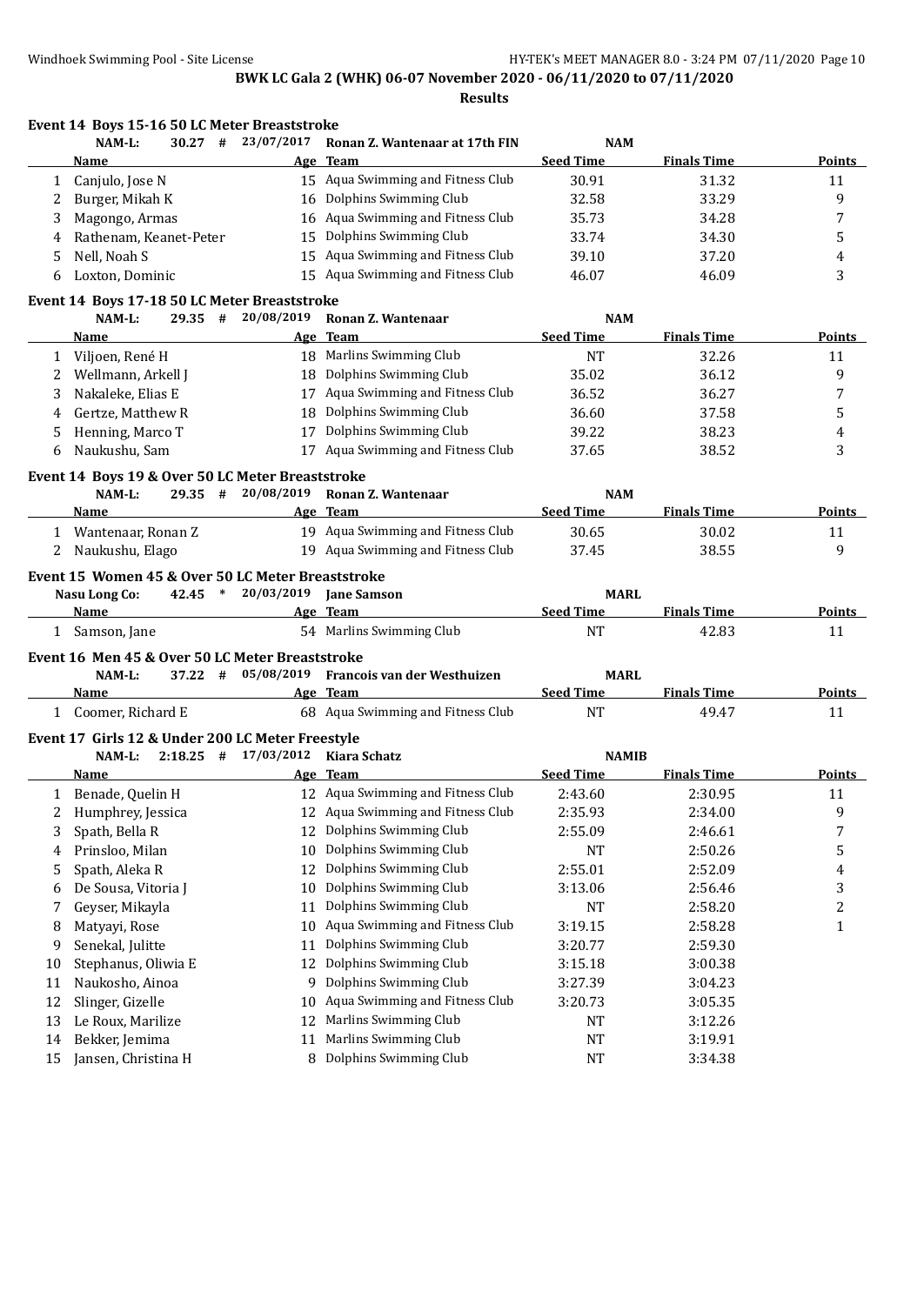**Results**

## **(Event 17 Girls 12 & Under 200 LC Meter Freestyle)**

|    | <b>Name</b>                                                          |                          | Age Team                          | <b>Seed Time</b> | <b>Finals Time</b> | <b>Points</b>  |
|----|----------------------------------------------------------------------|--------------------------|-----------------------------------|------------------|--------------------|----------------|
| 16 | Rey, Candice J                                                       |                          | 10 Aqua Swimming and Fitness Club | 3:59.93          | 3:43.03            |                |
|    | Event 17 Girls 13-14 200 LC Meter Freestyle                          |                          |                                   |                  |                    |                |
|    | $2:11.21$ #<br>NAM-L:                                                | 23/08/2017               | Heleni Stergiadis at 6th FINA     | NAM              |                    |                |
|    | Name                                                                 |                          | Age Team                          | <b>Seed Time</b> | <b>Finals Time</b> | <b>Points</b>  |
| 1  | Ohm, Michaela                                                        | 13                       | Dolphins Swimming Club            | 2:28.89          | 2:22.92            | 11             |
| 2  | Westerduin, Reza                                                     | 13                       | Aqua Swimming and Fitness Club    | 2:34.42          | 2:27.37            | 9              |
| 3  | Rossouw, Chloe                                                       | 13                       | Dolphins Swimming Club            | 2:31.55          | 2:29.29            | 7              |
| 4  | Naukosho, Ariana                                                     | 13                       | Dolphins Swimming Club            | 2:27.44          | 2:29.63            | 5              |
| 5  | Kinnaird, Brynne B                                                   | 14                       | Dolphins Swimming Club            | 2:44.95          | 2:31.55            | 4              |
| 6  | Rey, Salome M                                                        | 13                       | Aqua Swimming and Fitness Club    | 2:47.16          | 2:36.93            | 3              |
| 7  | Kali, Kandali K                                                      | 14                       | Dolphins Swimming Club            | 2:49.29          | 2:41.38            | $\overline{c}$ |
| 8  | Steyn, Carissa L                                                     | 13                       | Dolphins Swimming Club            | 3:18.70          | 2:42.68            | $\mathbf{1}$   |
| 9  | Hooker, Erin E                                                       | 14                       | Dolphins Swimming Club            | 2:58.48          | 2:44.56            |                |
| 10 | Balt, Caitlyn R                                                      | 13                       | Dolphins Swimming Club            | 2:58.71          | 2:44.89            |                |
| 11 | Klein, Kaylynn J                                                     | 13                       | Aqua Swimming and Fitness Club    | 2:54.30          | 2:44.99            |                |
| 12 | Drotsky, Nayla C                                                     | 13                       | Dolphins Swimming Club            | 3:10.29          | 2:53.02            |                |
| 13 | Schnebel, Silke                                                      | 13                       | Dolphins Swimming Club            | 3:25.57          | 3:02.58            |                |
| 14 | Theron, Zanel Z                                                      | 13                       | Dolphins Swimming Club            | <b>NT</b>        | 3:06.88            |                |
|    |                                                                      |                          |                                   |                  |                    |                |
|    | Event 17 Girls 15-16 200 LC Meter Freestyle<br>$2:08.43$ #<br>NAM-L: | 23/05/2014               | Sonja Adelaar                     | <b>NAM</b>       |                    |                |
|    | Name                                                                 |                          | Age Team                          | <b>Seed Time</b> | <b>Finals Time</b> | <b>Points</b>  |
| 1  | Redecker, Nicole                                                     |                          | 16 Dolphins Swimming Club         | 2:30.23          | 2:26.32            | 11             |
| 2  | Esslinger, Tiana                                                     | 16                       | Dolphins Swimming Club            | 2:17.51          | 2:27.72            | 9              |
| 3  | Mutumbulua, Trisha                                                   | 16                       | Dolphins Swimming Club            | 2:18.53          | 2:29.84            | 7              |
| 4  | Stange, Maya A                                                       | 15                       | Dolphins Swimming Club            | 2:24.43          | 2:31.50            | 5              |
| 5  | Engelhard, Lisa                                                      | 15                       | Dolphins Swimming Club            | 2:39.99          | 2:34.19            | 4              |
| 6  | Coetzer, Caitlin A                                                   | 15                       | Dolphins Swimming Club            | 2:42.67          | 2:34.87            | 3              |
| 7  | Benjamin, Zunaid M                                                   | 16                       | Aqua Swimming and Fitness Club    | 2:41.76          | 2:37.92            | 2              |
| 8  | Tibazarwa, Sarah K                                                   | 15                       | Aqua Swimming and Fitness Club    | 2:50.36          | 2:38.60            | $\mathbf{1}$   |
|    |                                                                      |                          |                                   |                  |                    |                |
|    | Event 17 Girls 17-18 200 LC Meter Freestyle                          |                          |                                   |                  |                    |                |
|    | $2:10.81$ #<br>NAM-L:                                                | 01/01/1900               | <b>Anita Kruger</b>               | <b>MARNM</b>     |                    |                |
|    | Name                                                                 |                          | Age Team                          | <b>Seed Time</b> | <b>Finals Time</b> | <b>Points</b>  |
| 1  | Stergiadis, Heleni                                                   |                          | 18 Dolphins Swimming Club         | 2:12.91          | 2:13.32            | 11             |
| 2  | Ellmies, Viktoria                                                    | 17                       | Dolphins Swimming Club            | 2:15.51          | 2:19.59            | 9              |
| 3  | Esslinger, Carissa                                                   |                          | 18 Dolphins Swimming Club         | 2:33.87          | 2:48.61            | 7              |
|    | 4 Le Roux, Annemarie                                                 |                          | 18 Marlins Swimming Club          | <b>NT</b>        | 2:54.89            | 5              |
|    | Event 17 Girls 19 & Over 200 LC Meter Freestyle                      |                          |                                   |                  |                    |                |
|    | NAM-L:                                                               | $2:08.43$ # 23/05/2014   | Sonja Adelaar                     | <b>NAM</b>       |                    |                |
|    | <b>Name</b>                                                          |                          | Age Team                          | <b>Seed Time</b> | <b>Finals Time</b> | <b>Points</b>  |
|    | 1 Smalley, Molina M                                                  |                          | 22 Dolphins Swimming Club         | <b>NT</b>        | 2:16.90            | 11             |
|    | 2 Leitner, Janine T                                                  |                          | 24 Aqua Swimming and Fitness Club | <b>NT</b>        | 2:48.04            | 9              |
|    | Event 18 Boys 12 & Under 200 LC Meter Freestyle                      |                          |                                   |                  |                    |                |
|    | NAM-L:                                                               | $2:11.42$ # $17/03/2017$ | Mikah K. Burger at SA National    | <b>NASU</b>      |                    |                |
|    | <b>Name</b>                                                          |                          | Age Team                          | <b>Seed Time</b> | <b>Finals Time</b> | <b>Points</b>  |
| 1  | Kinnaird, Liam                                                       |                          | 12 Dolphins Swimming Club         | 2:48.92          | 2:35.09            | 11             |
| 2  | Jansen, Ernst J                                                      |                          | 10 Dolphins Swimming Club         | 2:49.19          | 2:37.25            | 9              |
| 3  | Tibazarwa, Mark                                                      |                          | 11 Aqua Swimming and Fitness Club | 2:46.65          | 2:37.30            | 7              |
| 4  | Jiao, Naan                                                           |                          | 10 Dolphins Swimming Club         | 2:57.02          | 2:41.09            | 5              |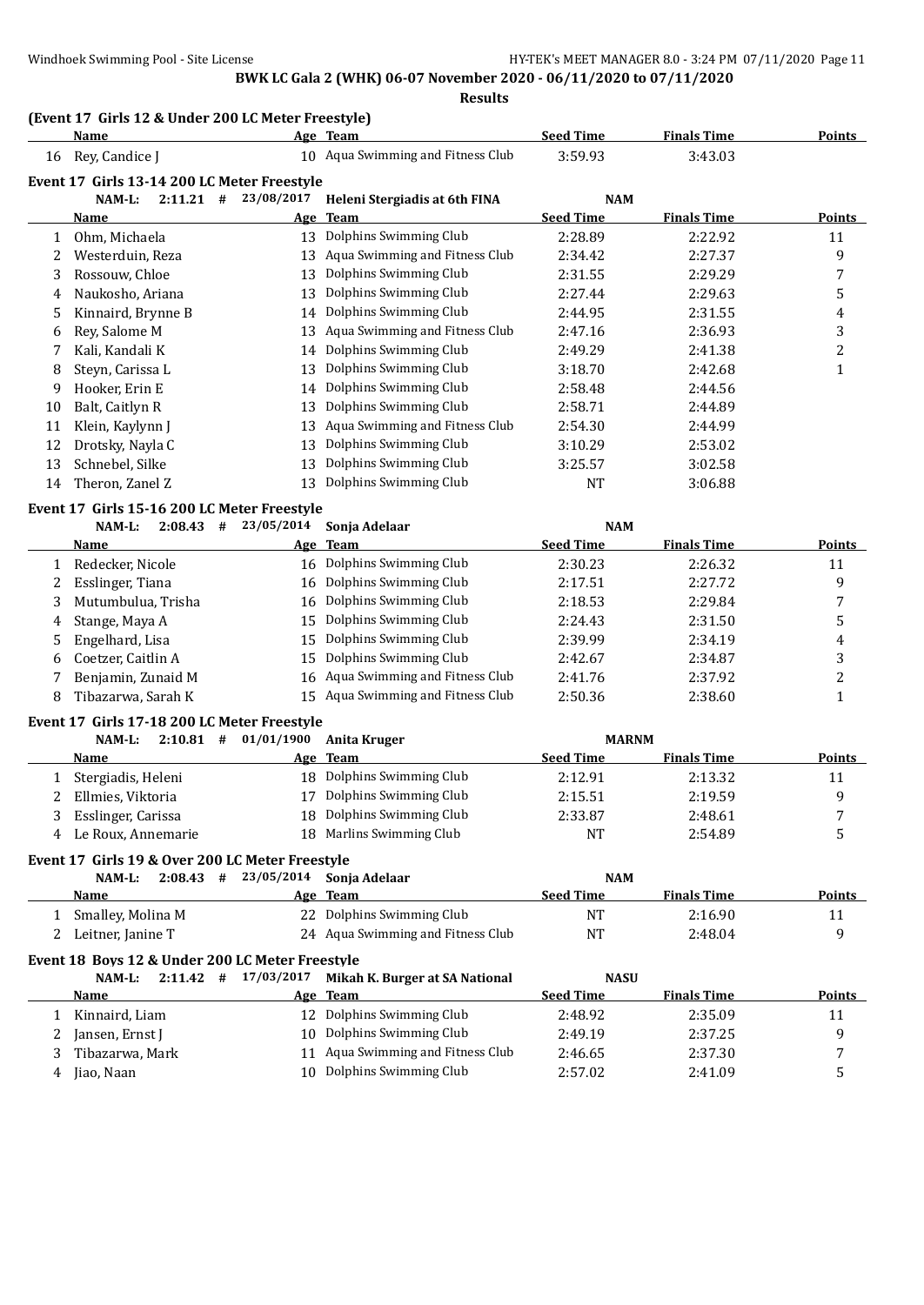## **(Event 18 Boys 12 & Under 200 LC Meter Freestyle)**

|    | Name                     |     | Age Team                         | <b>Seed Time</b> | <b>Finals Time</b> | <b>Points</b> |
|----|--------------------------|-----|----------------------------------|------------------|--------------------|---------------|
| 5. | Esterhuizen, Lorenzo E   | 11  | Aqua Swimming and Fitness Club   | 2:49.29          | 2:41.28            | 4             |
| 6  | Nell, Tristan T          | 12. | Aqua Swimming and Fitness Club   | 2:53.73          | 2:44.87            | 3             |
| 7  | Langford, James J        | 11  | Dolphins Swimming Club           | NT               | 2:45.38            | 2             |
| 8  | Hooker, Matthew R        | 12  | Dolphins Swimming Club           | 3:21.47          | 2:48.70            |               |
| 9  | Marggraff, Alex W        | 12  | Dolphins Swimming Club           | NT               | 2:50.06            |               |
| 10 | Bauernschmitt, Michael B | 12  | Dolphins Swimming Club           | 3:10.63          | 2:51.63            |               |
| 11 | Badenhorst, Dirk C       | 11  | Dolphins Swimming Club           | 3:02.54          | 2:53.56            |               |
| 12 | Badenhorst, Andre        | 9   | Dolphins Swimming Club           | 2:58.02          | 2:54.34            |               |
| 13 | Steyn, Ryan P            |     | 9 Dolphins Swimming Club         | NT               | 2:55.51            |               |
| 14 | Hekandjo, Kabi A         |     | 9 Aqua Swimming and Fitness Club | 3:09.37          | 2:57.47            |               |
| 15 | Badenhorst, Jurie J      | 9   | Dolphins Swimming Club           | 3:20.57          | 3:09.46            |               |
| 16 | Benade, Kayleb G         | 10  | Aqua Swimming and Fitness Club   | 3:23.81          | 3:12.98            |               |
| 17 | Engelhard, Victor        | 10  | Dolphins Swimming Club           | 3:27.14          | 3:17.49            |               |
| 18 | Prinsloo, Martin J       | 8   | Dolphins Swimming Club           | 3:52.20          | 3:18.38            |               |

## **Event 18 Boys 13-14 200 LC Meter Freestyle**

|    | 2:00.58<br>NAM-L:<br># | 11/09/2019 | <b>Jose Canjulo</b>               | <b>NAM</b>       |                    |               |
|----|------------------------|------------|-----------------------------------|------------------|--------------------|---------------|
|    | <b>Name</b>            |            | Age Team                          | <b>Seed Time</b> | <b>Finals Time</b> | <b>Points</b> |
|    | Ohm. Oliver            |            | 14 Dolphins Swimming Club         | 2:11.05          | 2:06.74            | 11            |
| 2  | Esslinger, Nico        |            | 14 Dolphins Swimming Club         | 2:26.04          | 2:14.05            | 9             |
| 3  | Magongo, Brave         |            | 14 Aqua Swimming and Fitness Club | 2:26.30          | 2:18.14            |               |
| 4  | Durand, Oliver B       | 13         | Dolphins Swimming Club            | 2:17.08          | 2:20.52            | 5             |
|    | 5 Hekandjo, Kgosi O    |            | 13 Aqua Swimming and Fitness Club | 2:27.08          | 2:23.08            | 4             |
| 6  | Engelhard, Robin       |            | 13 Dolphins Swimming Club         | 2:39.60          | 2:27.05            | 3             |
|    | Lasso Drews, Daniel    |            | 14 Dolphins Swimming Club         | 2:43.39          | 2:30.34            | ∠             |
| 8  | Zhou, Ruizhe           |            | 14 Dolphins Swimming Club         | 2:36.47          | 2:34.35            |               |
| 9  | Bekker, Jeddidiah      |            | 14 Marlins Swimming Club          | NT               | 2:42.16            |               |
| 10 | Koster, Charles        |            | 14 Marlins Swimming Club          | NΤ               | 2:56.03            |               |

#### **Event 18 Boys 15-16 200 LC Meter Freestyle**

 $\overline{a}$ 

| 2:00.26<br>NAM-L:<br># | 12/03/2015 | Alexander Skinner at SA Level |                                                                                                                                                                                           |                    |                |  |  |  |  |
|------------------------|------------|-------------------------------|-------------------------------------------------------------------------------------------------------------------------------------------------------------------------------------------|--------------------|----------------|--|--|--|--|
| <b>Name</b>            |            |                               | <b>Seed Time</b>                                                                                                                                                                          | <b>Finals Time</b> | <b>Points</b>  |  |  |  |  |
| Rathenam, Keanet-Peter |            |                               | 2:17.50                                                                                                                                                                                   | 2:17.27            | 11             |  |  |  |  |
| Nell, Noah S           |            |                               | 2:23.79                                                                                                                                                                                   | 2:17.68            | q              |  |  |  |  |
| 3 Canjulo, Jose N      |            |                               | 2:03.08                                                                                                                                                                                   | 2:18.09            |                |  |  |  |  |
| Magongo, Armas<br>4    |            |                               | 2:23.35                                                                                                                                                                                   | 2:28.54            |                |  |  |  |  |
| Loxton, Dominic        |            |                               | 3:03.90                                                                                                                                                                                   | 2:53.65            | 4              |  |  |  |  |
|                        |            |                               | Age Team<br>15 Dolphins Swimming Club<br>15 Agua Swimming and Fitness Club<br>15 Agua Swimming and Fitness Club<br>16 Aqua Swimming and Fitness Club<br>15 Agua Swimming and Fitness Club |                    | <b>NASU-ZZ</b> |  |  |  |  |

#### **Event 18 Boys 17-18 200 LC Meter Freestyle**

| #<br>NAM-L:<br>1:54.92 | 18/03/2016 Alexander Skinner | <b>NASU</b>      |                    |               |
|------------------------|------------------------------|------------------|--------------------|---------------|
| <b>Name</b>            | Age Team                     | <b>Seed Time</b> | <b>Finals Time</b> | <b>Points</b> |
| Henning, Marco T       | 17 Dolphins Swimming Club    | 2:14.22          | 2:05.19            | 11            |
| Wellmann, Arkell J     | 18 Dolphins Swimming Club    | 2:10.96          | 2:09.38            |               |
| Viljoen, René H        | 18 Marlins Swimming Club     | NT               | 2:25.75            |               |

#### **Event 19 Women 25-44 200 LC Meter Freestyle**

| NAM-L:<br>2:42.68<br># | 24/01/2019 Benita Kasch           | <b>MARL</b>      |                    |               |
|------------------------|-----------------------------------|------------------|--------------------|---------------|
| Name                   | Age Team                          | <b>Seed Time</b> | <b>Finals Time</b> | <b>Points</b> |
| Leitner, Chelsea L     | 25 Aqua Swimming and Fitness Club | NТ               | 3:15.63            |               |
| De Klerk, Liza         | 26 Agua Swimming and Fitness Club | NT               | 3:34.30            |               |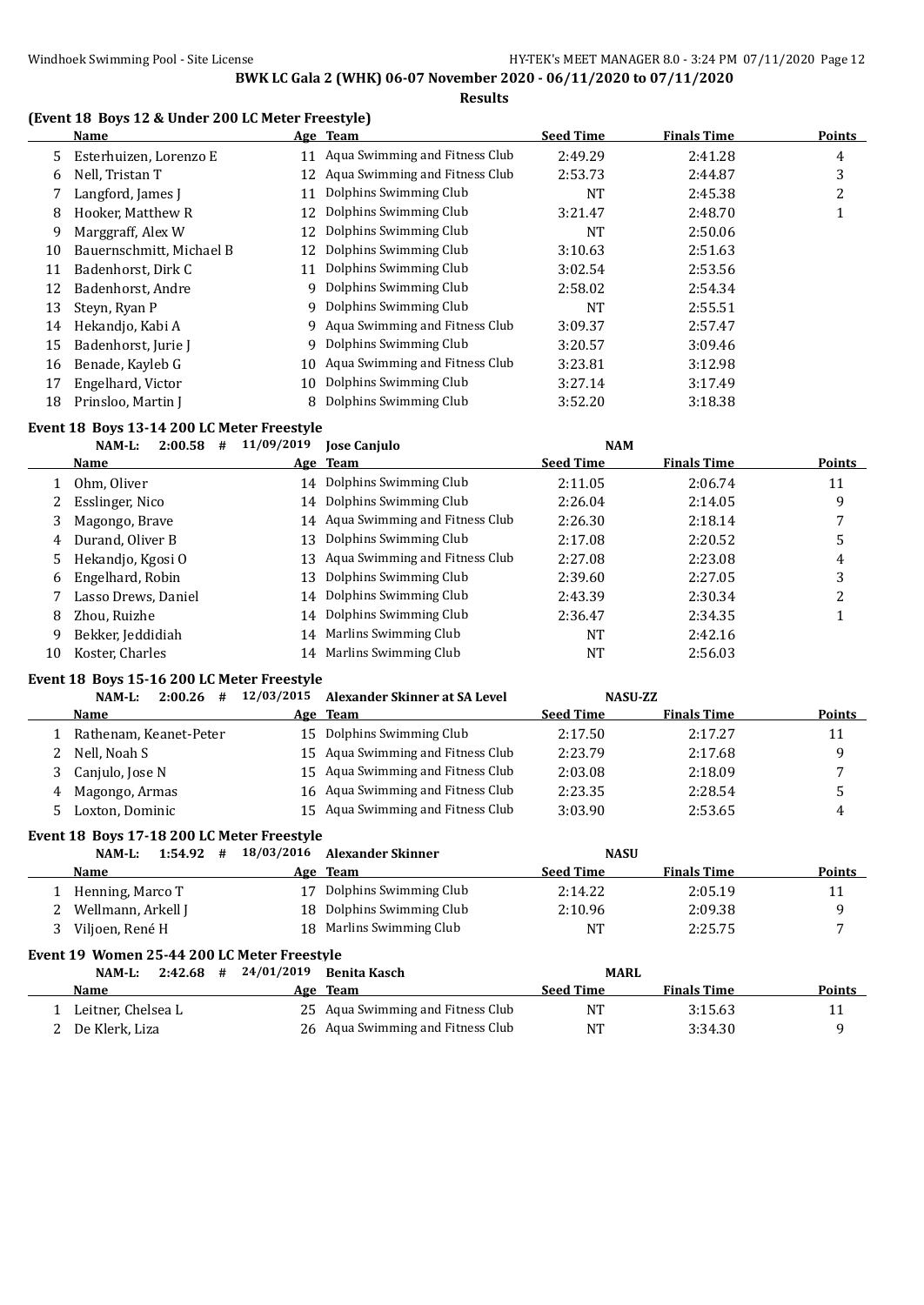**Event 19 Women 45 & Over 200 LC Meter Freestyle NAM-L: 2:35.57 # 05/08/2019 Cheryl Young MARL Name Age Team Seed Time Finals Time Points** 1 Samson, Jane 6 1 State 54 Marlins Swimming Club 1 NT 3:02.23 11 2 Groenewald, Carene 58 Marlins Swimming Club NT 3:24.87 9 3 Leitner, Ulrike C 52 Aqua Swimming and Fitness Club NT 3:27.58 7 **Event 20 Men 45 & Over 200 LC Meter Freestyle NAM-L: 2:35.29 # 05/08/2019 Gabor Salamon MARL Name Age Team Seed Time Finals Time Points** 1 Bekker, Johan 51 Marlins Swimming Club 11 NT 2:38.25 11 **Event 21 Girls 8 & Under 50 LC Meter Backstroke NAM-L: 42.35 # 11/10/2019 Rose Matyayi AQUA Name Age Team Seed Time Finals Time Points** 1 Jansen, Christina H 8 Dolphins Swimming Club 51.30 52.83 11 2 Rukewe, Buno A 7 Aqua Swimming and Fitness Club 58.85 59.55 59.55 9 **Event 21 Girls 9-10 50 LC Meter Backstroke NAM-L: 37.10 # 04/12/2014 Tiana Esslinger at NTS Champio DOL Name Age Team Seed Time Finals Time Points** 1 Matyayi, Rose 10 Aqua Swimming and Fitness Club 39.48 38.67 11 2 De Sousa, Vitoria J 10 Dolphins Swimming Club 47.29 43.78 43.78 9 3 Naukosho, Ainoa 9 Dolphins Swimming Club 43.08 44.15 7 4 Slinger, Gizelle 10 Aqua Swimming and Fitness Club 44.01 45.16 45.16 5 5 Prinsloo, Milan 10 Dolphins Swimming Club 43.26 45.28 4 6 Steyn, Lara 10 Dolphins Swimming Club 50.07 49.21 3 7 Drotsky, Kayleigh R 10 Dolphins Swimming Club 51.28 49.85 49.85 8 Rey, Candice J 10 Aqua Swimming and Fitness Club 49.65 52.81 52.81 1 9 McNamara, Scarlett 9 Phoenix Swimming Academy NT 55.29 10 Rukewe, Omena T 9 Aqua Swimming and Fitness Club 53.32 58.66 11 Hamutenya, Faiza 10 Aqua Swimming and Fitness Club NT 59.54 12 McNab, Aneurene 9 Dolphins Swimming Club 55.39 1:01.44 13 Mahdy, Nadien 9 Dolphins Swimming Club NT 1:06.01 **Event 21 Girls 11-12 50 LC Meter Backstroke NAM-L: 33.74 #**  $07/12/2016$  **Tiana Esslinger DOL Name Age Team Seed Time Finals Time Points** 1 Humphrey, Jessica 12 Aqua Swimming and Fitness Club 34.92 35.47 11 2 Benade, Quelin H 12 Aqua Swimming and Fitness Club 37.87 37.11 37.11 3 Spath, Aleka R 12 Dolphins Swimming Club 38.42 39.11 39.11 7 4 Nel, Esmeralda 11 Phoenix Swimming Academy 42.51 40.74 5 5 Geyser, Mikayla 11 Dolphins Swimming Club 40.08 41.00 4 6 Stephanus, Oliwia E 12 Dolphins Swimming Club 40.29 41.29 41.29 3 7 Spath, Bella R 12 Dolphins Swimming Club 40.94 41.51 41.51 2 8 Senekal, Julitte 11 Dolphins Swimming Club 41.81 41.73 41.73 1 9 Nel, Amy-Isabella 11 Marlins Swimming Club 42.25 42.05 10 Bekker, Jemima 11 Marlins Swimming Club 41.43 42.74 11 Loubser, Courtney 11 Phoenix Swimming Academy 50.81 49.35 12 Bergh, Madison S 11 Aqua Swimming and Fitness Club 48.52 49.55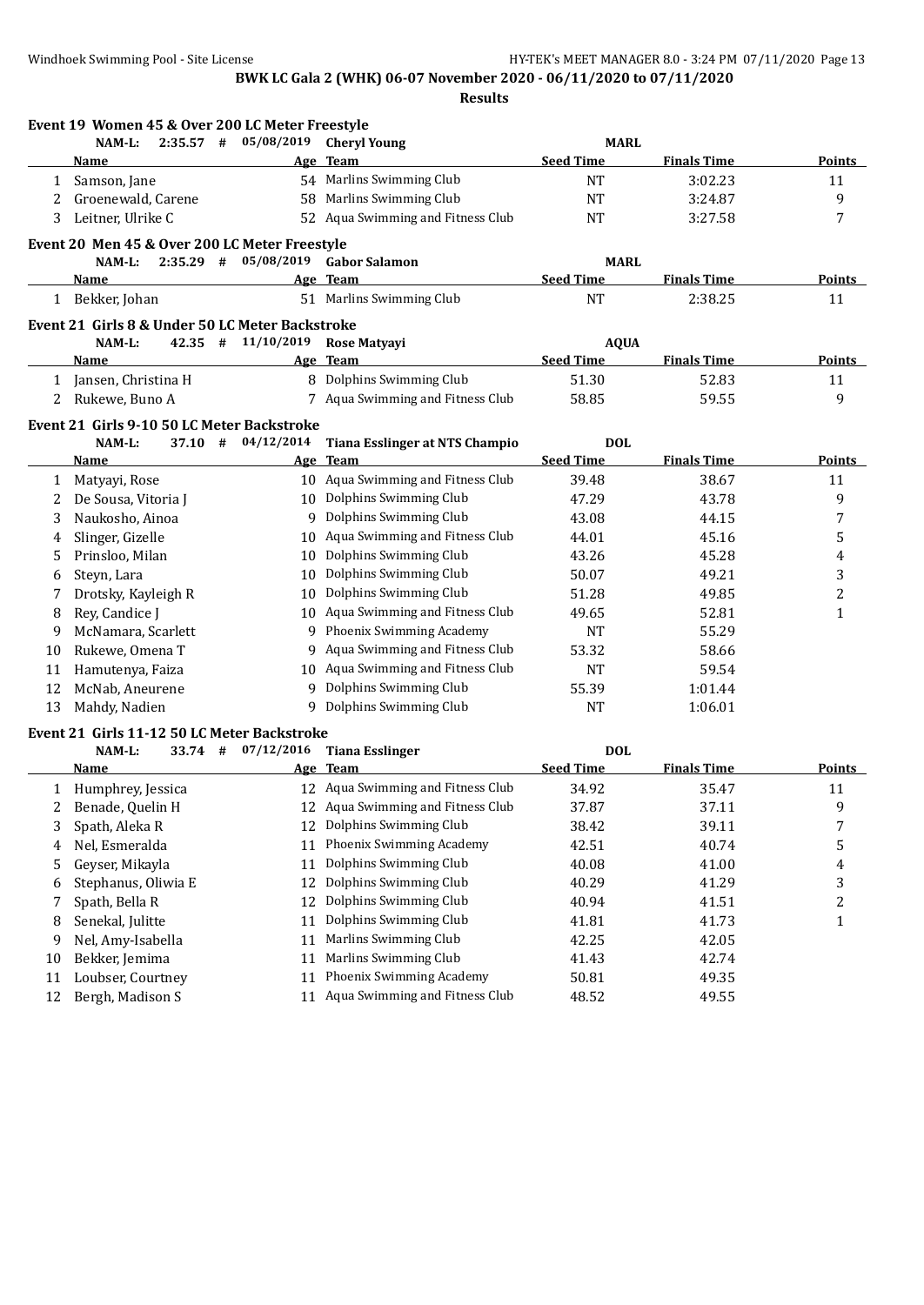**Results**

|  | Event 21 Girls 13-14 50 LC Meter Backstroke |
|--|---------------------------------------------|
|--|---------------------------------------------|

|    | NAM-L:                                                | 30.89     | # | 25/04/2013         | <b>Zanre Oberholzer</b>           | <b>NAMIB</b>     |                    |                |
|----|-------------------------------------------------------|-----------|---|--------------------|-----------------------------------|------------------|--------------------|----------------|
|    | Name                                                  |           |   | Age                | Team                              | <b>Seed Time</b> | <b>Finals Time</b> | Points         |
| 1  | Westerduin, Reza                                      |           |   | 13                 | Aqua Swimming and Fitness Club    | 35.65            | 35.45              | 11             |
| 2  | Naukosho, Ariana                                      |           |   | 13                 | Dolphins Swimming Club            | 36.22            | 36.29              | 9              |
| 3  | Rey, Salome M                                         |           |   | 13                 | Aqua Swimming and Fitness Club    | 38.07            | 36.47              | 7              |
| 4  | Ohm, Michaela                                         |           |   | 13                 | Dolphins Swimming Club            | 35.54            | 37.03              | 5              |
| 5  | Rossouw, Chloe                                        |           |   | 13                 | Dolphins Swimming Club            | 38.02            | 37.71              | 4              |
| 6  | Hooker, Erin E                                        |           |   | 14                 | Dolphins Swimming Club            | 39.58            | 38.20              | 3              |
| 7  | Kinnaird, Brynne B                                    |           |   | 14                 | Dolphins Swimming Club            | 37.13            | 38.41              | $\overline{c}$ |
| 8  | Klein, Kaylynn J                                      |           |   | 13                 | Aqua Swimming and Fitness Club    | 39.10            | 38.55              | $\mathbf{1}$   |
| 9  | Balt, Caitlyn R                                       |           |   | 13                 | Dolphins Swimming Club            | 39.08            | 40.48              |                |
| 10 | Kali, Kandali K                                       |           |   | 14                 | Dolphins Swimming Club            | 41.07            | 40.80              |                |
| 11 | Drotsky, Nayla C                                      |           |   | 13                 | Dolphins Swimming Club            | 44.21            | 42.31              |                |
| 12 | Steyn, Carissa L                                      |           |   | 13                 | Dolphins Swimming Club            | 42.23            | 43.83              |                |
| 13 | Schnebel, Silke                                       |           |   | 13                 | Dolphins Swimming Club            | 42.97            | 43.98              |                |
| 14 | Theron, Zanel Z                                       |           |   | 13                 | Dolphins Swimming Club            | 42.64            | 44.05              |                |
|    |                                                       |           |   |                    |                                   |                  |                    |                |
|    | Event 21 Girls 15-16 50 LC Meter Backstroke<br>NAM-L: | $30.09$ # |   | 10/12/2014         | Zanré Oberholzer at African Un    | <b>NAM</b>       |                    |                |
|    | <b>Name</b>                                           |           |   |                    | Age Team                          | <b>Seed Time</b> | <b>Finals Time</b> | <b>Points</b>  |
|    |                                                       |           |   |                    | 16 Dolphins Swimming Club         | 32.97            | 34.91              | 11             |
| 1  | Esslinger, Tiana                                      |           |   |                    | Dolphins Swimming Club            |                  |                    |                |
| 2  | Mutumbulua, Trisha                                    |           |   | 16                 | Dolphins Swimming Club            | 33.73            | 35.61              | 9              |
| 3  | Engelhard, Lisa                                       |           |   | 15                 |                                   | 35.97            | 36.57              | 7              |
| 4  | Redecker, Nicole                                      |           |   | 16                 | Dolphins Swimming Club            | 35.31            | 36.75              | 5              |
| 5. | Coetzer, Caitlin A                                    |           |   | 15                 | Dolphins Swimming Club            | 39.56            | 39.49              | 4              |
| 6  | Benjamin, Zunaid M                                    |           |   | 16                 | Aqua Swimming and Fitness Club    | 39.31            | 39.87              | 3              |
| 7  | Tibazarwa, Sarah K                                    |           |   | 15                 | Aqua Swimming and Fitness Club    | 38.71            | 40.14              | $\overline{c}$ |
| 8  | Nakaleke, Ester                                       |           |   | 15                 | Aqua Swimming and Fitness Club    | 42.83            | 42.21              | $\mathbf{1}$   |
|    | Event 21 Girls 17-18 50 LC Meter Backstroke           |           |   |                    |                                   |                  |                    |                |
|    | NAM-L:                                                | $30.49$ # |   | 25/02/2016         | <b>Zanre Oberholzer</b>           | <b>NSA</b>       |                    |                |
|    | <b>Name</b>                                           |           |   |                    | Age Team                          | <b>Seed Time</b> | <b>Finals Time</b> | <b>Points</b>  |
|    | 1 Ellmies, Viktoria                                   |           |   |                    | 17 Dolphins Swimming Club         | 36.12            | 36.59              | 11             |
|    | 2 Esslinger, Carissa                                  |           |   |                    | 18 Dolphins Swimming Club         | 39.16            | 41.72              | 9              |
|    | Event 21 Girls 19 & Over 50 LC Meter Backstroke       |           |   |                    |                                   |                  |                    |                |
|    | NAM-L:                                                | $30.09$ # |   | 10/12/2014         | Zanré Oberholzer at African Un    | <b>NAM</b>       |                    |                |
|    | Name                                                  |           |   |                    | Age Team                          | <b>Seed Time</b> | <b>Finals Time</b> | <b>Points</b>  |
|    | 1 Smalley, Molina M                                   |           |   |                    | 22 Dolphins Swimming Club         | <b>NT</b>        | 34.23              | 11             |
|    | 2 Leitner, Janine T                                   |           |   |                    | 24 Aqua Swimming and Fitness Club | 37.92            | 39.43              | 9              |
|    |                                                       |           |   |                    |                                   |                  |                    |                |
|    | Event 22 Boys 8 & Under 50 LC Meter Backstroke        |           |   |                    |                                   |                  |                    |                |
|    | NAM-L:                                                |           |   | 41.79 # 11/10/2019 | <b>Ryan Steyn</b>                 | <b>DOL</b>       |                    |                |
|    | Name                                                  |           |   |                    | Age Team                          | <b>Seed Time</b> | <b>Finals Time</b> | <b>Points</b>  |
| 1  | Prinsloo, Martin J                                    |           |   |                    | 8 Dolphins Swimming Club          | 50.95            | 50.65              | 11             |
| 2  | Cowley, Dylan                                         |           |   | 8                  | Dolphins Swimming Club            | NT               | 55.19              | 9              |
| 3  | Leitner, Zach M                                       |           |   |                    | 7 Aqua Swimming and Fitness Club  | 49.67            | 55.21              | 7              |
|    | Event 22 Boys 9-10 50 LC Meter Backstroke             |           |   |                    |                                   |                  |                    |                |
|    | NAM-L:                                                | $37.22 +$ |   | 27/02/2020         | <b>Nathan Bock</b>                | <b>ORA</b>       |                    |                |
|    | <u>Name</u>                                           |           |   |                    | Age Team                          | <b>Seed Time</b> | <b>Finals Time</b> | <b>Points</b>  |
| 1  | Steyn, Ryan P                                         |           |   |                    | 9 Dolphins Swimming Club          | 39.51            | 39.26              | 11             |
| 2  | Jansen, Ernst J                                       |           |   |                    | 10 Dolphins Swimming Club         | 38.58            | 39.40              | 9              |
|    |                                                       |           |   |                    |                                   |                  |                    |                |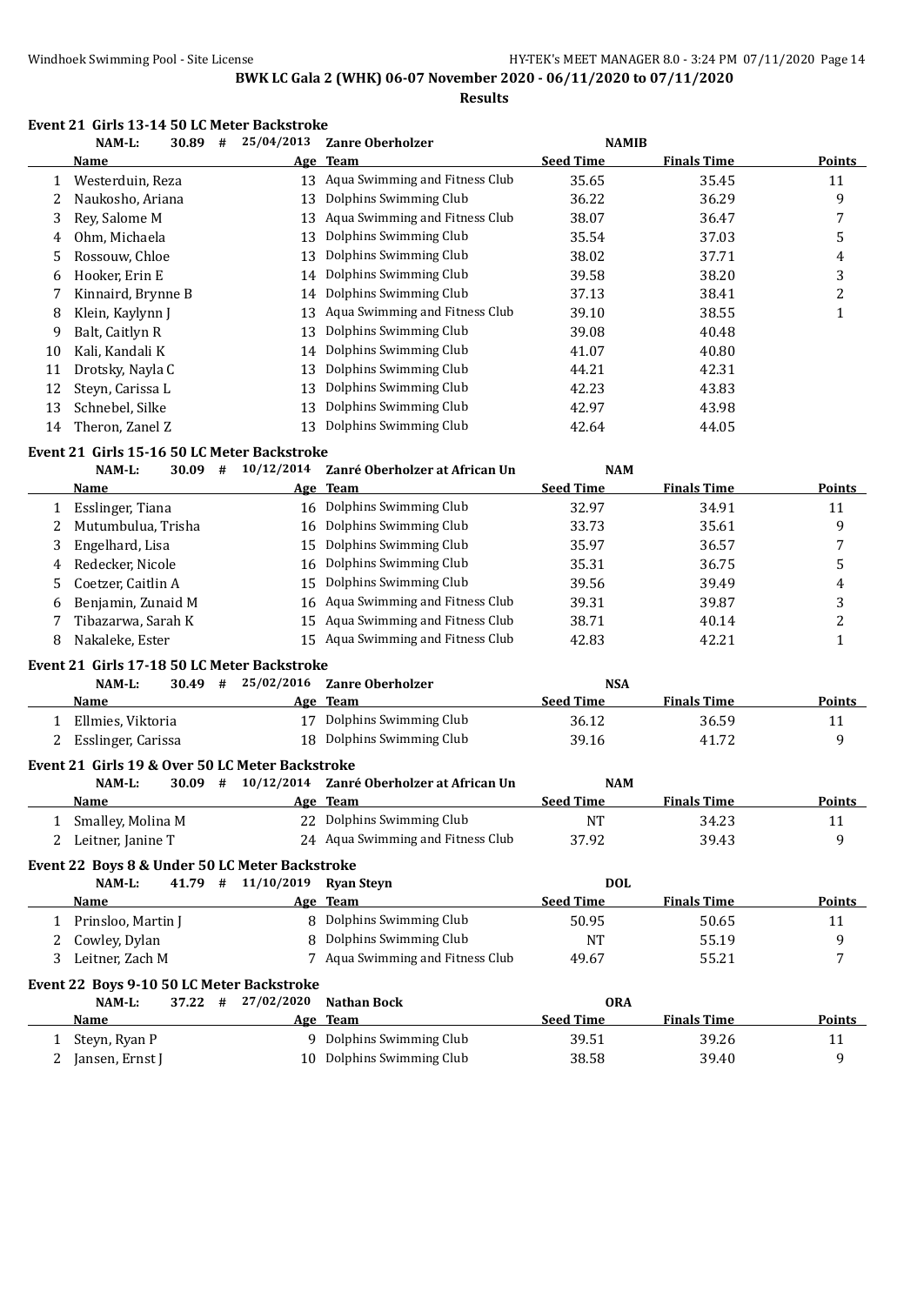#### **(Event 22 Boys 9-10 50 LC Meter Backstroke)**

|    | Name                |     | Age Team                          | <b>Seed Time</b> | <b>Finals Time</b> | Points |
|----|---------------------|-----|-----------------------------------|------------------|--------------------|--------|
|    | Jiao, Naan          | 10. | Dolphins Swimming Club            | 39.61            | 40.81              |        |
| 4  | Hekandjo, Kabi A    |     | 9 Aqua Swimming and Fitness Club  | 42.46            | 42.26              |        |
|    | Badenhorst, Andre   |     | 9 Dolphins Swimming Club          | 42.62            | 45.05              | 4      |
| 6  | Benade, Kayleb G    |     | 10 Aqua Swimming and Fitness Club | 46.59            | 47.27              |        |
|    | Riha, Thomas I      |     | 10 Aqua Swimming and Fitness Club | <b>NT</b>        | 48.33              | ▵      |
| 8  | Badenhorst, Jurie J |     | 9 Dolphins Swimming Club          | 48.72            | 49.00              |        |
| 9  | Engelhard, Victor   | 10. | Dolphins Swimming Club            | 48.61            | 54.12              |        |
| 10 | De Klerk, Elijah Y  | 10. | Dolphins Swimming Club            | 56.00            | 57.65              |        |

### **Event 22 Boys 11-12 50 LC Meter Backstroke**

|    | 32.35<br>$NAM-L$ :<br>#  | 21/03/2018 | Jose N. Canjulo at SA National    | <b>NASU</b>      |                    |               |
|----|--------------------------|------------|-----------------------------------|------------------|--------------------|---------------|
|    | <b>Name</b>              |            | Age Team                          | <b>Seed Time</b> | <b>Finals Time</b> | <b>Points</b> |
|    | Nakaleke, Eliphas        | 11         | Aqua Swimming and Fitness Club    | 37.47            | 36.24              | 11            |
|    | Kinnaird, Liam           | 12         | Dolphins Swimming Club            | 36.21            | 36.94              | 9             |
|    | Langford, James J        | 11         | Dolphins Swimming Club            | 36.99            | 36.97              |               |
| 4  | Bauernschmitt, Michael B | 12         | Dolphins Swimming Club            | 38.25            | 37.37              | 5             |
| 5. | Esterhuizen. Lorenzo E   | 11         | Aqua Swimming and Fitness Club    | 38.24            | 37.93              | 4             |
| 6  | Hooker, Matthew R        |            | 12 Dolphins Swimming Club         | 42.19            | 38.45              | 3             |
|    | Tibazarwa, Mark          | 11         | Aqua Swimming and Fitness Club    | 41.84            | 39.80              |               |
| 8  | Marggraff, Alex W        | 12         | Dolphins Swimming Club            | 39.47            | 40.32              |               |
| 9  | Nell. Tristan T          | 12         | Aqua Swimming and Fitness Club    | 41.66            | 41.75              |               |
| 10 | Badenhorst, Dirk C       | 11         | Dolphins Swimming Club            | 45.14            | 45.60              |               |
|    | David, Jose A            |            | 12 Aqua Swimming and Fitness Club | <b>NT</b>        | 52.49              |               |
|    |                          |            |                                   |                  |                    |               |

### **Event 22 Boys 13-14 50 LC Meter Backstroke**

|    | NAM-L:<br>28.67<br># | 11/09/2019 | <b>Jose Canjulo</b>               | <b>NAM</b>       |                    |        |
|----|----------------------|------------|-----------------------------------|------------------|--------------------|--------|
|    | <b>Name</b>          |            | Age Team                          | <b>Seed Time</b> | <b>Finals Time</b> | Points |
|    | Magongo, Brave       |            | 14 Aqua Swimming and Fitness Club | 31.71            | 32.06              | 11     |
|    | Ohm, Oliver          |            | 14 Dolphins Swimming Club         | 33.95            | 32.83              | 9      |
| 3  | Durand, Oliver B     | 13-        | Dolphins Swimming Club            | 32.63            | 33.09              |        |
| 4  | Engelhard, Robin     | 13         | Dolphins Swimming Club            | 33.88            | 33.38              | 5      |
| 5. | Esslinger, Nico      |            | 14 Dolphins Swimming Club         | 35.55            | 34.36              | 4      |
| 6  | Hekandjo, Kgosi O    |            | 13 Aqua Swimming and Fitness Club | 35.56            | 35.49              | 3      |
|    | Bekker, Jeddidiah    |            | 14 Marlins Swimming Club          | 40.01            | 38.35              |        |
| 8  | Lasso Drews, Daniel  |            | 14 Dolphins Swimming Club         | 37.06            | 38.49              |        |
| 9  | Zhou, Ruizhe         |            | 14 Dolphins Swimming Club         | 36.99            | 38.50              |        |
| 10 | Koster, Charles      |            | 14 Marlins Swimming Club          | <b>NT</b>        | 38.63              |        |

#### **Event 22 Boys 15-16 50 LC Meter Backstroke**

|   | NAM-L:                                     | 27.57 | # | 01/12/2017 | <b>Ronan Z. Wantenaar at WP SUMME</b> | <b>NSA</b>       |                    |        |
|---|--------------------------------------------|-------|---|------------|---------------------------------------|------------------|--------------------|--------|
|   | Name                                       |       |   |            | Age Team                              | <b>Seed Time</b> | <b>Finals Time</b> | Points |
|   | Burger, Mikah K                            |       |   |            | 16 Dolphins Swimming Club             | 29.02            | 29.60              | 11     |
|   | De Jager, Christopher                      |       |   |            | 16 Agua Swimming and Fitness Club     | 30.90            | 29.90              | 9      |
| 3 | Nell, Noah S                               |       |   |            | 15 Agua Swimming and Fitness Club     | 34.16            | 33.76              |        |
| 4 | Magongo, Armas                             |       |   |            | 16 Agua Swimming and Fitness Club     | 35.84            | 34.57              | 5      |
|   | Rathenam, Keanet-Peter                     |       |   |            | 15 Dolphins Swimming Club             | 36.96            | 36.17              | 4      |
| 6 | Loxton, Dominic                            |       |   |            | 15 Aqua Swimming and Fitness Club     | 41.47            | 40.53              | 3      |
|   | Westerduin, Geo X                          |       |   |            | 15 Agua Swimming and Fitness Club     | NT               | 47.41              | າ      |
|   | Event 22 Boys 17-18 50 LC Meter Backstroke |       |   |            |                                       |                  |                    |        |
|   | NAM-L:                                     | 26.99 | # | 20/08/2019 | Ronan Wantenaar                       | <b>NAM</b>       |                    |        |
|   | <b>Name</b>                                |       |   |            | Age Team                              | <b>Seed Time</b> | <b>Finals Time</b> | Points |
|   | Wellmann, Arkell J                         |       |   |            | 18 Dolphins Swimming Club             | 30.85            | 31.40              | 11     |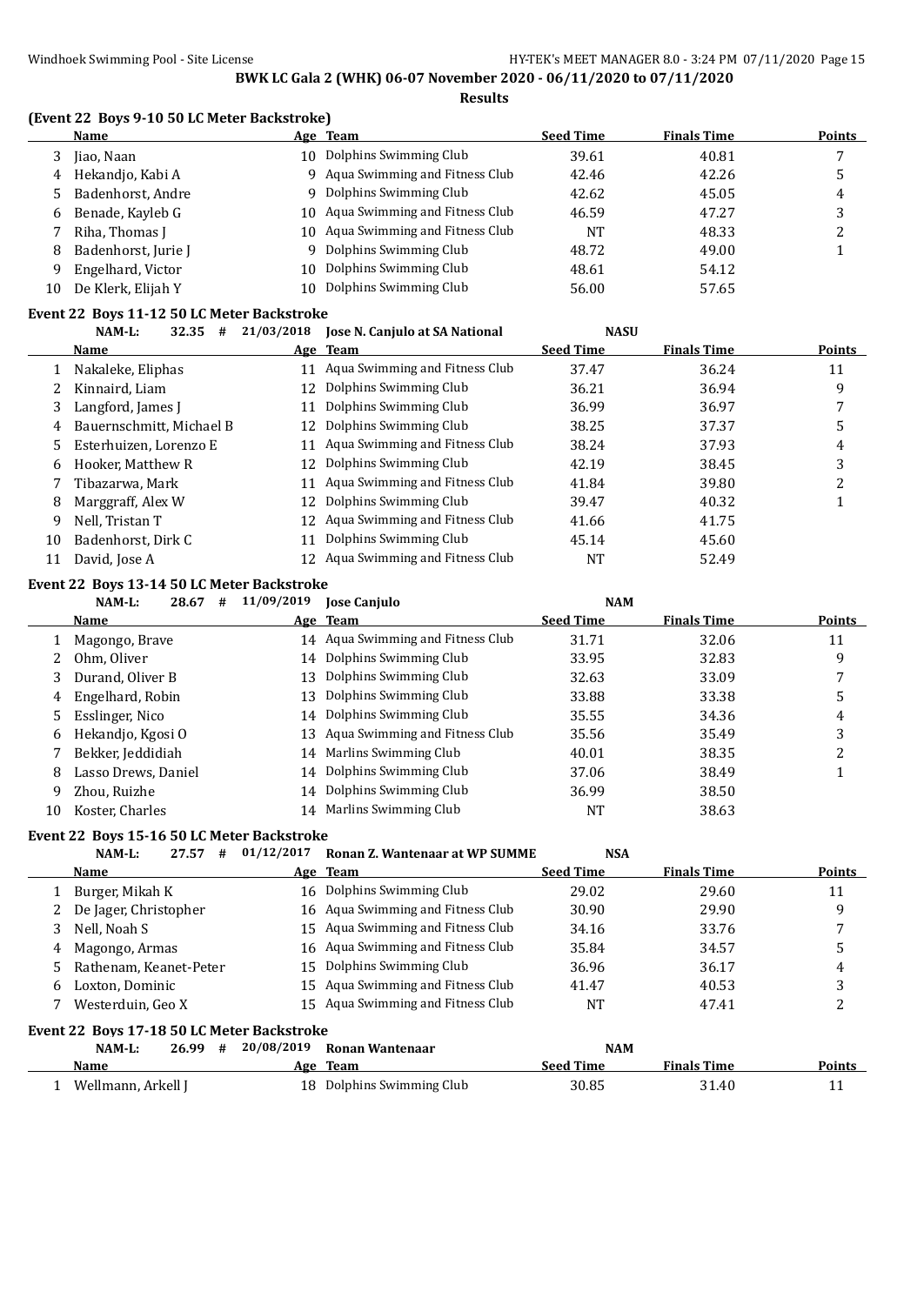|              | (Event 22 Boys 17-18 50 LC Meter Backstroke)<br>Name |            | Age Team                          | <b>Seed Time</b> | <b>Finals Time</b> | <b>Points</b>  |
|--------------|------------------------------------------------------|------------|-----------------------------------|------------------|--------------------|----------------|
|              |                                                      |            |                                   |                  |                    |                |
| 2            | Nakaleke, Elias E                                    |            | 17 Aqua Swimming and Fitness Club | 32.95            | 33.37              | 9              |
| 3            | Henning, Marco T                                     | 17         | Dolphins Swimming Club            | 32.40            | 33.41              | 7              |
| 4            | Naukushu, Sam                                        |            | 17 Aqua Swimming and Fitness Club | 36.99            | 37.49              | 5              |
|              | Event 22 Boys 19 & Over 50 LC Meter Backstroke       |            |                                   |                  |                    |                |
|              | $26.99$ #<br>NAM-L:                                  | 20/08/2019 | <b>Ronan Wantenaar</b>            | <b>NAM</b>       |                    |                |
|              | Name                                                 | Age        | <b>Team</b>                       | <b>Seed Time</b> | <b>Finals Time</b> | Points         |
|              | 1 Lamprecht, Lushano P                               |            | 23 Aqua Swimming and Fitness Club | <b>NT</b>        | 30.99              | 11             |
| 2            | Naukushu, Elago                                      |            | 19 Aqua Swimming and Fitness Club | 34.83            | 33.58              | 9              |
| ---          | Wantenaar, Ronan Z                                   |            | 19 Aqua Swimming and Fitness Club | 27.47            | <b>DQ</b>          |                |
|              | Event 23 Women 25-44 50 LC Meter Backstroke          |            |                                   |                  |                    |                |
|              | NAM-L:<br>$37.25$ #                                  | 05/08/2019 | Sonja Obholzer                    | <b>MARL</b>      |                    |                |
|              | Name                                                 |            | Age Team                          | <b>Seed Time</b> | <b>Finals Time</b> | <b>Points</b>  |
|              | 1 De Klerk, Liza                                     |            | 26 Aqua Swimming and Fitness Club | 49.87            | 50.19              | 11             |
|              | Event 23 Women 45 & Over 50 LC Meter Backstroke      |            |                                   |                  |                    |                |
|              | Name                                                 |            | Age Team                          | <b>Seed Time</b> | <b>Finals Time</b> | <b>Points</b>  |
|              | 1 Leitner, Ulrike C                                  |            | 52 Aqua Swimming and Fitness Club | 45.81            | 47.34              | 11             |
|              | Event 24 Men 45 & Over 50 LC Meter Backstroke        |            |                                   |                  |                    |                |
|              | NAM-L:<br>$38.62$ #                                  | 23/11/2018 | Francois van der Westhuizen       | <b>MARL</b>      |                    |                |
|              | <b>Name</b>                                          |            | Age Team                          | <b>Seed Time</b> | <b>Finals Time</b> | <b>Points</b>  |
|              | 1 Bekker, Johan                                      |            | 51 Marlins Swimming Club          | 41.86            | 40.64              | 11             |
| 2            | Coomer, Richard E                                    |            | 68 Aqua Swimming and Fitness Club | <b>NT</b>        | 47.96              | 9              |
|              | Event 25 Girls 12 & Under 200 LC Meter Breaststroke  |            |                                   |                  |                    |                |
|              | NAM-L:<br>$3:03.77$ #                                | 03/01/2004 | Daniela Lindemeier                | <b>SPANM</b>     |                    |                |
|              | Name                                                 |            | Age Team                          | <b>Seed Time</b> | <b>Finals Time</b> | Points         |
| 1            | Benade, Quelin H                                     |            | 12 Aqua Swimming and Fitness Club | 3:15.35          | 3:10.30            | 11             |
| 2            | Spath, Aleka R                                       |            | 12 Dolphins Swimming Club         | 3:06.98          | 3:15.90            | 9              |
| 3            | Spath, Bella R                                       | 12         | Dolphins Swimming Club            | 3:29.27          | 3:27.97            | 7              |
| 4            | Geyser, Mikayla                                      | 11         | Dolphins Swimming Club            | 3:45.53          | 3:34.90            | 5              |
| 5            | De Sousa, Vitoria J                                  | 10         | Dolphins Swimming Club            | 4:00.29          | 3:38.18            | 4              |
| 6            | Matyayi, Rose                                        | 10         | Aqua Swimming and Fitness Club    | 3:55.87          | 3:38.99            | 3              |
| 7            | Prinsloo, Milan                                      | 10         | Dolphins Swimming Club            | 3:59.40          | 3:41.04            | $\overline{c}$ |
| 8            | Stephanus, Oliwia E                                  | 12         | Dolphins Swimming Club            | 3:40.79          | 3:46.32            | $\mathbf{1}$   |
|              | Event 25 Girls 13-14 200 LC Meter Breaststroke       |            |                                   |                  |                    |                |
|              | NAM-L:<br>$2:48.02$ #                                | 09/12/2012 | <b>Kaih T Borg</b>                | <b>NAM</b>       |                    |                |
|              | <u>Name</u>                                          | Age        | <b>Team</b>                       | <b>Seed Time</b> | <b>Finals Time</b> | <b>Points</b>  |
| $\mathbf{1}$ | Naukosho, Ariana                                     | 13         | Dolphins Swimming Club            | 3:04.37          | 3:06.11            | 11             |
| 2            | Kinnaird, Brynne B                                   | 14         | Dolphins Swimming Club            | 3:18.67          | 3:12.42            | 9              |
|              | Rossouw, Chloe                                       | 13         | Dolphins Swimming Club            | 3:17.89          | 3:15.07            |                |
| 3            | Rey, Salome M                                        | 13         | Aqua Swimming and Fitness Club    | 3:19.87          | 3:18.14            | 7<br>5         |
| 4            | Hooker, Erin E                                       |            | Dolphins Swimming Club            |                  | 3:26.60            |                |
| 5            |                                                      | 14         | Dolphins Swimming Club            | NT               |                    | 4              |
| 6            | Steyn, Carissa L                                     | 13         |                                   | 4:03.10          | 3:26.68            | 3              |
| 7            | Klein, Kaylynn J                                     | 13         | Aqua Swimming and Fitness Club    | 3:31.68          | 3:27.10            | 2              |
| 8            | Balt, Caitlyn R                                      | 13         | Dolphins Swimming Club            | 3:34.69          | 3:34.79            | $\mathbf{1}$   |
| 9            | Theron, Zanel Z                                      | 13         | Dolphins Swimming Club            | NT               | 4:09.40            |                |
| ---          | Kali, Kandali K                                      |            | 14 Dolphins Swimming Club         | 3:37.13          | DQ                 |                |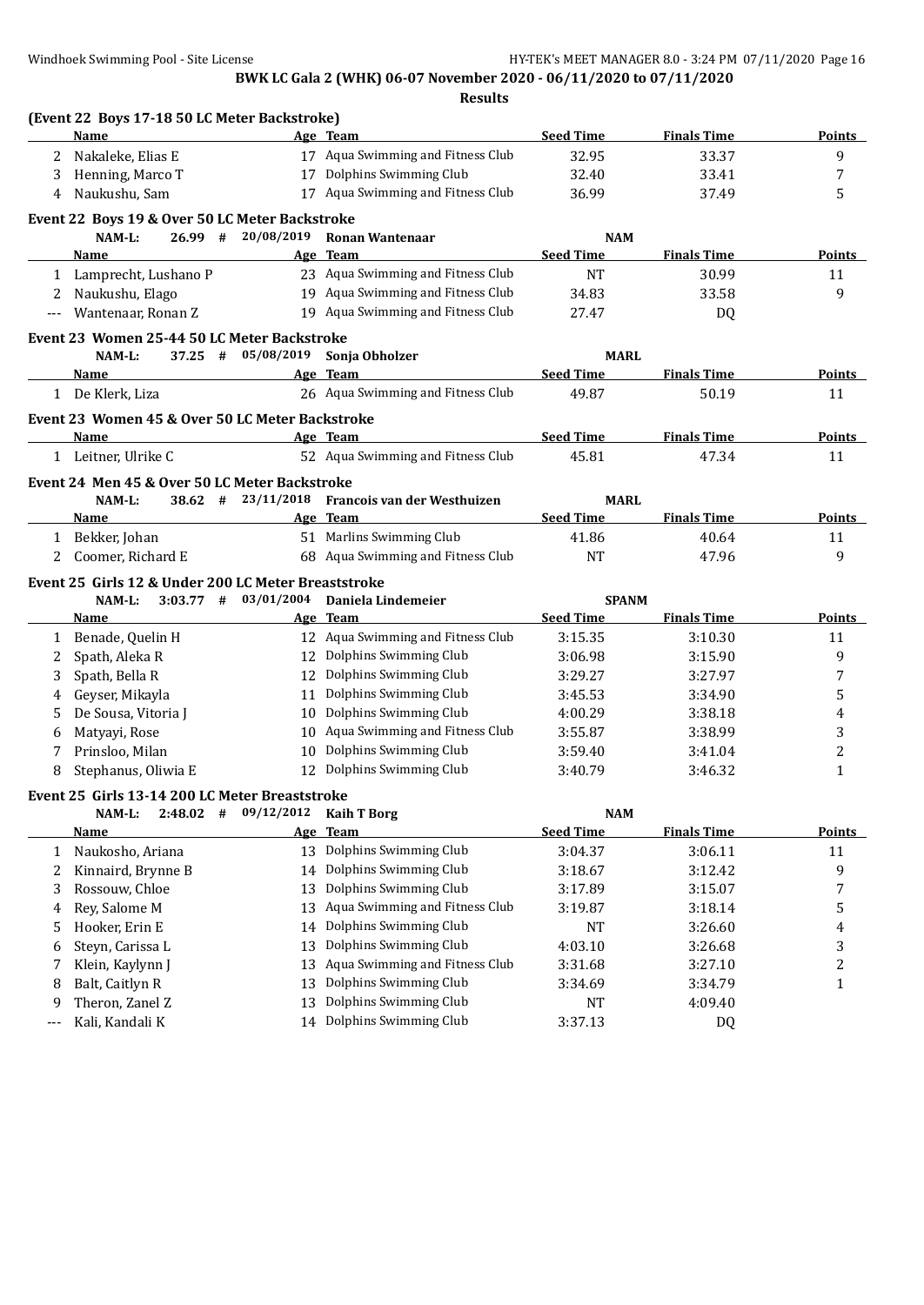**Event 25 Girls 15-16 200 LC Meter Breaststroke**

**BWK LC Gala 2 (WHK) 06-07 November 2020 - 06/11/2020 to 07/11/2020 Results**

**NAM-L: 2:41.14 # 28/11/2013 Toni Roth NAM Name Age Team Seed Time Finals Time Points** 1 Redecker, Nicole 16 Dolphins Swimming Club 2:53.50 2:54.71 11 2 Coetzer, Caitlin A 15 Dolphins Swimming Club 3:14.02 3:06.59 9 3 Stange, Maya A 15 Dolphins Swimming Club 2:56.49 3:11.88 7 4 Tibazarwa, Sarah K 15 Aqua Swimming and Fitness Club 3:22.02 3:24.39 5 5 Mutumbulua, Trisha 16 Dolphins Swimming Club 3:04.16 3:25.58 4 6 Engelhard, Lisa 15 Dolphins Swimming Club NT 3:40.50 3 **Event 25 Girls 17-18 200 LC Meter Breaststroke NAM-L: 2:39.71 # 25/07/2009 Daniela Lindemeier at 13th FIN DOL Name Age Team Seed Time Finals Time Points** 1 Stergiadis, Heleni 18 Dolphins Swimming Club NT 2:54.43 11 **Event 26 Boys 12 & Under 200 LC Meter Breaststroke NAM-L: 2:48.03 # 20/02/2020 Oliver Durand NAM Name Age Team Seed Time Finals Time Points** 1 Kinnaird, Liam 12 Dolphins Swimming Club 3:31.59 3:25.07 11 2 Langford, James J 11 Dolphins Swimming Club 3:37.96 3:25.72 9 3 Jiao, Naan 10 Dolphins Swimming Club 3:45.11 3:25.78 7 4 Esterhuizen, Lorenzo E 11 Aqua Swimming and Fitness Club 3:37.98 3:27.89 5 5 Bauernschmitt, Michael B 12 Dolphins Swimming Club 3:36.75 3:30.88 4 6 Nell, Tristan T 12 Aqua Swimming and Fitness Club 3:56.37 3:37.77 3 7 Jansen, Ernst J 10 Dolphins Swimming Club 3:49.21 3:40.61 2 8 Steyn, Ryan P 9 Dolphins Swimming Club 3:54.12 3:42.36 1 9 Hooker, Matthew R 12 Dolphins Swimming Club NT 3:47.89 10 Badenhorst, Dirk C 11 Dolphins Swimming Club NT 3:49.10 11 Badenhorst, Andre 9 Dolphins Swimming Club 3:58.49 4:04.07 --- Marggraff, Alex W 12 Dolphins Swimming Club NT DQ **Event 26 Boys 13-14 200 LC Meter Breaststroke NAM-L: 2:29.31 # 01/01/1900 Ricardo Eerenstein TIGNM Name Age Team Seed Time Finals Time Points** 1 Durand, Oliver B 13 Dolphins Swimming Club 2:48.03 2:50.15 11 2 Zhou, Ruizhe 14 Dolphins Swimming Club 2:59.59 2:52.41 9 3 Esslinger, Nico 14 Dolphins Swimming Club 3:02.42 3:03.03 7 4 Bekker, Jeddidiah 14 Marlins Swimming Club 3:10.25 3:08.28 5 5 Lasso Drews, Daniel 14 Dolphins Swimming Club 3:29.22 3:19.08 4 6 Engelhard, Robin 13 Dolphins Swimming Club 3:34.83 3:21.46 3 **Event 26 Boys 15-16 200 LC Meter Breaststroke NAM-L: 2:29.94 # 01/09/1998 Derrick Langford MARNM Name Age Team Seed Time Finals Time Points** 1 De Jager, Christopher 16 Aqua Swimming and Fitness Club 3:03.61 2:47.16 11 2 Nell, Noah S 15 Aqua Swimming and Fitness Club 3:11.33 2:58.86 9 9 3 Rathenam, Keanet-Peter 15 Dolphins Swimming Club 2:55.15 2:58.94 7 **Event 29 Girls 8 & Under 50 LC Meter Freestyle NAM-L: 36.82 # 28/01/2010 Zuné Weber at Namibian Nationa NSA Name Age Team Seed Time Finals Time Points** 1 Jansen, Christina H 8 Dolphins Swimming Club 44.12 46.44 11 2 Rukewe, Buno A 7 Aqua Swimming and Fitness Club 1:03.70 52.77 9 9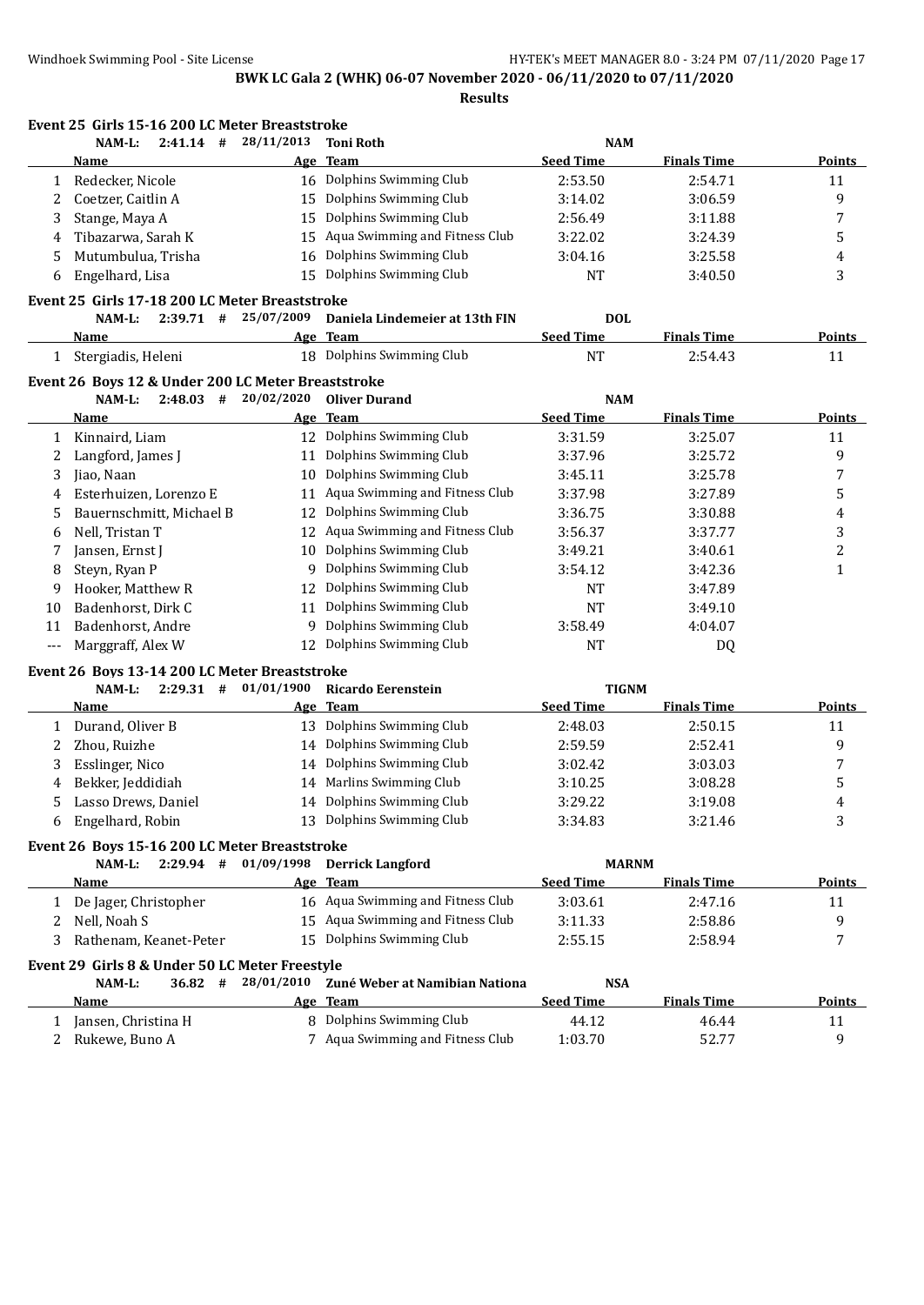**Results**

|    | 30.89<br>$NAM-L$ :<br># | 13/12/2006 | <b>Christine Briedenhann</b>      | <b>NSANM</b>     |                    |        |
|----|-------------------------|------------|-----------------------------------|------------------|--------------------|--------|
|    | Name                    |            | Age Team                          | <b>Seed Time</b> | <b>Finals Time</b> | Points |
|    | Matyayi, Rose           |            | 10 Agua Swimming and Fitness Club | 35.12            | 34.04              | 11     |
|    | De Sousa, Vitoria J     | 10         | Dolphins Swimming Club            | 37.08            | 35.34              | 9      |
| 3. | Prinsloo, Milan         | 10         | Dolphins Swimming Club            | 36.91            | 36.48              |        |
| 4  | Naukosho, Ainoa         |            | 9 Dolphins Swimming Club          | 37.56            | 37.49              | 5      |
| 5. | Slinger, Gizelle        |            | 10 Agua Swimming and Fitness Club | 38.33            | 37.54              | 4      |
| 6  | Rukewe, Omena T         |            | 9 Aqua Swimming and Fitness Club  | 43.50            | 42.59              | 3      |
|    | Steyn, Lara             | 10         | Dolphins Swimming Club            | 43.44            | 42.65              | 2      |
| 8  | Rev. Candice I          | 10         | Aqua Swimming and Fitness Club    | 40.06            | 43.34              |        |
| 9  | Drotsky, Kayleigh R     | 10         | Dolphins Swimming Club            | 45.16            | 46.25              |        |
| 10 | McNamara, Scarlett      |            | 9 Phoenix Swimming Academy        | <b>NT</b>        | 50.30              |        |
| 11 | Hamutenya, Faiza        |            | 10 Aqua Swimming and Fitness Club | <b>NT</b>        | 50.76              |        |
| 12 | McNab, Aneurene         |            | 9 Dolphins Swimming Club          | 54.29            | 53.00              |        |
| 13 | Mahdy, Nadien           | 9          | Dolphins Swimming Club            | NT               | 59.87              |        |

#### **Event 29 Girls 11-12 50 LC Meter Freestyle**

|                     | NAM-L:<br>28.72<br># | 01/12/2008 | <b>Christine Briedenhann</b>      | <b>NSA</b>       |                    |               |
|---------------------|----------------------|------------|-----------------------------------|------------------|--------------------|---------------|
|                     | <b>Name</b>          |            | Age Team                          | <b>Seed Time</b> | <b>Finals Time</b> | <b>Points</b> |
|                     | Humphrey, Jessica    |            | 12 Aqua Swimming and Fitness Club | 32.43            | 31.01              | 11            |
|                     | Nel, Esmeralda       | 11         | Phoenix Swimming Academy          | 34.25            | 32.69              | 9             |
| 3                   | Benade, Quelin H     |            | 12 Aqua Swimming and Fitness Club | 32.91            | 33.07              |               |
| 4                   | Bekker, Jemima       | 11         | Marlins Swimming Club             | 34.95            | 35.49              | 5             |
|                     | 5 Geyser, Mikayla    | 11         | Dolphins Swimming Club            | 37.29            | 36.12              | 4             |
| 6                   | Nel, Amy-Isabella    | 11         | Marlins Swimming Club             | 38.17            | 36.16              | 3             |
|                     | Senekal, Julitte     | 11         | Dolphins Swimming Club            | 36.36            | 36.29              | າ<br>∠        |
| 8                   | Stephanus, Oliwia E  | 12         | Dolphins Swimming Club            | 34.65            | 37.01              |               |
| 9                   | Loubser, Courtney    |            | <b>Phoenix Swimming Academy</b>   | 41.89            | 42.72              |               |
| 10                  | Bergh, Madison S     |            | Aqua Swimming and Fitness Club    | 44.12            | 44.66              |               |
| $\qquad \qquad - -$ | Le Roux, Marilize    |            | Marlins Swimming Club             | NT               | DQ                 |               |

### **Event 29 Girls 13-14 50 LC Meter Freestyle**

#### **NAM-L: 27.26 # 13/09/2010 Christine M. Briedenhann at 10 NSA**

|    | Name                                       |            | Age Team                       | <b>Seed Time</b> | <b>Finals Time</b> | <b>Points</b> |
|----|--------------------------------------------|------------|--------------------------------|------------------|--------------------|---------------|
|    | Ohm, Michaela                              | 13         | Dolphins Swimming Club         | 30.85            | 30.59              | 11            |
|    | Westerduin, Reza                           | 13         | Aqua Swimming and Fitness Club | 31.62            | 30.84              | 9             |
| 3  | Naukosho, Ariana                           | 13         | Dolphins Swimming Club         | 31.06            | 32.04              | 7             |
| 4  | Rossouw, Chloe                             | 13         | Dolphins Swimming Club         | 31.60            | 32.47              | 5             |
| 5  | Kinnaird, Brynne B                         | 14         | Dolphins Swimming Club         | 33.00            | 32.93              | 4             |
| 6  | Kali, Kandali K                            | 14         | Dolphins Swimming Club         | 34.16            | 33.23              | 3             |
|    | Klein, Kaylynn J                           | 13         | Aqua Swimming and Fitness Club | 34.16            | 33.25              | 2             |
| 8  | Balt, Caitlyn R                            | 13         | Dolphins Swimming Club         | 33.57            | 33.30              | 1             |
| 9  | Rey, Salome M                              | 13         | Aqua Swimming and Fitness Club | 32.93            | 33.46              |               |
| 10 | Hooker, Erin E                             | 14         | Dolphins Swimming Club         | 35.77            | 34.52              |               |
| 11 | Drotsky, Nayla C                           | 13         | Dolphins Swimming Club         | 36.45            | 34.81              |               |
| 12 | Steyn, Carissa L                           | 13         | Dolphins Swimming Club         | 35.34            | 35.51              |               |
| 13 | Theron, Zanel Z                            | 13         | Dolphins Swimming Club         | 35.80            | 37.00              |               |
| 14 | Schnebel, Silke                            | 13         | Dolphins Swimming Club         | 39.03            | 37.10              |               |
|    | Event 29 Girls 15-16 50 LC Meter Freestyle |            |                                |                  |                    |               |
|    | NAM-L:<br>27.25<br>#                       | 14/06/2012 | <b>Christine Briedenhann</b>   | <b>NSA</b>       |                    |               |
|    | <b>Name</b>                                |            | Age Team                       | <b>Seed Time</b> | <b>Finals Time</b> | Points        |
|    | Mutumbulua, Trisha                         |            | 16 Dolphins Swimming Club      | 28.61            | 29.87              | 11            |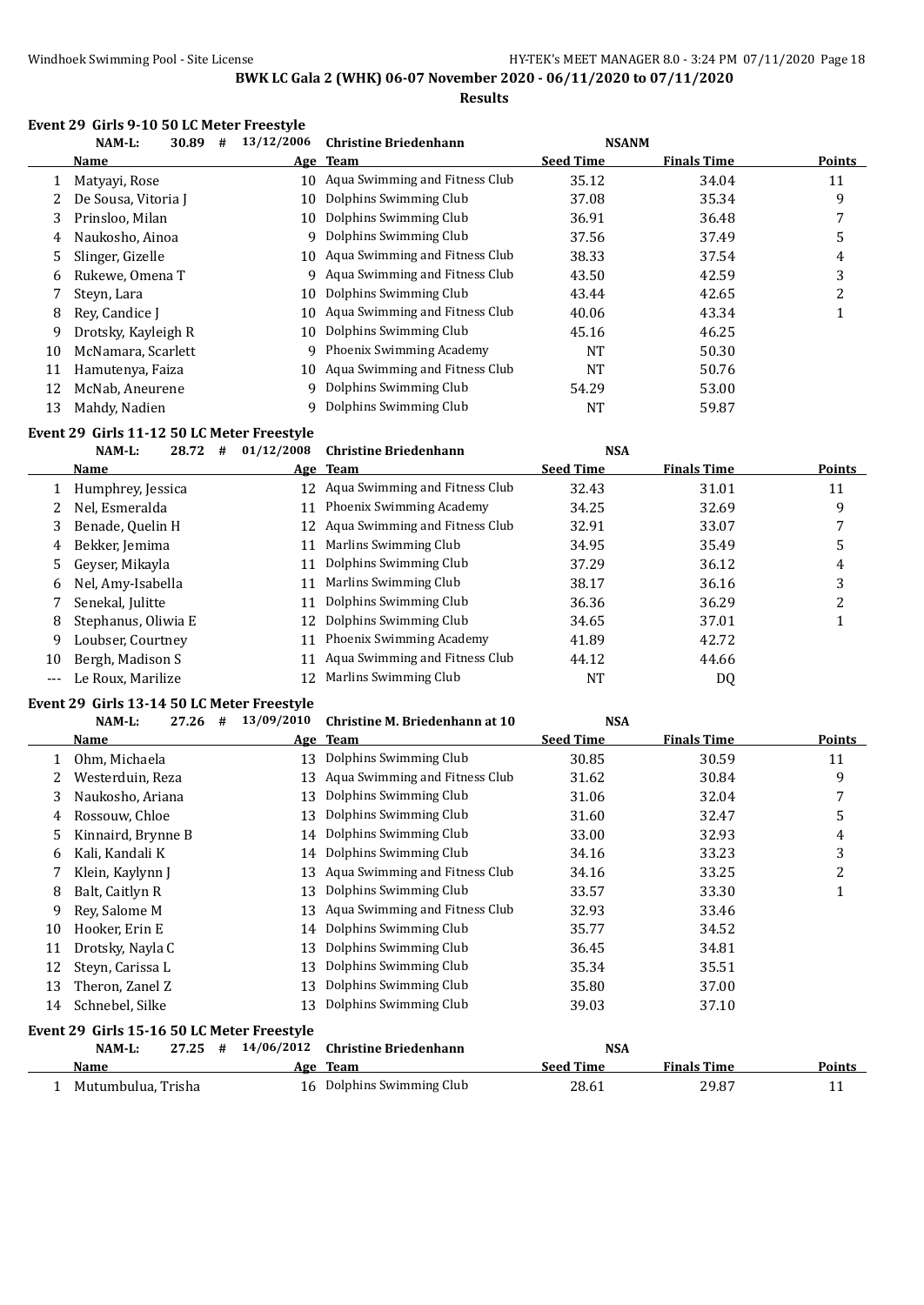**(Event 29 Girls 15-16 50 LC Meter Freestyle) Name Age Team Seed Time Finals Time Points** 2 Esslinger, Tiana 16 Dolphins Swimming Club 29.64 31.07 9 3 Redecker, Nicole 16 Dolphins Swimming Club 31.56 31.13 7 4 Engelhard, Lisa 15 Dolphins Swimming Club 31.35 31.17 5 5 Benjamin, Zunaid M 16 Aqua Swimming and Fitness Club 32.40 32.10 4 6 Nakaleke, Ester 15 Aqua Swimming and Fitness Club 31.69 32.50 3 7 Tibazarwa, Sarah K 15 Aqua Swimming and Fitness Club 32.25 32.53 32.53 32 8 Coetzer, Caitlin A 15 Dolphins Swimming Club 32.78 33.44 33.44 1 **Event 29 Girls 17-18 50 LC Meter Freestyle NAM-L: 26.95 # 01/01/1900 Monica Dahl MARNM Name Age Team Seed Time Finals Time Points** 1 Ellmies, Viktoria 17 Dolphins Swimming Club 28.49 28.70 11 2 Le Roux, Annemarie 18 Marlins Swimming Club 19 NT 33.14 9 3 Esslinger, Carissa 18 Dolphins Swimming Club 32.00 33.27 7 **Event 29 Girls 19 & Over 50 LC Meter Freestyle NAM-L: 26.76 # 01/07/1996 Monica Dahl MARNM Name Age Team Seed Time Finals Time Points** 1 Smalley, Molina M 22 Dolphins Swimming Club 29.48 29.09 11 2 Leitner, Janine T 24 Aqua Swimming and Fitness Club 32.87 32.52 9 **Event 30 Boys 8 & Under 50 LC Meter Freestyle NAM-L: 36.18 # 30/11/2002 Hardus Louw NOONM Nasu Long Co: 35.70 \* 02/02/2007 Alexander Skinner DOL Name Age Team Seed Time Finals Time Points** 1 Prinsloo, Martin J 8 Dolphins Swimming Club 41.71 41.98 11 2 Leitner, Zach M 7 Aqua Swimming and Fitness Club 48.66 48.75 48.75 9 3 Cowley, Dylan **8 Dolphins Swimming Club** 1 NT 50.87 7 **Event 30 Boys 9-10 50 LC Meter Freestyle NAM-L: 30.70 # 05/12/2019 Nathan Bock ORA Name Age Team Seed Time Finals Time Points** 1 Jiao, Naan 10 Dolphins Swimming Club 34.53 34.75 34.75 2 Jansen, Ernst J 10 Dolphins Swimming Club 34.56 35.06 9 3 Steyn, Ryan P 9 Dolphins Swimming Club 36.41 36.17 36.17 7 4 Hekandio, Kabi A 9 Aqua Swimming and Fitness Club 36.71 36.56 36.56 5 Badenhorst, Andre 9 Dolphins Swimming Club 36.65 36.76 4 6 Benade, Kayleb G 10 Aqua Swimming and Fitness Club 37.72 39.53 3 7 Engelhard, Victor 10 Dolphins Swimming Club 40.05 39.71 2 8 Badenhorst, Jurie J 9 Dolphins Swimming Club 41.37 40.70 40.70 1 9 Riha, Thomas J 10 Aqua Swimming and Fitness Club NT 41.52 10 De Klerk, Elijah Y 10 Dolphins Swimming Club 48.52 47.42 **Event 30 Boys 11-12 50 LC Meter Freestyle**<br>NAM-L: 27.37 # 17/03/2017 **NAM-L: 27.37 # 17/03/2017 Mikah K. Burger at SA National NASU Name Age Team Seed Time Finals Time Points** 1 Tibazarwa, Mark 11 Aqua Swimming and Fitness Club 32.78 31.62 11 2 Nakaleke, Eliphas 11 Aqua Swimming and Fitness Club 31.81 31.76 31.76 3 Kinnaird, Liam 12 Dolphins Swimming Club 32.70 32.58 7 4 Langford, James J 11 Dolphins Swimming Club 33.00 32.67 5 5 Bauernschmitt, Michael B 12 Dolphins Swimming Club 33.19 33.53 4 6 Esterhuizen, Lorenzo E 11 Aqua Swimming and Fitness Club 34.49 34.03 3

7 Nell, Tristan T 12 Aqua Swimming and Fitness Club 34.60 34.35 2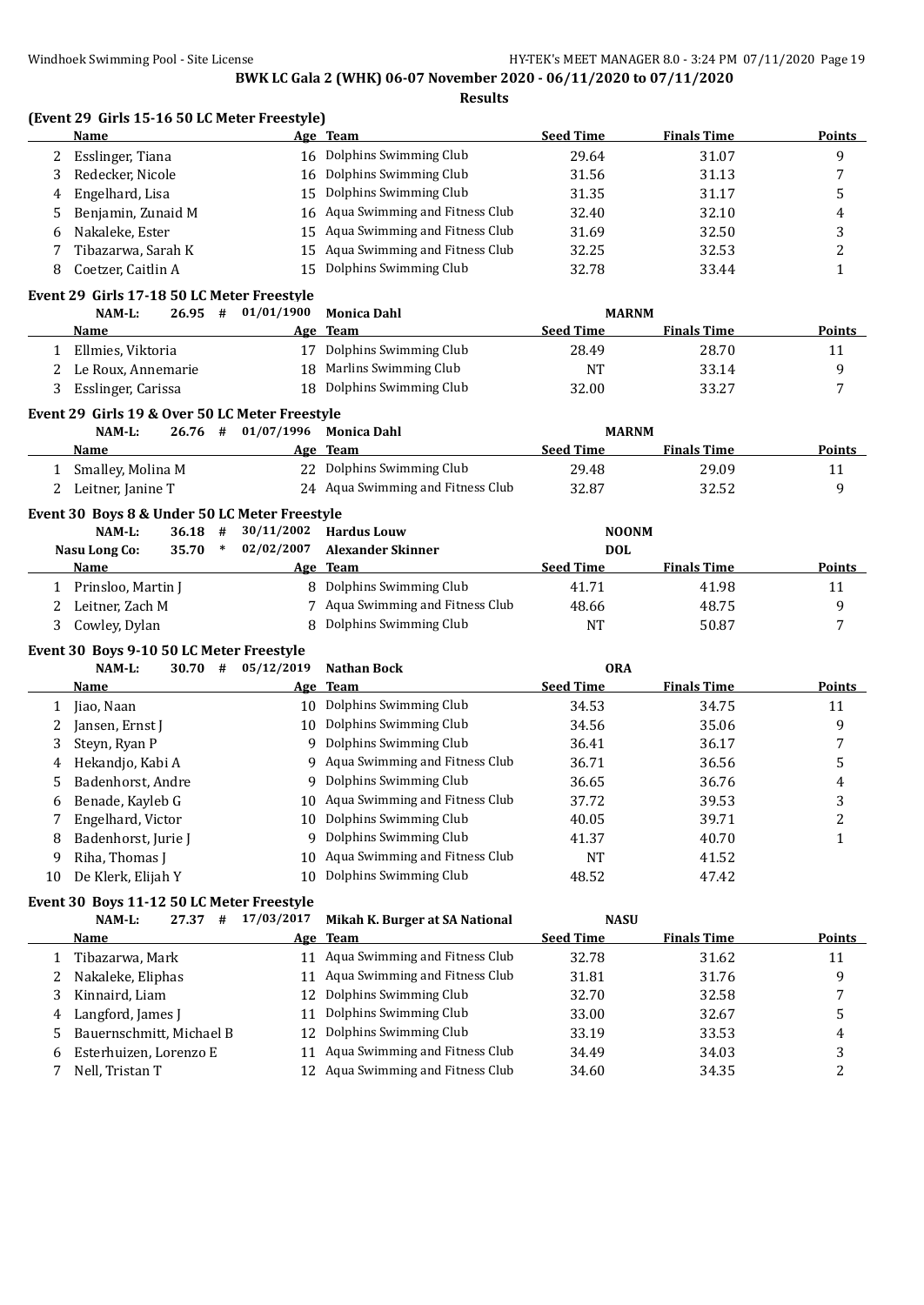## **(Event 30 Boys 11-12 50 LC Meter Freestyle)**

|    | Name               | Age Team                          | <b>Seed Time</b> | <b>Finals Time</b> | Points |
|----|--------------------|-----------------------------------|------------------|--------------------|--------|
|    | Marggraff, Alex W  | 12 Dolphins Swimming Club         | 35.48            | 36.39              |        |
|    | Hooker, Matthew R  | 12 Dolphins Swimming Club         | 37.74            | 36.85              |        |
| 10 | Badenhorst, Dirk C | Dolphins Swimming Club            | 36.99            | 37.21              |        |
|    | David, Jose A      | 12 Agua Swimming and Fitness Club | <b>NT</b>        | 45.84              |        |

# **Event 30 Boys 13-14 50 LC Meter Freestyle**<br>25 56  $\pm$  11/09/2019

|       | NAM-L:              | 25.56 | # | 11/09/2019 | <b>Iose Caniulo</b>               | <b>NAM</b>       |                    |               |
|-------|---------------------|-------|---|------------|-----------------------------------|------------------|--------------------|---------------|
|       | Name                |       |   |            | Age Team                          | <b>Seed Time</b> | <b>Finals Time</b> | <b>Points</b> |
|       | Ohm, Oliver         |       |   |            | 14 Dolphins Swimming Club         | 27.09            | 26.78              | 11            |
|       | Magongo, Brave      |       |   |            | 14 Aqua Swimming and Fitness Club | 28.51            | 27.34              | 9             |
| 3     | Engelhard, Robin    |       |   | 13         | Dolphins Swimming Club            | 28.34            | 27.92              |               |
| 4     | Esslinger, Nico     |       |   |            | 14 Dolphins Swimming Club         | 30.55            | 28.41              | 5             |
| 5.    | Durand, Oliver B    |       |   | 13         | Dolphins Swimming Club            | 29.46            | 29.61              | 4             |
| 6     | Hekandjo, Kgosi O   |       |   |            | 13 Aqua Swimming and Fitness Club | 30.75            | 30.08              | 3             |
|       | Zhou. Ruizhe        |       |   | 14         | Dolphins Swimming Club            | 31.19            | 30.54              | ำ             |
| 8     | Lasso Drews, Daniel |       |   | 14         | Dolphins Swimming Club            | 30.68            | 30.81              |               |
| 9     | Bekker, Jeddidiah   |       |   | 14         | Marlins Swimming Club             | 32.73            | 31.33              |               |
| $---$ | Koster, Charles     |       |   | 14         | Marlins Swimming Club             | NT               | DQ                 |               |

#### **Event 30 Boys 15-16 50 LC Meter Freestyle**

| NAM-L: |  | $24.58$ # $01/12/2017$ Ronan Z. Wantenaar at WP SUMME | <b>NSA</b> |
|--------|--|-------------------------------------------------------|------------|

| Name                     | Age Team                          | <b>Seed Time</b> | <b>Finals Time</b> | <b>Points</b> |
|--------------------------|-----------------------------------|------------------|--------------------|---------------|
| De Jager, Christopher    | 16 Agua Swimming and Fitness Club | 26.84            | 27.00              | 11            |
| Magongo, Armas           | 16 Aqua Swimming and Fitness Club | 28.68            | 27.98              |               |
| Nell, Noah S             | 15 Agua Swimming and Fitness Club | 29.19            | 29.01              |               |
| 4 Rathenam, Keanet-Peter | 15 Dolphins Swimming Club         | 28.25            | 29.06              |               |
| Loxton, Dominic          | 15 Agua Swimming and Fitness Club | 31.21            | 31.87              | 4             |
| Westerduin, Geo X        | 15 Agua Swimming and Fitness Club | NΤ               | 46.15              |               |

#### **Event 30 Boys 17-18 50 LC Meter Freestyle**

| NAM-L:                | 23.58 | # |    | 22/10/2016 Alexander Skinner      | <b>NASU</b>      |                    |               |
|-----------------------|-------|---|----|-----------------------------------|------------------|--------------------|---------------|
| <b>Name</b>           |       |   |    | Age Team                          | <b>Seed Time</b> | <b>Finals Time</b> | <b>Points</b> |
| 1 Henning, Marco T    |       |   | 17 | Dolphins Swimming Club            | 26.78            | 26.14              | 11            |
| 2 – Viljoen, René H   |       |   |    | 18 Marlins Swimming Club          | 26.72            | 26.25              |               |
| 3 Wellmann, Arkell J  |       |   |    | 18 Dolphins Swimming Club         | 27.09            | 27.03              |               |
| 4 – Nakaleke, Elias E |       |   |    | 17 Aqua Swimming and Fitness Club | 27.48            | 27.34              |               |
| 5 Naukushu, Sam       |       |   | 17 | Aqua Swimming and Fitness Club    | 29.41            | 29.74              | 4             |

#### **Event 30 Boys 19 & Over 50 LC Meter Freestyle**

| NAM-L:<br>23.04      | 12/07/2019<br># | Alexander Skinner                 | <b>NAM</b>       |                    |               |
|----------------------|-----------------|-----------------------------------|------------------|--------------------|---------------|
| Name                 |                 | Age Team                          | <b>Seed Time</b> | <b>Finals Time</b> | <b>Points</b> |
| Wantenaar, Ronan Z   |                 | 19 Aqua Swimming and Fitness Club | 25.17            | 24.22              | 11            |
| Lamprecht, Lushano P |                 | 23 Agua Swimming and Fitness Club | NT               | 27.32              |               |
| Naukushu, Elago      |                 | Aqua Swimming and Fitness Club    | 29.91            | 29.81              |               |

#### **Event 31 Women 25-44 50 LC Meter Freestyle**

| $NAM-L$ :          | #<br>30.45 | 05/08/2019 | Sonia Obholzer                    | <b>MARL</b>      |                    |               |
|--------------------|------------|------------|-----------------------------------|------------------|--------------------|---------------|
| Name               |            |            | Age Team                          | <b>Seed Time</b> | <b>Finals Time</b> | <b>Points</b> |
| Leitner, Chelsea L |            |            | 25 Agua Swimming and Fitness Club | 36.27            | 35.73              |               |
| De Klerk, Liza     |            |            | 26 Agua Swimming and Fitness Club | 39.66            | 42.06              |               |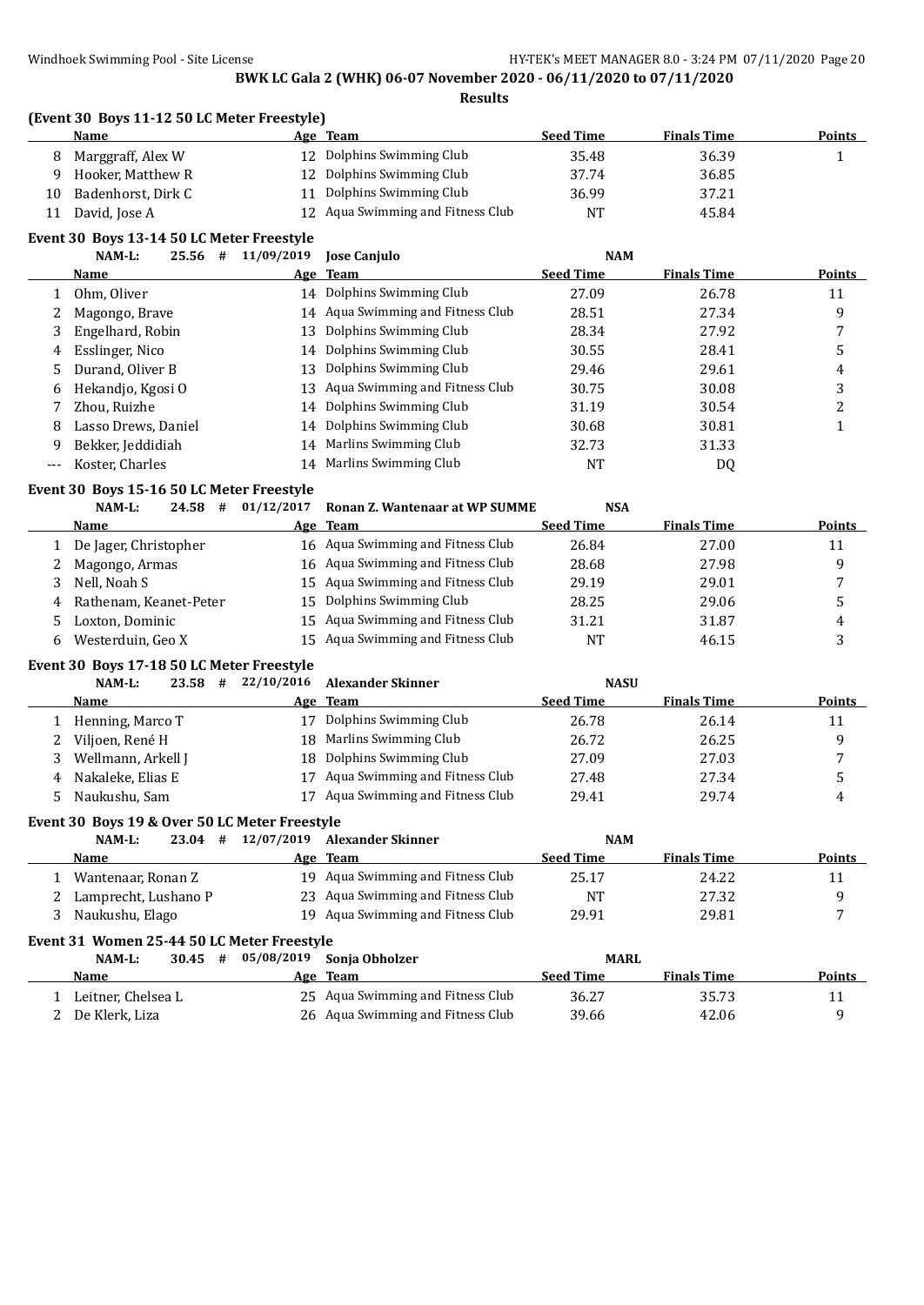**Results**

|              | Event 31 Women 45 & Over 50 LC Meter Freestyle |             |        |            |                                   |                  |                    |                |
|--------------|------------------------------------------------|-------------|--------|------------|-----------------------------------|------------------|--------------------|----------------|
|              | NAM-L:                                         | 38.12 #     |        | 20/03/2019 | <b>Zoe Mitchell</b>               | <b>MARL</b>      |                    |                |
|              | <b>Nasu Long Co:</b>                           | 33.10       | $\ast$ | 20/03/2019 | <b>Jane Samson</b>                | <b>MARL</b>      |                    |                |
|              | Name                                           |             |        |            | Age Team                          | <b>Seed Time</b> | <b>Finals Time</b> | <b>Points</b>  |
| 1            | Samson, Jane                                   |             |        |            | 54 Marlins Swimming Club          | <b>NT</b>        | 34.03              | 11             |
| 2            | Groenewald, Carene                             |             |        | 58         | Marlins Swimming Club             | <b>NT</b>        | 39.11              | 9              |
| 3            | Leitner, Ulrike C                              |             |        | 52         | Aqua Swimming and Fitness Club    | 39.27            | 39.44              | 7              |
| 4            | Erasmus, Linda                                 |             |        | 61         | Marlins Swimming Club             | 46.62            | 45.42              | 5              |
|              | Event 32 Men 45 & Over 50 LC Meter Freestyle   |             |        |            |                                   |                  |                    |                |
|              | NAM-L:                                         | $29.61$ #   |        | 05/08/2019 | Francois van der Westhuizen       | <b>MARL</b>      |                    |                |
|              | Name                                           |             |        |            | Age Team                          | <b>Seed Time</b> | <b>Finals Time</b> | <b>Points</b>  |
| $\mathbf{1}$ | Bekker, Johan                                  |             |        |            | 51 Marlins Swimming Club          | 30.88            | 30.85              | 11             |
| 2            | Coomer, Richard E                              |             |        | 68         | Aqua Swimming and Fitness Club    | <b>NT</b>        | 34.79              | 9              |
|              |                                                |             |        |            |                                   |                  |                    |                |
|              | Event 33 Girls 12 & Under 400 LC Meter IM      |             |        |            |                                   |                  |                    |                |
|              | NAM-L:                                         | $5:35.01$ # |        | 12/03/2015 | Heleni Stergiadis at SA Level     | <b>NASU-ZZ</b>   |                    |                |
|              | <u>Name</u>                                    |             |        |            | Age Team                          | <b>Seed Time</b> | <b>Finals Time</b> | <b>Points</b>  |
| 1            | Benade, Quelin H                               |             |        |            | 12 Aqua Swimming and Fitness Club | 6:14.88          | 6:01.15            | 11             |
| 2            | Humphrey, Jessica                              |             |        | 12         | Aqua Swimming and Fitness Club    | <b>NT</b>        | 6:17.28            | 9              |
| 3            | Prinsloo, Milan                                |             |        | 10         | Dolphins Swimming Club            | 7:01.64          | 6:47.10            | 7              |
| 4            | Senekal, Julitte                               |             |        | 11         | Dolphins Swimming Club            | <b>NT</b>        | 7:03.50            | 5              |
| 5            | Geyser, Mikayla                                |             |        | 11         | Dolphins Swimming Club            | 7:29.40          | 7:03.64            | 4              |
| 6            | De Sousa, Vitoria J                            |             |        | 10         | Dolphins Swimming Club            | 7:48.96          | 7:09.37            | 3              |
| 7            | Stephanus, Oliwia E                            |             |        | 12         | Dolphins Swimming Club            | 7:13.75          | 7:12.69            | $\overline{c}$ |
| 8            | Naukosho, Ainoa                                |             |        | 9          | Dolphins Swimming Club            | <b>NT</b>        | 7:26.65            | $\mathbf{1}$   |
| 9            | Jansen, Christina H                            |             |        | 8          | Dolphins Swimming Club            | <b>NT</b>        | 8:54.46            |                |
|              | Event 33 Girls 13-14 400 LC Meter IM           |             |        |            |                                   |                  |                    |                |
|              | NAM-L:                                         | $5:09.65$ # |        | 23/08/2017 | Heleni Stergiadis at 6th FINA     | <b>NAM</b>       |                    |                |
|              | <b>Name</b>                                    |             |        |            | Age Team                          | <b>Seed Time</b> | <b>Finals Time</b> | <b>Points</b>  |
| 1            | Naukosho, Ariana                               |             |        | 13         | Dolphins Swimming Club            | 5:57.51          | 5:51.90            | 11             |
| 2            | Kinnaird, Brynne B                             |             |        | 14         | Dolphins Swimming Club            | 6:15.18          | 5:57.61            | 9              |
| 3            | Rossouw, Chloe                                 |             |        | 13         | Dolphins Swimming Club            | <b>NT</b>        | 6:11.38            | 7              |
| 4            | Ohm, Michaela                                  |             |        | 13         | Dolphins Swimming Club            | 6:28.06          | 6:29.92            | 5              |
| 5            | Balt, Caitlyn R                                |             |        | 13         | Dolphins Swimming Club            | NT               | 6:34.85            | 4              |
| 6            | Hooker, Erin E                                 |             |        | 14         | Dolphins Swimming Club            | <b>NT</b>        | 6:37.47            | 3              |
| 7            | Drotsky, Nayla C                               |             |        | 13         | Dolphins Swimming Club            | 7:01.78          | 6:39.07            | $\overline{c}$ |
| 8            | Steyn, Carissa L                               |             |        |            | 13 Dolphins Swimming Club         | <b>NT</b>        | 7:00.55            | $\mathbf{1}$   |
| 9            | Schnebel, Silke                                |             |        | 13         | Dolphins Swimming Club            | 7:48.65          | 7:21.17            |                |
| 10           | Theron, Zanel Z                                |             |        | 13         | Dolphins Swimming Club            | 7:22.27          | 7:36.79            |                |
| ---          | Kali, Kandali K                                |             |        | 14         | Dolphins Swimming Club            | 6:51.99          | DQ                 |                |
|              |                                                |             |        |            |                                   |                  |                    |                |
|              | Event 33 Girls 15-16 400 LC Meter IM           |             |        |            |                                   |                  |                    |                |
|              | NAM-L:                                         | $5:06.23$ # |        | 07/07/2015 | Sonja Adelaar                     | <b>NSA</b>       |                    |                |
|              | <b>Name</b>                                    |             |        |            | Age Team                          | <b>Seed Time</b> | <b>Finals Time</b> | <b>Points</b>  |
|              | 1 Redecker, Nicole                             |             |        |            | 16 Dolphins Swimming Club         | 5:45.17          | 5:39.72            | 11             |
| 2            | Esslinger, Tiana                               |             |        | 16         | Dolphins Swimming Club            | 5:46.99          | 5:57.95            | 9              |
| 3            | Mutumbulua, Trisha                             |             |        | 16         | Dolphins Swimming Club            | 6:09.90          | 6:16.97            | 7              |
| 4            | Coetzer, Caitlin A                             |             |        | 15         | Dolphins Swimming Club            | 6:30.52          | 6:17.01            | 5              |
| 5            | Engelhard, Lisa                                |             |        | 15         | Dolphins Swimming Club            | 6:22.70          | 6:18.90            | 4              |
|              |                                                |             |        |            |                                   |                  |                    |                |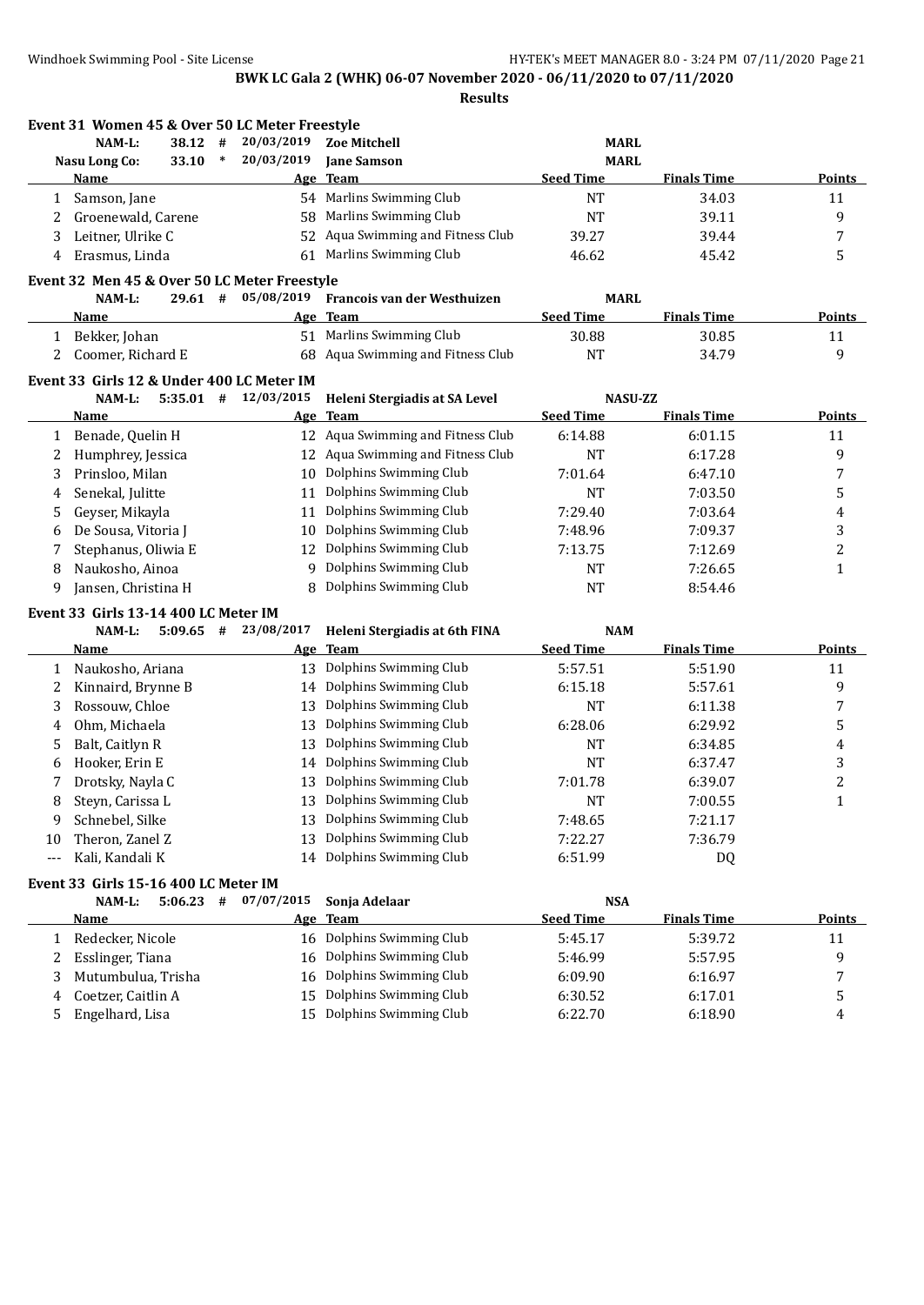**Results**

| <b>Seed Time</b><br><b>Finals Time</b><br><b>Team</b><br>Name<br><u>Age</u><br>18 Dolphins Swimming Club<br>Stergiadis, Heleni<br>5:20.06<br>5:17.77<br>1<br>Dolphins Swimming Club<br>Ellmies, Viktoria<br>2<br>17<br>5:38.33<br>5:45.82<br>Event 34 Boys 12 & Under 400 LC Meter IM<br>$5:28.94$ #<br>07/12/2016<br><b>Mikah Burger</b><br><b>DOL</b><br>NAM-L:<br><b>Seed Time</b><br><b>Finals Time</b><br>Age Team<br>Name<br>Dolphins Swimming Club<br>6:38.70<br>12<br>6:07.37<br>Kinnaird, Liam<br>1<br>Dolphins Swimming Club<br>6:57.21<br>2<br>Jiao, Naan<br>10<br>6:11.96<br>Aqua Swimming and Fitness Club<br>Esterhuizen, Lorenzo E<br>6:26.94<br>3<br>6:16.97<br>11<br>Dolphins Swimming Club<br>6:48.12<br>Jansen, Ernst J<br>10<br>6:24.85<br>4<br>Dolphins Swimming Club<br>Langford, James J<br>7:08.56<br>11<br>6:27.14<br>5<br>Aqua Swimming and Fitness Club<br>Tibazarwa, Mark<br>NT<br>6:29.78<br>11<br>6<br>Dolphins Swimming Club<br>Marggraff, Alex W<br>12<br>NT<br>6:30.84<br>7<br>12 Aqua Swimming and Fitness Club<br>Nell, Tristan T<br>6:55.72<br>6:41.77<br>8<br>Dolphins Swimming Club<br>Steyn, Ryan P<br><b>NT</b><br>6:51.98<br>9<br>9<br>12 Dolphins Swimming Club<br>Hooker, Matthew R<br>NT<br>6:55.07<br>10<br>9 Dolphins Swimming Club<br>Badenhorst, Andre<br><b>NT</b><br>7:08.16<br>11<br>Dolphins Swimming Club<br>Badenhorst, Dirk C<br>7:18.06<br>7:10.07<br>12<br>11<br>Dolphins Swimming Club<br>Prinsloo, Martin J<br><b>NT</b><br>13<br>8<br>7:44.85<br>Dolphins Swimming Club<br>Badenhorst, Jurie J<br><b>NT</b><br>7:52.20<br>9<br>14<br>Dolphins Swimming Club<br>Bauernschmitt, Michael B<br>7:13.03<br>12<br>DQ<br>---<br>Event 34 Boys 13-14 400 LC Meter IM<br>20/03/2019<br><b>Jose Canjulo</b><br><b>NASU</b><br>NAM-L:<br>$4:54.35$ #<br><b>Seed Time</b><br><b>Finals Time</b><br><b>Team</b><br>Name<br><u>Age</u><br>13 Dolphins Swimming Club<br>Durand, Oliver B<br>5:42.08<br>5:19.92<br>1<br>Dolphins Swimming Club<br>Esslinger, Nico<br>5:42.89<br>5:25.26<br>2<br>14<br>Dolphins Swimming Club<br>Ohm, Oliver<br>3<br>5:42.62<br>5:42.92<br>14<br>Aqua Swimming and Fitness Club<br>Hekandjo, Kgosi O<br>6:08.83<br>5:49.05<br>13<br>4<br>Dolphins Swimming Club<br>Zhou, Ruizhe<br>5:58.83<br>6:03.91<br>5<br>14<br>Dolphins Swimming Club<br>Lasso Drews, Daniel<br>6:00.33<br>6:28.81<br>6<br>14<br>Dolphins Swimming Club<br>Engelhard, Robin<br>6:24.23<br>6:03.54<br>7<br>13<br>Event 34 Boys 15-16 400 LC Meter IM<br>20/03/1900<br><b>Martin Oosthuizen</b><br><b>NASU</b><br>NAM-L:<br>$4:55.26$ #<br><b>Seed Time</b><br><b>Finals Time</b><br>Age Team<br><u>Name</u><br>Dolphins Swimming Club<br>5:09.53<br>Burger, Mikah K<br>5:10.49<br>16<br>Aqua Swimming and Fitness Club<br>Nell, Noah S<br>5:58.19<br>5:45.88<br>15<br>2<br>Dolphins Swimming Club<br>Rathenam, Keanet-Peter<br>15<br>5:49.65<br>3<br>6:03.65<br>Event 34 Boys 17-18 400 LC Meter IM<br>$4:40.18$ #<br>26/03/2015<br>Lushano P. Lamprecht at 58th M<br>NAM-L:<br><b>NAMIB</b><br><b>Seed Time</b><br><b>Finals Time</b><br>Age Team<br><u>Name</u><br>18 Dolphins Swimming Club<br>5:07.61<br>1 Wellmann, Arkell J<br>5:09.22<br>17 Dolphins Swimming Club<br>Henning, Marco T<br>5:22.41<br>5:18.83<br>2<br>Event 37 Mixed 10 & Under 400 LC Meter Freestyle Relay<br><b>Seed Time</b><br><b>Team</b><br><b>Finals Time</b><br><b>Relay</b><br>Dolphins Swimming Club<br>A<br>5:15.42<br>5:18.24<br>$1 \quad$ | Event 33 Girls 17-18 400 LC Meter IM<br>NAM-L:<br>$5:13.35$ # | 17/03/2017 | <b>Molina M. Smalley at SA Nation</b> | <b>NASU</b> |               |
|------------------------------------------------------------------------------------------------------------------------------------------------------------------------------------------------------------------------------------------------------------------------------------------------------------------------------------------------------------------------------------------------------------------------------------------------------------------------------------------------------------------------------------------------------------------------------------------------------------------------------------------------------------------------------------------------------------------------------------------------------------------------------------------------------------------------------------------------------------------------------------------------------------------------------------------------------------------------------------------------------------------------------------------------------------------------------------------------------------------------------------------------------------------------------------------------------------------------------------------------------------------------------------------------------------------------------------------------------------------------------------------------------------------------------------------------------------------------------------------------------------------------------------------------------------------------------------------------------------------------------------------------------------------------------------------------------------------------------------------------------------------------------------------------------------------------------------------------------------------------------------------------------------------------------------------------------------------------------------------------------------------------------------------------------------------------------------------------------------------------------------------------------------------------------------------------------------------------------------------------------------------------------------------------------------------------------------------------------------------------------------------------------------------------------------------------------------------------------------------------------------------------------------------------------------------------------------------------------------------------------------------------------------------------------------------------------------------------------------------------------------------------------------------------------------------------------------------------------------------------------------------------------------------------------------------------------------------------------------------------------------------------------------------------------------------------------------------------------------------------------------------------------------------------------------------------------------------------------------------------------------------------------------------------------------------------------------------------------------------------------------------------------------------------------------------------------------------------------|---------------------------------------------------------------|------------|---------------------------------------|-------------|---------------|
|                                                                                                                                                                                                                                                                                                                                                                                                                                                                                                                                                                                                                                                                                                                                                                                                                                                                                                                                                                                                                                                                                                                                                                                                                                                                                                                                                                                                                                                                                                                                                                                                                                                                                                                                                                                                                                                                                                                                                                                                                                                                                                                                                                                                                                                                                                                                                                                                                                                                                                                                                                                                                                                                                                                                                                                                                                                                                                                                                                                                                                                                                                                                                                                                                                                                                                                                                                                                                                                                              |                                                               |            |                                       |             | Points        |
|                                                                                                                                                                                                                                                                                                                                                                                                                                                                                                                                                                                                                                                                                                                                                                                                                                                                                                                                                                                                                                                                                                                                                                                                                                                                                                                                                                                                                                                                                                                                                                                                                                                                                                                                                                                                                                                                                                                                                                                                                                                                                                                                                                                                                                                                                                                                                                                                                                                                                                                                                                                                                                                                                                                                                                                                                                                                                                                                                                                                                                                                                                                                                                                                                                                                                                                                                                                                                                                                              |                                                               |            |                                       |             | 11            |
|                                                                                                                                                                                                                                                                                                                                                                                                                                                                                                                                                                                                                                                                                                                                                                                                                                                                                                                                                                                                                                                                                                                                                                                                                                                                                                                                                                                                                                                                                                                                                                                                                                                                                                                                                                                                                                                                                                                                                                                                                                                                                                                                                                                                                                                                                                                                                                                                                                                                                                                                                                                                                                                                                                                                                                                                                                                                                                                                                                                                                                                                                                                                                                                                                                                                                                                                                                                                                                                                              |                                                               |            |                                       |             | 9             |
|                                                                                                                                                                                                                                                                                                                                                                                                                                                                                                                                                                                                                                                                                                                                                                                                                                                                                                                                                                                                                                                                                                                                                                                                                                                                                                                                                                                                                                                                                                                                                                                                                                                                                                                                                                                                                                                                                                                                                                                                                                                                                                                                                                                                                                                                                                                                                                                                                                                                                                                                                                                                                                                                                                                                                                                                                                                                                                                                                                                                                                                                                                                                                                                                                                                                                                                                                                                                                                                                              |                                                               |            |                                       |             |               |
|                                                                                                                                                                                                                                                                                                                                                                                                                                                                                                                                                                                                                                                                                                                                                                                                                                                                                                                                                                                                                                                                                                                                                                                                                                                                                                                                                                                                                                                                                                                                                                                                                                                                                                                                                                                                                                                                                                                                                                                                                                                                                                                                                                                                                                                                                                                                                                                                                                                                                                                                                                                                                                                                                                                                                                                                                                                                                                                                                                                                                                                                                                                                                                                                                                                                                                                                                                                                                                                                              |                                                               |            |                                       |             |               |
|                                                                                                                                                                                                                                                                                                                                                                                                                                                                                                                                                                                                                                                                                                                                                                                                                                                                                                                                                                                                                                                                                                                                                                                                                                                                                                                                                                                                                                                                                                                                                                                                                                                                                                                                                                                                                                                                                                                                                                                                                                                                                                                                                                                                                                                                                                                                                                                                                                                                                                                                                                                                                                                                                                                                                                                                                                                                                                                                                                                                                                                                                                                                                                                                                                                                                                                                                                                                                                                                              |                                                               |            |                                       |             | <b>Points</b> |
|                                                                                                                                                                                                                                                                                                                                                                                                                                                                                                                                                                                                                                                                                                                                                                                                                                                                                                                                                                                                                                                                                                                                                                                                                                                                                                                                                                                                                                                                                                                                                                                                                                                                                                                                                                                                                                                                                                                                                                                                                                                                                                                                                                                                                                                                                                                                                                                                                                                                                                                                                                                                                                                                                                                                                                                                                                                                                                                                                                                                                                                                                                                                                                                                                                                                                                                                                                                                                                                                              |                                                               |            |                                       |             | 11            |
|                                                                                                                                                                                                                                                                                                                                                                                                                                                                                                                                                                                                                                                                                                                                                                                                                                                                                                                                                                                                                                                                                                                                                                                                                                                                                                                                                                                                                                                                                                                                                                                                                                                                                                                                                                                                                                                                                                                                                                                                                                                                                                                                                                                                                                                                                                                                                                                                                                                                                                                                                                                                                                                                                                                                                                                                                                                                                                                                                                                                                                                                                                                                                                                                                                                                                                                                                                                                                                                                              |                                                               |            |                                       |             | 9             |
|                                                                                                                                                                                                                                                                                                                                                                                                                                                                                                                                                                                                                                                                                                                                                                                                                                                                                                                                                                                                                                                                                                                                                                                                                                                                                                                                                                                                                                                                                                                                                                                                                                                                                                                                                                                                                                                                                                                                                                                                                                                                                                                                                                                                                                                                                                                                                                                                                                                                                                                                                                                                                                                                                                                                                                                                                                                                                                                                                                                                                                                                                                                                                                                                                                                                                                                                                                                                                                                                              |                                                               |            |                                       |             | 7             |
|                                                                                                                                                                                                                                                                                                                                                                                                                                                                                                                                                                                                                                                                                                                                                                                                                                                                                                                                                                                                                                                                                                                                                                                                                                                                                                                                                                                                                                                                                                                                                                                                                                                                                                                                                                                                                                                                                                                                                                                                                                                                                                                                                                                                                                                                                                                                                                                                                                                                                                                                                                                                                                                                                                                                                                                                                                                                                                                                                                                                                                                                                                                                                                                                                                                                                                                                                                                                                                                                              |                                                               |            |                                       |             | 5             |
|                                                                                                                                                                                                                                                                                                                                                                                                                                                                                                                                                                                                                                                                                                                                                                                                                                                                                                                                                                                                                                                                                                                                                                                                                                                                                                                                                                                                                                                                                                                                                                                                                                                                                                                                                                                                                                                                                                                                                                                                                                                                                                                                                                                                                                                                                                                                                                                                                                                                                                                                                                                                                                                                                                                                                                                                                                                                                                                                                                                                                                                                                                                                                                                                                                                                                                                                                                                                                                                                              |                                                               |            |                                       |             | 4             |
|                                                                                                                                                                                                                                                                                                                                                                                                                                                                                                                                                                                                                                                                                                                                                                                                                                                                                                                                                                                                                                                                                                                                                                                                                                                                                                                                                                                                                                                                                                                                                                                                                                                                                                                                                                                                                                                                                                                                                                                                                                                                                                                                                                                                                                                                                                                                                                                                                                                                                                                                                                                                                                                                                                                                                                                                                                                                                                                                                                                                                                                                                                                                                                                                                                                                                                                                                                                                                                                                              |                                                               |            |                                       |             | 3             |
|                                                                                                                                                                                                                                                                                                                                                                                                                                                                                                                                                                                                                                                                                                                                                                                                                                                                                                                                                                                                                                                                                                                                                                                                                                                                                                                                                                                                                                                                                                                                                                                                                                                                                                                                                                                                                                                                                                                                                                                                                                                                                                                                                                                                                                                                                                                                                                                                                                                                                                                                                                                                                                                                                                                                                                                                                                                                                                                                                                                                                                                                                                                                                                                                                                                                                                                                                                                                                                                                              |                                                               |            |                                       |             | 2             |
|                                                                                                                                                                                                                                                                                                                                                                                                                                                                                                                                                                                                                                                                                                                                                                                                                                                                                                                                                                                                                                                                                                                                                                                                                                                                                                                                                                                                                                                                                                                                                                                                                                                                                                                                                                                                                                                                                                                                                                                                                                                                                                                                                                                                                                                                                                                                                                                                                                                                                                                                                                                                                                                                                                                                                                                                                                                                                                                                                                                                                                                                                                                                                                                                                                                                                                                                                                                                                                                                              |                                                               |            |                                       |             | 1             |
|                                                                                                                                                                                                                                                                                                                                                                                                                                                                                                                                                                                                                                                                                                                                                                                                                                                                                                                                                                                                                                                                                                                                                                                                                                                                                                                                                                                                                                                                                                                                                                                                                                                                                                                                                                                                                                                                                                                                                                                                                                                                                                                                                                                                                                                                                                                                                                                                                                                                                                                                                                                                                                                                                                                                                                                                                                                                                                                                                                                                                                                                                                                                                                                                                                                                                                                                                                                                                                                                              |                                                               |            |                                       |             |               |
|                                                                                                                                                                                                                                                                                                                                                                                                                                                                                                                                                                                                                                                                                                                                                                                                                                                                                                                                                                                                                                                                                                                                                                                                                                                                                                                                                                                                                                                                                                                                                                                                                                                                                                                                                                                                                                                                                                                                                                                                                                                                                                                                                                                                                                                                                                                                                                                                                                                                                                                                                                                                                                                                                                                                                                                                                                                                                                                                                                                                                                                                                                                                                                                                                                                                                                                                                                                                                                                                              |                                                               |            |                                       |             |               |
|                                                                                                                                                                                                                                                                                                                                                                                                                                                                                                                                                                                                                                                                                                                                                                                                                                                                                                                                                                                                                                                                                                                                                                                                                                                                                                                                                                                                                                                                                                                                                                                                                                                                                                                                                                                                                                                                                                                                                                                                                                                                                                                                                                                                                                                                                                                                                                                                                                                                                                                                                                                                                                                                                                                                                                                                                                                                                                                                                                                                                                                                                                                                                                                                                                                                                                                                                                                                                                                                              |                                                               |            |                                       |             |               |
|                                                                                                                                                                                                                                                                                                                                                                                                                                                                                                                                                                                                                                                                                                                                                                                                                                                                                                                                                                                                                                                                                                                                                                                                                                                                                                                                                                                                                                                                                                                                                                                                                                                                                                                                                                                                                                                                                                                                                                                                                                                                                                                                                                                                                                                                                                                                                                                                                                                                                                                                                                                                                                                                                                                                                                                                                                                                                                                                                                                                                                                                                                                                                                                                                                                                                                                                                                                                                                                                              |                                                               |            |                                       |             |               |
|                                                                                                                                                                                                                                                                                                                                                                                                                                                                                                                                                                                                                                                                                                                                                                                                                                                                                                                                                                                                                                                                                                                                                                                                                                                                                                                                                                                                                                                                                                                                                                                                                                                                                                                                                                                                                                                                                                                                                                                                                                                                                                                                                                                                                                                                                                                                                                                                                                                                                                                                                                                                                                                                                                                                                                                                                                                                                                                                                                                                                                                                                                                                                                                                                                                                                                                                                                                                                                                                              |                                                               |            |                                       |             |               |
|                                                                                                                                                                                                                                                                                                                                                                                                                                                                                                                                                                                                                                                                                                                                                                                                                                                                                                                                                                                                                                                                                                                                                                                                                                                                                                                                                                                                                                                                                                                                                                                                                                                                                                                                                                                                                                                                                                                                                                                                                                                                                                                                                                                                                                                                                                                                                                                                                                                                                                                                                                                                                                                                                                                                                                                                                                                                                                                                                                                                                                                                                                                                                                                                                                                                                                                                                                                                                                                                              |                                                               |            |                                       |             |               |
|                                                                                                                                                                                                                                                                                                                                                                                                                                                                                                                                                                                                                                                                                                                                                                                                                                                                                                                                                                                                                                                                                                                                                                                                                                                                                                                                                                                                                                                                                                                                                                                                                                                                                                                                                                                                                                                                                                                                                                                                                                                                                                                                                                                                                                                                                                                                                                                                                                                                                                                                                                                                                                                                                                                                                                                                                                                                                                                                                                                                                                                                                                                                                                                                                                                                                                                                                                                                                                                                              |                                                               |            |                                       |             |               |
|                                                                                                                                                                                                                                                                                                                                                                                                                                                                                                                                                                                                                                                                                                                                                                                                                                                                                                                                                                                                                                                                                                                                                                                                                                                                                                                                                                                                                                                                                                                                                                                                                                                                                                                                                                                                                                                                                                                                                                                                                                                                                                                                                                                                                                                                                                                                                                                                                                                                                                                                                                                                                                                                                                                                                                                                                                                                                                                                                                                                                                                                                                                                                                                                                                                                                                                                                                                                                                                                              |                                                               |            |                                       |             |               |
|                                                                                                                                                                                                                                                                                                                                                                                                                                                                                                                                                                                                                                                                                                                                                                                                                                                                                                                                                                                                                                                                                                                                                                                                                                                                                                                                                                                                                                                                                                                                                                                                                                                                                                                                                                                                                                                                                                                                                                                                                                                                                                                                                                                                                                                                                                                                                                                                                                                                                                                                                                                                                                                                                                                                                                                                                                                                                                                                                                                                                                                                                                                                                                                                                                                                                                                                                                                                                                                                              |                                                               |            |                                       |             |               |
|                                                                                                                                                                                                                                                                                                                                                                                                                                                                                                                                                                                                                                                                                                                                                                                                                                                                                                                                                                                                                                                                                                                                                                                                                                                                                                                                                                                                                                                                                                                                                                                                                                                                                                                                                                                                                                                                                                                                                                                                                                                                                                                                                                                                                                                                                                                                                                                                                                                                                                                                                                                                                                                                                                                                                                                                                                                                                                                                                                                                                                                                                                                                                                                                                                                                                                                                                                                                                                                                              |                                                               |            |                                       |             | <b>Points</b> |
|                                                                                                                                                                                                                                                                                                                                                                                                                                                                                                                                                                                                                                                                                                                                                                                                                                                                                                                                                                                                                                                                                                                                                                                                                                                                                                                                                                                                                                                                                                                                                                                                                                                                                                                                                                                                                                                                                                                                                                                                                                                                                                                                                                                                                                                                                                                                                                                                                                                                                                                                                                                                                                                                                                                                                                                                                                                                                                                                                                                                                                                                                                                                                                                                                                                                                                                                                                                                                                                                              |                                                               |            |                                       |             | 11            |
|                                                                                                                                                                                                                                                                                                                                                                                                                                                                                                                                                                                                                                                                                                                                                                                                                                                                                                                                                                                                                                                                                                                                                                                                                                                                                                                                                                                                                                                                                                                                                                                                                                                                                                                                                                                                                                                                                                                                                                                                                                                                                                                                                                                                                                                                                                                                                                                                                                                                                                                                                                                                                                                                                                                                                                                                                                                                                                                                                                                                                                                                                                                                                                                                                                                                                                                                                                                                                                                                              |                                                               |            |                                       |             |               |
|                                                                                                                                                                                                                                                                                                                                                                                                                                                                                                                                                                                                                                                                                                                                                                                                                                                                                                                                                                                                                                                                                                                                                                                                                                                                                                                                                                                                                                                                                                                                                                                                                                                                                                                                                                                                                                                                                                                                                                                                                                                                                                                                                                                                                                                                                                                                                                                                                                                                                                                                                                                                                                                                                                                                                                                                                                                                                                                                                                                                                                                                                                                                                                                                                                                                                                                                                                                                                                                                              |                                                               |            |                                       |             | 9<br>7        |
|                                                                                                                                                                                                                                                                                                                                                                                                                                                                                                                                                                                                                                                                                                                                                                                                                                                                                                                                                                                                                                                                                                                                                                                                                                                                                                                                                                                                                                                                                                                                                                                                                                                                                                                                                                                                                                                                                                                                                                                                                                                                                                                                                                                                                                                                                                                                                                                                                                                                                                                                                                                                                                                                                                                                                                                                                                                                                                                                                                                                                                                                                                                                                                                                                                                                                                                                                                                                                                                                              |                                                               |            |                                       |             |               |
|                                                                                                                                                                                                                                                                                                                                                                                                                                                                                                                                                                                                                                                                                                                                                                                                                                                                                                                                                                                                                                                                                                                                                                                                                                                                                                                                                                                                                                                                                                                                                                                                                                                                                                                                                                                                                                                                                                                                                                                                                                                                                                                                                                                                                                                                                                                                                                                                                                                                                                                                                                                                                                                                                                                                                                                                                                                                                                                                                                                                                                                                                                                                                                                                                                                                                                                                                                                                                                                                              |                                                               |            |                                       |             | 5             |
|                                                                                                                                                                                                                                                                                                                                                                                                                                                                                                                                                                                                                                                                                                                                                                                                                                                                                                                                                                                                                                                                                                                                                                                                                                                                                                                                                                                                                                                                                                                                                                                                                                                                                                                                                                                                                                                                                                                                                                                                                                                                                                                                                                                                                                                                                                                                                                                                                                                                                                                                                                                                                                                                                                                                                                                                                                                                                                                                                                                                                                                                                                                                                                                                                                                                                                                                                                                                                                                                              |                                                               |            |                                       |             | 4             |
|                                                                                                                                                                                                                                                                                                                                                                                                                                                                                                                                                                                                                                                                                                                                                                                                                                                                                                                                                                                                                                                                                                                                                                                                                                                                                                                                                                                                                                                                                                                                                                                                                                                                                                                                                                                                                                                                                                                                                                                                                                                                                                                                                                                                                                                                                                                                                                                                                                                                                                                                                                                                                                                                                                                                                                                                                                                                                                                                                                                                                                                                                                                                                                                                                                                                                                                                                                                                                                                                              |                                                               |            |                                       |             | 3             |
|                                                                                                                                                                                                                                                                                                                                                                                                                                                                                                                                                                                                                                                                                                                                                                                                                                                                                                                                                                                                                                                                                                                                                                                                                                                                                                                                                                                                                                                                                                                                                                                                                                                                                                                                                                                                                                                                                                                                                                                                                                                                                                                                                                                                                                                                                                                                                                                                                                                                                                                                                                                                                                                                                                                                                                                                                                                                                                                                                                                                                                                                                                                                                                                                                                                                                                                                                                                                                                                                              |                                                               |            |                                       |             | 2             |
|                                                                                                                                                                                                                                                                                                                                                                                                                                                                                                                                                                                                                                                                                                                                                                                                                                                                                                                                                                                                                                                                                                                                                                                                                                                                                                                                                                                                                                                                                                                                                                                                                                                                                                                                                                                                                                                                                                                                                                                                                                                                                                                                                                                                                                                                                                                                                                                                                                                                                                                                                                                                                                                                                                                                                                                                                                                                                                                                                                                                                                                                                                                                                                                                                                                                                                                                                                                                                                                                              |                                                               |            |                                       |             |               |
|                                                                                                                                                                                                                                                                                                                                                                                                                                                                                                                                                                                                                                                                                                                                                                                                                                                                                                                                                                                                                                                                                                                                                                                                                                                                                                                                                                                                                                                                                                                                                                                                                                                                                                                                                                                                                                                                                                                                                                                                                                                                                                                                                                                                                                                                                                                                                                                                                                                                                                                                                                                                                                                                                                                                                                                                                                                                                                                                                                                                                                                                                                                                                                                                                                                                                                                                                                                                                                                                              |                                                               |            |                                       |             |               |
|                                                                                                                                                                                                                                                                                                                                                                                                                                                                                                                                                                                                                                                                                                                                                                                                                                                                                                                                                                                                                                                                                                                                                                                                                                                                                                                                                                                                                                                                                                                                                                                                                                                                                                                                                                                                                                                                                                                                                                                                                                                                                                                                                                                                                                                                                                                                                                                                                                                                                                                                                                                                                                                                                                                                                                                                                                                                                                                                                                                                                                                                                                                                                                                                                                                                                                                                                                                                                                                                              |                                                               |            |                                       |             | <b>Points</b> |
|                                                                                                                                                                                                                                                                                                                                                                                                                                                                                                                                                                                                                                                                                                                                                                                                                                                                                                                                                                                                                                                                                                                                                                                                                                                                                                                                                                                                                                                                                                                                                                                                                                                                                                                                                                                                                                                                                                                                                                                                                                                                                                                                                                                                                                                                                                                                                                                                                                                                                                                                                                                                                                                                                                                                                                                                                                                                                                                                                                                                                                                                                                                                                                                                                                                                                                                                                                                                                                                                              |                                                               |            |                                       |             | 11            |
|                                                                                                                                                                                                                                                                                                                                                                                                                                                                                                                                                                                                                                                                                                                                                                                                                                                                                                                                                                                                                                                                                                                                                                                                                                                                                                                                                                                                                                                                                                                                                                                                                                                                                                                                                                                                                                                                                                                                                                                                                                                                                                                                                                                                                                                                                                                                                                                                                                                                                                                                                                                                                                                                                                                                                                                                                                                                                                                                                                                                                                                                                                                                                                                                                                                                                                                                                                                                                                                                              |                                                               |            |                                       |             | 9             |
|                                                                                                                                                                                                                                                                                                                                                                                                                                                                                                                                                                                                                                                                                                                                                                                                                                                                                                                                                                                                                                                                                                                                                                                                                                                                                                                                                                                                                                                                                                                                                                                                                                                                                                                                                                                                                                                                                                                                                                                                                                                                                                                                                                                                                                                                                                                                                                                                                                                                                                                                                                                                                                                                                                                                                                                                                                                                                                                                                                                                                                                                                                                                                                                                                                                                                                                                                                                                                                                                              |                                                               |            |                                       |             | 7             |
|                                                                                                                                                                                                                                                                                                                                                                                                                                                                                                                                                                                                                                                                                                                                                                                                                                                                                                                                                                                                                                                                                                                                                                                                                                                                                                                                                                                                                                                                                                                                                                                                                                                                                                                                                                                                                                                                                                                                                                                                                                                                                                                                                                                                                                                                                                                                                                                                                                                                                                                                                                                                                                                                                                                                                                                                                                                                                                                                                                                                                                                                                                                                                                                                                                                                                                                                                                                                                                                                              |                                                               |            |                                       |             |               |
|                                                                                                                                                                                                                                                                                                                                                                                                                                                                                                                                                                                                                                                                                                                                                                                                                                                                                                                                                                                                                                                                                                                                                                                                                                                                                                                                                                                                                                                                                                                                                                                                                                                                                                                                                                                                                                                                                                                                                                                                                                                                                                                                                                                                                                                                                                                                                                                                                                                                                                                                                                                                                                                                                                                                                                                                                                                                                                                                                                                                                                                                                                                                                                                                                                                                                                                                                                                                                                                                              |                                                               |            |                                       |             |               |
|                                                                                                                                                                                                                                                                                                                                                                                                                                                                                                                                                                                                                                                                                                                                                                                                                                                                                                                                                                                                                                                                                                                                                                                                                                                                                                                                                                                                                                                                                                                                                                                                                                                                                                                                                                                                                                                                                                                                                                                                                                                                                                                                                                                                                                                                                                                                                                                                                                                                                                                                                                                                                                                                                                                                                                                                                                                                                                                                                                                                                                                                                                                                                                                                                                                                                                                                                                                                                                                                              |                                                               |            |                                       |             | <b>Points</b> |
|                                                                                                                                                                                                                                                                                                                                                                                                                                                                                                                                                                                                                                                                                                                                                                                                                                                                                                                                                                                                                                                                                                                                                                                                                                                                                                                                                                                                                                                                                                                                                                                                                                                                                                                                                                                                                                                                                                                                                                                                                                                                                                                                                                                                                                                                                                                                                                                                                                                                                                                                                                                                                                                                                                                                                                                                                                                                                                                                                                                                                                                                                                                                                                                                                                                                                                                                                                                                                                                                              |                                                               |            |                                       |             | 11            |
|                                                                                                                                                                                                                                                                                                                                                                                                                                                                                                                                                                                                                                                                                                                                                                                                                                                                                                                                                                                                                                                                                                                                                                                                                                                                                                                                                                                                                                                                                                                                                                                                                                                                                                                                                                                                                                                                                                                                                                                                                                                                                                                                                                                                                                                                                                                                                                                                                                                                                                                                                                                                                                                                                                                                                                                                                                                                                                                                                                                                                                                                                                                                                                                                                                                                                                                                                                                                                                                                              |                                                               |            |                                       |             | 9             |
|                                                                                                                                                                                                                                                                                                                                                                                                                                                                                                                                                                                                                                                                                                                                                                                                                                                                                                                                                                                                                                                                                                                                                                                                                                                                                                                                                                                                                                                                                                                                                                                                                                                                                                                                                                                                                                                                                                                                                                                                                                                                                                                                                                                                                                                                                                                                                                                                                                                                                                                                                                                                                                                                                                                                                                                                                                                                                                                                                                                                                                                                                                                                                                                                                                                                                                                                                                                                                                                                              |                                                               |            |                                       |             |               |
|                                                                                                                                                                                                                                                                                                                                                                                                                                                                                                                                                                                                                                                                                                                                                                                                                                                                                                                                                                                                                                                                                                                                                                                                                                                                                                                                                                                                                                                                                                                                                                                                                                                                                                                                                                                                                                                                                                                                                                                                                                                                                                                                                                                                                                                                                                                                                                                                                                                                                                                                                                                                                                                                                                                                                                                                                                                                                                                                                                                                                                                                                                                                                                                                                                                                                                                                                                                                                                                                              |                                                               |            |                                       |             | <b>Points</b> |
|                                                                                                                                                                                                                                                                                                                                                                                                                                                                                                                                                                                                                                                                                                                                                                                                                                                                                                                                                                                                                                                                                                                                                                                                                                                                                                                                                                                                                                                                                                                                                                                                                                                                                                                                                                                                                                                                                                                                                                                                                                                                                                                                                                                                                                                                                                                                                                                                                                                                                                                                                                                                                                                                                                                                                                                                                                                                                                                                                                                                                                                                                                                                                                                                                                                                                                                                                                                                                                                                              |                                                               |            |                                       |             | 22            |
| 1) Jiao, Naan M10<br>2) Naukosho, Ainoa W9<br>3) Prinsloo, Milan W10<br>4) Jansen, Ernst J M10                                                                                                                                                                                                                                                                                                                                                                                                                                                                                                                                                                                                                                                                                                                                                                                                                                                                                                                                                                                                                                                                                                                                                                                                                                                                                                                                                                                                                                                                                                                                                                                                                                                                                                                                                                                                                                                                                                                                                                                                                                                                                                                                                                                                                                                                                                                                                                                                                                                                                                                                                                                                                                                                                                                                                                                                                                                                                                                                                                                                                                                                                                                                                                                                                                                                                                                                                                               |                                                               |            |                                       |             |               |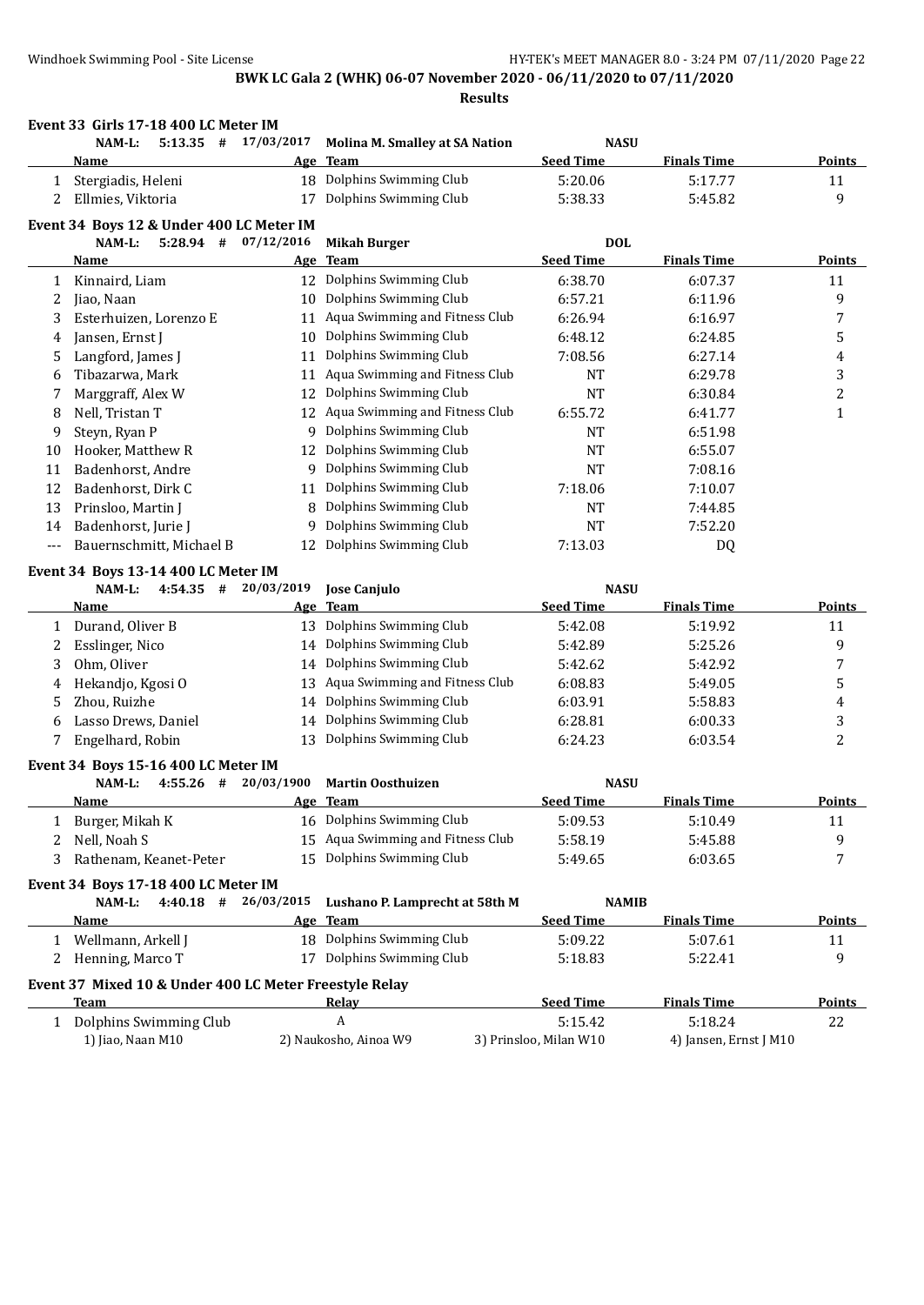|   | (Event 37 Mixed 10 & Under 400 LC Meter Freestyle Relay)<br><b>Team</b> | Relay                             | <b>Seed Time</b>                                 | <b>Finals Time</b>              | Points        |
|---|-------------------------------------------------------------------------|-----------------------------------|--------------------------------------------------|---------------------------------|---------------|
|   |                                                                         | A                                 | 5:40.50                                          | 5:40.40                         | 18            |
|   | 2 Aqua Swimming and Fitness Club<br>1) Benade, Kayleb G M10             | 2) Slinger, Gizelle W10           | 3) Hekandjo, Kabi A M9                           |                                 |               |
|   | 3 Dolphins Swimming Club                                                | B                                 | 5:45.94                                          | 4) Matyayi, Rose W10<br>6:05.48 | 14            |
|   | 1) Badenhorst, Andre M9                                                 | 2) Jansen, Christina H W8         | 3) De Sousa, Vitoria J W10                       | 4) Steyn, Ryan P M9             |               |
|   | 4 Aqua Swimming and Fitness Club                                        | B                                 | <b>NT</b>                                        | 6:48.97                         | 10            |
|   | 1) Riha, Thomas J M10                                                   | 2) Rukewe, Omena T W9             | 3) Leitner, Zach M M7                            | 4) Rey, Candice J W10           |               |
|   | Event 37 Mixed 11-12 400 LC Meter Freestyle Relay                       |                                   |                                                  |                                 |               |
|   | Team                                                                    | Relay                             | <b>Seed Time</b>                                 | <b>Finals Time</b>              | <b>Points</b> |
|   | 1 Aqua Swimming and Fitness Club                                        | A                                 | 4:45.59                                          | 4:51.90                         | 22            |
|   | 1) Benade, Quelin H W12                                                 | 2) Nakaleke, Eliphas M11          | 3) Humphrey, Jessica W12                         | 4) Tibazarwa, Mark M11          |               |
|   | 2 Dolphins Swimming Club                                                | A                                 | 4:51.43                                          | 5:01.54                         | 18            |
|   | 1) Spath, Aleka R W12                                                   | 2) Spath, Bella R W12             | 3) Langford, James J M11                         | 4) Kinnaird, Liam M12           |               |
| 3 | Dolphins Swimming Club                                                  | B                                 | 5:14.80                                          | 5:14.16                         | 14            |
|   | 1) Marggraff, Alex W M12                                                | 2) Senekal, Julitte W11           | 3) Stephanus, Oliwia E W12                       | 4) Bauernschmitt, Michael B M12 |               |
|   | Event 37 Mixed 13-14 400 LC Meter Freestyle Relay                       |                                   |                                                  |                                 |               |
|   | <b>Team</b>                                                             | Relay                             | <b>Seed Time</b>                                 | <b>Finals Time</b>              | <b>Points</b> |
|   | 1 Dolphins Swimming Club                                                | $\boldsymbol{A}$                  | 4:16.09                                          | 4:23.80                         | 22            |
|   | 1) Durand, Oliver B M13                                                 | 2) Naukosho, Ariana W13           | 3) Ohm, Michaela W13                             | 4) Ohm, Oliver M14              |               |
|   | 2 Aqua Swimming and Fitness Club                                        | A                                 | 4:31.06                                          | 4:29.71                         | 18            |
|   | 1) Rey, Salome M W13                                                    | 2) Hekandjo, Kgosi O M13          | 3) Westerduin, Reza W13                          | 4) Magongo, Brave M14           |               |
| 3 | Dolphins Swimming Club                                                  | B                                 | 4:31.11                                          | 4:33.65                         | 14            |
|   | 1) Esslinger, Nico M14                                                  | 2) Kinnaird, Brynne B W14         | 3) Rossouw, Chloe W13                            | 4) Engelhard, Robin M13         |               |
|   | Event 37 Mixed 15-16 400 LC Meter Freestyle Relay                       |                                   |                                                  |                                 |               |
|   | Team                                                                    | Relay                             | <b>Seed Time</b>                                 | <b>Finals Time</b>              | <b>Points</b> |
|   | 1 Dolphins Swimming Club                                                | A                                 | 4:06.18                                          | 4:16.63                         | 22            |
|   | 1) Rathenam, Keanet-Peter M15 2) Esslinger, Tiana W16                   |                                   | 3) Mutumbulua, Trisha W16                        | 4) Burger, Mikah K M16          |               |
|   | 2 Aqua Swimming and Fitness Club                                        | A                                 | 4:17.81                                          | 4:19.68                         | 18            |
|   | 1) De Jager, Christopher M16                                            | 2) Benjamin, Zunaid M W16         | 3) Tibazarwa, Sarah K W15                        | 4) Magongo, Armas M16           |               |
|   | Event 37 Mixed 17-18 400 LC Meter Freestyle Relay                       |                                   |                                                  |                                 |               |
|   | <b>Team</b>                                                             | Relay                             | <b>Seed Time</b>                                 | <b>Finals Time</b>              | <b>Points</b> |
|   | 1 Dolphins Swimming Club                                                | $\boldsymbol{A}$                  | 4:01.33                                          | 4:01.23                         | 22            |
|   | 1) Wellmann, Arkell J M18                                               | 2) Stergiadis, Heleni W18         | 3) Ellmies, Viktoria W17                         | 4) Henning, Marco T M17         |               |
|   | Event 38 Girls 9-10 200 LC Meter Freestyle Relay                        |                                   |                                                  |                                 |               |
|   | NAM-L: 2:28.01 # 19/03/2004 Dolphins                                    |                                   | <b>DOLNM</b>                                     |                                 |               |
|   | $2:23.88$ *<br>Nasu Long Co:                                            | 01/12/2012 Dolphins               | <b>DOL</b>                                       |                                 |               |
|   |                                                                         |                                   | Stergiadis H, Botha V, Liebenberg J, Esslinger C |                                 |               |
|   | Team                                                                    | Relav                             | <b>Seed Time</b>                                 | <b>Finals Time</b>              | <b>Points</b> |
|   | 1 Dolphins Swimming Club                                                | A                                 | 2:34.99                                          | 2:36.39                         | 22            |
|   | 1) De Sousa, Vitoria J 10                                               | 2) Steyn, Lara 10                 | 3) Naukosho, Ainoa 9                             | 4) Prinsloo, Milan 10           |               |
|   | 2 Aqua Swimming and Fitness Club                                        | A                                 | 2:37.01                                          | 2:41.42                         | 18            |
|   | 1) Slinger, Gizelle 10                                                  | 2) Rukewe, Omena T 9              | 3) Rey, Candice J 10                             | 4) Matyayi, Rose 10             |               |
| 3 | Dolphins Swimming Club                                                  | B                                 | NT                                               | 3:24.54                         | 14            |
|   | 1) Drotsky, Kayleigh R 10                                               | 2) McNab, Aneurene 9              | 3) Mahdy, Nadien 9                               | 4) Jansen, Christina H 8        |               |
|   | Event 38 Girls 11-12 200 LC Meter Freestyle Relay                       |                                   |                                                  |                                 |               |
|   | NAM-L:                                                                  | $2:07.28$ # $11/03/2005$ Dolphins | <b>DOLNM</b>                                     |                                 |               |
|   |                                                                         | Wahl, Preschel, Adrian, Minders   |                                                  |                                 |               |
|   | Team                                                                    | Relay                             | <b>Seed Time</b>                                 | <b>Finals Time</b>              | <b>Points</b> |
|   | 1 Dolphins Swimming Club                                                | $\boldsymbol{A}$                  | 2:16.53                                          | 2:21.62                         | 22            |
|   | 1) Stephanus, Oliwia E 12                                               | 2) Senekal, Julitte 11            | 3) Spath, Aleka R 12                             | 4) Spath, Bella R 12            |               |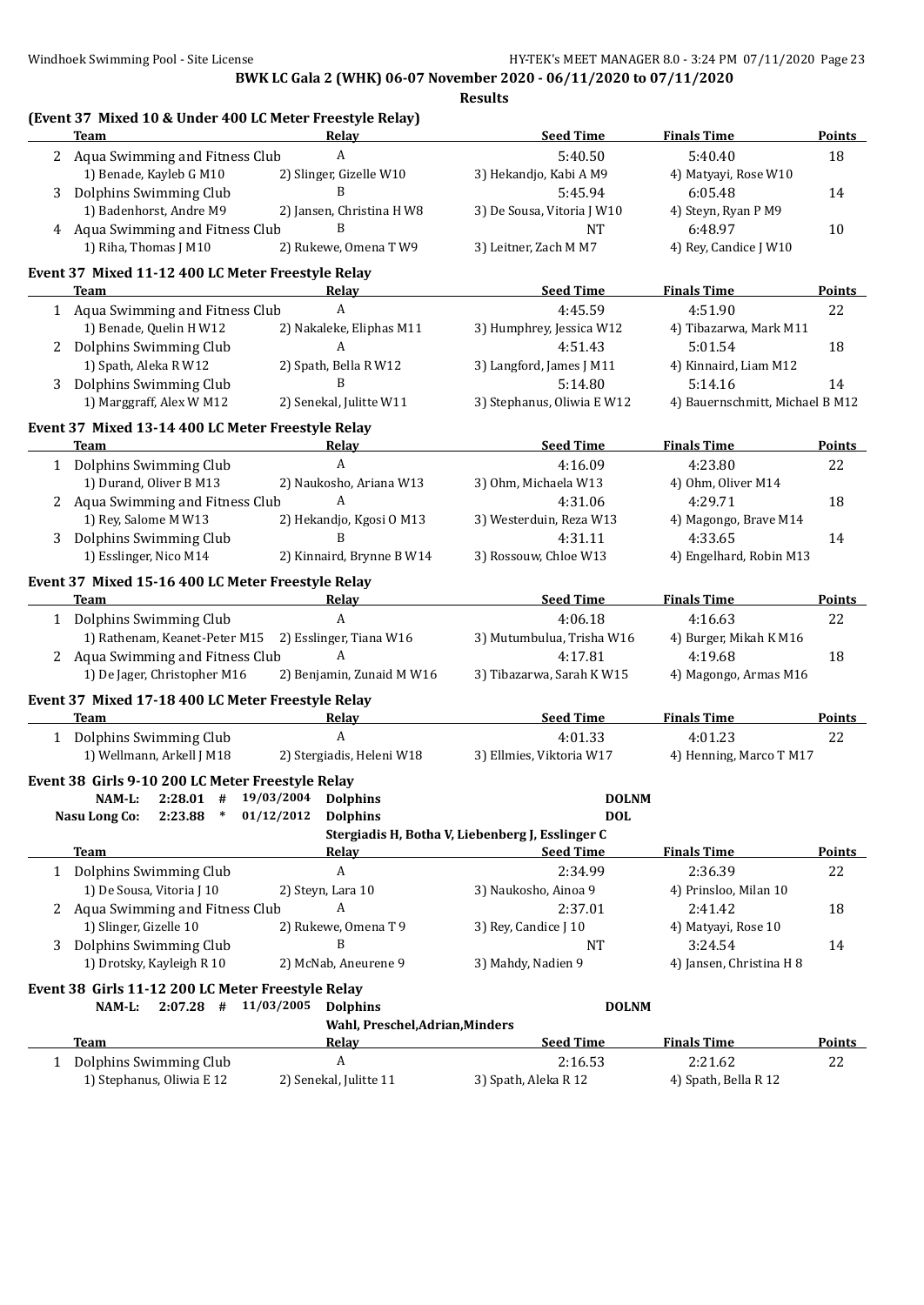**Results**

|   | Event 38 Girls 13-14 200 LC Meter Freestyle Relay                                       |                                                                                                                                                                                                                                                                             |                                                                       |                                  |               |
|---|-----------------------------------------------------------------------------------------|-----------------------------------------------------------------------------------------------------------------------------------------------------------------------------------------------------------------------------------------------------------------------------|-----------------------------------------------------------------------|----------------------------------|---------------|
|   | $1:57.85$ # $02/12/2012$<br>NAM-L:                                                      | <b>NSA</b><br>Schatz K Oberholzer Z Adelaar S Borg K                                                                                                                                                                                                                        | <b>NSA</b>                                                            |                                  |               |
|   | <b>Team</b>                                                                             | Relay                                                                                                                                                                                                                                                                       | <b>Seed Time</b><br><u> 1980 - Johann Barbara, martxa alemaniar a</u> | <b>Finals Time</b>               | <b>Points</b> |
|   | 1 Dolphins Swimming Club                                                                | A                                                                                                                                                                                                                                                                           | 2:06.51                                                               | 2:08.23                          | 22            |
|   | 1) Naukosho, Ariana 13                                                                  | 2) Kinnaird, Brynne B 14                                                                                                                                                                                                                                                    | 3) Rossouw, Chloe 13                                                  | 4) Ohm, Michaela 13              |               |
|   | 2 Dolphins Swimming Club                                                                | B                                                                                                                                                                                                                                                                           | 2:18.84                                                               | 2:17.49                          | 18            |
|   | 1) Kali, Kandali K 14                                                                   | 2) Hooker, Erin E 14                                                                                                                                                                                                                                                        | 3) Steyn, Carissa L 13                                                | 4) Balt, Caitlyn R 13            |               |
|   | Event 38 Girls 15-16 200 LC Meter Freestyle Relay<br>$1:58.78$ # $30/01/2009$<br>NAM-L: | Dolphins 2009                                                                                                                                                                                                                                                               | <b>DOL</b>                                                            |                                  |               |
|   |                                                                                         | Minders, Arlove, Wasserfall, Wahl                                                                                                                                                                                                                                           |                                                                       |                                  |               |
|   | Team                                                                                    | Relay                                                                                                                                                                                                                                                                       | <b>Seed Time</b>                                                      | <b>Finals Time</b>               | Points        |
| 1 | Dolphins Swimming Club                                                                  | A                                                                                                                                                                                                                                                                           | 1:58.99                                                               | 2:01.25                          | 22            |
|   | 1) Stange, Maya A 15                                                                    | 2) Engelhard, Lisa 15                                                                                                                                                                                                                                                       | 3) Esslinger, Tiana 16                                                | 4) Mutumbulua, Trisha 16         |               |
|   | 2 Aqua Swimming and Fitness Club                                                        | A                                                                                                                                                                                                                                                                           | 2:09.20                                                               | 2:07.36                          | 18            |
|   | 1) Benjamin, Zunaid M 16                                                                | 2) Rey, Salome M 13                                                                                                                                                                                                                                                         | 3) Tibazarwa, Sarah K 15                                              | 4) Westerduin, Reza 13           |               |
|   | 3 Aqua Swimming and Fitness Club                                                        | B                                                                                                                                                                                                                                                                           | 2:21.15                                                               | 2:23.81                          | 14            |
|   | 1) Humphrey, Jessica 12                                                                 | 2) Nakaleke, Ester 15                                                                                                                                                                                                                                                       | 3) Bergh, Madison S 11                                                | 4) Benade, Quelin H 12           |               |
|   | Event 38 Girls 17-18 200 LC Meter Freestyle Relay                                       |                                                                                                                                                                                                                                                                             |                                                                       |                                  |               |
|   | NAM-L: 1:54.10 # 15/04/2013 NASU at SA NAT 2015                                         |                                                                                                                                                                                                                                                                             | <b>NASU</b><br>Z.                                                     |                                  |               |
|   |                                                                                         | Oberholzer, A. Roth, S. Adelaar, K. Schatz                                                                                                                                                                                                                                  |                                                                       |                                  |               |
|   | Team                                                                                    | Relay Relay and the contract of the contract of the contract of the contract of the contract of the contract of the contract of the contract of the contract of the contract of the contract of the contract of the contract o                                              | <b>Seed Time</b>                                                      | <b>Finals Time</b>               | Points        |
|   | 1 Marlins Swimming Club                                                                 | $\boldsymbol{A}$                                                                                                                                                                                                                                                            | <b>NT</b>                                                             | 2:24.52                          | 22            |
|   | 1) Bekker, Jemima 11                                                                    | 2) Le Roux, Marilize 12                                                                                                                                                                                                                                                     | 3) Nel, Amy-Isabella 11                                               | 4) Le Roux, Annemarie 18         |               |
|   | NAM-L: 1:53.30 # 10/12/2014 Namibia Region 5 Youth Games<br>Team                        | K Schatz, A Roth, Z Oberholzer, S Adelaar<br>Relay Relay and the settlement of the settlement of the settlement of the settlement of the settlement of the settlement of the settlement of the settlement of the settlement of the settlement of the settlement of the sett | <b>NAM</b><br><b>Seed Time</b>                                        | <b>Finals Time</b>               | <b>Points</b> |
|   | 1 Dolphins Swimming Club                                                                | A                                                                                                                                                                                                                                                                           | 1:59.19                                                               | 1:59.26                          | 22            |
|   | 1) Stergiadis, Heleni 18                                                                | 2) Esslinger, Carissa 18                                                                                                                                                                                                                                                    | 3) Smalley, Molina M 22                                               | 4) Ellmies, Viktoria 17          |               |
|   | 2 Aqua Swimming and Fitness Club                                                        | A                                                                                                                                                                                                                                                                           | 2:28.07                                                               | 2:29.50                          | 18            |
|   | 1) Leitner, Chelsea L 25                                                                | 2) Leitner, Ulrike C 52                                                                                                                                                                                                                                                     | 3) De Klerk, Liza 26                                                  | 4) Leitner, Janine T 24          |               |
|   | Event 39 Boys 9-10 200 LC Meter Freestyle Relay                                         |                                                                                                                                                                                                                                                                             |                                                                       |                                  |               |
|   | NAM-L: 2:21.10 # 25/02/2016 Dolphins A J Canjulo                                        |                                                                                                                                                                                                                                                                             | <b>DOL</b>                                                            |                                  |               |
|   | Nasu Long Co: 2:16.92 * 26/02/2015                                                      | 0 Ohm, N Esslinger, E von Alvensleben                                                                                                                                                                                                                                       | <b>DOL</b>                                                            |                                  |               |
|   |                                                                                         | B van der Walt. C. De Jager. E<br>Von Alvensleben, M Burger                                                                                                                                                                                                                 |                                                                       |                                  |               |
|   | Team                                                                                    | <b>Relay</b>                                                                                                                                                                                                                                                                | <b>Seed Time</b>                                                      | <b>Finals Time</b>               | <b>Points</b> |
| 1 | Dolphins Swimming Club                                                                  | A                                                                                                                                                                                                                                                                           | 2:22.15                                                               | 2:27.94                          | 22            |
|   | 1) Jansen, Ernst J 10                                                                   | 2) Badenhorst, Andre 9                                                                                                                                                                                                                                                      | 3) Steyn, Ryan P 9                                                    | 4) Jiao, Naan 10                 |               |
|   |                                                                                         | B                                                                                                                                                                                                                                                                           |                                                                       |                                  |               |
|   | 2 Dolphins Swimming Club<br>1) Badenhorst, Jurie J 9                                    |                                                                                                                                                                                                                                                                             | 2:51.65<br>3) Prinsloo, Martin J 8                                    | 2:48.84                          | 18            |
|   |                                                                                         | 2) De Klerk, Elijah Y 10<br>A                                                                                                                                                                                                                                               |                                                                       | 4) Engelhard, Victor 10          |               |
| 3 | Aqua Swimming and Fitness Club<br>1) Benade, Kayleb G 10                                | 2) Riha, Thomas J 10                                                                                                                                                                                                                                                        | 2:23.84<br>3) Leitner, Zach M 7                                       | 2:49.07<br>4) Hekandjo, Kabi A 9 | 14            |
|   |                                                                                         |                                                                                                                                                                                                                                                                             |                                                                       |                                  |               |
|   | Event 39 Boys 11-12 200 LC Meter Freestyle Relay<br>$2:03.92$ # $22/02/2018$<br>NAM-L:  | <b>Dolphins</b>                                                                                                                                                                                                                                                             | <b>DOL</b>                                                            |                                  |               |
|   |                                                                                         | Q. Ellis, N. Esslinger, O. Ohm, J. Canjulo                                                                                                                                                                                                                                  |                                                                       |                                  |               |
|   | Team                                                                                    | <b>Relay</b>                                                                                                                                                                                                                                                                | <b>Seed Time</b>                                                      | <b>Finals Time</b>               | <b>Points</b> |
|   | 1 Aqua Swimming and Fitness Club                                                        | A                                                                                                                                                                                                                                                                           | 2:13.68                                                               | 2:13.42                          | 22            |
|   | 1) Tibazarwa, Mark 11                                                                   | 2) Nell, Tristan T 12                                                                                                                                                                                                                                                       | 3) Esterhuizen, Lorenzo E 11                                          | 4) Nakaleke, Eliphas 11          |               |
|   |                                                                                         |                                                                                                                                                                                                                                                                             |                                                                       |                                  |               |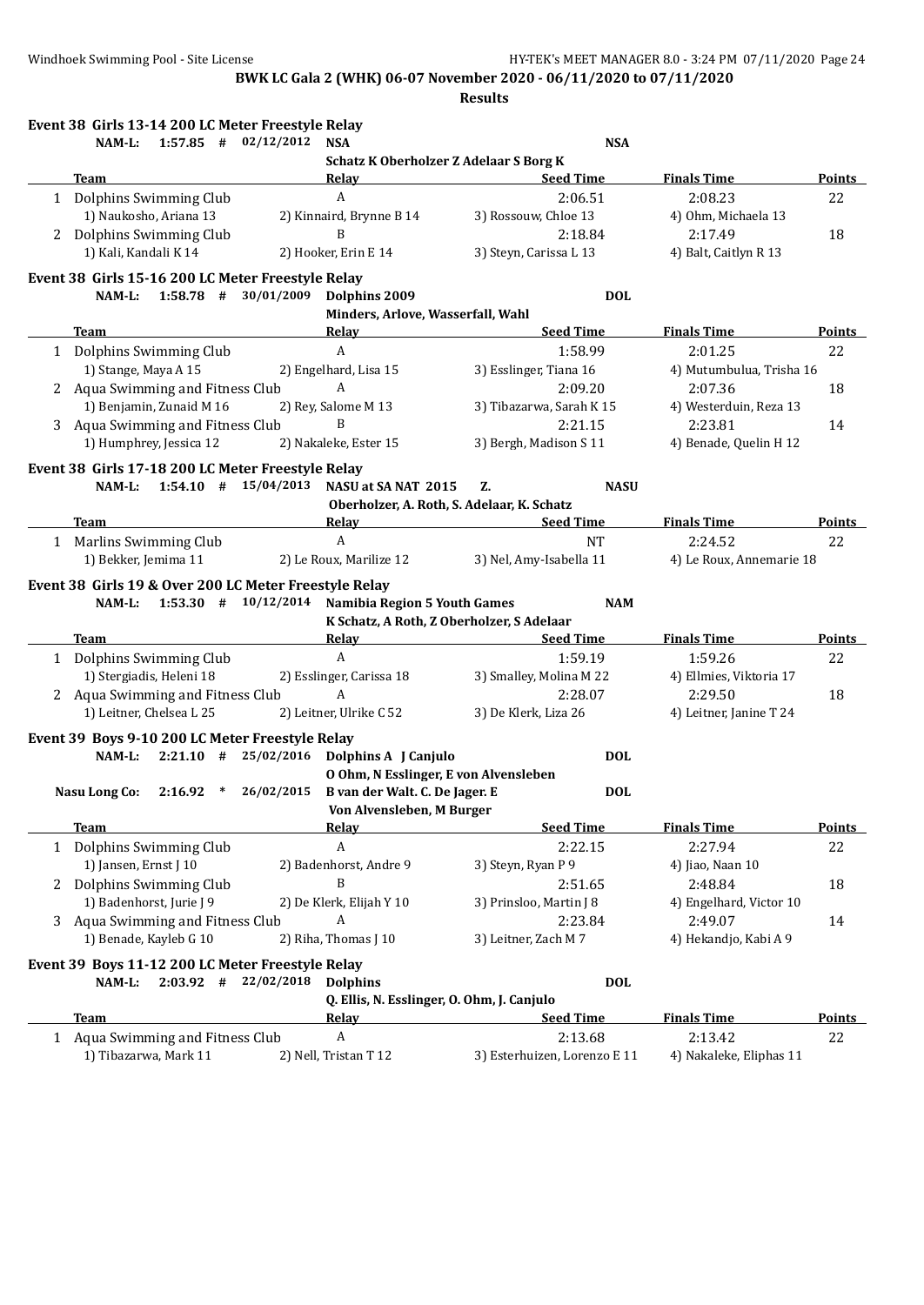|   |                                                                                        |                                                                                                                                                                                                                                | <b>Results</b>                                  |                            |               |
|---|----------------------------------------------------------------------------------------|--------------------------------------------------------------------------------------------------------------------------------------------------------------------------------------------------------------------------------|-------------------------------------------------|----------------------------|---------------|
|   | (Event 39 Boys 11-12 200 LC Meter Freestyle Relay)<br><b>Team</b>                      | Relay                                                                                                                                                                                                                          | <b>Seed Time</b>                                | <b>Finals Time</b>         | Points        |
| 2 | Dolphins Swimming Club                                                                 | A                                                                                                                                                                                                                              | 2:14.37                                         | 2:17.16                    | 18            |
|   | 1) Langford, James J 11                                                                | 2) Marggraff, Alex W 12                                                                                                                                                                                                        | 3) Bauernschmitt, Michael B 12                  | 4) Kinnaird, Liam 12       |               |
|   | Event 39 Boys 13-14 200 LC Meter Freestyle Relay                                       |                                                                                                                                                                                                                                |                                                 |                            |               |
|   | NAM-L:<br>$1:49.55$ # 21/02/2019                                                       | <b>NSA</b>                                                                                                                                                                                                                     | <b>NSA</b>                                      |                            |               |
|   |                                                                                        | Canjulo, Magongo, De Jager, Burger                                                                                                                                                                                             |                                                 |                            |               |
|   | Team                                                                                   | Relav                                                                                                                                                                                                                          | <b>Seed Time</b>                                | <b>Finals Time</b>         | <b>Points</b> |
|   | 1 Dolphins Swimming Club                                                               | $\boldsymbol{A}$                                                                                                                                                                                                               | 1:55.44                                         | 1:55.91                    | 22            |
|   | 1) Engelhard, Robin 13                                                                 | 2) Esslinger, Nico 14                                                                                                                                                                                                          | 3) Durand, Oliver B 13                          | 4) Ohm, Oliver 14          |               |
|   | Event 39 Boys 17-18 200 LC Meter Freestyle Relay<br>$1:40.21$ # $28/04/2012$<br>NAM-L: | C Lamprecht, M Winkler<br>F Hentzen, JP Engelbrecht                                                                                                                                                                            | <b>NAMIB</b>                                    |                            |               |
|   | Team                                                                                   | Relay Relay and the contract of the contract of the contract of the contract of the contract of the contract of the contract of the contract of the contract of the contract of the contract of the contract of the contract o | <b>Seed Time</b>                                | <b>Finals Time</b>         | Points        |
|   | 1 Dolphins Swimming Club                                                               | A                                                                                                                                                                                                                              | 1:48.37                                         | 1:49.29                    | 22            |
|   | 1) Burger, Mikah K 16                                                                  | 2) Rathenam, Keanet-Peter 15                                                                                                                                                                                                   | 3) Wellmann, Arkell J 18                        | 4) Henning, Marco T 17     |               |
|   | Event 39 Boys 19 & Over 200 LC Meter Freestyle Relay                                   |                                                                                                                                                                                                                                |                                                 |                            |               |
|   |                                                                                        | NAM-L: 1:37.70 # 10/12/2014 Namibia Region 5 Youth Games                                                                                                                                                                       | <b>NAM</b>                                      |                            |               |
|   |                                                                                        |                                                                                                                                                                                                                                | A Skinner, L Lamprecht, C Lamprecht, N Flemming |                            |               |
|   | <b>Team</b>                                                                            | Relay                                                                                                                                                                                                                          | <b>Seed Time</b>                                | <b>Finals Time</b>         | <b>Points</b> |
|   | 1 Aqua Swimming and Fitness Club                                                       | $\boldsymbol{A}$                                                                                                                                                                                                               | 1:45.04                                         | 1:45.02                    | 22            |
|   | 1) Wantenaar, Ronan Z 19                                                               | 2) Nakaleke, Elias E 17                                                                                                                                                                                                        | 3) De Jager, Christopher 16                     | 4) Lamprecht, Lushano P 23 |               |
|   | 2 Aqua Swimming and Fitness Club                                                       | B                                                                                                                                                                                                                              | <b>NT</b>                                       | 1:55.10                    | 18            |
|   | 1) Magongo, Armas 16                                                                   | 2) Naukushu, Sam 17                                                                                                                                                                                                            | 3) Nell, Noah S 15                              | 4) Magongo, Brave 14       |               |
|   | 3 Marlins Swimming Club                                                                | A                                                                                                                                                                                                                              | <b>NT</b>                                       | 2:00.78                    | 14            |
|   | 1) Viljoen, René H 18                                                                  | 2) Bekker, Jeddidiah 14                                                                                                                                                                                                        | 3) Koster, Charles 14                           | 4) Bekker, Johan 51        |               |
|   | Event 40 Girls 9-10 200 LC Meter Medley Relay<br>$2:47.84$ # $19/04/1993$<br>NAM-L:    | <b>Dolphins</b>                                                                                                                                                                                                                | <b>DOLNM</b>                                    |                            |               |
|   | Team                                                                                   | <b>Relay</b>                                                                                                                                                                                                                   | <b>Seed Time</b>                                | <b>Finals Time</b>         | <b>Points</b> |
|   | 1 Dolphins Swimming Club                                                               | A                                                                                                                                                                                                                              | 2:58.16                                         | 3:00.87                    | 22            |
|   | 1) Naukosho, Ainoa 9                                                                   | 2) De Sousa, Vitoria J 10                                                                                                                                                                                                      | 3) Prinsloo, Milan 10                           | 4) Steyn, Lara 10          |               |
|   | 2 Aqua Swimming and Fitness Club                                                       | A                                                                                                                                                                                                                              | 3:06.45                                         | 3:14.98                    | 18            |
|   | 1) Slinger, Gizelle 10                                                                 | 2) Matyayi, Rose 10                                                                                                                                                                                                            | 3) Rey, Candice J 10                            | 4) Rukewe, Omena T 9       |               |
|   | Dolphins Swimming Club                                                                 | B                                                                                                                                                                                                                              | 3:33.49                                         | <b>DQ</b>                  |               |
|   | 1) McNab, Aneurene 9                                                                   | 2) Mahdy, Nadien 9                                                                                                                                                                                                             | 3) Jansen, Christina H 8                        | 4) Drotsky, Kayleigh R 10  |               |
|   |                                                                                        |                                                                                                                                                                                                                                |                                                 |                            |               |
|   | Event 40 Girls 11-12 200 LC Meter Medley Relay<br>NAM-L:<br>$2:25.70$ # 27/02/2020     | <b>Dolphins Swimming Club</b>                                                                                                                                                                                                  | <b>DOL</b>                                      |                            |               |
|   |                                                                                        |                                                                                                                                                                                                                                | M Brinkmann, A Naukosho, M Ohm, C Rossouw       |                            |               |
|   | Team                                                                                   | <b>Relay</b>                                                                                                                                                                                                                   | <b>Seed Time</b>                                | <b>Finals Time</b>         | <b>Points</b> |
|   | 1 Dolphins Swimming Club                                                               | A                                                                                                                                                                                                                              | 2:29.28                                         | 2:39.48                    | 22            |
|   | 1) Geyser, Mikayla 11                                                                  | 2) Spath, Aleka R 12                                                                                                                                                                                                           | 3) Spath, Bella R 12                            | 4) Stephanus, Oliwia E 12  |               |
|   | Event 40 Girls 13-14 200 LC Meter Medley Relay                                         |                                                                                                                                                                                                                                |                                                 |                            |               |
|   | $2:12.62$ # 02/12/2012<br>NAM-L:                                                       | <b>NSA A</b>                                                                                                                                                                                                                   | <b>NSA</b>                                      |                            |               |
|   | Team                                                                                   | <b>Oberholzer Z Borg K Adelaar S Schatz K</b><br><u>Relav</u>                                                                                                                                                                  | <b>Seed Time</b>                                | <b>Finals Time</b>         | <b>Points</b> |
|   | 1 Dolphins Swimming Club                                                               | A                                                                                                                                                                                                                              | 2:21.62                                         | 2:29.85                    | 22            |
|   | 1) Kinnaird, Brynne B 14                                                               | 2) Naukosho, Ariana 13                                                                                                                                                                                                         | 3) Ohm, Michaela 13                             | 4) Rossouw, Chloe 13       |               |
|   | 2 Dolphins Swimming Club                                                               | B                                                                                                                                                                                                                              | 2:38.10                                         | 2:44.51                    | 18            |
|   | 1) Balt, Caitlyn R 13                                                                  | 2) Hooker, Erin E 14                                                                                                                                                                                                           | 3) Kali, Kandali K 14                           | 4) Steyn, Carissa L 13     |               |
|   |                                                                                        |                                                                                                                                                                                                                                |                                                 |                            |               |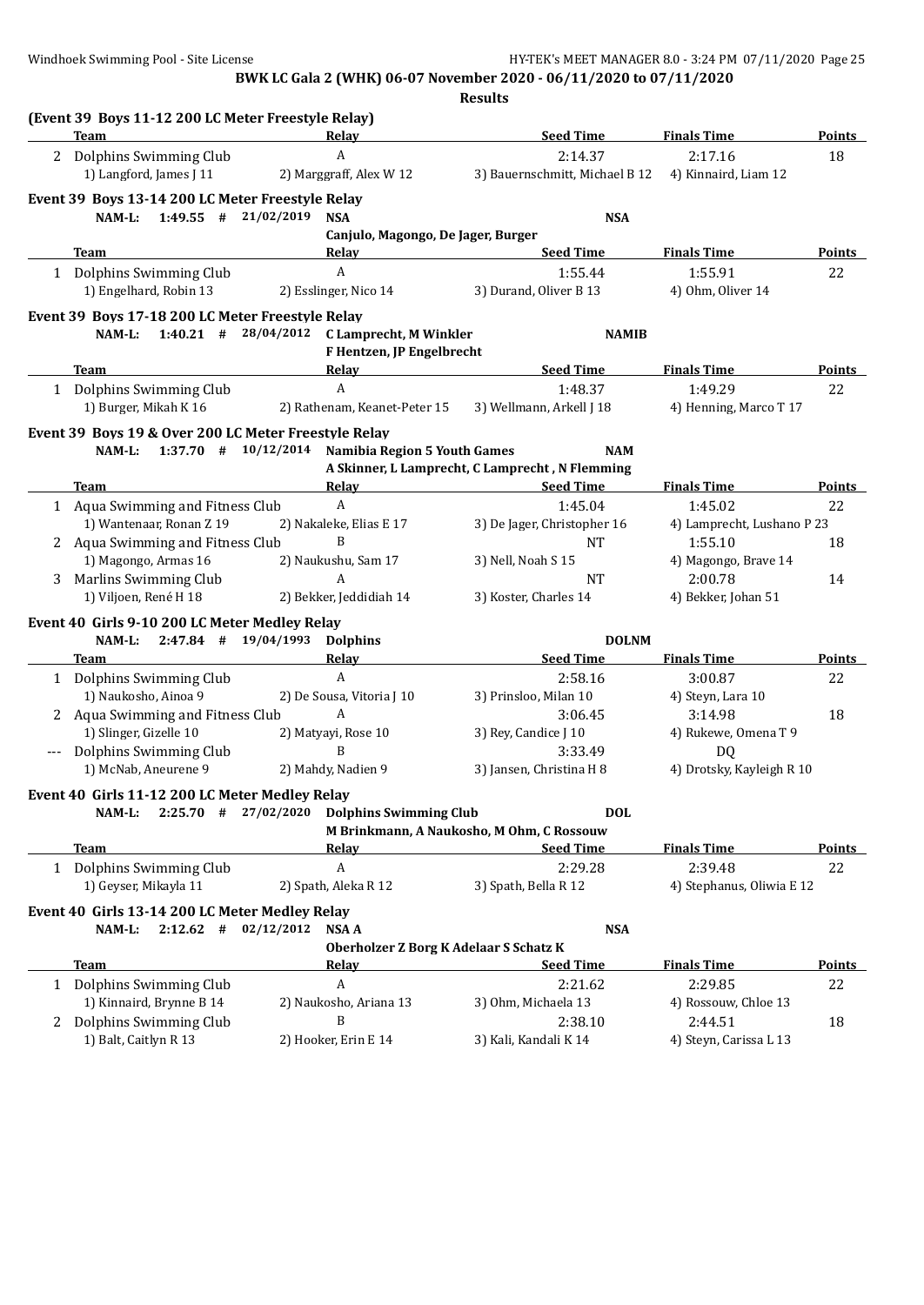**Results**

| Event 40 Girls 15-16 200 LC Meter Medley Relay                                                                                                                                                                                 |                                                                                                                                                                                                                                |                                                    |                          |               |
|--------------------------------------------------------------------------------------------------------------------------------------------------------------------------------------------------------------------------------|--------------------------------------------------------------------------------------------------------------------------------------------------------------------------------------------------------------------------------|----------------------------------------------------|--------------------------|---------------|
| $2:14.65$ # $01/02/2009$<br>NAM-L:                                                                                                                                                                                             | Dolphins A                                                                                                                                                                                                                     | <b>DOL</b>                                         |                          |               |
|                                                                                                                                                                                                                                | Arlove, Wasserfall, Wahl, Minders                                                                                                                                                                                              |                                                    |                          |               |
| <b>Team</b>                                                                                                                                                                                                                    | Relay                                                                                                                                                                                                                          | <b>Seed Time</b>                                   | <b>Finals Time</b>       | <b>Points</b> |
| 1 Dolphins Swimming Club                                                                                                                                                                                                       | $\boldsymbol{A}$                                                                                                                                                                                                               | 2:10.96                                            | 2:15.83                  | 22            |
| 1) Esslinger, Tiana 16                                                                                                                                                                                                         | 2) Redecker, Nicole 16                                                                                                                                                                                                         | 3) Mutumbulua, Trisha 16                           | 4) Stange, Maya A 15     |               |
| 2 Aqua Swimming and Fitness Club                                                                                                                                                                                               | A                                                                                                                                                                                                                              | 2:25.26                                            | 2:25.09                  | 18            |
| 1) Westerduin, Reza 13                                                                                                                                                                                                         | 2) Rey, Salome M 13                                                                                                                                                                                                            | 3) Klein, Kaylynn J 13                             | 4) Tibazarwa, Sarah K 15 |               |
| 3 Aqua Swimming and Fitness Club                                                                                                                                                                                               | B                                                                                                                                                                                                                              | 2:22.05                                            | 2:25.26                  | 14            |
| 1) Humphrey, Jessica 12                                                                                                                                                                                                        | 2) Nakaleke, Ester 15                                                                                                                                                                                                          | 3) Benjamin, Zunaid M 16                           | 4) Benade, Quelin H 12   |               |
| Event 40 Girls 19 & Over 200 LC Meter Medley Relay                                                                                                                                                                             |                                                                                                                                                                                                                                |                                                    |                          |               |
|                                                                                                                                                                                                                                | NAM-L: 2:04.87 # 26/02/2015 Namib Swim Academy                                                                                                                                                                                 | <b>NSA</b>                                         |                          |               |
|                                                                                                                                                                                                                                |                                                                                                                                                                                                                                | Z. Oberholzer, D. Lindemeier, S. Adelaar, Z. Weber |                          |               |
| <b>Team Example 2018 Contract 2018 Contract 2018</b>                                                                                                                                                                           | Relay                                                                                                                                                                                                                          | <b>Seed Time</b>                                   | <b>Finals Time</b>       | <b>Points</b> |
| 1 Dolphins Swimming Club                                                                                                                                                                                                       | $\mathbf{A}$                                                                                                                                                                                                                   | 2:14.61                                            | 2:17.29                  | 22            |
| 1) Stergiadis, Heleni 18                                                                                                                                                                                                       | 2) Ellmies, Viktoria 17                                                                                                                                                                                                        | 3) Smalley, Molina M 22                            | 4) Esslinger, Carissa 18 |               |
| 2 Aqua Swimming and Fitness Club                                                                                                                                                                                               | A                                                                                                                                                                                                                              | <b>NT</b>                                          | 2:58.27                  | 18            |
| 1) Leitner, Ulrike C 52                                                                                                                                                                                                        | 2) Leitner, Janine T 24                                                                                                                                                                                                        | 3) Leitner, Chelsea L 25                           | 4) De Klerk, Liza 26     |               |
| Event 41 Boys 9-10 200 LC Meter Medley Relay                                                                                                                                                                                   |                                                                                                                                                                                                                                |                                                    |                          |               |
| NAM-L: 2:38.82 # 01/01/1900 SWA Team '88                                                                                                                                                                                       |                                                                                                                                                                                                                                | <b>NAM</b>                                         |                          |               |
| Team and the contract of the contract of the contract of the contract of the contract of the contract of the contract of the contract of the contract of the contract of the contract of the contract of the contract of the c | Relay                                                                                                                                                                                                                          | <b>Seed Time</b>                                   | <b>Finals Time</b>       | <b>Points</b> |
| 1 Dolphins Swimming Club                                                                                                                                                                                                       | $\mathbf{A}$                                                                                                                                                                                                                   | 2:42.32                                            | 2:45.15                  | 22            |
| 1) Steyn, Ryan P 9                                                                                                                                                                                                             | 2) Engelhard, Victor 10                                                                                                                                                                                                        | 3) Jiao, Naan 10                                   | 4) Jansen, Ernst J 10    |               |
| 2 Aqua Swimming and Fitness Club                                                                                                                                                                                               | A                                                                                                                                                                                                                              | 2:48.02                                            | 3:17.30                  | 18            |
| 1) Leitner, Zach M 7                                                                                                                                                                                                           | 2) Riha, Thomas J 10                                                                                                                                                                                                           | 3) Benade, Kayleb G 10                             | 4) Hekandjo, Kabi A 9    |               |
| 3 Dolphins Swimming Club                                                                                                                                                                                                       | B                                                                                                                                                                                                                              | 3:18.12                                            | 3:26.30                  | 14            |
| 1) De Klerk, Elijah Y 10                                                                                                                                                                                                       | 2) Badenhorst, Jurie J 9                                                                                                                                                                                                       | 3) Badenhorst, Andre 9                             | 4) Prinsloo, Martin J 8  |               |
|                                                                                                                                                                                                                                |                                                                                                                                                                                                                                |                                                    |                          |               |
| Event 41 Boys 11-12 200 LC Meter Medley Relay                                                                                                                                                                                  |                                                                                                                                                                                                                                |                                                    |                          |               |
|                                                                                                                                                                                                                                | NAM-L: 2:23.24 # 22/02/2018 Dolphins Swimming Club                                                                                                                                                                             | <b>DOL</b>                                         |                          |               |
|                                                                                                                                                                                                                                | Q Ellis, J Canjulo, D Lasso Drews, O Ohm                                                                                                                                                                                       |                                                    |                          |               |
| <b>Team</b>                                                                                                                                                                                                                    | Relay Relay and the Relay and the Marian School and the Marian School and the Marian School and the Marian School and the Marian School and The Marian School and The Marian School and The Marian School and The Marian Schoo | <b>Seed Time</b>                                   | <b>Finals Time</b>       | <b>Points</b> |
| 1 Aqua Swimming and Fitness Club                                                                                                                                                                                               | $\boldsymbol{A}$                                                                                                                                                                                                               | 2:29.27                                            | 2:31.64                  | 22            |
| 1) Esterhuizen, Lorenzo E 11                                                                                                                                                                                                   | 2) Nakaleke, Eliphas 11                                                                                                                                                                                                        | 3) Tibazarwa, Mark 11                              | 4) Nell, Tristan T 12    |               |
| 2 Dolphins Swimming Club                                                                                                                                                                                                       | A                                                                                                                                                                                                                              | 2:30.66                                            | 2:35.18                  | 18            |
| 1) Kinnaird, Liam 12                                                                                                                                                                                                           | 2) Bauernschmitt, Michael B 12                                                                                                                                                                                                 | 3) Langford, James J 11                            | 4) Marggraff, Alex W 12  |               |
| Event 41 Boys 13-14 200 LC Meter Medley Relay                                                                                                                                                                                  |                                                                                                                                                                                                                                |                                                    |                          |               |
| NAM-L: 2:01.23 # 21/02/2019 NSA                                                                                                                                                                                                |                                                                                                                                                                                                                                | <b>NSA</b>                                         |                          |               |
|                                                                                                                                                                                                                                | Burger, Canjulo, De Jager, Magongo                                                                                                                                                                                             |                                                    |                          |               |
| <b>Team</b>                                                                                                                                                                                                                    | Relay                                                                                                                                                                                                                          | <b>Seed Time</b>                                   | <b>Finals Time</b>       | <b>Points</b> |
| 1 Dolphins Swimming Club                                                                                                                                                                                                       | Α                                                                                                                                                                                                                              | 2:08.02                                            | 2:12.65                  | 22            |
| 1) Durand, Oliver B 13                                                                                                                                                                                                         | 2) Zhou, Ruizhe 14                                                                                                                                                                                                             | 3) Engelhard, Robin 13                             | 4) Ohm, Oliver 14        |               |
| Event 41 Boys 17-18 200 LC Meter Medley Relay                                                                                                                                                                                  |                                                                                                                                                                                                                                |                                                    |                          |               |
| $1:54.46$ #<br>NAM-L:                                                                                                                                                                                                          | 25/04/2012<br>C Lamprecht, M Winkler                                                                                                                                                                                           | <b>NAMIB</b>                                       |                          |               |
|                                                                                                                                                                                                                                | F Hentzen, JP Engelbrecht                                                                                                                                                                                                      |                                                    |                          |               |
| Team                                                                                                                                                                                                                           | <b>Relay</b>                                                                                                                                                                                                                   | <b>Seed Time</b>                                   | <b>Finals Time</b>       | <b>Points</b> |
| 1 Dolphins Swimming Club                                                                                                                                                                                                       | A                                                                                                                                                                                                                              | 1:58.21                                            | 1:58.77                  | 22            |
| 1) Burger, Mikah K 16                                                                                                                                                                                                          | 2) Rathenam, Keanet-Peter 15                                                                                                                                                                                                   | 3) Wellmann, Arkell J 18                           | 4) Henning, Marco T 17   |               |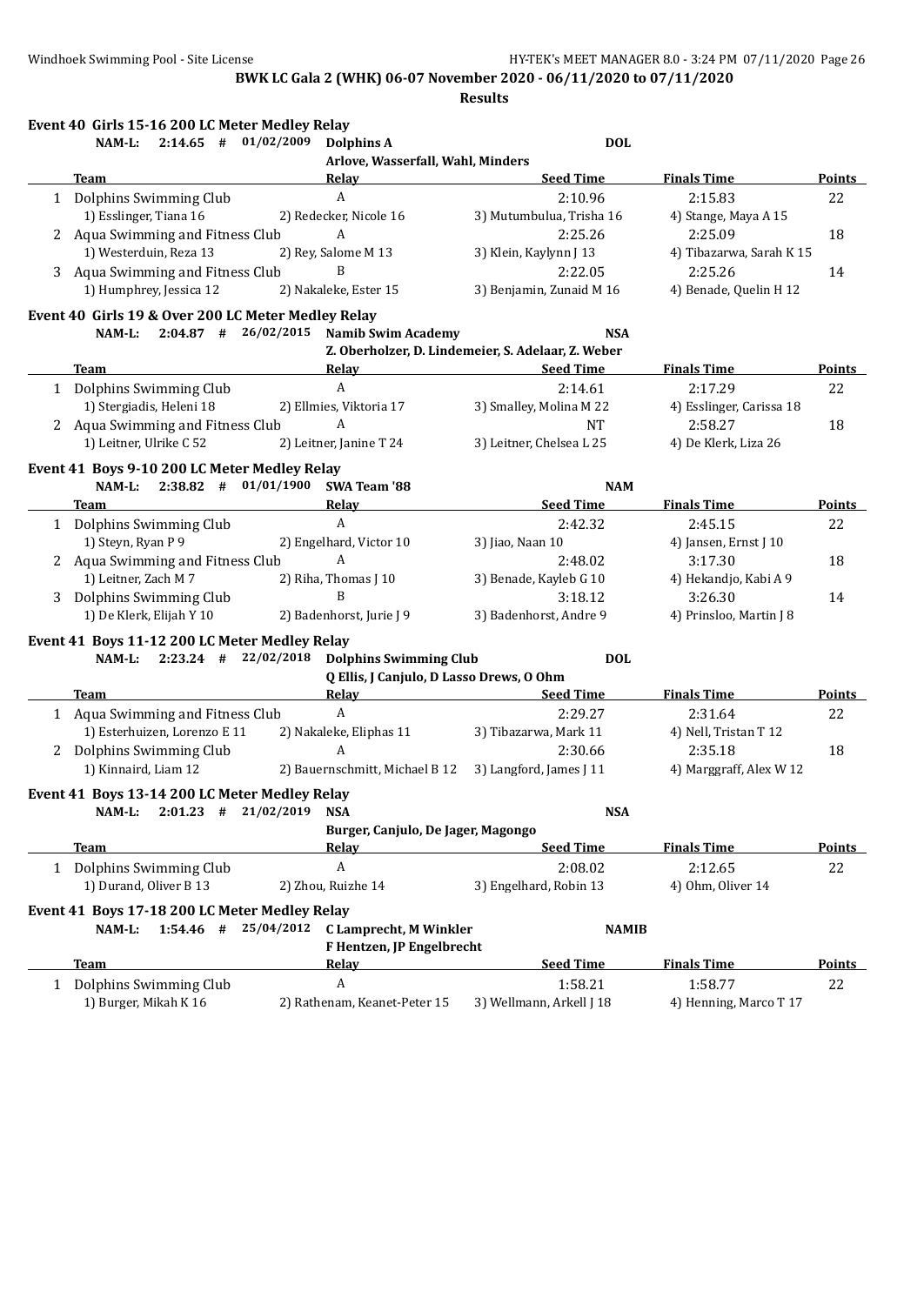**Results**

#### **Event 41 Boys 19 & Over 200 LC Meter Medley Relay**

| 1:53.85<br>NAM-L:<br>#                        | 27/02/2020<br><b>Marlins</b> | <b>MAC</b>                  |                         |               |  |  |  |  |  |  |
|-----------------------------------------------|------------------------------|-----------------------------|-------------------------|---------------|--|--|--|--|--|--|
| C deJager, R Wantenaar, J Canjulo, E Nogueira |                              |                             |                         |               |  |  |  |  |  |  |
| <b>Team</b>                                   | Relav                        | <b>Seed Time</b>            | <b>Finals Time</b>      | <b>Points</b> |  |  |  |  |  |  |
| Aqua Swimming and Fitness Club                | A                            | 1:54.36                     | 1:58.39                 | 22            |  |  |  |  |  |  |
| 1) Lamprecht, Lushano P 23                    | 2) Wantenaar, Ronan Z 19     | 3) De Jager, Christopher 16 | 4) Nakaleke, Elias E 17 |               |  |  |  |  |  |  |
| Aqua Swimming and Fitness Club                |                              | 2:08.33                     | 2:05.69                 | 18            |  |  |  |  |  |  |
| 1) Magongo, Brave 14                          | 2) Magongo, Armas 16         | 3) Naukushu, Elago 19       | 4) Nell, Noah S 15      |               |  |  |  |  |  |  |
| Marlins Swimming Club                         | A                            | NT                          | 2:14.84                 | 14            |  |  |  |  |  |  |
| 1) Koster, Charles 14                         | 2) Bekker, Jeddidiah 14      | 3) Viljoen, René H 18       | 4) Bekker, Johan 51     |               |  |  |  |  |  |  |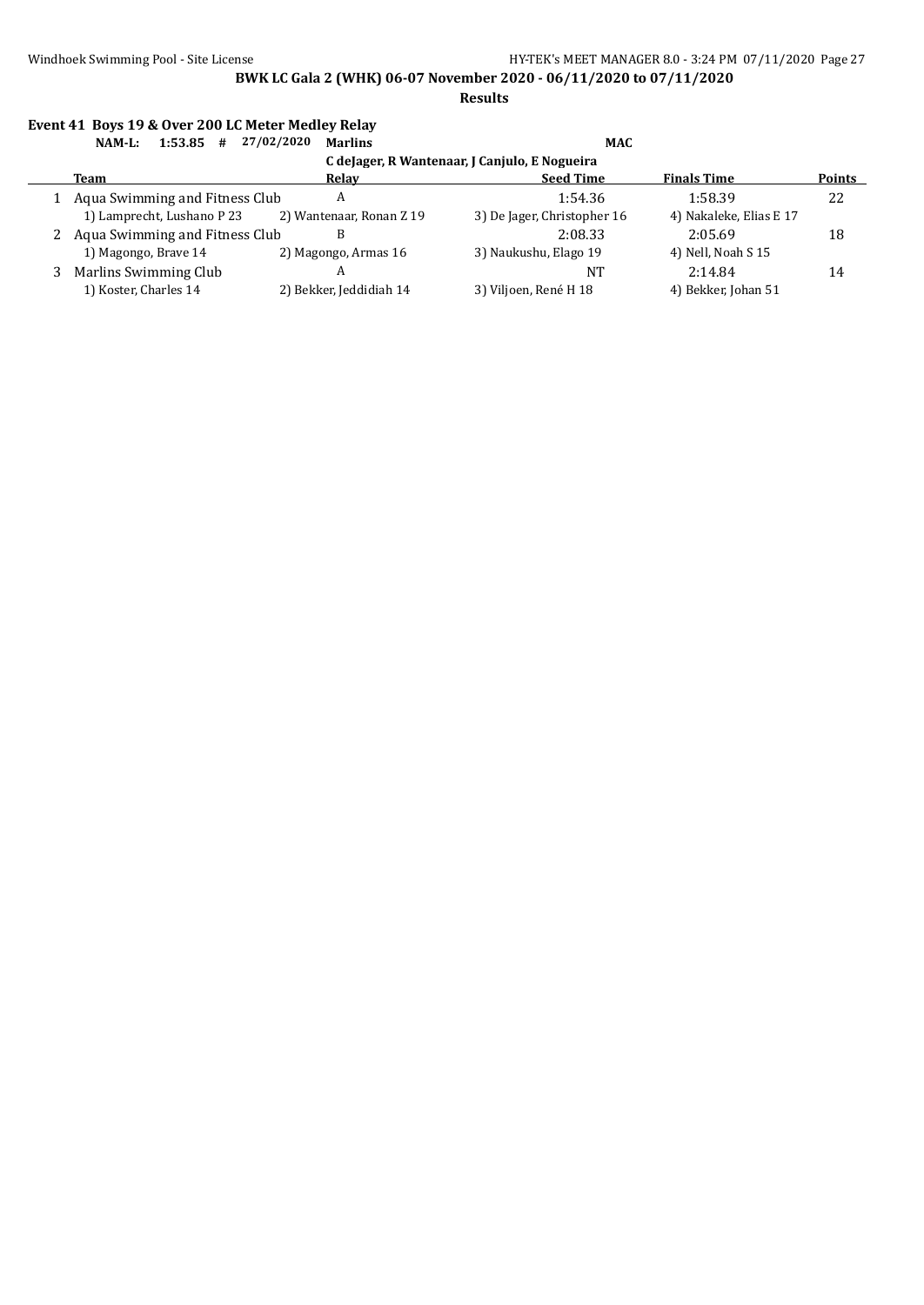#### **Individual Meet Results**

| <b>Time</b>                               | F/P/S      | <b>Event</b>              |            | <b>Place</b>   | <b>Points</b>                 | <b>Improv</b>         |
|-------------------------------------------|------------|---------------------------|------------|----------------|-------------------------------|-----------------------|
| Badenhorst, Andre (9) M                   |            |                           |            |                |                               |                       |
| 1:40.40L                                  | $F$ # 6A   | Men 10 & Under 100 Fly    | <b>DOL</b> | 5              | 4                             |                       |
| 1:33.91L                                  | F<br># 10A | Men 10 & Under 100 Back   | <b>DOL</b> | 4              | 5                             | $-1.86$               |
| 54.45L                                    | F<br># 14B | Men 9-10 50 Breast        | <b>DOL</b> | 6              | 3                             | 0.88                  |
| 2:54.34L                                  | F # 18A    | Men 12 & Under 200 Free   | <b>DOL</b> | 12             | $---$                         | $-3.68$               |
| 45.05L                                    | $F$ # 22B  | Men 9-10 50 Back          | <b>DOL</b> | 5              | $\overline{4}$                | 2.43                  |
| 4:04.07L                                  | F<br># 26A | Men 12 & Under 200 Breast | <b>DOL</b> | 11             | ---                           | 5.58                  |
| 36.76L                                    | F<br># 30B | Men 9-10 50 Free          | <b>DOL</b> | 5              | 4                             | 0.11                  |
| 7:08.16L                                  | F<br># 34A | Men 12 & Under 400 IM     | <b>DOL</b> | 11             | ---                           | ---                   |
| 1:28.49L                                  | F # 37C    | 400 Free Relay Lead Off   | <b>DOL</b> | $\cdots$       | $\cdots$                      | 6.56                  |
| Badenhorst, Dirk (11) M                   |            |                           |            |                |                               |                       |
| 12:19.42L                                 | $F$ # 2A   | Men 12 & Under 800 Free   | <b>DOL</b> | 5              | $\overline{4}$                | $-27.10$              |
| 1:44.76L                                  | F<br># 6B  | Men 11-12 100 Fly         | <b>DOL</b> | 9              | $\overline{a}$                | 2.79                  |
| 1:40.82L                                  | F<br># 10B | Men 11-12 100 Back        | <b>DOL</b> | 8              | $\mathbf{1}$                  | 0.52                  |
| 51.37L                                    | F<br># 14C | Men 11-12 50 Breast       | <b>DOL</b> | 10             | $\overline{a}$                | 0.89                  |
| 2:53.56L                                  | F<br># 18A | Men 12 & Under 200 Free   | <b>DOL</b> | 11             | ---                           | $-8.98$               |
| 45.60L                                    | F<br># 22C | Men 11-12 50 Back         | <b>DOL</b> | 10             | ---                           | 0.46                  |
| 3:49.10L                                  | F<br># 26A | Men 12 & Under 200 Breast | <b>DOL</b> | 10             | $\sim$ $\sim$                 | $-30.06$              |
| 37.21L                                    | F<br># 30C | Men 11-12 50 Free         | <b>DOL</b> | 10             | ---                           | 0.22                  |
| 7:10.07L                                  | $F$ # 34A  | Men 12 & Under 400 IM     | <b>DOL</b> | 12             | $\overline{a}$                | $-7.99$               |
| Badenhorst, Jurgens (9) M                 |            |                           |            |                |                               |                       |
| 2:00.02L                                  | F # 6A     | Men 10 & Under 100 Fly    | DOL        | 9              | $\overline{a}$                | $-2.58$               |
| 1:44.62L                                  | $F$ # 10A  | Men 10 & Under 100 Back   | <b>DOL</b> | 7              | 2                             | $-9.62$               |
| 1:01.68L                                  | F<br># 14B | Men 9-10 50 Breast        | <b>DOL</b> | 9              | $\overline{a}$                | 3.03                  |
| 3:09.46L                                  | F<br># 18A | Men 12 & Under 200 Free   | <b>DOL</b> | 15             | $\overline{a}$                | $-11.11$              |
| 49.00L                                    | F<br># 22B | Men 9-10 50 Back          | <b>DOL</b> | 8              | $\mathbf{1}$                  | 0.28                  |
| 40.70L                                    | F<br># 30B | Men 9-10 50 Free          | <b>DOL</b> | 8              | $\mathbf{1}$                  | $-0.67$               |
| 7:52.20L                                  | F<br># 34A | Men 12 & Under 400 IM     | <b>DOL</b> | 14             | ---                           | $\scriptstyle \cdots$ |
| 1:29.93L                                  | F # 39B    | 200 Free Relay Lead Off   | DOL        | $\overline{a}$ | $---$                         | 48.56                 |
| Balt, Caitlyn (13) W                      |            |                           |            |                |                               |                       |
| 1:19.96L                                  | F # 5C     | Women 13-14 100 Fly       | DOL        | 4              | 5                             | $-9.66$               |
| 1:26.61L                                  | F<br># 9C  | Women 13-14 100 Back      | <b>DOL</b> | 9              | ---                           | $-1.41$               |
| 45.38L                                    | $F$ # 13D  | Women 13-14 50 Breast     | DOL        | 8              | $\mathbf{1}$                  | $-0.87$               |
| 2:44.89L                                  | F # 17B    | Women 13-14 200 Free      | <b>DOL</b> | 10             | ---                           | $-13.82$              |
| 40.48L                                    | # 21D<br>F | Women 13-14 50 Back       | DOL        | 9              | ---                           | 1.40                  |
| 3:34.79L                                  | F # 25B    | Women 13-14 200 Breast    | <b>DOL</b> | 8              | 1                             | 0.10                  |
| 33.30L                                    | $F$ # 29D  | Women 13-14 50 Free       | <b>DOL</b> | 8              | 1                             | $-0.27$               |
| 6:34.85L                                  | $F$ # 33B  | Women 13-14 400 IM        | DOL        | 5              | 4                             | $\scriptstyle\cdots$  |
| 1:28.18L                                  | $F$ # 40D  | 200 Medley Relay Lead Off | DOL        |                | ---                           | 49.10                 |
|                                           |            |                           |            |                |                               |                       |
| Bauernschmitt, Michael (12) M<br>1:25.09L | $F$ # 6B   | Men 11-12 100 Fly         | DOL        | 4              | 5                             | $-5.20$               |
| 1:24.08L                                  | F # 10B    | Men 11-12 100 Back        | <b>DOL</b> | 4              | 5                             | $-2.62$               |
| 43.96L                                    | $F$ # 14C  | Men 11-12 50 Breast       | <b>DOL</b> | 3              | $\overline{7}$                | 0.15                  |
| 2:51.63L                                  | $F$ # 18A  | Men 12 & Under 200 Free   | <b>DOL</b> | 10             |                               | $-18.07$              |
| 37.37L                                    | F # 22C    | Men 11-12 50 Back         | <b>DOL</b> | 4              | $\overline{\phantom{a}}$<br>5 | $-0.88$               |
| 3:30.88L                                  | $F$ # 26A  | Men 12 & Under 200 Breast | <b>DOL</b> | 5              | 4                             | $-5.87$               |
| 33.53L                                    | $F$ # 30C  | Men 11-12 50 Free         | <b>DOL</b> | 5              | 4                             | 0.34                  |
| 7:05.57L DQ                               | F # 34A    | Men 12 & Under 400 IM     | DOL        | $\cdots$       | ---                           | $\scriptstyle \cdots$ |
|                                           |            |                           |            |                |                               |                       |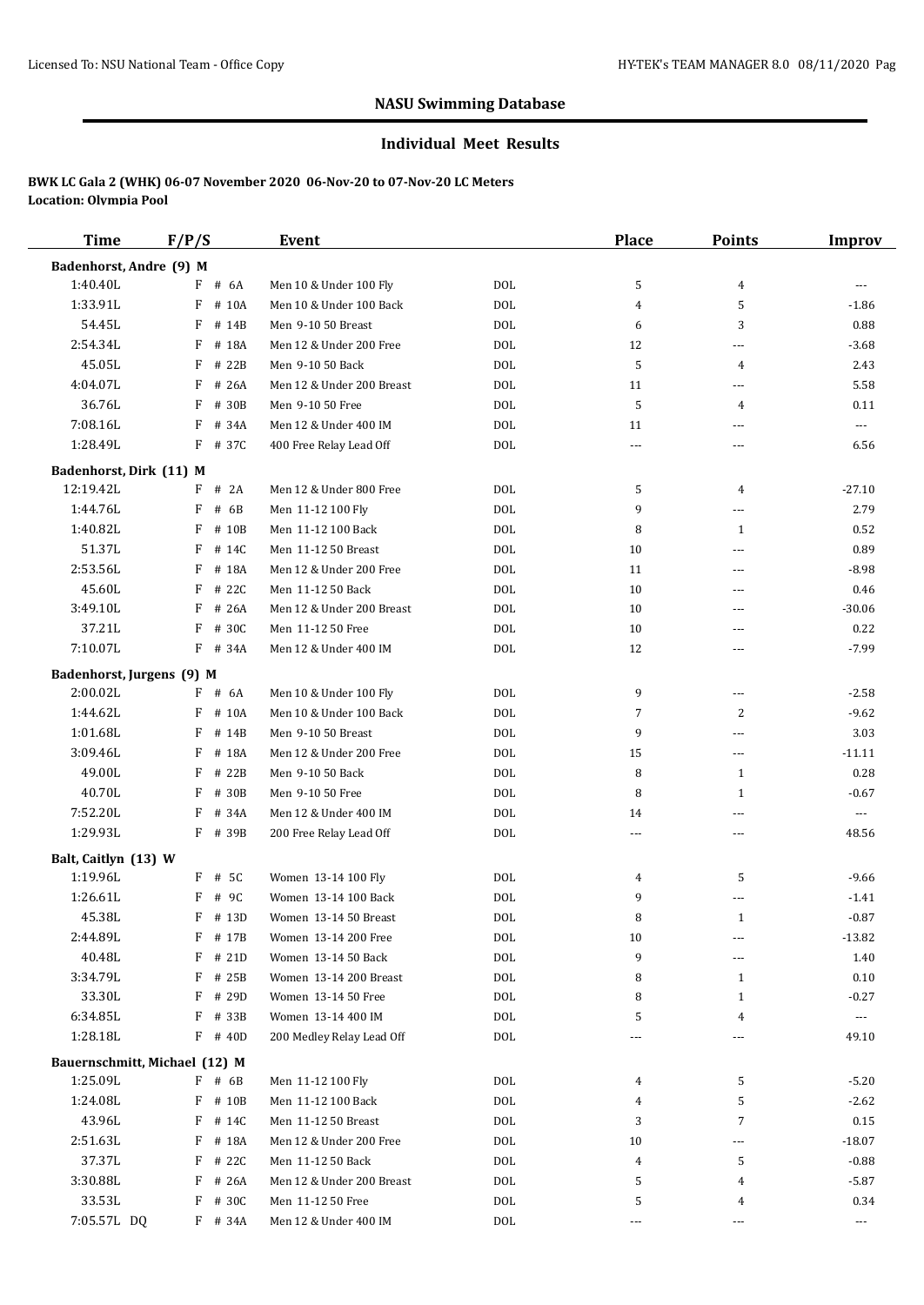#### **Individual Meet Results**

| <b>Time</b>                         | F/P/S      | Event                       |             | <b>Place</b> | <b>Points</b>        | Improv   |
|-------------------------------------|------------|-----------------------------|-------------|--------------|----------------------|----------|
| Bekker, Jeddidiah (14) M            |            |                             |             |              |                      |          |
| 1:22.73L                            | F # 10C    | Men 13-14 100 Back          | MAC         | 7            | $\overline{2}$       | $-5.39$  |
| 36.08L                              | F<br># 14D | Men 13-14 50 Breast         | MAC         | $\mathbf{1}$ | 11                   | $-0.90$  |
| 2:42.16L                            | F<br># 18B | Men 13-14 200 Free          | MAC         | 9            | ---                  | $-39.18$ |
| 38.35L                              | F<br># 22D | Men 13-14 50 Back           | MAC         | 7            | $\overline{2}$       | $-1.66$  |
| 3:08.28L                            | F<br># 26B | Men 13-14 200 Breast        | MAC         | 4            | 5                    | $-1.97$  |
| 31.33L                              | F # 30D    | Men 13-14 50 Free           | MAC         | 9            | ---                  | $-1.28$  |
| Bekker, Jemima-Rose (11) W          |            |                             |             |              |                      |          |
| 1:36.28L                            | F<br># 9B  | Women 11-12 100 Back        | MAC         | 8            | 1                    | $---$    |
| 47.09L                              | # 13C<br>F | Women 11-12 50 Breast       | MAC         | 6            | 3                    |          |
| 3:19.91L                            | F<br># 17A | Women 12 & Under 200 Free   | MAC         | 14           | ---                  | $---$    |
| 42.74L                              | F<br># 21C | Women 11-12 50 Back         | MAC         | 10           | ---                  | 1.31     |
| 35.49L                              | F<br># 29C | Women 11-12 50 Free         | MAC         | 4            | 5                    | 0.54     |
| 1:15.13L                            | $F$ # 38F  | 200 Free Relay Lead Off     | MAC         | ---          | ---                  | 40.18    |
| Bekker, Johan (51) M                |            |                             |             |              |                      |          |
| 12:20.71L                           | $F$ # 4B   | Men 45 & Over 800 Free      | MAC         | $\mathbf{1}$ | 11                   | ---      |
| 1:29.84L                            | F<br># 12B | Men 45 & Over 100 Back      | MAC         | $\mathbf{1}$ | 11                   | 2.96     |
| 2:38.25L                            | F<br># 20B | Men 45 & Over 200 Free      | MAC         | $\mathbf{1}$ | 11                   | $\cdots$ |
| 40.64L                              | F<br># 24B | Men 45 & Over 50 Back       | MAC         | $\mathbf{1}$ | 11                   | $-1.22$  |
| 30.85L                              | F # 32B    | Men 45 & Over 50 Free       | MAC         | $\mathbf{1}$ | 11                   | $-0.03$  |
| Benade, Kayleb (10) M               |            |                             |             |              |                      |          |
| 1:39.89L                            | # 6A<br>F  | Men 10 & Under 100 Fly      | AQUA        | 4            | 5                    | $-13.82$ |
| 1:42.04L                            | F<br># 10A | Men 10 & Under 100 Back     | <b>AQUA</b> | 6            | 3                    | $-1.03$  |
| 52.09L                              | F<br># 14B | Men 9-10 50 Breast          | <b>AQUA</b> | 4            | 5                    | $-0.39$  |
| 3:12.98L                            | F<br># 18A | Men 12 & Under 200 Free     | <b>AQUA</b> | 16           | ---                  | $-10.83$ |
| 47.27L                              | F<br># 22B | Men 9-10 50 Back            | <b>AQUA</b> | 6            | 3                    | 0.68     |
| 39.53L                              | F<br># 30B | Men 9-10 50 Free            | <b>AQUA</b> | 6            | 3                    | 1.81     |
| 2:52.52L                            | $F$ # 37C  | 400 Free Relay Lead Off     | <b>AQUA</b> | ---          | ---                  | 83.62    |
| Benade, Quelin (12) W               |            |                             |             |              |                      |          |
| 1:18.17L                            | F # 9B     | Women 11-12 100 Back        | <b>AQUA</b> | 2            | 9                    | $-5.91$  |
| 40.92L                              | F<br># 13C | Women 11-12 50 Breast       | <b>AQUA</b> | $\mathbf{1}$ | 11                   | $-2.42$  |
| 2:30.95L                            | F<br># 17A | Women 12 & Under 200 Free   | <b>AQUA</b> | $\mathbf{1}$ | 11                   | $-12.65$ |
| 37.11L                              | F<br># 21C | Women 11-12 50 Back         | <b>AQUA</b> | 2            | 9                    | $-0.76$  |
| 3:10.30L                            | F<br># 25A | Women 12 & Under 200 Breast | <b>AQUA</b> | $\mathbf{1}$ | 11                   | $-5.05$  |
| 33.07L                              | F # 29C    | Women 11-12 50 Free         | AQUA        | 3            | 7                    | 0.16     |
| 6:01.15L                            | F # 33A    | Women 12 & Under 400 IM     | AQUA        | $\mathbf{1}$ | 11                   | $-13.73$ |
| 1:12.59L                            | $F$ # 37F  | 400 Free Relay Lead Off     | AQUA        | ---          | $\sim$ $\sim$ $\sim$ | 3.06     |
|                                     |            |                             |             |              |                      |          |
| Benjamin, Zunaid (16) W<br>1:21.47L | F # 5D     | Women 15-16 100 Fly         | AQUA        | 5            | 4                    | $-0.75$  |
| 1:26.64L                            | F<br># 9D  | Women 15-16 100 Back        | AQUA        | 7            | 2                    | 0.54     |
| 43.91L                              | F<br># 13E | Women 15-16 50 Breast       | AQUA        | 7            | 2                    | 2.09     |
| 2:37.92L                            | F # 17C    | Women 15-16 200 Free        | AQUA        | 7            | 2                    | $-3.64$  |
| 39.87L                              | F<br># 21E | Women 15-16 50 Back         | AQUA        | 6            | 3                    | 0.56     |
| 32.10L                              | F<br># 29E | Women 15-16 50 Free         | AQUA        | 5            | 4                    | $-0.30$  |
| 1:05.24L                            | F # 38E    | 200 Free Relay Lead Off     | AQUA        | $\cdots$     | ---                  | 32.84    |
|                                     |            |                             |             |              |                      |          |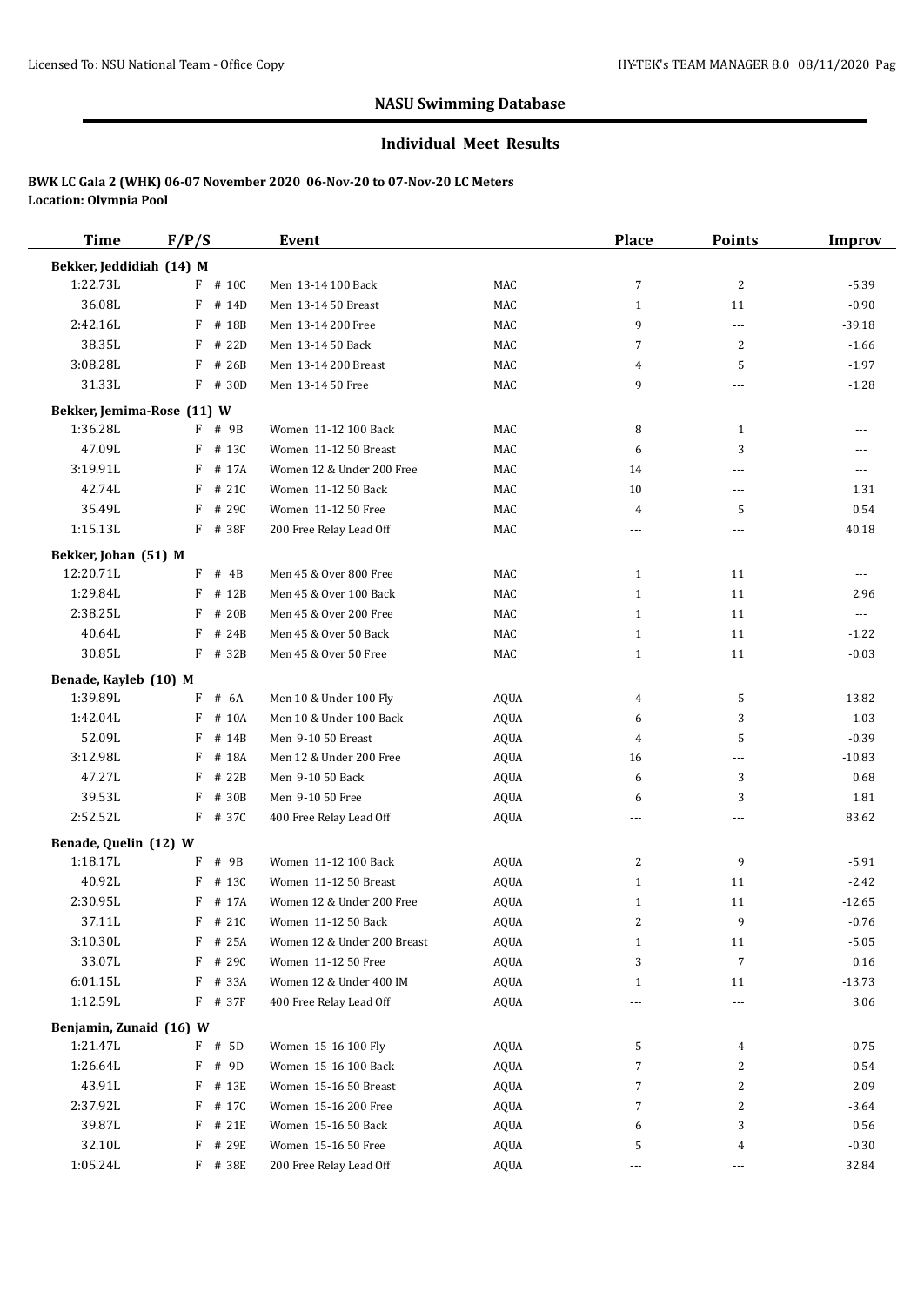#### **Individual Meet Results**

| <b>Time</b>                  | F/P/S      | <b>Event</b>              |             | Place        | <b>Points</b>  | <b>Improv</b> |
|------------------------------|------------|---------------------------|-------------|--------------|----------------|---------------|
| Bergh, Madison (11) W        |            |                           |             |              |                |               |
| 1:43.16L                     | # 9B<br>F  | Women 11-12 100 Back      | <b>AQUA</b> | 10           | ---            | ---           |
| 1:01.85L DQ                  | F<br># 13C | Women 11-12 50 Breast     | <b>AQUA</b> | $---$        | ---            | ---           |
| 49.55L                       | $F$ # 21C  | Women 11-12 50 Back       | <b>AQUA</b> | 12           | ---            | 1.03          |
| 44.66L                       | F # 29C    | Women 11-12 50 Free       | <b>AQUA</b> | 10           | ---            | 0.54          |
| Burger, Mikah (16) M         |            |                           |             |              |                |               |
| 1:02.12L                     | F<br># 6D  | Men 15-16 100 Fly         | <b>DOL</b>  | 2            | 9              | 2.68          |
| 1:10.57L                     | F<br># 10D | Men 15-16 100 Back        | <b>DOL</b>  | 3            | 7              | 7.68          |
| 33.29L                       | $F$ # 14E  | Men 15-16 50 Breast       | <b>DOL</b>  | 2            | 9              | 0.85          |
| 29.60L                       | F<br># 22E | Men 15-16 50 Back         | <b>DOL</b>  | $\mathbf{1}$ | 11             | 0.78          |
| 5:10.49L                     | F<br># 34C | Men 15-16 400 IM          | <b>DOL</b>  | $\mathbf{1}$ | 11             | 10.54         |
| 55.23L                       | F<br># 39F | 200 Free Relay Lead Off   | <b>DOL</b>  | ---          | ---            | 29.13         |
| 1:04.67L                     | $F$ # 41F  | 200 Medley Relay Lead Off | <b>DOL</b>  | ---          | ---            | 35.85         |
|                              |            |                           |             |              |                |               |
| Canjulo, Jose (15) M         |            |                           |             |              |                |               |
| 1:00.36L                     | $F$ # 6D   | Men 15-16 100 Fly         | AQUA        | $\mathbf{1}$ | 11             | 0.96          |
| 1:02.85L                     | $F$ # 10D  | Men 15-16 100 Back        | <b>AQUA</b> | $\mathbf{1}$ | 11             | 1.86          |
| 31.32L                       | F<br># 14E | Men 15-16 50 Breast       | <b>AQUA</b> | $\mathbf{1}$ | 11             | 0.41          |
| 2:18.09L                     | F # 18C    | Men 15-16 200 Free        | <b>AQUA</b> | 3            | 7              | 17.51         |
| Coetzer, Caitlin (15) W      |            |                           |             |              |                |               |
| 1:30.27L                     | F<br># 5D  | Women 15-16 100 Fly       | <b>DOL</b>  | 7            | $\overline{c}$ | 4.19          |
| 1:25.03L                     | # 9D<br>F  | Women 15-16 100 Back      | <b>DOL</b>  | 5            | 4              | 0.04          |
| 42.27L                       | F<br># 13E | Women 15-16 50 Breast     | <b>DOL</b>  | 6            | 3              | 0.05          |
| 2:34.87L                     | F<br># 17C | Women 15-16 200 Free      | <b>DOL</b>  | 6            | 3              | $-7.80$       |
| 39.49L                       | F<br># 21E | Women 15-16 50 Back       | <b>DOL</b>  | 5            | 4              | $-0.07$       |
| 3:06.59L                     | F<br># 25C | Women 15-16 200 Breast    | <b>DOL</b>  | 2            | 9              | $-7.43$       |
| 33.44L                       | F<br># 29E | Women 15-16 50 Free       | <b>DOL</b>  | 8            | $\mathbf{1}$   | 0.66          |
| 6:17.01L                     | F # 33C    | Women 15-16 400 IM        | <b>DOL</b>  | 4            | 5              | $-13.51$      |
| Coomer, Richard (68) M       |            |                           |             |              |                |               |
| 49.47L                       | $F$ # 16B  | Men 45 & Over 50 Breast   | AQUA        | $\mathbf{1}$ | 11             |               |
| 47.96L                       | F<br># 24B | Men 45 & Over 50 Back     | <b>AQUA</b> | 2            | 9              | ---           |
| 34.79L                       | $F$ # 32B  | Men 45 & Over 50 Free     | <b>AQUA</b> | 2            | 9              | ---           |
| Cowley, Dylan (8) M          |            |                           |             |              |                |               |
| 55.19L                       | $F$ # 22A  | Men 8 & Under 50 Back     | $\rm DOL$   | 2            | 9              |               |
| 50.87L                       | F # 30A    | Men 8 & Under 50 Free     | <b>DOL</b>  | 3            | 7              | ---           |
|                              |            |                           |             |              |                |               |
| David, Jose (12) M           |            |                           |             |              |                |               |
| 1:52.41L                     | F # 10B    | Men 11-12 100 Back        | AQUA        | 9            | ---            |               |
| 1:09.81L                     | F # 14C    | Men 11-12 50 Breast       | <b>AQUA</b> | 11           | ---            |               |
| 52.49L                       | F<br># 22C | Men 11-12 50 Back         | AQUA        | 11           |                |               |
| 45.84L                       | F # 30C    | Men 11-12 50 Free         | <b>AQUA</b> | 11           | ---            |               |
| De Jager, Christopher (16) M |            |                           |             |              |                |               |
| 1:04.83L                     | $F$ # 6D   | Men 15-16 100 Fly         | AQUA        | 3            | $\overline{7}$ | $-1.43$       |
| 1:06.89L                     | $F$ # 10D  | Men 15-16 100 Back        | <b>AQUA</b> | 2            | 9              | 0.03          |
| 29.90L                       | F # 22E    | Men 15-16 50 Back         | <b>AQUA</b> | 2            | 9              | $-1.00$       |
| 2:47.16L                     | F # 26C    | Men 15-16 200 Breast      | AQUA        | $\mathbf{1}$ | 11             | $-2.17$       |
| 27.00L                       | F # 30E    | Men 15-16 50 Free         | AQUA        | $\mathbf{1}$ | 11             | 0.16          |
| 58.39L                       | F # 37L    | 400 Free Relay Lead Off   | AQUA        |              | ---            | $-1.47$       |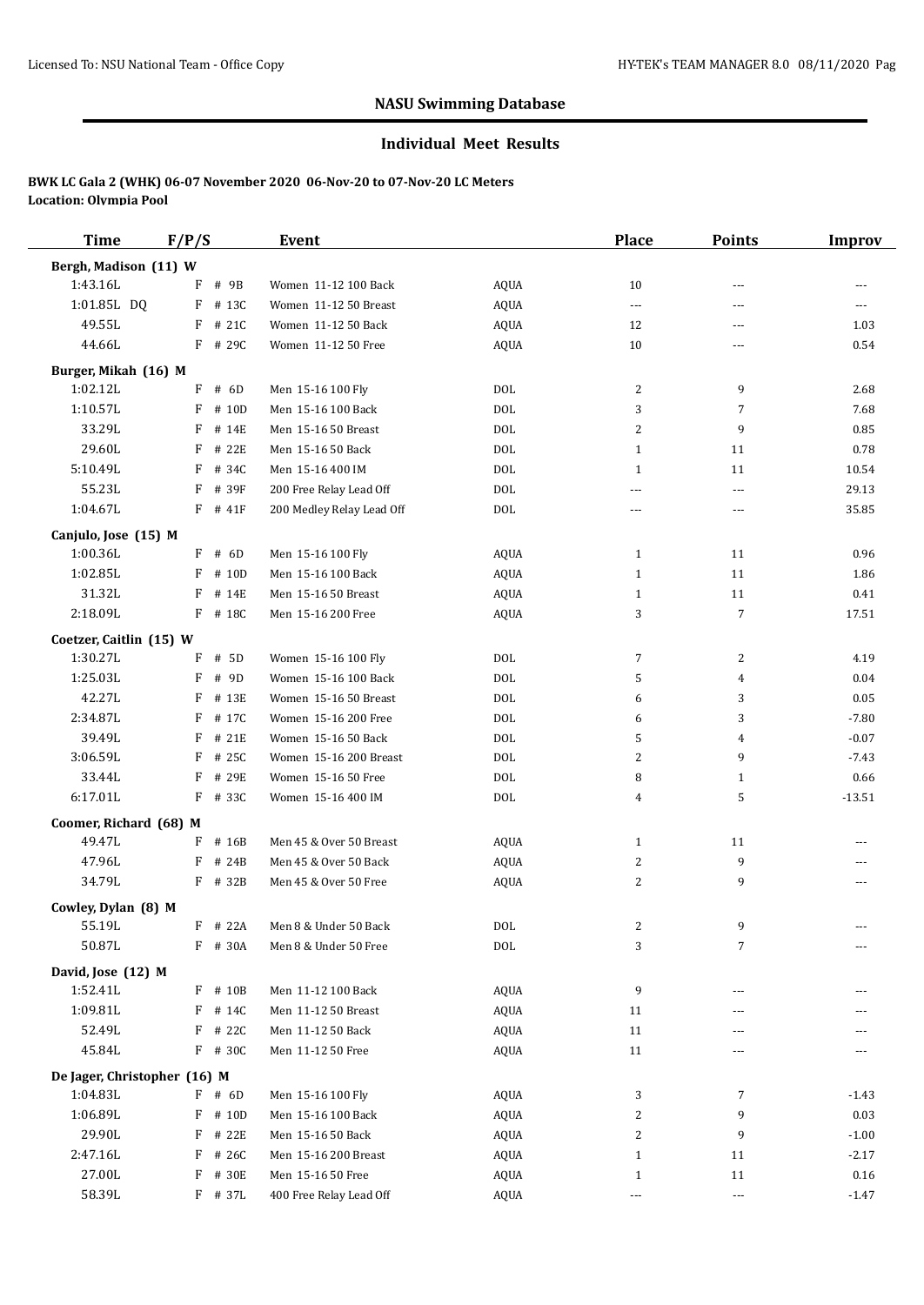#### **Individual Meet Results**

| <b>Time</b>                | F/P/S      | Event                       |             | Place                    | <b>Points</b>  | <b>Improv</b>  |
|----------------------------|------------|-----------------------------|-------------|--------------------------|----------------|----------------|
| De Klerk, Elijah (10) M    |            |                             |             |                          |                |                |
| DQ                         | # 6A<br>F  | Men 10 & Under 100 Fly      | <b>DOL</b>  | $\overline{\phantom{a}}$ | ---            |                |
| 2:12.37L                   | F<br># 10A | Men 10 & Under 100 Back     | <b>DOL</b>  | 11                       | ---            | ---            |
| 1:03.20L                   | F<br># 14B | Men 9-10 50 Breast          | <b>DOL</b>  | 10                       | ---            | $- - -$        |
| 57.65L                     | F # 22B    | Men 9-10 50 Back            | <b>DOL</b>  | 10                       | ---            | 1.65           |
| 47.42L                     | F # 30B    | Men 9-10 50 Free            | <b>DOL</b>  | 10                       | ---            | $-1.10$        |
| De Klerk, Elizabeth (26) W |            |                             |             |                          |                |                |
| 1:49.45L                   | $F$ # 11A  | Women 25-44 100 Back        | <b>AQUA</b> | $\mathbf{1}$             | 11             | ---            |
| 3:34.30L                   | F<br># 19A | Women 25-44 200 Free        | <b>AQUA</b> | 2                        | 9              | $\overline{a}$ |
| 50.19L                     | F<br># 23A | Women 25-44 50 Back         | <b>AQUA</b> | $\mathbf{1}$             | 11             | 0.32           |
| 42.06L                     | F # 31A    | Women 25-44 50 Free         | <b>AQUA</b> | 2                        | 9              | 2.40           |
|                            |            |                             |             |                          |                |                |
| De Sousa, Vitoria (10) W   |            |                             |             |                          |                |                |
| 1:36.67L                   | F # 5A     | Women 10 & Under 100 Fly    | <b>DOL</b>  | 3                        | $\overline{7}$ | $-11.74$       |
| 1:36.09L                   | F<br># 9A  | Women 10 & Under 100 Back   | <b>DOL</b>  | 5                        | 4              | $-8.73$        |
| 47.71L                     | F<br># 13B | Women 9-10 50 Breast        | <b>DOL</b>  | 2                        | 9              | $-2.40$        |
| 2:56.46L                   | F<br># 17A | Women 12 & Under 200 Free   | <b>DOL</b>  | 6                        | 3              | $-14.10$       |
| 43.78L                     | F<br># 21B | Women 9-10 50 Back          | <b>DOL</b>  | 2                        | 9              | $-3.51$        |
| 3:38.18L                   | F<br># 25A | Women 12 & Under 200 Breast | <b>DOL</b>  | 5                        | 4              | $-22.11$       |
| 35.34L                     | F<br># 29B | Women 9-10 50 Free          | <b>DOL</b>  | 2                        | 9              | $-1.74$        |
| 7:09.37L                   | F # 33A    | Women 12 & Under 400 IM     | <b>DOL</b>  | 6                        | 3              | $-39.59$       |
| Drotsky, Kayleigh (10) W   |            |                             |             |                          |                |                |
| 1:55.33L                   | F # 5A     | Women 10 & Under 100 Fly    | <b>DOL</b>  | 6                        | 3              | $-25.29$       |
| 1:50.96L                   | F<br># 9A  | Women 10 & Under 100 Back   | <b>DOL</b>  | 8                        | 1              | $-14.02$       |
| 58.08L                     | F<br># 13B | Women 9-10 50 Breast        | <b>DOL</b>  | 6                        | 3              | $-2.24$        |
| 49.85L                     | F<br># 21B | Women 9-10 50 Back          | <b>DOL</b>  | 7                        | 2              | $-1.43$        |
| 46.25L                     | F<br># 29B | Women 9-10 50 Free          | <b>DOL</b>  | 9                        | ---            | 1.09           |
| 1:39.00L                   | F # 38B    | 200 Free Relay Lead Off     | <b>DOL</b>  | ---                      | ---            | 53.84          |
| Drotsky, Nayla (13) W      |            |                             |             |                          |                |                |
| 12:49.89L                  | $F$ # 1B   | Women 13-14 800 Free        | DOL         | 7                        | 2              | $---$          |
| 1:32.63L                   | $F$ # 5C   | Women 13-14 100 Fly         | <b>DOL</b>  | 11                       | ---            | $-6.45$        |
| 1:31.30L                   | F<br># 9C  | Women 13-14 100 Back        | DOL         | 11                       | ---            | $-5.14$        |
| 47.41L                     | F<br># 13D | Women 13-14 50 Breast       | <b>DOL</b>  | 11                       | ---            | $-3.48$        |
| 2:53.02L                   | F # 17B    | Women 13-14 200 Free        | DOL         | 12                       | ---            | $-17.27$       |
| 42.31L                     | $F$ # 21D  | Women 13-14 50 Back         | $\rm DOL$   | 11                       | ---            | $-1.90$        |
| 34.81L                     | F # 29D    | Women 13-14 50 Free         | $\rm DOL$   | 11                       | ---            | $-1.64$        |
| 6:39.07L                   | $F$ # 33B  | Women 13-14 400 IM          | $\rm DOL$   | 7                        | 2              | $-22.71$       |
| Durand, Oliver (13) M      |            |                             |             |                          |                |                |
| 10:08.98L                  | F # 2B     | Men 13-14 800 Free          | <b>DOL</b>  | 3                        | $\overline{7}$ | $-70.59$       |
| 1:13.01L                   | F # 6C     | Men 13-14 100 Fly           | $\rm DOL$   | 5                        | 4              | 3.60           |
| 1:11.08L                   | F<br># 10C | Men 13-14 100 Back          | DOL         | 2                        | 9              | 0.30           |
| 36.94L                     | F<br># 14D | Men 13-14 50 Breast         | <b>DOL</b>  | 4                        | 5              | 0.14           |
| 2:20.52L                   | F<br># 18B | Men 13-14 200 Free          | $\rm DOL$   | 4                        | 5              | 3.44           |
| 33.09L                     | F<br># 22D | Men 13-14 50 Back           | DOL         | 3                        | $\overline{7}$ | 0.46           |
| 2:50.15L                   | F # 26B    | Men 13-14 200 Breast        | $\rm DOL$   | $\mathbf{1}$             | 11             | 2.12           |
| 29.61L                     | F # 30D    | Men 13-14 50 Free           | $\rm DOL$   | 5                        | 4              | 0.15           |
| 5:19.92L                   | $F$ # 34B  | Men 13-14 400 IM            | <b>DOL</b>  | $\mathbf{1}$             | 11             | $-22.16$       |
| 1:04.60L                   | $F$ # 371  | 400 Free Relay Lead Off     | <b>DOL</b>  | $\scriptstyle\cdots$     | ---            | 1.80           |
|                            |            |                             |             |                          |                |                |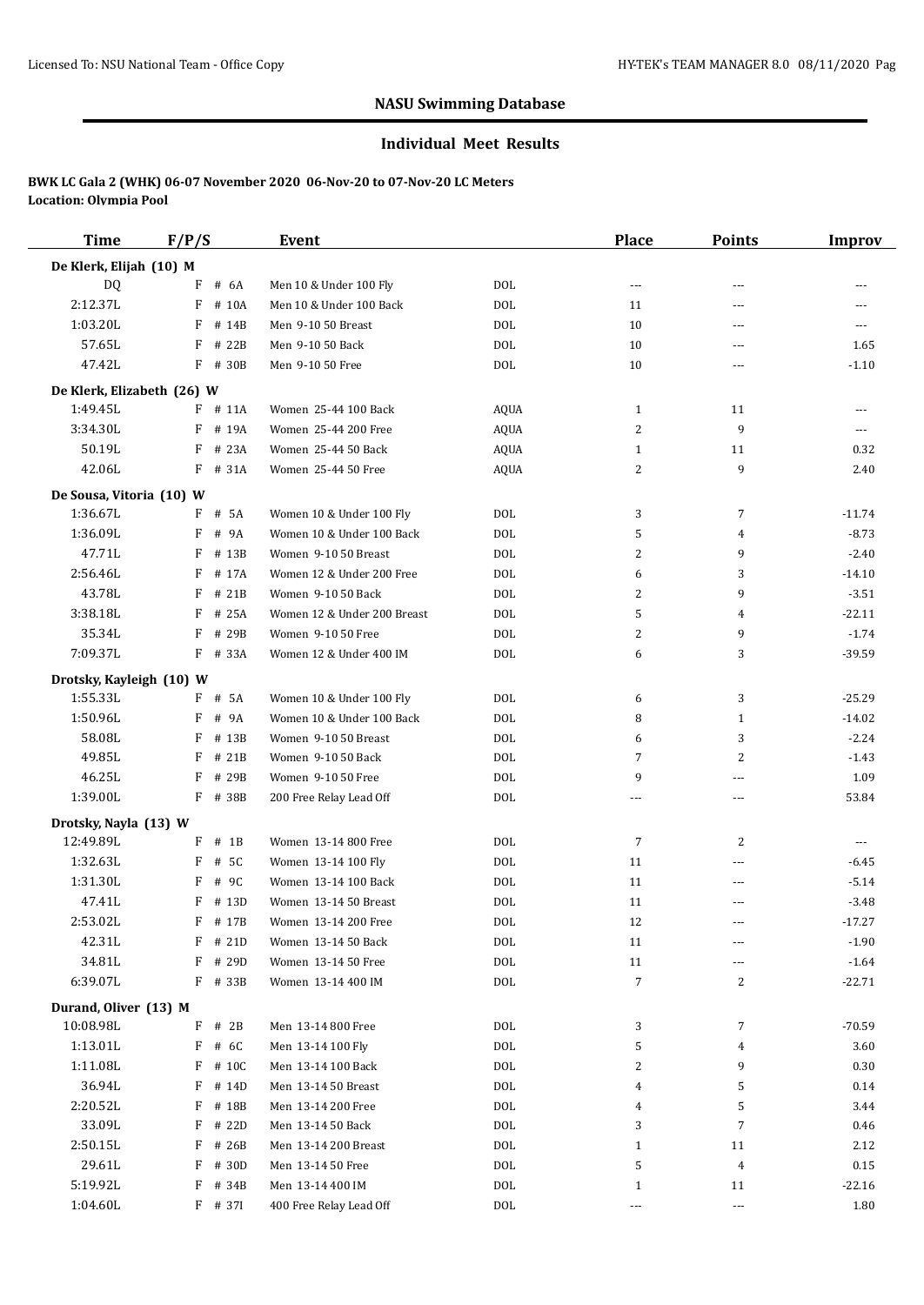#### **Individual Meet Results**

| <b>Time</b>               | F/P/S      | Event                   |            | <b>Place</b>   | <b>Points</b>  | <b>Improv</b> |
|---------------------------|------------|-------------------------|------------|----------------|----------------|---------------|
| Ellmies, Viktoria (17) W  |            |                         |            |                |                |               |
| 10:10.84L                 | # 1D<br>F  | Women 17-18 800 Free    | <b>DOL</b> | 2              | 9              | 11.51         |
| 1:16.97L                  | F<br># 5E  | Women 17-18 100 Fly     | <b>DOL</b> | 2              | 9              | 1.89          |
| 1:16.26L                  | F<br># 9E  | Women 17-18 100 Back    | <b>DOL</b> | 2              | 9              | 3.47          |
| 40.26L                    | F<br># 13F | Women 17-18 50 Breast   | <b>DOL</b> | $\mathbf{1}$   | 11             | 1.56          |
| 2:19.59L                  | F<br># 17D | Women 17-18 200 Free    | <b>DOL</b> | $\overline{2}$ | 9              | 8.07          |
| 36.59L                    | $F$ # 21F  | Women 17-18 50 Back     | <b>DOL</b> | $\mathbf{1}$   | 11             | 2.29          |
| 28.70L                    | F<br># 29F | Women 17-18 50 Free     | <b>DOL</b> | $\mathbf{1}$   | 11             | 0.28          |
| 5:45.82L                  | F<br># 33D | Women 17-18 400 IM      | <b>DOL</b> | 2              | 9              | 9.46          |
| Engelhard, Lisa (15) W    |            |                         |            |                |                |               |
| 1:12.65L                  | F<br># 5D  | Women 15-16 100 Fly     | <b>DOL</b> | $\mathbf{1}$   | 11             | $-1.10$       |
| 1:18.87L                  | F<br># 9D  | Women 15-16 100 Back    | <b>DOL</b> | 3              | $\overline{7}$ | $-3.59$       |
| 46.53L                    | F<br># 13E | Women 15-16 50 Breast   | <b>DOL</b> | 8              | 1              | $-0.54$       |
| 2:34.19L                  | F<br># 17C | Women 15-16 200 Free    | <b>DOL</b> | 5              | 4              | $-5.80$       |
| 36.57L                    | F<br># 21E | Women 15-16 50 Back     | <b>DOL</b> | 3              | $\overline{7}$ | 0.60          |
| 3:40.50L                  | F<br># 25C | Women 15-16 200 Breast  | <b>DOL</b> | 6              | 3              | $-22.97$      |
| 31.17L                    | F<br># 29E | Women 15-16 50 Free     | <b>DOL</b> | 4              | 5              | $-0.18$       |
| 6:18.90L                  | F # 33C    | Women 15-16 400 IM      | <b>DOL</b> | 5              | 4              | $-3.80$       |
| Engelhard, Robin (13) M   |            |                         |            |                |                |               |
| 1:12.20L                  | $F$ # 6C   | Men 13-14 100 Fly       | <b>DOL</b> | 4              | 5              | $-3.44$       |
| 1:14.89L                  | F<br># 10C | Men 13-14 100 Back      | <b>DOL</b> | 5              | 4              | $-1.24$       |
| 40.84L                    | F<br># 14D | Men 13-14 50 Breast     | <b>DOL</b> | 8              | 1              | $-2.56$       |
| 2:27.05L                  | F<br># 18B | Men 13-14 200 Free      | <b>DOL</b> | 6              | 3              | $-12.55$      |
| 33.38L                    | F<br># 22D | Men 13-14 50 Back       | <b>DOL</b> | 4              | 5              | $-0.50$       |
| 3:21.46L                  | F<br># 26B | Men 13-14 200 Breast    | <b>DOL</b> | 6              | 3              | $-13.37$      |
| 27.92L                    | F<br># 30D | Men 13-14 50 Free       | <b>DOL</b> | 3              | $\overline{7}$ | $-0.42$       |
| 6:03.54L                  | F<br># 34B | Men 13-14 400 IM        | <b>DOL</b> | 7              | $\overline{2}$ | $-20.69$      |
| 59.19L                    | F # 39D    | 200 Free Relay Lead Off | <b>DOL</b> | ---            | ---            | 30.85         |
| Engelhard, Victor (10) M  |            |                         |            |                |                |               |
| 1:47.85L                  | F<br># 6A  | Men 10 & Under 100 Fly  | <b>DOL</b> | 7              | $\overline{2}$ | $-3.21$       |
| 1:50.28L                  | F<br># 10A | Men 10 & Under 100 Back | <b>DOL</b> | 9              | ---            | $-0.93$       |
| 52.37L                    | F<br># 14B | Men 9-10 50 Breast      | <b>DOL</b> | 5              | 4              | 1.85          |
| 3:17.49L                  | F # 18A    | Men 12 & Under 200 Free | <b>DOL</b> | 17             | ---            | $-9.65$       |
| 54.12L                    | F # 22B    | Men 9-10 50 Back        | DOL        | 9              | ---            | 5.51          |
| 39.71L                    | $F$ # 30B  | Men 9-10 50 Free        | <b>DOL</b> | 7              | 2              | $-0.34$       |
| Erasmus, Linda (61) W     |            |                         |            |                |                |               |
| 45.42L                    | F # 31B    | Women 45 & Over 50 Free | MAC        | 4              | 5              | $-1.20$       |
| Esslinger, Carissa (18) W |            |                         |            |                |                |               |
| 1:27.58L                  | F # 5E     | Women 17-18 100 Fly     | DOL        | 3              | 7              | 16.39         |
| 1:33.14L                  | F # 9E     | Women 17-18 100 Back    | <b>DOL</b> | 3              | $\overline{7}$ | 15.74         |
| 46.05L                    | F<br># 13F | Women 17-18 50 Breast   | <b>DOL</b> | 2              | 9              | 2.31          |
| 2:48.61L                  | F<br># 17D | Women 17-18 200 Free    | DOL        | 3              | $\overline{7}$ | 23.61         |
| 41.72L                    | # 21F<br>F | Women 17-18 50 Back     | <b>DOL</b> | 2              | 9              | 6.30          |
| 33.27L                    | $F$ # 29F  | Women 17-18 50 Free     | $\rm DOL$  | 3              | 7              | 3.29          |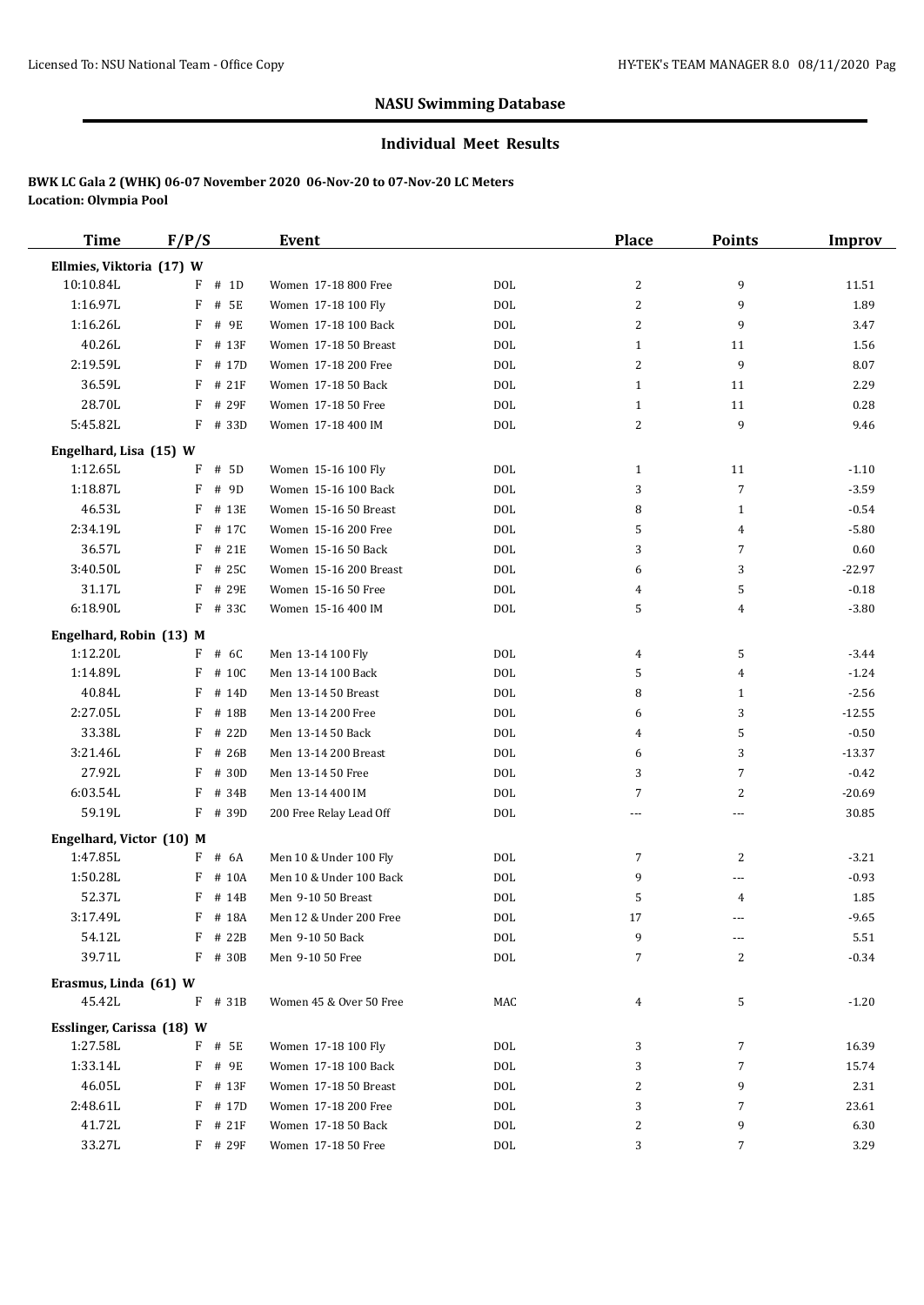#### **Individual Meet Results**

| <b>Time</b>                        | F/P/S      | Event                       |                   | <b>Place</b>   | <b>Points</b>  | <b>Improv</b>       |
|------------------------------------|------------|-----------------------------|-------------------|----------------|----------------|---------------------|
| Esslinger, Nico (14) M             |            |                             |                   |                |                |                     |
| 9:41.81L                           | $F$ # 2B   | Men 13-14 800 Free          | <b>DOL</b>        | 2              | 9              | $-14.13$            |
| 1:10.31L                           | F<br># 6C  | Men 13-14 100 Fly           | <b>DOL</b>        | 2              | 9              | $-4.12$             |
| 1:14.06L                           | F<br># 10C | Men 13-14 100 Back          | <b>DOL</b>        | $\overline{4}$ | 5              | $-0.74$             |
| 40.39L                             | F<br># 14D | Men 13-14 50 Breast         | <b>DOL</b>        | 7              | 2              | $-1.31$             |
| 2:14.05L                           | F<br># 18B | Men 13-14 200 Free          | <b>DOL</b>        | 2              | 9              | $-11.99$            |
| 34.36L                             | F<br># 22D | Men 13-14 50 Back           | <b>DOL</b>        | 5              | $\overline{4}$ | $-1.19$             |
| 3:03.03L                           | F<br># 26B | Men 13-14 200 Breast        | <b>DOL</b>        | 3              | $\overline{7}$ | 0.61                |
| 28.41L                             | # 30D<br>F | Men 13-14 50 Free           | <b>DOL</b>        | 4              | 5              | $-2.14$             |
| 5:25.26L                           | F<br># 34B | Men 13-14 400 IM            | <b>DOL</b>        | 2              | 9              | $-17.63$            |
| 1:03.30L                           | F<br># 371 | 400 Free Relay Lead Off     | <b>DOL</b>        | ---            | ---            | $-2.62$             |
| Esslinger, Tiana (16) W            |            |                             |                   |                |                |                     |
| 10:38.35L                          | # 1C<br>F  | Women 15-16 800 Free        | DOL               | $\mathbf{1}$   | 11             | 27.47               |
| 1:20.23L                           | # 5D<br>F  | Women 15-16 100 Fly         | <b>DOL</b>        | $\overline{4}$ | 5              | 2.39                |
| 1:14.52L                           | F<br># 9D  | Women 15-16 100 Back        | <b>DOL</b>        | $\mathbf{1}$   | 11             | 5.25                |
| 41.06L                             | F<br># 13E | Women 15-16 50 Breast       | <b>DOL</b>        | 4              | 5              | 1.18                |
| 2:27.72L                           | F<br># 17C | Women 15-16 200 Free        | <b>DOL</b>        | 2              | 9              | 11.02               |
| 34.91L                             | # 21E<br>F | Women 15-16 50 Back         | <b>DOL</b>        | $\mathbf{1}$   | 11             | 1.94                |
| 31.07L                             | F<br># 29E | Women 15-16 50 Free         | <b>DOL</b>        | 2              | 9              | 1.58                |
| 5:57.95L                           | F # 33C    | Women 15-16 400 IM          | <b>DOL</b>        | 2              | 9              | 16.22               |
| Esterhuizen, Lorenzo (11) M        |            |                             |                   |                |                |                     |
| 1:20.59L                           | $F$ # 6B   | Men 11-12 100 Fly           | <b>AQUA</b>       | 2              | 9              | $-12.46$            |
| 1:20.24L                           | F<br># 10B | Men 11-12 100 Back          | <b>AQUA</b>       | $\mathbf{1}$   | 11             | $-3.43$             |
| 45.88L                             | F<br># 14C | Men 11-12 50 Breast         | <b>AQUA</b>       | 5              | 4              | $-0.41$             |
| 2:41.28L                           | F<br># 18A | Men 12 & Under 200 Free     | AQUA              | 5              | 4              | $-8.01$             |
| 37.93L                             | F<br># 22C | Men 11-12 50 Back           | <b>AQUA</b>       | 5              | 4              | $-0.31$             |
| 3:27.89L                           | F<br># 26A | Men 12 & Under 200 Breast   | <b>AQUA</b>       | 4              | 5              | $-10.09$            |
| 34.03L                             | F<br># 30C | Men 11-12 50 Free           | <b>AQUA</b>       | 6              | 3              | $-0.46$             |
| 6:16.97L                           | F # 34A    | Men 12 & Under 400 IM       | <b>AQUA</b>       | 3              | 7              | $-9.97$             |
| Gertze, Matthew (18) M             |            |                             |                   |                |                |                     |
| 10:18.27L                          | # 2D<br>F  | Men 17-18 800 Free          | <b>DOL</b>        | 3              | 7              | 19.30               |
| 1:06.98L                           | F<br># 6E  | Men 17-18 100 Fly           | <b>DOL</b>        | 3              | $\overline{7}$ | 0.22                |
| 1:11.68L                           | F # 10E    | Men 17-18 100 Back          | <b>DOL</b>        | 2              | 9              | 2.26                |
| 37.58L                             | $F$ # 14F  | Men 17-18 50 Breast         | DOL               | 4              | 5              | 0.98                |
|                                    |            |                             |                   |                |                |                     |
| Geyser, Mikayla (11) W<br>1:37.14L | F # 5B     | Women 11-12 100 Fly         |                   |                | 9              |                     |
| 1:28.07L                           | F<br># 9B  | Women 11-12 100 Back        | DOL<br><b>DOL</b> | 2<br>5         |                | $-17.08$<br>$-5.62$ |
| 46.62L                             | F # 13C    | Women 11-12 50 Breast       | DOL               | 5              | 4<br>4         | $-1.65$             |
| 2:58.20L                           | $F$ # 17A  | Women 12 & Under 200 Free   | DOL               | 7              | 2              | $-30.01$            |
| 41.00L                             | F<br># 21C | Women 11-12 50 Back         | DOL               | 5              | 4              | 0.92                |
| 3:34.90L                           | F<br># 25A | Women 12 & Under 200 Breast | <b>DOL</b>        | 4              | 5              | $-10.63$            |
| 36.12L                             | F # 29C    | Women 11-12 50 Free         | DOL               | 5              | 4              | $-1.17$             |
| 7:03.64L                           | $F$ # 33A  | Women 12 & Under 400 IM     | DOL               | 5              | 4              | $-25.76$            |
|                                    |            |                             |                   |                |                |                     |
| Groenewald, Carene (58) W          |            |                             |                   |                |                |                     |
| 3:24.87L                           | $F$ # 19B  | Women 45 & Over 200 Free    | MAC               | 2              | 9              | $---$               |
| 39.11L                             | F # 31B    | Women 45 & Over 50 Free     | MAC               | 2              | 9              | ---                 |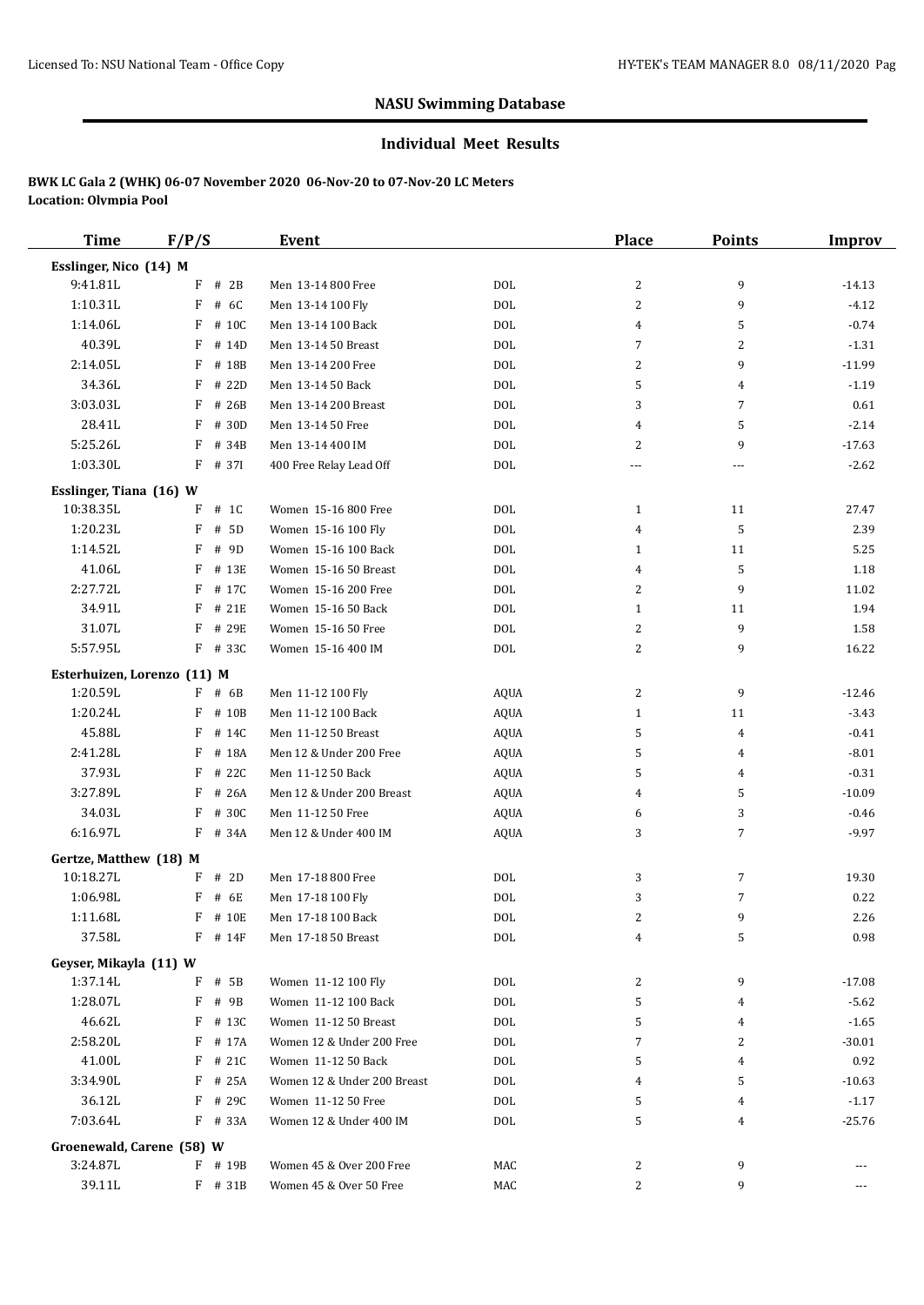### **Individual Meet Results**

| <b>Time</b>              | F/P/S      | <b>Event</b>              |             | <b>Place</b> | <b>Points</b>  | <b>Improv</b>         |
|--------------------------|------------|---------------------------|-------------|--------------|----------------|-----------------------|
| Hamutenya, Faiza (10) W  |            |                           |             |              |                |                       |
| 2:11.17L                 | F # 9A     | Women 10 & Under 100 Back | <b>AQUA</b> | 10           | ---            |                       |
| 1:20.14L                 | F<br># 13B | Women 9-10 50 Breast      | <b>AQUA</b> | 12           | $\cdots$       |                       |
| 59.54L                   | F<br># 21B | Women 9-10 50 Back        | <b>AQUA</b> | 11           | $\sim$ $\sim$  | ---                   |
| 50.76L                   | F # 29B    | Women 9-10 50 Free        | <b>AQUA</b> | 11           | ---            |                       |
| Hekandjo, Kabelo (9) M   |            |                           |             |              |                |                       |
| 1:53.54L                 | # 6A<br>F  | Men 10 & Under 100 Fly    | <b>AQUA</b> | 8            | $\mathbf{1}$   | $-4.03$               |
| 1:34.91L                 | # 10A<br>F | Men 10 & Under 100 Back   | <b>AQUA</b> | 5            | 4              | $-1.47$               |
| 55.46L                   | F<br># 14B | Men 9-10 50 Breast        | <b>AQUA</b> | 7            | 2              | $-0.79$               |
| 2:57.47L                 | F<br># 18A | Men 12 & Under 200 Free   | <b>AQUA</b> | 14           | $---$          | $-11.90$              |
| 42.26L                   | F<br># 22B | Men 9-10 50 Back          | <b>AQUA</b> | 4            | 5              | $-0.20$               |
| 36.56L                   | $F$ # 30B  | Men 9-10 50 Free          | <b>AQUA</b> | 4            | 5              | $-0.15$               |
|                          |            |                           |             |              |                |                       |
| Hekandjo, Kgosana (13) M |            |                           |             |              |                |                       |
| 1:14.23L                 | F # 6C     | Men 13-14 100 Fly         | <b>AQUA</b> | 7            | $\overline{c}$ | $-2.63$               |
| 1:16.19L                 | $F$ # 10C  | Men 13-14 100 Back        | <b>AQUA</b> | 6            | 3              | $-0.11$               |
| 38.93L                   | F<br># 14D | Men 13-14 50 Breast       | <b>AQUA</b> | 6            | 3              | $-1.21$               |
| 2:23.08L                 | F<br># 18B | Men 13-14 200 Free        | <b>AQUA</b> | 5            | 4              | $-4.00$               |
| 35.49L                   | F<br># 22D | Men 13-14 50 Back         | <b>AQUA</b> | 6            | 3              | $-0.07$               |
| 30.08L                   | $F$ # 30D  | Men 13-14 50 Free         | <b>AQUA</b> | 6            | 3              | $-0.67$               |
| 5:49.05L                 | F # 34B    | Men 13-14 400 IM          | <b>AQUA</b> | 4            | 5              | $-19.78$              |
| Henning, Marco (17) M    |            |                           |             |              |                |                       |
| 9:39.54L                 | F<br># 2D  | Men 17-18 800 Free        | <b>DOL</b>  | $\mathbf{1}$ | 11             | $-7.05$               |
| 1:03.12L                 | F<br># 6E  | Men 17-18 100 Fly         | <b>DOL</b>  | $\mathbf{1}$ | 11             | $-1.46$               |
| 1:12.70L                 | F<br># 10E | Men 17-18 100 Back        | <b>DOL</b>  | 4            | 5              | 3.61                  |
| 38.23L                   | F<br># 14F | Men 17-18 50 Breast       | <b>DOL</b>  | 5            | 4              | $-0.01$               |
| 2:05.19L                 | F<br># 18D | Men 17-18 200 Free        | <b>DOL</b>  | $\mathbf{1}$ | 11             | $-7.08$               |
| 33.41L                   | F<br># 22F | Men 17-18 50 Back         | <b>DOL</b>  | 3            | $\overline{7}$ | 1.95                  |
| 26.14L                   | F<br># 30F | Men 17-18 50 Free         | <b>DOL</b>  | $\mathbf{1}$ | 11             | $-0.64$               |
| 5:22.41L                 | $F$ # 34D  | Men 17-18 400 IM          | <b>DOL</b>  | 2            | 9              | 3.58                  |
| Hooker, Erin (14) W      |            |                           |             |              |                |                       |
| 1:23.35L                 | $F$ # 5C   | Women 13-14 100 Fly       | <b>DOL</b>  | 7            | $\overline{c}$ | $-11.98$              |
| 1:24.47L                 | F<br># 9C  | Women 13-14 100 Back      | <b>DOL</b>  | 8            | $\mathbf{1}$   | $-0.53$               |
| 43.53L                   | F # 13D    | Women 13-14 50 Breast     | DOL         | 5            | 4              | $-2.59$               |
| 2:44.56L                 | $F$ # 17B  | Women 13-14 200 Free      | <b>DOL</b>  | 9            | ---            | $-8.69$               |
| 38.20L                   | $F$ # 21D  | Women 13-14 50 Back       | <b>DOL</b>  | 6            | 3              | 0.37                  |
| 3:26.60L                 | $F$ # 25B  | Women 13-14 200 Breast    | DOL         | 5            | 4              | $-38.95$              |
| 34.52L                   | $F$ # 29D  | Women 13-14 50 Free       | <b>DOL</b>  | 10           | ---            | $-0.70$               |
| 6:37.47L                 | F # 33B    | Women 13-14 400 IM        | DOL         | 6            | 3              | ---                   |
|                          |            |                           |             |              |                |                       |
| Hooker, Matthew (12) M   |            |                           |             |              |                |                       |
| 1:32.56L                 | F # 6B     | Men 11-12 100 Fly         | DOL         | 8            | 1              | $-8.49$               |
| 1:24.77L                 | $F$ # 10B  | Men 11-12 100 Back        | <b>DOL</b>  | 5            | 4              | $-3.82$               |
| 49.67L                   | F<br># 14C | Men 11-12 50 Breast       | DOL         | 8            | $\mathbf{1}$   | $-2.37$               |
| 2:48.70L                 | F # 18A    | Men 12 & Under 200 Free   | <b>DOL</b>  | 8            | $\mathbf{1}$   | $-10.09$              |
| 38.45L                   | $F$ # 22C  | Men 11-12 50 Back         | <b>DOL</b>  | 6            | 3              | $-2.22$               |
| 3:47.89L                 | $F$ # 26A  | Men 12 & Under 200 Breast | DOL         | 9            | ---            | $\scriptstyle \cdots$ |
| 36.85L                   | $F$ # 30C  | Men 11-12 50 Free         | DOL         | 9            | ---            | $-0.09$               |
| 6:55.07L                 | F # 34A    | Men 12 & Under 400 IM     | DOL         | 10           | ---            | $\scriptstyle\cdots$  |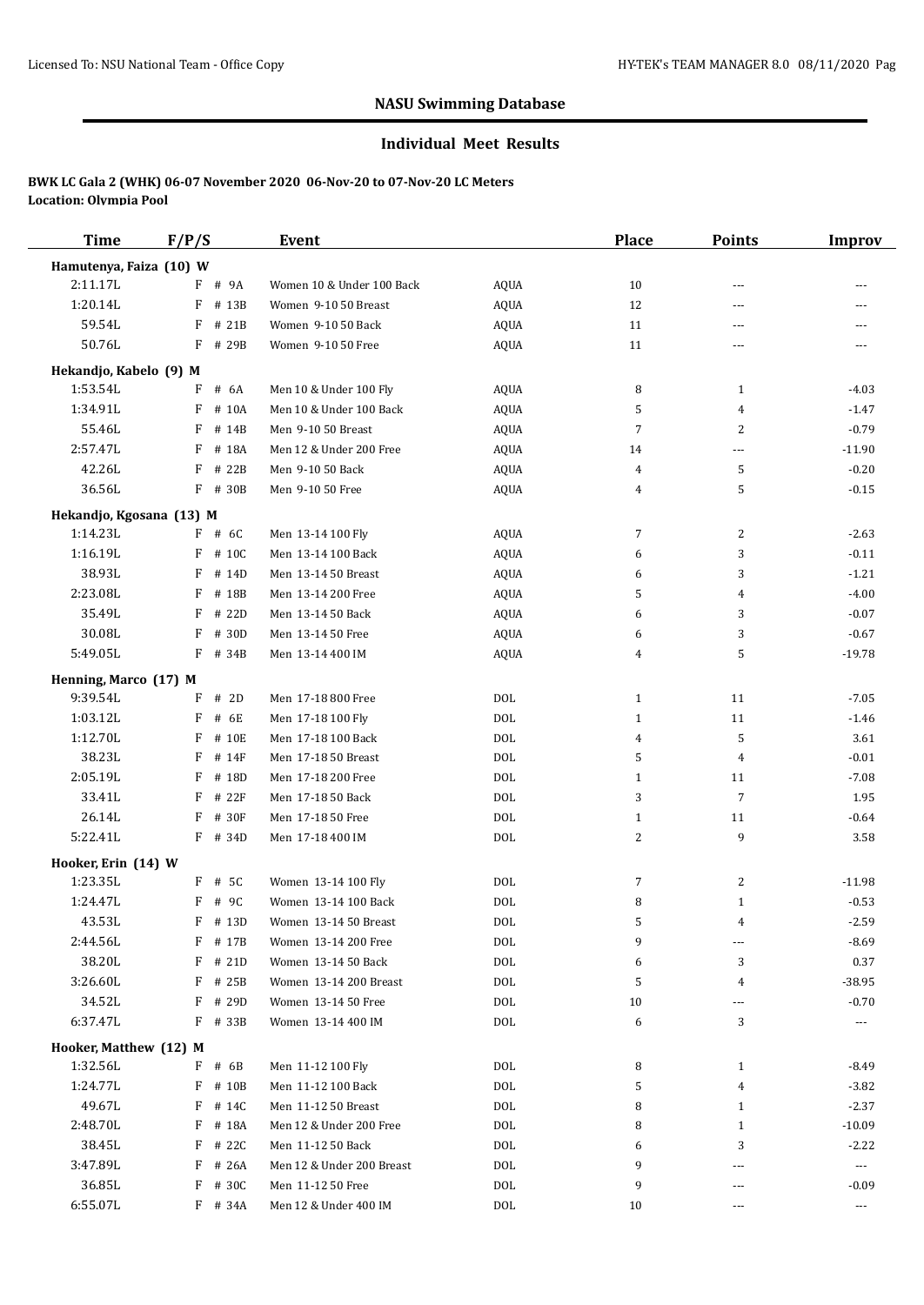#### **Individual Meet Results**

| <b>Time</b>              | F/P/S      | <b>Event</b>              |             | <b>Place</b>         | <b>Points</b>            | <b>Improv</b>        |
|--------------------------|------------|---------------------------|-------------|----------------------|--------------------------|----------------------|
| Humphrey, Jessica (12) W |            |                           |             |                      |                          |                      |
| 1:23.38L                 | F # 5B     | Women 11-12 100 Fly       | AQUA        | $\mathbf{1}$         | 11                       | $-8.48$              |
| 1:17.61L                 | F<br># 9B  | Women 11-12 100 Back      | AQUA        | $\mathbf{1}$         | 11                       | $-1.23$              |
| 43.64L                   | F<br># 13C | Women 11-12 50 Breast     | <b>AQUA</b> | 2                    | 9                        | $-0.01$              |
| 2:34.00L                 | F<br># 17A | Women 12 & Under 200 Free | AQUA        | 2                    | 9                        | $-1.93$              |
| 35.47L                   | # 21C<br>F | Women 11-12 50 Back       | <b>AQUA</b> | $\mathbf{1}$         | 11                       | 0.55                 |
| 31.01L                   | F<br># 29C | Women 11-12 50 Free       | AQUA        | $\mathbf{1}$         | 11                       | $-1.42$              |
| 6:17.28L                 | F<br># 33A | Women 12 & Under 400 IM   | AQUA        | 2                    | 9                        | $\scriptstyle\cdots$ |
| 1:04.77L                 | F<br># 38E | 200 Free Relay Lead Off   | AQUA        | ---                  | $\overline{\phantom{a}}$ | 32.34                |
| 1:17.17L                 | F<br># 40E | 200 Medley Relay Lead Off | <b>AQUA</b> | $- - -$              | $\overline{a}$           | 42.25                |
| Jansen, Christina (8) W  |            |                           |             |                      |                          |                      |
| 2:01.36L                 | F<br># 5A  | Women 10 & Under 100 Fly  | DOL         | 7                    | 2                        |                      |
| 1:46.58L                 | F<br># 9A  | Women 10 & Under 100 Back | <b>DOL</b>  | 6                    | 3                        | $- - -$              |
| 58.94L                   | F<br># 13A | Women 8 & Under 50 Breast | <b>DOL</b>  | $\mathbf{1}$         | 11                       | ---                  |
| 3:34.38L                 | F<br># 17A | Women 12 & Under 200 Free | <b>DOL</b>  | 15                   | $\ldots$ .               | $---$                |
| 52.83L                   | F<br># 21A | Women 8 & Under 50 Back   | <b>DOL</b>  | 1                    | 11                       | 1.53                 |
| 46.44L                   | # 29A<br>F | Women 8 & Under 50 Free   | <b>DOL</b>  | $\mathbf{1}$         | 11                       | 2.32                 |
| 8:54.46L                 | F # 33A    | Women 12 & Under 400 IM   | <b>DOL</b>  | 9                    | $\overline{\phantom{a}}$ |                      |
| Jansen, Ernst (10) M     |            |                           |             |                      |                          |                      |
| 11:19.21L                | F<br># 2A  | Men 12 & Under 800 Free   | <b>DOL</b>  | 1                    | 11                       | $\sim$ $\sim$ $\sim$ |
| 1:29.19L                 | F<br># 6A  | Men 10 & Under 100 Fly    | <b>DOL</b>  | 2                    | 9                        | $-9.64$              |
| 1:25.42L                 | F<br># 10A | Men 10 & Under 100 Back   | <b>DOL</b>  | 2                    | 9                        | $-1.89$              |
| 50.24L                   | F<br># 14B | Men 9-10 50 Breast        | <b>DOL</b>  | 3                    | 7                        | $-0.36$              |
| 2:37.25L                 | F<br># 18A | Men 12 & Under 200 Free   | <b>DOL</b>  | 2                    | 9                        | $-11.94$             |
| 39.40L                   | F<br># 22B | Men 9-10 50 Back          | DOL         | 2                    | 9                        | 0.82                 |
| 3:40.61L                 | F<br># 26A | Men 12 & Under 200 Breast | <b>DOL</b>  | 7                    | $\overline{c}$           | $-8.60$              |
| 35.06L                   | F<br># 30B | Men 9-10 50 Free          | <b>DOL</b>  | 2                    | 9                        | 0.50                 |
| 6:24.85L                 | F<br># 34A | Men 12 & Under 400 IM     | <b>DOL</b>  | 4                    | 5                        | $-23.27$             |
| 1:14.18L                 | F # 39B    | 200 Free Relay Lead Off   | <b>DOL</b>  | $\overline{a}$       | $\overline{a}$           | 39.62                |
| Jiao, Naan (10) M        |            |                           |             |                      |                          |                      |
| 11:24.62L                | # 2A<br>F  | Men 12 & Under 800 Free   | DOL         | 3                    | 7                        | $\sim$ $\sim$ $\sim$ |
| 1:22.78L                 | F<br># 6A  | Men 10 & Under 100 Fly    | <b>DOL</b>  | $\mathbf{1}$         | 11                       | $-10.61$             |
| 1:26.27L                 | F # 10A    | Men 10 & Under 100 Back   | <b>DOL</b>  | 3                    | $\overline{7}$           | $-1.36$              |
| 45.15L                   | $F$ # 14B  | Men 9-10 50 Breast        | DOL         | $\mathbf{1}$         | 11                       | $-3.11$              |
| 2:41.09L                 | F<br># 18A | Men 12 & Under 200 Free   | DOL         | 4                    | 5                        | $-15.93$             |
| 40.81L                   | F<br># 22B | Men 9-10 50 Back          | DOL         | 3                    | $\overline{7}$           | 1.20                 |
| 3:25.78L                 | F<br># 26A | Men 12 & Under 200 Breast | DOL         | 3                    | $\overline{7}$           | $-19.33$             |
| 34.75L                   | F<br># 30B | Men 9-10 50 Free          | DOL         | $\mathbf{1}$         | 11                       | 0.22                 |
| 6:11.96L                 | F<br># 34A | Men 12 & Under 400 IM     | DOL         | 2                    | 9                        | $-45.25$             |
| 2:39.31L                 | $F$ # 37C  | 400 Free Relay Lead Off   | DOL         | $\sim$ $\sim$ $\sim$ | $\cdots$                 | 83.21                |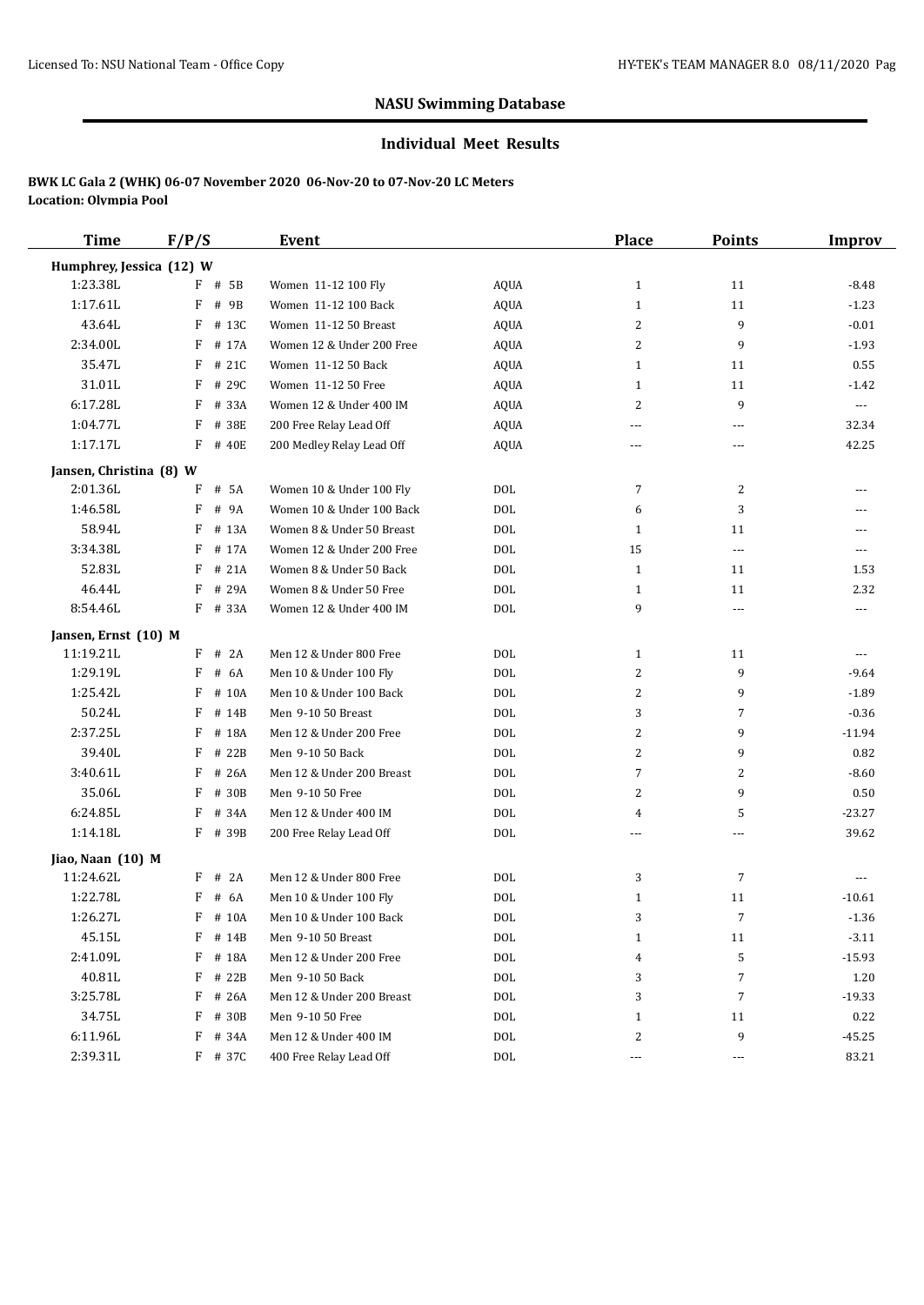#### **Individual Meet Results**

| <b>Time</b>              | F/P/S |           | Event                     |             | Place          | <b>Points</b>  | <b>Improv</b>  |
|--------------------------|-------|-----------|---------------------------|-------------|----------------|----------------|----------------|
| Kali, Martha (14) W      |       |           |                           |             |                |                |                |
| 12:10.22L                |       | $F$ # 1B  | Women 13-14 800 Free      | <b>DOL</b>  | 6              | 3              | ---            |
| 1:23.89L                 | F     | # 5C      | Women 13-14 100 Fly       | <b>DOL</b>  | 9              | ---            | $-4.78$        |
| 1:27.96L                 | F     | # 9C      | Women 13-14 100 Back      | <b>DOL</b>  | 10             | ---            | 1.80           |
| 47.79L                   | F     | # 13D     | Women 13-14 50 Breast     | <b>DOL</b>  | 12             | ---            | 1.38           |
| 2:41.38L                 | F     | # 17B     | Women 13-14 200 Free      | <b>DOL</b>  | 7              | 2              | $-2.35$        |
| 40.80L                   | F     | # 21D     | Women 13-14 50 Back       | <b>DOL</b>  | 10             | ---            | $-0.27$        |
| 3:42.95L DQ              | F     | # 25B     | Women 13-14 200 Breast    | <b>DOL</b>  | $---$          | ---            | ---            |
| 33.23L                   | F     | # 29D     | Women 13-14 50 Free       | <b>DOL</b>  | 6              | 3              | $-0.93$        |
| 6:34.86L DQ              | F     | # 33B     | Women 13-14 400 IM        | <b>DOL</b>  | ---            | ---            | $\cdots$       |
| 1:08.70L                 |       | F # 38D   | 200 Free Relay Lead Off   | <b>DOL</b>  | ---            | ---            | 34.54          |
| Kinnaird, Levette (14) W |       |           |                           |             |                |                |                |
| 10:53.43L                |       | $F$ # 1B  | Women 13-14 800 Free      | <b>DOL</b>  | 4              | 5              | $-28.34$       |
| 1:23.48L                 | F     | # 5C      | Women 13-14 100 Fly       | <b>DOL</b>  | 8              | $\mathbf{1}$   | $-9.32$        |
| 1:22.52L                 | F     | # 9C      | Women 13-14 100 Back      | <b>DOL</b>  | 5              | 4              | $-2.86$        |
| 42.25L                   | F     | # 13D     | Women 13-14 50 Breast     | <b>DOL</b>  | 2              | 8              | $-1.57$        |
| 2:31.55L                 | F     | # 17B     | Women 13-14 200 Free      | <b>DOL</b>  | 5              | 4              | $-5.67$        |
| 38.41L                   | F     | # 21D     | Women 13-14 50 Back       | <b>DOL</b>  | 7              | 2              | 1.28           |
| 3:12.42L                 | F     | # 25B     | Women 13-14 200 Breast    | <b>DOL</b>  | 2              | 9              | $-1.91$        |
| 32.93L                   | F     | # 29D     | Women 13-14 50 Free       | <b>DOL</b>  | 5              | 4              | $-0.07$        |
| 5:57.61L                 | F     | # 33B     | Women 13-14 400 IM        | <b>DOL</b>  | 2              | 9              | $-17.57$       |
| 1:20.64L                 | F     | # 40D     | 200 Medley Relay Lead Off | <b>DOL</b>  | ---            | ---            | 43.51          |
|                          |       |           |                           |             |                |                |                |
| Kinnaird, Liam (12) M    |       |           |                           |             |                |                |                |
| 11:23.64L                | F     | # 2A      | Men 12 & Under 800 Free   | <b>DOL</b>  | 2              | 9              | $\overline{a}$ |
| 1:31.03L                 | F     | # 6B      | Men 11-12 100 Fly         | <b>DOL</b>  | 7              | $\overline{2}$ | 0.62           |
| 1:21.15L                 | F     | # 10B     | Men 11-12 100 Back        | <b>DOL</b>  | 2              | 9              | 0.71           |
| 44.23L                   | F     | # 14C     | Men 11-12 50 Breast       | <b>DOL</b>  | 4              | 5              | $-0.76$        |
| 2:35.09L                 | F     | # 18A     | Men 12 & Under 200 Free   | <b>DOL</b>  | $\mathbf{1}$   | 11             | $-9.40$        |
| 36.94L                   | F     | # 22C     | Men 11-12 50 Back         | <b>DOL</b>  | $\overline{2}$ | 9              | 0.73           |
| 3:25.07L                 | F     | # 26A     | Men 12 & Under 200 Breast | <b>DOL</b>  | $\mathbf{1}$   | 11             | $-6.52$        |
| 32.58L                   | F     | # 30C     | Men 11-12 50 Free         | <b>DOL</b>  | 3              | 7              | $-0.12$        |
| 6:07.37L                 | F     | # 34A     | Men 12 & Under 400 IM     | <b>DOL</b>  | $\mathbf{1}$   | 11             | $-31.33$       |
| 1:22.97L                 | F     | # 41C     | 200 Medley Relay Lead Off | <b>DOL</b>  | ---            | ---            | 46.76          |
| Klein, Kaylynn (13) W    |       |           |                           |             |                |                |                |
| 1:21.73L                 | F     | # 5C      | Women 13-14 100 Fly       | AQUA        | 6              | 3              | $-1.96$        |
| 1:23.12L                 | F     | # 9C      | Women 13-14 100 Back      | AQUA        | 7              | 2              | $-1.23$        |
| 45.28L                   |       | $F$ # 13D | Women 13-14 50 Breast     | <b>AQUA</b> | 7              | 2              | $-2.55$        |
| 2:44.99L                 |       | F # 17B   | Women 13-14 200 Free      | AQUA        | 11             | ---            | $-7.50$        |
| 38.55L                   |       | $F$ # 21D | Women 13-14 50 Back       | AQUA        | 8              | 1              | $-0.55$        |
| 3:27.10L                 | F     | # 25B     | Women 13-14 200 Breast    | AQUA        | 7              | 2              | $-4.58$        |
| 33.25L                   |       | F # 29D   | Women 13-14 50 Free       | AQUA        | 7              | 2              | $-0.91$        |
| Koster, Charles (14) M   |       |           |                           |             |                |                |                |
| 1:25.33L                 |       | F # 10C   | Men 13-14 100 Back        | MAC         | 9              | ---            |                |
| 2:56.03L                 |       | F # 18B   | Men 13-14 200 Free        | MAC         | 10             | ---            | ---            |
| 38.63L                   | F     | # 22D     | Men 13-14 50 Back         | MAC         | 10             | ---            |                |
| 32.59L DQ                | F     | # 30D     | Men 13-14 50 Free         | MAC         | $\cdots$       | ---            |                |
| 1:15.56L                 |       | $F$ # 41G | 200 Medley Relay Lead Off | MAC         | $---$          | ---            | ---            |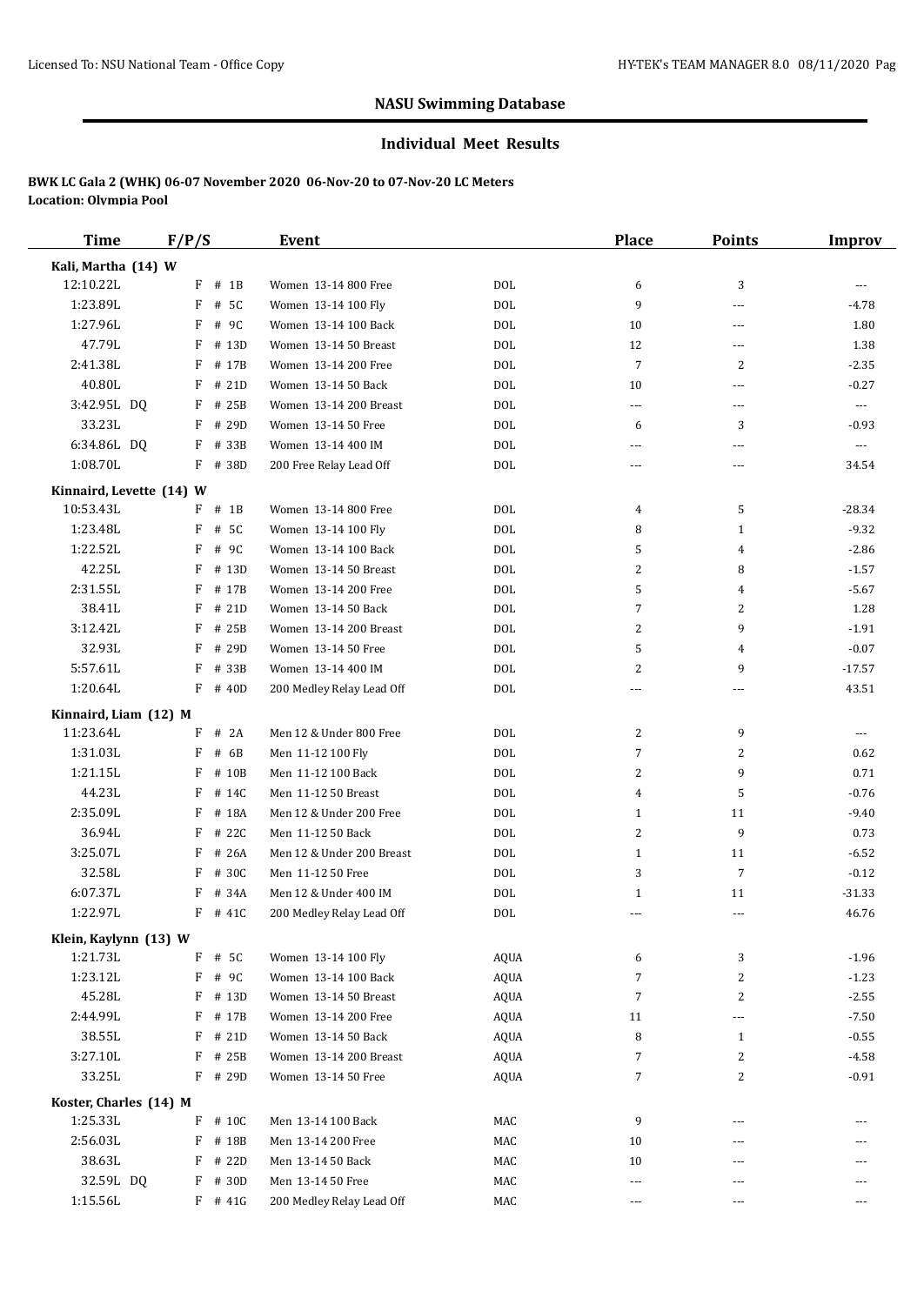#### **Individual Meet Results**

| <b>Time</b>                | F/P/S      | Event                     |             | <b>Place</b> | <b>Points</b>  | <b>Improv</b> |
|----------------------------|------------|---------------------------|-------------|--------------|----------------|---------------|
| Lamprecht, Lushano (23) M  |            |                           |             |              |                |               |
| 30.99L                     | $F$ # 22G  | Men 19 & Over 50 Back     | <b>AQUA</b> | $\mathbf{1}$ | 11             | 3.51          |
| 27.32L                     | $F$ # 30G  | Men 19 & Over 50 Free     | <b>AQUA</b> | 2            | 9              | 2.21          |
| Langford, Johannes (11) M  |            |                           |             |              |                |               |
| 12:07.85L                  | $F$ # 2A   | Men 12 & Under 800 Free   | <b>DOL</b>  | 4            | 5              | ---           |
| 1:24.56L                   | F<br># 6B  | Men 11-12 100 Fly         | <b>DOL</b>  | 3            | 7              | $-19.25$      |
| 1:23.20L                   | F<br># 10B | Men 11-12 100 Back        | <b>DOL</b>  | 3            | 7              | $-0.17$       |
| 42.99L                     | F<br># 14C | Men 11-12 50 Breast       | <b>DOL</b>  | 2            | 9              | $-3.12$       |
| 2:45.38L                   | F<br># 18A | Men 12 & Under 200 Free   | <b>DOL</b>  | 7            | 2              | $-20.56$      |
| 36.97L                     | F<br># 22C | Men 11-12 50 Back         | <b>DOL</b>  | 3            | 7              | $-0.02$       |
| 3:25.72L                   | F<br># 26A | Men 12 & Under 200 Breast | <b>DOL</b>  | 2            | 9              | $-12.24$      |
| 32.67L                     | F<br># 30C | Men 11-12 50 Free         | <b>DOL</b>  | 4            | 5              | $-0.33$       |
| 6:27.14L                   | F<br># 34A | Men 12 & Under 400 IM     | <b>DOL</b>  | 5            | 4              | $-41.42$      |
| 1:10.64L                   | $F$ # 390  | 200 Free Relay Lead Off   | <b>DOL</b>  | ---          | ---            | 37.64         |
| Lasso Drews, Daniel (14) M |            |                           |             |              |                |               |
| 11:15.66L                  | $F$ # 2B   | Men 13-14 800 Free        | <b>DOL</b>  | 4            | 5              | ---           |
| 1:13.63L                   | F<br># 6C  | Men 13-14 100 Fly         | <b>DOL</b>  | 6            | 3              | $-6.27$       |
| 1:26.49L                   | F<br># 10C | Men 13-14 100 Back        | <b>DOL</b>  | 10           | ---            | $-4.92$       |
| 43.39L                     | F<br># 14D | Men 13-14 50 Breast       | <b>DOL</b>  | 9            | ---            | $-1.70$       |
| 2:30.34L                   | F<br># 18B | Men 13-14 200 Free        | <b>DOL</b>  | 7            | $\overline{2}$ | $-13.05$      |
| 38.49L                     | F<br># 22D | Men 13-14 50 Back         | <b>DOL</b>  | 8            | 1              | 1.43          |
| 3:19.08L                   | F<br># 26B | Men 13-14 200 Breast      | <b>DOL</b>  | 5            | $\overline{4}$ | $-10.14$      |
| 30.81L                     | F<br># 30D | Men 13-14 50 Free         | <b>DOL</b>  | 8            | $\mathbf{1}$   | 0.13          |
| 6:00.33L                   | $F$ # 34B  | Men 13-14 400 IM          | <b>DOL</b>  | 6            | 3              | $-28.48$      |
| Le Roux, Annemarie (18) W  |            |                           |             |              |                |               |
| 13:23.61L                  | $F$ # 1D   | Women 17-18 800 Free      | MAC         | 3            | 7              |               |
| 2:54.89L                   | F<br># 17D | Women 17-18 200 Free      | MAC         | 4            | 5              | ---           |
| 33.14L                     | $F$ # 29F  | Women 17-18 50 Free       | MAC         | 2            | 9              |               |
| Le Roux, Marilize (12) W   |            |                           |             |              |                |               |
| 3:12.26L                   | $F$ # 17A  | Women 12 & Under 200 Free | MAC         | 13           | ---            |               |
| 36.64L DQ                  | $F$ # 290  | Women 11-12 50 Free       | MAC         | $\cdots$     | ---            | ---           |
| Leitner, Chelsea (25) W    |            |                           |             |              |                |               |
| 3:15.63L                   | $F$ # 19A  | Women 25-44 200 Free      | AQUA        | 1            | 11             |               |
| 35.73L                     | F # 31A    | Women 25-44 50 Free       | AQUA        | $\mathbf{1}$ | 11             | $-0.54$       |
| 1:16.70L                   | F # 38G    | 200 Free Relay Lead Off   | AQUA        |              | ---            | 40.43         |
| Leitner, Janine (24) W     |            |                           |             |              |                |               |
| 13:01.17L                  | $F$ # 1E   | Women 19 & Over 800 Free  | AQUA        | 2            | 9              | ---           |
| 42.98L                     | F # 13G    | Women 19 & Over 50 Breast | <b>AQUA</b> | 1            | 11             | -4.69         |
| 2:48.04L                   | $F$ # 17E  | Women 19 & Over 200 Free  | AQUA        | 2            | 9              | 3.32          |
| 39.43L                     | $F$ # 21G  | Women 19 & Over 50 Back   | AQUA        | 2            | 9              | 1.51          |
| 32.52L                     | F # 29G    | Women 19 & Over 50 Free   | <b>AQUA</b> | 2            | 9              | $-0.35$       |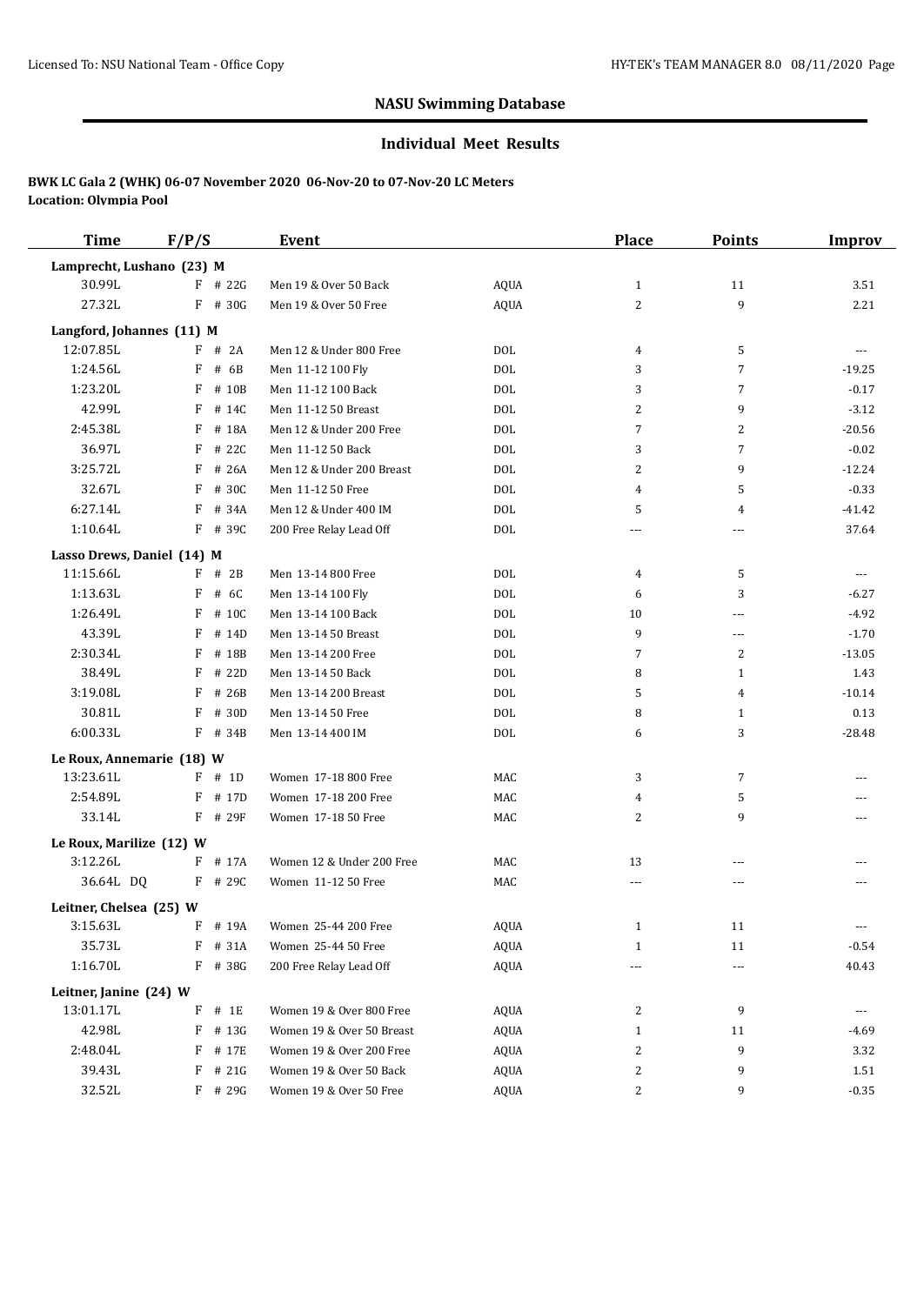#### **Individual Meet Results**

| <b>Time</b>              | F/P/S      | Event                     |              | <b>Place</b> | <b>Points</b>  | <b>Improv</b> |
|--------------------------|------------|---------------------------|--------------|--------------|----------------|---------------|
| Leitner, Ulrike (52) W   |            |                           |              |              |                |               |
| 15:20.90L                | F<br># 3B  | Women 45 & Over 800 Free  | <b>AQUA</b>  | $\mathbf{1}$ | 11             |               |
| 1:42.26L                 | F<br># 11B | Women 45 & Over 100 Back  | AQUA         | $\mathbf{1}$ | 11             | ---           |
| 3:27.58L                 | F<br># 19B | Women 45 & Over 200 Free  | <b>AQUA</b>  | 3            | $\overline{7}$ | ---           |
| 47.34L                   | F<br># 23B | Women 45 & Over 50 Back   | <b>AQUA</b>  | $\mathbf{1}$ | 11             | 1.53          |
| 39.44L                   | F<br># 31B | Women 45 & Over 50 Free   | AQUA         | 3            | 7              | 0.17          |
| 1:33.30L                 | $F$ # 40G  | 200 Medley Relay Lead Off | <b>AQUA</b>  |              | ---            | 47.49         |
| Leitner, Zachary (7) M   |            |                           |              |              |                |               |
| 1:53.35L                 | F<br># 10A | Men 10 & Under 100 Back   | AQUA         | 10           | $\overline{a}$ | ---           |
| 1:15.91L                 | F<br># 14A | Men 8 & Under 50 Breast   | <b>AQUA</b>  | 2            | 9              | 0.08          |
| 55.21L                   | F<br># 22A | Men 8 & Under 50 Back     | <b>AQUA</b>  | 3            | 7              | 5.54          |
| 48.75L                   | F # 30A    | Men 8 & Under 50 Free     | <b>AQUA</b>  | 2            | 9              | 0.09          |
| Loubser, Courtney (11) W |            |                           |              |              |                |               |
| 54.28L                   | $F$ # 13C  | Women 11-12 50 Breast     | PHOEN        | 11           | ---            | $-0.12$       |
| 49.35L                   | $F$ # 21C  | Women 11-12 50 Back       | <b>PHOEN</b> | 11           | ---            | $-1.46$       |
| 42.72L                   | F # 29C    | Women 11-12 50 Free       | <b>PHOEN</b> | 9            | ---            | 0.83          |
| Loxton, Dominic (15) M   |            |                           |              |              |                |               |
| 1:22.67L                 | $F$ # 6D   | Men 15-16 100 Fly         | <b>AQUA</b>  | 7            | $\overline{c}$ | $-2.73$       |
| 1:30.22L                 | F<br># 10D | Men 15-16 100 Back        | <b>AQUA</b>  | 7            | 2              | $-0.39$       |
| 46.09L                   | F<br># 14E | Men 15-16 50 Breast       | <b>AQUA</b>  | 6            | 3              | 0.02          |
| 2:53.65L                 | F<br># 18C | Men 15-16 200 Free        | <b>AQUA</b>  | 5            | 4              | $-10.25$      |
| 40.53L                   | F<br># 22E | Men 15-16 50 Back         | <b>AQUA</b>  | 6            | 3              | $-0.94$       |
| 31.87L                   | F<br># 30E | Men 15-16 50 Free         | <b>AQUA</b>  | 5            | 4              | 0.66          |
| Magongo, Armas (16) M    |            |                           |              |              |                |               |
| 1:14.90L                 | F<br># 6D  | Men 15-16 100 Fly         | AQUA         | 5            | 4              | $-12.02$      |
| 1:14.75L                 | F<br># 10D | Men 15-16 100 Back        | <b>AQUA</b>  | 5            | 4              | $-3.82$       |
| 34.28L                   | F<br># 14E | Men 15-16 50 Breast       | <b>AQUA</b>  | 3            | $\overline{7}$ | $-1.45$       |
| 2:28.54L                 | F<br># 18C | Men 15-16 200 Free        | <b>AQUA</b>  | 4            | 5              | 5.19          |
| 34.57L                   | F<br># 22E | Men 15-16 50 Back         | <b>AQUA</b>  | 4            | 5              | $-1.27$       |
| 27.98L                   | F<br># 30E | Men 15-16 50 Free         | <b>AQUA</b>  | 2            | 9              | $-0.70$       |
| 58.47L                   | $F$ # 39G  | 200 Free Relay Lead Off   | AQUA         | ---          | ---            | 29.79         |
| Magongo, Brave (14) M    |            |                           |              |              |                |               |
| 1:06.66L                 | $F$ # 6C   | Men 13-14 100 Fly         | AQUA         | 1            | 11             | $-2.35$       |
| 1:10.63L                 | $F$ # 10C  | Men 13-14 100 Back        | <b>AQUA</b>  | 1            | 11             | $-0.07$       |
| 36.16L                   | $F$ # 14D  | Men 13-14 50 Breast       | AQUA         | 2            | 9              | 0.66          |
| 2:18.14L                 | $F$ # 18B  | Men 13-14 200 Free        | <b>AQUA</b>  | 3            | 7              | $-8.16$       |
| 32.06L                   | F # 22D    | Men 13-14 50 Back         | <b>AQUA</b>  | 1            | 11             | 0.35          |
| 27.34L                   | F # 30D    | Men 13-14 50 Free         | <b>AQUA</b>  | 2            | 9              | $-1.17$       |
| 1:07.40L                 | $F$ # 41G  | 200 Medley Relay Lead Off | <b>AQUA</b>  |              | ---            | 35.69         |
| Mahdy, Nadien (9) W      |            |                           |              |              |                |               |
| 1:01.01L DQ              | $F$ # 13B  | Women 9-10 50 Breast      | $\rm DOL$    | $\cdots$     | ---            |               |
| 1:06.01L                 | $F$ # 21B  | Women 9-10 50 Back        | $\rm DOL$    | 13           |                |               |
| 59.87L                   | F # 29B    | Women 9-10 50 Free        | $\rm DOL$    | 13           | ---            | ---           |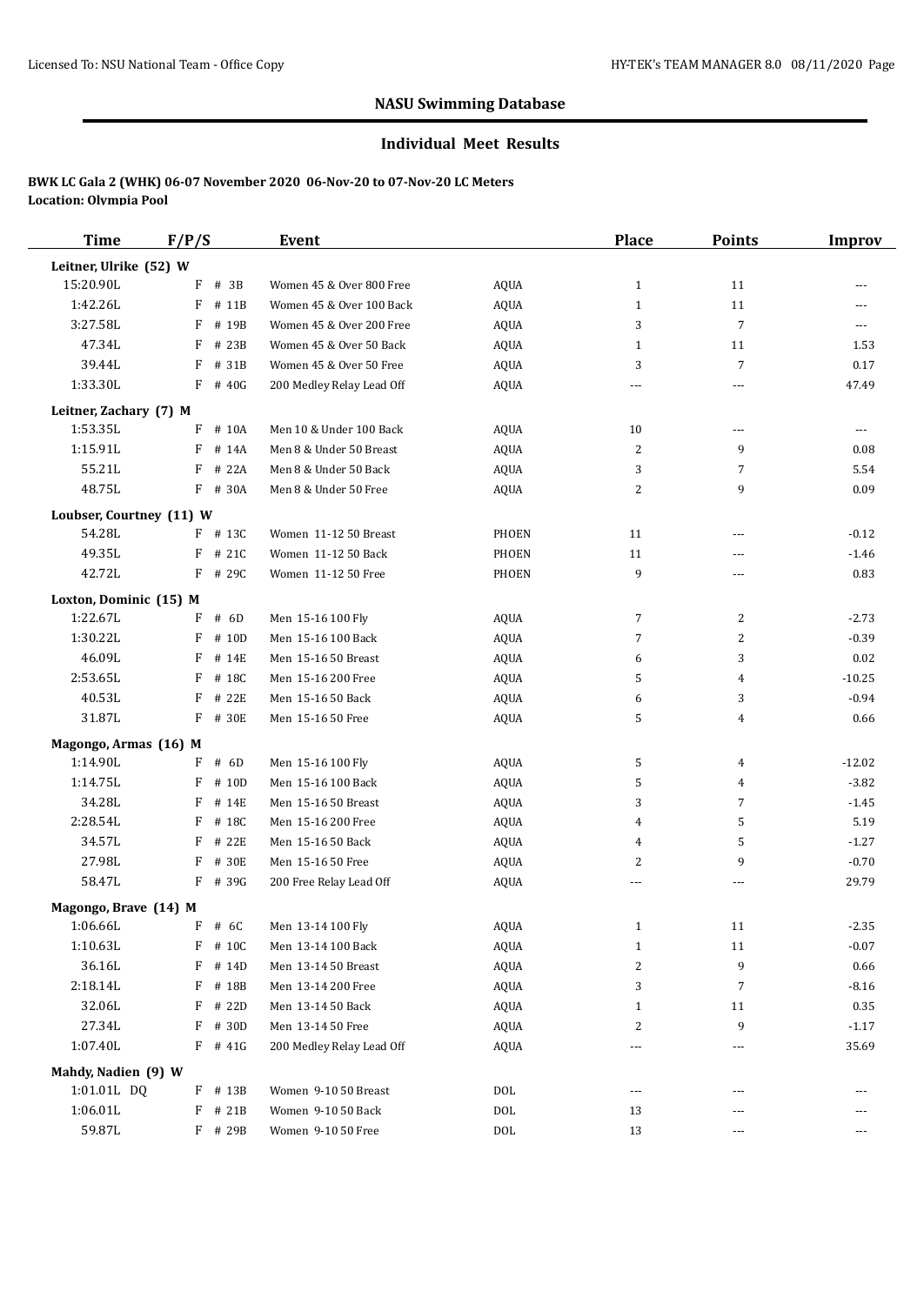#### **Individual Meet Results**

| <b>Time</b>                           | F/P/S                   | <b>Event</b>                |              | <b>Place</b> | <b>Points</b>  | <b>Improv</b>            |
|---------------------------------------|-------------------------|-----------------------------|--------------|--------------|----------------|--------------------------|
| Marggraff, Alex (12) M                |                         |                             |              |              |                |                          |
| 12:22.55L                             | $F$ # 2A                | Men 12 & Under 800 Free     | <b>DOL</b>   | 6            | 3              |                          |
| 1:29.20L                              | F<br># 6B               | Men 11-12 100 Fly           | <b>DOL</b>   | 6            | 3              | ---                      |
| 1:28.10L DQ                           | $F$ # 10B               | Men 11-12 100 Back          | <b>DOL</b>   | ---          | $\overline{a}$ | ---                      |
| 50.08L                                | $F$ # 14C               | Men 11-12 50 Breast         | <b>DOL</b>   | 9            | ---            | ---                      |
| 2:50.06L                              | F # 18A                 | Men 12 & Under 200 Free     | <b>DOL</b>   | 9            | $\overline{a}$ | $---$                    |
| 40.32L                                | $F$ # 22C               | Men 11-12 50 Back           | <b>DOL</b>   | 8            | $\mathbf{1}$   | 0.85                     |
| 3:34.32L DQ                           | $F$ # 26A               | Men 12 & Under 200 Breast   | <b>DOL</b>   | ---          | $---$          | $\overline{\phantom{a}}$ |
| 36.39L                                | F<br># 30C              | Men 11-12 50 Free           | <b>DOL</b>   | 8            | $\mathbf{1}$   | 0.91                     |
| 6:30.84L                              | F # 34A                 | Men 12 & Under 400 IM       | <b>DOL</b>   | 7            | 2              | ---                      |
| Matyayi, Roselinda (10) W             |                         |                             |              |              |                |                          |
| 1:29.72L                              | $F$ # 5A                | Women 10 & Under 100 Fly    | <b>AQUA</b>  | $\mathbf{1}$ | 11             | $-15.06$                 |
| 1:29.02L                              | F # 9A                  | Women 10 & Under 100 Back   | <b>AQUA</b>  | $\mathbf{1}$ | 11             | $-1.34$                  |
| 45.84L                                | F<br># 13B              | Women 9-10 50 Breast        | <b>AQUA</b>  | $\mathbf{1}$ | 11             | $-4.80$                  |
| 2:58.28L                              | F # 17A                 | Women 12 & Under 200 Free   | AQUA         | 8            | 1              | $-20.61$                 |
| 38.67L                                | F # 21B                 | Women 9-10 50 Back          | <b>AQUA</b>  | $\mathbf{1}$ | 11             | $-0.81$                  |
| 3:38.99L                              | F<br># 25A              | Women 12 & Under 200 Breast | <b>AQUA</b>  | 6            | 3              | $-16.88$                 |
| 34.04L                                | F # 29B                 | Women 9-10 50 Free          | <b>AQUA</b>  | 1            | 11             | $-1.08$                  |
| McNab, Aneurene (9) W                 |                         |                             |              |              |                |                          |
| 2:41.15L                              | F # 5A                  | Women 10 & Under 100 Fly    | DOL          | 9            | $\overline{a}$ | 5.76                     |
| 2:14.95L                              | F<br># 9A               | Women 10 & Under 100 Back   | <b>DOL</b>   | 11           | ---            | 4.26                     |
| 1:05.07L                              | F # 13B                 | Women 9-10 50 Breast        | <b>DOL</b>   | 11           | $\overline{a}$ | 0.14                     |
| 1:01.44L                              | $F$ # 21B               | Women 9-10 50 Back          | <b>DOL</b>   | 12           | ---            | 6.05                     |
| 53.00L                                | F # 29B                 | Women 9-10 50 Free          | DOL          | 12           | $---$          | $-1.29$                  |
| McNamara, Scarlett (9) W              |                         |                             |              |              |                |                          |
| 1:00.64L                              | $F$ # 13B               | Women 9-10 50 Breast        | PHOEN        | 7            | 2              | ---                      |
| 55.29L                                | $F$ # 21B               | Women 9-10 50 Back          | <b>PHOEN</b> | 9            | ---            |                          |
| 50.30L                                | F # 29B                 | Women 9-10 50 Free          | PHOEN        | 10           | ---            |                          |
|                                       |                         |                             |              |              |                |                          |
| Mutumbulua, Trisha (16) W<br>1:19.14L | F # 5D                  | Women 15-16 100 Fly         | <b>DOL</b>   | 3            | $\overline{7}$ | 7.83                     |
| 1:19.74L                              | F<br># 9D               | Women 15-16 100 Back        | <b>DOL</b>   | 4            | 5              | 6.31                     |
| 40.96L                                | F # 13E                 | Women 15-16 50 Breast       | <b>DOL</b>   | 3            | $\overline{7}$ | 3.07                     |
| 2:29.84L                              | F # 17C                 | Women 15-16 200 Free        | DOL          | 3            | 7              | 11.31                    |
| 35.61L                                | F # 21E                 | Women 15-16 50 Back         | $\rm DOL$    | 2            | 9              | 1.88                     |
| 3:25.58L                              | $F$ # 25C               | Women 15-16 200 Breast      | $\rm DOL$    | 5            | 4              | 21.42                    |
| 29.87L                                | F # 29E                 | Women 15-16 50 Free         | DOL          | $\mathbf{1}$ | 11             | 1.26                     |
| 6:16.97L                              | F # 33C                 | Women 15-16 400 IM          | <b>DOL</b>   | 3            | $\overline{7}$ | 8.73                     |
|                                       |                         |                             |              |              |                |                          |
| Nakaleke, Elias (17) M<br>1:12.18L    | F # 10E                 | Men 17-18 100 Back          | AQUA         |              | 7              | 0.46                     |
|                                       |                         |                             |              | 3            |                |                          |
| 36.27L<br>33.37L                      | $F$ # 14F<br>F<br># 22F | Men 17-18 50 Breast         | <b>AQUA</b>  | 3            | $\overline{7}$ | $-0.25$                  |
|                                       | F # 30F                 | Men 17-18 50 Back           | <b>AQUA</b>  | 2            | 9              | $0.42\,$                 |
| 27.34L                                |                         | Men 17-18 50 Free           | AQUA         | 4            | 5              | $-0.14$                  |
| Nakaleke, Eliphas (11) M              |                         |                             |              |              |                |                          |
| 40.38L                                | F # 14C                 | Men 11-12 50 Breast         | <b>AQUA</b>  | $\mathbf{1}$ | 11             | $-1.55$                  |
| 36.24L                                | F # 22C                 | Men 11-12 50 Back           | <b>AQUA</b>  | $\mathbf{1}$ | 11             | $-1.23$                  |
| 31.76L                                | F # 30C                 | Men 11-12 50 Free           | <b>AQUA</b>  | 2            | 9              | $-0.05$                  |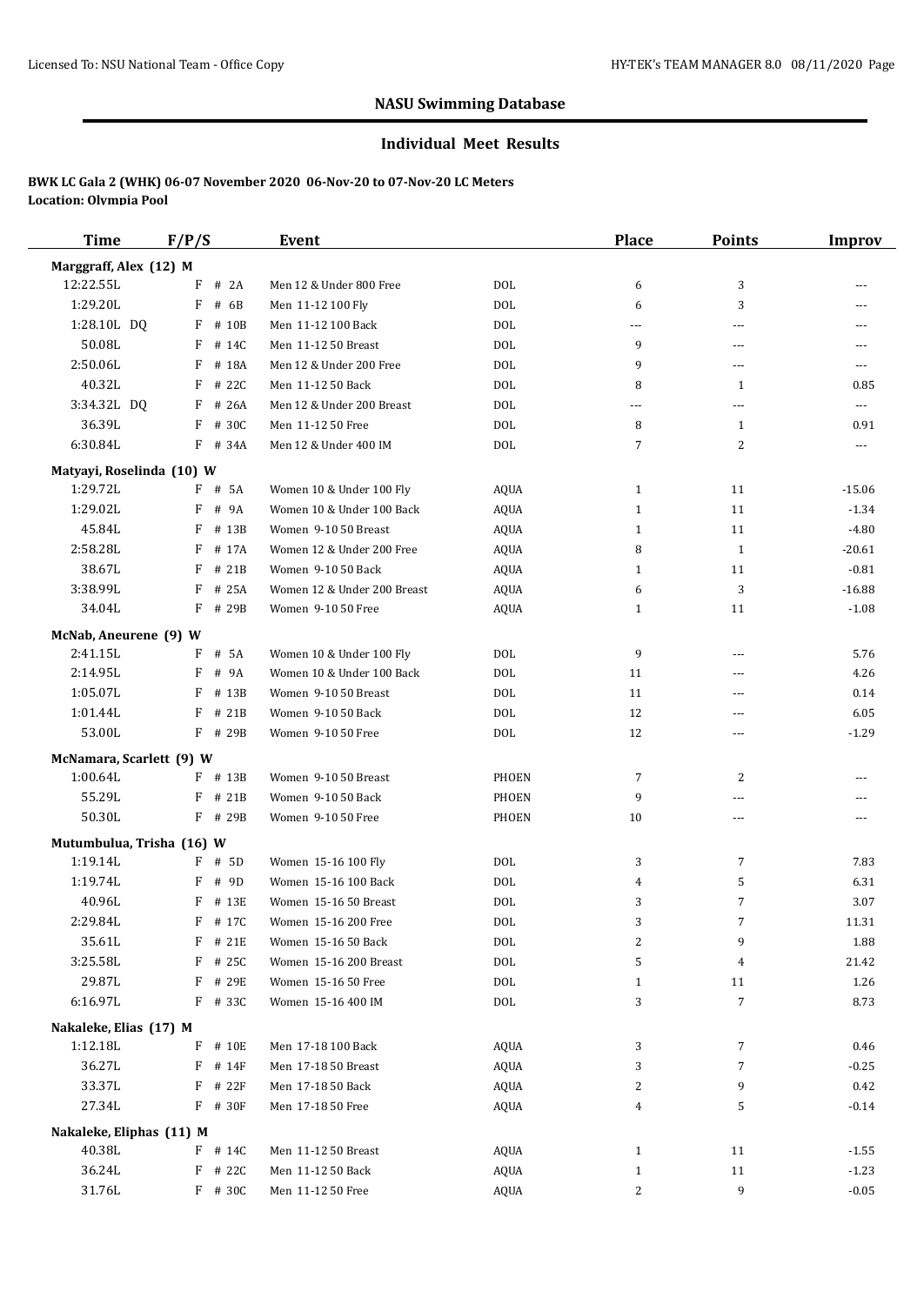#### **Individual Meet Results**

| <b>Time</b>              | F/P/S      | Event                     |             | <b>Place</b> | <b>Points</b>  | <b>Improv</b> |
|--------------------------|------------|---------------------------|-------------|--------------|----------------|---------------|
| Nakaleke, Ester (15) W   |            |                           |             |              |                |               |
| 1:30.06L                 | # 5D<br>F  | Women 15-16 100 Fly       | AQUA        | 6            | 3              | 2.94          |
| 40.90L                   | F # 13E    | Women 15-16 50 Breast     | AQUA        | 2            | 9              | 1.00          |
| 42.21L                   | F<br># 21E | Women 15-16 50 Back       | <b>AQUA</b> | 8            | 1              | 0.58          |
| 32.50L                   | F<br># 29E | Women 15-16 50 Free       | <b>AQUA</b> | 6            | 3              | 0.81          |
| Naukosho, Ainoa (9) W    |            |                           |             |              |                |               |
| 1:38.31L                 | F<br># 5A  | Women 10 & Under 100 Fly  | <b>DOL</b>  | 5            | $\overline{4}$ | $-14.01$      |
| 1:32.76L                 | F<br># 9A  | Women 10 & Under 100 Back | <b>DOL</b>  | 2            | 9              | $-9.16$       |
| 49.90L                   | F<br># 13B | Women 9-10 50 Breast      | <b>DOL</b>  | 3            | 7              | $-3.59$       |
| 3:04.23L                 | F # 17A    | Women 12 & Under 200 Free | <b>DOL</b>  | 11           | ---            | $-23.16$      |
| 44.15L                   | F<br># 21B | Women 9-10 50 Back        | <b>DOL</b>  | 3            | $\overline{7}$ | 1.07          |
| 37.49L                   | F<br># 29B | Women 9-10 50 Free        | <b>DOL</b>  | 4            | 5              | $-0.07$       |
| 7:26.65L                 | $F$ # 33A  | Women 12 & Under 400 IM   | <b>DOL</b>  | 8            | 1              | $\cdots$      |
| Naukosho, Ariana (13) W  |            |                           |             |              |                |               |
| 10:39.20L                | $F$ # 1B   | Women 13-14 800 Free      | DOL         | 2            | 9              | $-0.11$       |
| 1:16.07L                 | F<br># 5C  | Women 13-14 100 Fly       | <b>DOL</b>  | $\mathbf{1}$ | 11             | 0.31          |
| 1:20.70L                 | F<br># 9C  | Women 13-14 100 Back      | <b>DOL</b>  | 3            | 7              | 4.65          |
| 40.73L                   | F<br># 13D | Women 13-14 50 Breast     | <b>DOL</b>  | $\mathbf{1}$ | 11             | 1.77          |
| 2:29.63L                 | F<br># 17B | Women 13-14 200 Free      | <b>DOL</b>  | 4            | 5              | 2.19          |
| 36.29L                   | F<br># 21D | Women 13-14 50 Back       | <b>DOL</b>  | 2            | 9              | 0.07          |
| 3:06.11L                 | F<br># 25B | Women 13-14 200 Breast    | <b>DOL</b>  | $\mathbf{1}$ | 11             | 1.74          |
| 32.04L                   | F<br># 29D | Women 13-14 50 Free       | <b>DOL</b>  | 3            | $\overline{7}$ | 0.98          |
| 5:51.90L                 | F<br># 33B | Women 13-14 400 IM        | <b>DOL</b>  | $\mathbf{1}$ | 11             | $-5.61$       |
| Naukushu, Elago (19) M   |            |                           |             |              |                |               |
| 1:13.78L                 | $F$ # 6F   | Men 19 & Over 100 Fly     | <b>AQUA</b> | $\mathbf{1}$ | 11             | $-1.25$       |
| 1:17.10L                 | F<br># 10F | Men 19 & Over 100 Back    | <b>AQUA</b> | $\mathbf{1}$ | 11             | $-0.55$       |
| 38.55L                   | F<br># 14G | Men 19 & Over 50 Breast   | <b>AQUA</b> | 2            | 9              | 1.10          |
| 33.58L                   | F<br># 22G | Men 19 & Over 50 Back     | <b>AQUA</b> | 2            | 9              | $-0.90$       |
| 29.81L                   | $F$ # 30G  | Men 19 & Over 50 Free     | <b>AQUA</b> | 3            | $\overline{7}$ | $-0.10$       |
| Naukushu, Samora (17) M  |            |                           |             |              |                |               |
| 1:25.46L                 | F # 6E     | Men 17-18 100 Fly         | AQUA        | 4            | 5              | $-2.74$       |
| 1:22.41L                 | F<br># 10E | Men 17-18 100 Back        | <b>AQUA</b> | 5            | 4              | 0.04          |
| 38.52L                   | $F$ # 14F  | Men 17-18 50 Breast       | <b>AQUA</b> | 6            | 3              | 0.87          |
| 37.49L                   | F # 22F    | Men 17-18 50 Back         | AQUA        | 4            | 5              | 0.50          |
| 29.74L                   | F # 30F    | Men 17-18 50 Free         | <b>AQUA</b> | 5            | 4              | 0.33          |
| Nel, Amy-Isabella (11) W |            |                           |             |              |                |               |
| 1:37.16L                 | $F$ # 9B   | Women 11-12 100 Back      | MAC         | 9            | ---            | $-0.33$       |
| 48.90L                   | F # 13C    | Women 11-12 50 Breast     | MAC         | 9            | ---            | 0.78          |
| 42.05L                   | $F$ # 21C  | Women 11-12 50 Back       | MAC         | 9            | ---            | $-0.20$       |
| 36.16L                   | F # 29C    | Women 11-12 50 Free       | MAC         | 6            | 3              | $-1.44$       |
| Nel, Esmeralda (11) W    |            |                           |             |              |                |               |
| 47.25L                   | $F$ # 13C  | Women 11-12 50 Breast     | PHOEN       | 7            | 2              | $-1.18$       |
| 40.74L                   | $F$ # 21C  | Women 11-12 50 Back       | PHOEN       | 4            | 5              | $-1.77$       |
| 32.69L                   | F # 29C    | Women 11-12 50 Free       | PHOEN       | 2            | 9              | $-1.56$       |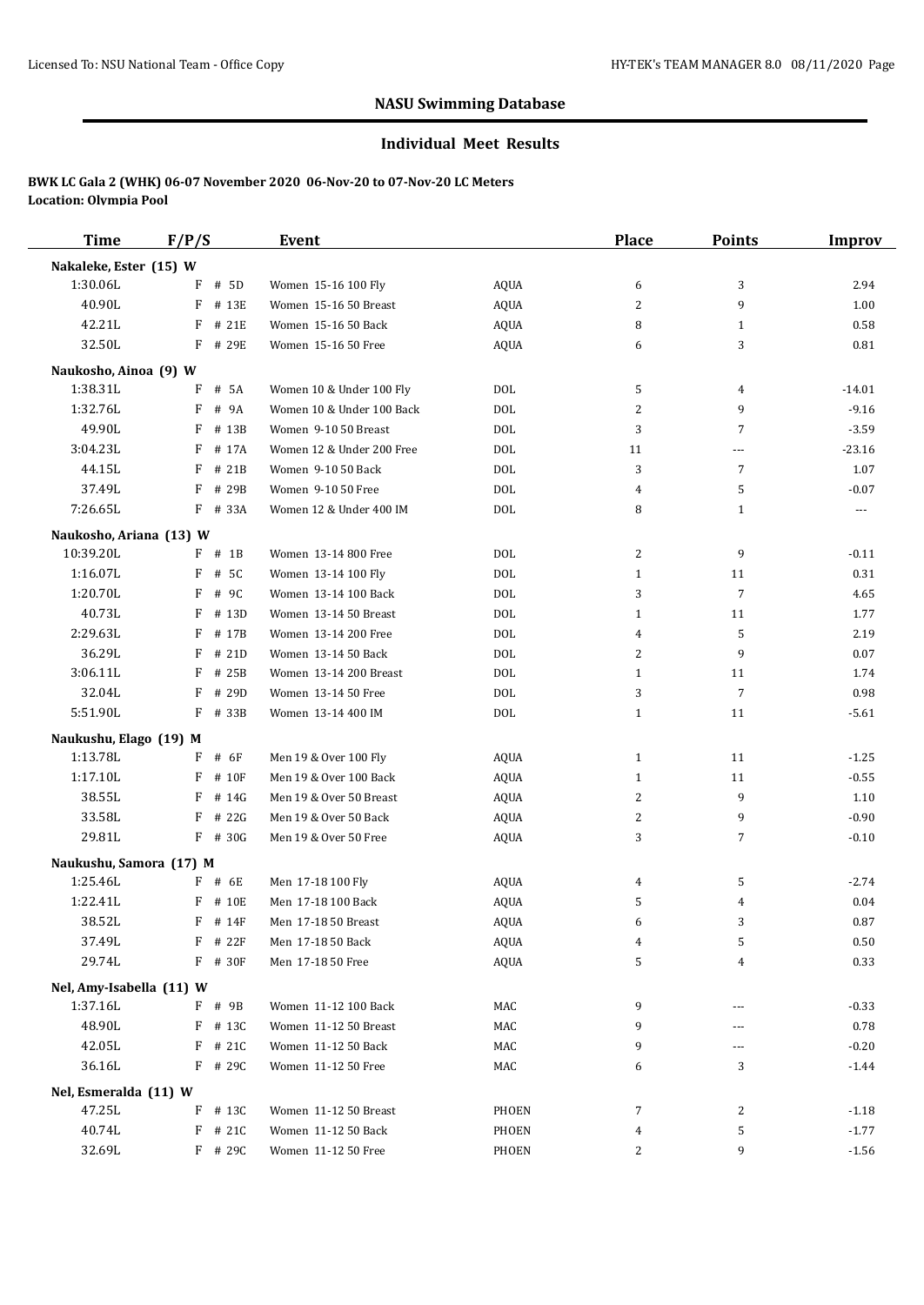#### **Individual Meet Results**

| <b>Time</b>            | F/P/S       | <b>Event</b>              |             | <b>Place</b> | <b>Points</b>        | <b>Improv</b>        |
|------------------------|-------------|---------------------------|-------------|--------------|----------------------|----------------------|
| Nell, Noah (15) M      |             |                           |             |              |                      |                      |
| 1:11.28L               | F<br># 6D   | Men 15-16 100 Fly         | AQUA        | 4            | 5                    | $-7.92$              |
| 1:12.66L               | F<br># 10D  | Men 15-16 100 Back        | AQUA        | 4            | 5                    | $-1.82$              |
| 37.20L                 | F<br># 14E  | Men 15-16 50 Breast       | <b>AQUA</b> | 5            | 4                    | $-1.90$              |
| 2:17.68L               | F<br># 18C  | Men 15-16 200 Free        | <b>AQUA</b> | 2            | 9                    | $-6.11$              |
| 33.76L                 | # 22E<br>F  | Men 15-16 50 Back         | AQUA        | 3            | $\overline{7}$       | $-0.40$              |
| 2:58.86L               | F<br># 26C  | Men 15-16 200 Breast      | AQUA        | 2            | 9                    | $-12.47$             |
| 29.01L                 | F<br># 30E  | Men 15-16 50 Free         | AQUA        | 3            | $\overline{7}$       | $-0.18$              |
| 5:45.88L               | F # 34C     | Men 15-16 400 IM          | AQUA        | 2            | 9                    | $-15.14$             |
| Nell, Tristan (12) M   |             |                           |             |              |                      |                      |
| 1:26.97L               | F<br># 6B   | Men 11-12 100 Fly         | AQUA        | 5            | 4                    | $-6.81$              |
| 1:30.54L               | F<br># 10B  | Men 11-12 100 Back        | AQUA        | 7            | 2                    | $-0.17$              |
| 46.66L                 | F<br># 14C  | Men 11-12 50 Breast       | AQUA        | 6            | 3                    | $-2.21$              |
| 2:44.87L               | F<br># 18A  | Men 12 & Under 200 Free   | <b>AQUA</b> | 6            | 3                    | $-8.86$              |
| 41.75L                 | F<br># 22C  | Men 11-12 50 Back         | <b>AQUA</b> | 9            | ---                  | 0.09                 |
| 3:37.77L               | F<br># 26A  | Men 12 & Under 200 Breast | AQUA        | 6            | 3                    | $-18.64$             |
| 34.35L                 | # 30C<br>F  | Men 11-12 50 Free         | AQUA        | 7            | $\overline{c}$       | $-0.25$              |
| 6:41.77L               | F # 34A     | Men 12 & Under 400 IM     | AQUA        | 8            | $\mathbf{1}$         | $-29.91$             |
| Ohm, Michaela (13) W   |             |                           |             |              |                      |                      |
| 10:36.04L              | $#$ 1B<br>F | Women 13-14 800 Free      | <b>DOL</b>  | $\mathbf{1}$ | 11                   | $-27.16$             |
| 1:17.45L               | F<br># 5C   | Women 13-14 100 Fly       | <b>DOL</b>  | 3            | $\overline{7}$       | $-2.87$              |
| 1:22.58L               | F<br># 9C   | Women 13-14 100 Back      | <b>DOL</b>  | 6            | 3                    | 2.26                 |
| 46.50L                 | F<br># 13D  | Women 13-14 50 Breast     | DOL         | 9            | $\cdots$             | $-0.09$              |
| 2:22.92L               | F<br># 17B  | Women 13-14 200 Free      | DOL         | $\mathbf{1}$ | 11                   | $-5.97$              |
| 37.03L                 | F<br># 21D  | Women 13-14 50 Back       | DOL         | 4            | 5                    | 1.49                 |
| 30.59L                 | F<br># 29D  | Women 13-14 50 Free       | DOL         | $\mathbf{1}$ | 11                   | $-0.26$              |
| 6:29.92L               | F # 33B     | Women 13-14 400 IM        | DOL         | 4            | 5                    | 1.86                 |
| Ohm, Oliver (14) M     |             |                           |             |              |                      |                      |
| 9:29.25L               | F<br># 2B   | Men 13-14 800 Free        | DOL         | $\mathbf{1}$ | 11                   | $-17.23$             |
| 1:11.40L               | F<br># 6C   | Men 13-14 100 Fly         | DOL         | 3            | 7                    | $-4.18$              |
| 1:11.24L               | F<br># 10C  | Men 13-14 100 Back        | <b>DOL</b>  | 3            | $\overline{7}$       | $-1.20$              |
| 36.20L                 | F<br># 14D  | Men 13-14 50 Breast       | <b>DOL</b>  | 3            | $\overline{7}$       | $-2.74$              |
| 2:06.74L               | F # 18B     | Men 13-14 200 Free        | <b>DOL</b>  | $\mathbf{1}$ | 11                   | $-4.31$              |
| 32.83L                 | # 22D<br>F  | Men 13-14 50 Back         | DOL         | 2            | 9                    | $-1.12$              |
| 26.78L                 | F<br># 30D  | Men 13-14 50 Free         | DOL         | $\mathbf{1}$ | 11                   | $-0.31$              |
| 5:42.92L               | F # 34B     | Men 13-14 400 IM          | DOL         | 3            | $\overline{7}$       | 0.30                 |
| Prinsloo, Martin (8) M |             |                           |             |              |                      |                      |
| 1:46.49L               | F<br># 6A   | Men 10 & Under 100 Fly    | DOL         | 6            | 3                    | $-17.54$             |
| 1:45.72L               | F<br># 10A  | Men 10 & Under 100 Back   | DOL         | 8            | $\mathbf{1}$         | $-16.43$             |
| 59.46L                 | F<br># 14A  | Men 8 & Under 50 Breast   | DOL         | 1            | 11                   | $-2.35$              |
| 3:18.38L               | F<br># 18A  | Men 12 & Under 200 Free   | DOL         | 18           | $\cdots$             | $-33.82$             |
| 50.65L                 | F<br># 22A  | Men 8 & Under 50 Back     | DOL         | $\mathbf{1}$ | 11                   | $-0.30$              |
| 41.98L                 | # 30A<br>F  | Men 8 & Under 50 Free     | DOL         | $\mathbf{1}$ | 11                   | 0.27                 |
| 7:44.85L               | F # 34A     | Men 12 & Under 400 IM     | DOL         | 13           | $\scriptstyle\cdots$ | $\scriptstyle\cdots$ |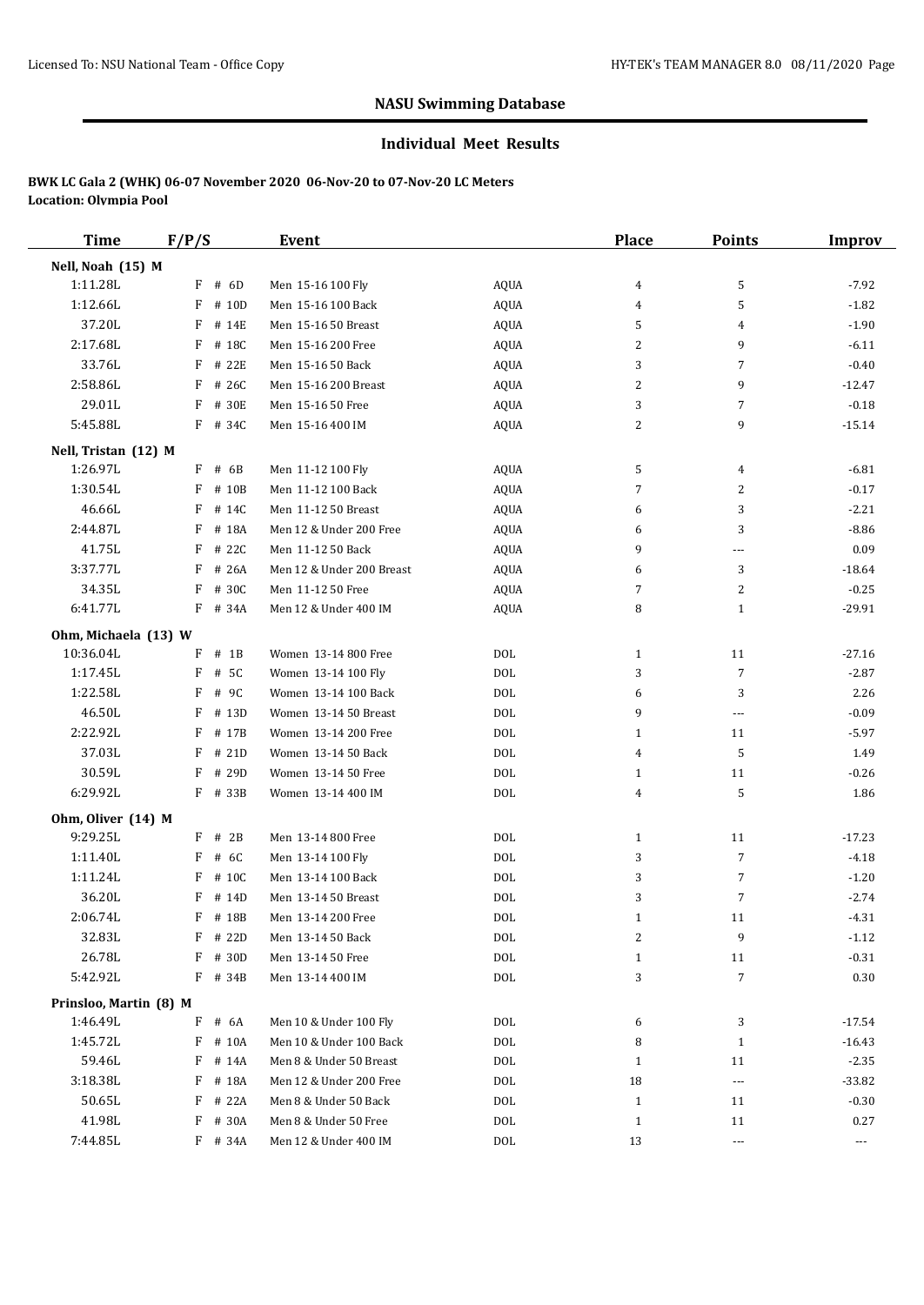#### **Individual Meet Results**

| <b>Time</b>             | F/P/S                                     | Event                       |             | Place        | <b>Points</b>  | <b>Improv</b> |
|-------------------------|-------------------------------------------|-----------------------------|-------------|--------------|----------------|---------------|
| Prinsloo, Milan (10) W  |                                           |                             |             |              |                |               |
| 12:27.44L               | # 1A<br>F                                 | Women 12 & Under 800 Free   | <b>DOL</b>  | $\mathbf{1}$ | 11             | ---           |
| 1:33.86L                | # 5A<br>F                                 | Women 10 & Under 100 Fly    | <b>DOL</b>  | 2            | 9              | $-14.24$      |
| 1:35.76L                | F<br># 9A                                 | Women 10 & Under 100 Back   | <b>DOL</b>  | 4            | 5              | $-1.67$       |
| 51.25L                  | F<br># 13B                                | Women 9-10 50 Breast        | <b>DOL</b>  | 4            | 5              | $-2.41$       |
| 2:50.26L                | F # 17A                                   | Women 12 & Under 200 Free   | <b>DOL</b>  | 4            | 5              | $-22.92$      |
| 45.28L                  | F<br># 21B                                | Women 9-10 50 Back          | <b>DOL</b>  | 5            | 4              | 2.02          |
| 3:41.04L                | F<br># 25A                                | Women 12 & Under 200 Breast | <b>DOL</b>  | 7            | 2              | $-18.36$      |
| 36.48L                  | F<br># 29B                                | Women 9-10 50 Free          | <b>DOL</b>  | 3            | 7              | $-0.43$       |
| 6:47.10L                | F<br># 33A                                | Women 12 & Under 400 IM     | <b>DOL</b>  | 3            | 7              | $-14.54$      |
|                         |                                           |                             |             |              |                |               |
|                         | Rathenam, Keanet-Peter (15) M<br>$F$ # 6D |                             |             |              |                |               |
| 1:15.51L                | $F$ # 10D                                 | Men 15-16 100 Fly           | DOL         | 6            | 3              | 2.52          |
| 1:19.24L                |                                           | Men 15-16 100 Back          | <b>DOL</b>  | 6            | 3              | $-0.99$       |
| 34.30L                  | F<br># 14E                                | Men 15-16 50 Breast         | <b>DOL</b>  | 4            | 5              | 0.56          |
| 2:17.27L                | F<br># 18C                                | Men 15-16 200 Free          | <b>DOL</b>  | $\mathbf{1}$ | 11             | $-0.23$       |
| 36.17L                  | F<br># 22E                                | Men 15-16 50 Back           | <b>DOL</b>  | 5            | $\overline{4}$ | $-0.79$       |
| 2:58.94L                | F<br># 26C                                | Men 15-16 200 Breast        | <b>DOL</b>  | 3            | $\overline{7}$ | 3.79          |
| 29.06L                  | F<br># 30E                                | Men 15-16 50 Free           | <b>DOL</b>  | 4            | 5              | 0.81          |
| 6:03.65L                | F<br># 34C                                | Men 15-16 400 IM            | <b>DOL</b>  | 3            | $\overline{7}$ | 14.00         |
| 1:03.16L                | $F$ # 37L                                 | 400 Free Relay Lead Off     | <b>DOL</b>  | ---          | ---            | 2.17          |
| Redecker, Nicole (16) W |                                           |                             |             |              |                |               |
| 10:40.32L               | $F$ # 1C                                  | Women 15-16 800 Free        | <b>DOL</b>  | 2            | 9              | $-57.91$      |
| 1:14.17L                | F<br># 5D                                 | Women 15-16 100 Fly         | <b>DOL</b>  | 2            | 9              | 2.92          |
| 1:17.61L                | F<br># 9D                                 | Women 15-16 100 Back        | <b>DOL</b>  | 2            | 9              | $-1.23$       |
| 39.70L                  | F<br># 13E                                | Women 15-16 50 Breast       | <b>DOL</b>  | $\mathbf{1}$ | 11             | 1.86          |
| 2:26.32L                | F<br># 17C                                | Women 15-16 200 Free        | <b>DOL</b>  | $\mathbf{1}$ | 11             | $-3.91$       |
| 36.75L                  | F<br># 21E                                | Women 15-16 50 Back         | <b>DOL</b>  | 4            | 5              | 1.44          |
| 2:54.71L                | F<br># 25C                                | Women 15-16 200 Breast      | <b>DOL</b>  | $\mathbf{1}$ | 11             | 1.21          |
| 31.13L                  | F<br># 29E                                | Women 15-16 50 Free         | <b>DOL</b>  | 3            | 7              | $-0.43$       |
| 5:39.72L                | F # 33C                                   | Women 15-16 400 IM          | <b>DOL</b>  | $\mathbf{1}$ | 11             | $-5.45$       |
| Rey, Candice (10) W     |                                           |                             |             |              |                |               |
| 1:52.18L DQ             | F # 9A                                    | Women 10 & Under 100 Back   | <b>AQUA</b> | ---          |                |               |
| 1:02.04L                | $F$ # 13B                                 | Women 9-10 50 Breast        | <b>AQUA</b> | 9            | ---            | $-0.58$       |
| 3:43.03L                | F # 17A                                   | Women 12 & Under 200 Free   | AQUA        | 16           | ---            | $-3.20$       |
| 52.81L                  | F<br># 21B                                | Women 9-10 50 Back          | AQUA        | 8            | $\mathbf{1}$   | 3.16          |
| 43.34L                  | F # 29B                                   | Women 9-10 50 Free          | <b>AQUA</b> | 8            | $\mathbf{1}$   | 3.28          |
|                         |                                           |                             |             |              |                |               |
| Rey, Salome (13) W      |                                           |                             |             |              |                |               |
| 1:20.09L                | F # 5C                                    | Women 13-14 100 Fly         | AQUA        | 5            | 4              | $-9.40$       |
| 1:16.99L                | F # 9C                                    | Women 13-14 100 Back        | AQUA        | 2            | 9              | $-3.53$       |
| 42.25L                  | F # 13D                                   | Women 13-14 50 Breast       | AQUA        | 2            | 8              | 0.81          |
| 2:36.93L                | F # 17B                                   | Women 13-14 200 Free        | AQUA        | 6            | 3              | $-10.23$      |
| 36.47L                  | $F$ # 21D                                 | Women 13-14 50 Back         | AQUA        | 3            | 7              | $-1.60$       |
| 3:18.14L                | F # 25B                                   | Women 13-14 200 Breast      | AQUA        | 4            | 5              | $-1.73$       |
| 33.46L                  | F # 29D                                   | Women 13-14 50 Free         | AQUA        | 9            | ---            | 0.53          |
| Riha, Thomas (10) M     |                                           |                             |             |              |                |               |
| 48.33L                  | F # 22B                                   | Men 9-10 50 Back            | AQUA        | 7            | 2              |               |
| 41.52L                  | F # 30B                                   | Men 9-10 50 Free            | AQUA        | 9            | ---            | ---           |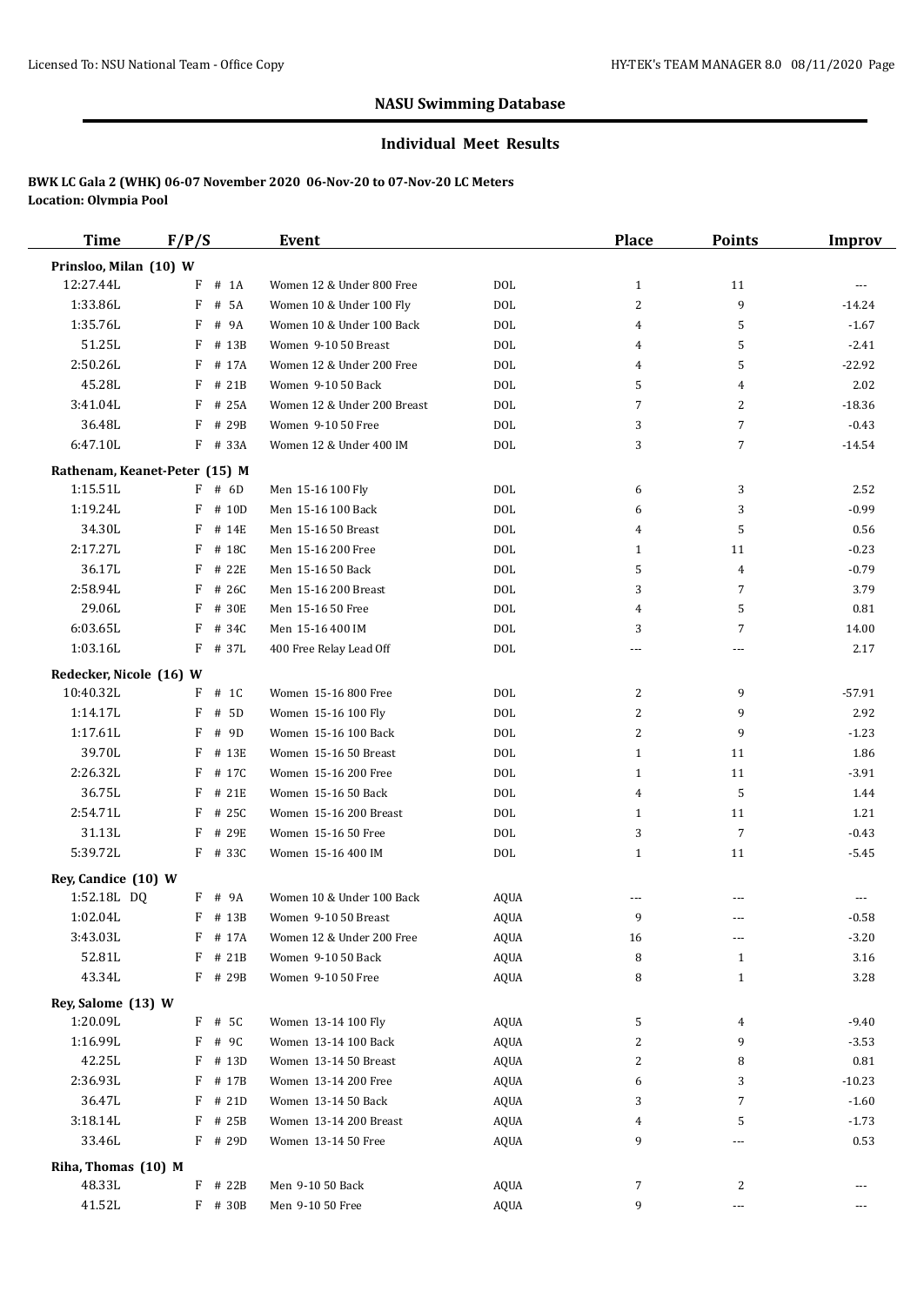#### **Individual Meet Results**

| <b>Time</b>                        | F/P/S      | Event                     |             | Place        | <b>Points</b>  | <b>Improv</b> |
|------------------------------------|------------|---------------------------|-------------|--------------|----------------|---------------|
| Rossouw, Chloe (13) W              |            |                           |             |              |                |               |
| 11:14.48L                          | $F$ # 1B   | Women 13-14 800 Free      | <b>DOL</b>  | 5            | 4              | ---           |
| 1:24.27L                           | F<br># 5C  | Women 13-14 100 Fly       | <b>DOL</b>  | 10           | ---            | 3.04          |
| 1:21.14L                           | F<br># 9C  | Women 13-14 100 Back      | <b>DOL</b>  | 4            | 5              | $-2.59$       |
| 42.94L                             | F<br># 13D | Women 13-14 50 Breast     | <b>DOL</b>  | 4            | 5              | $-0.68$       |
| 2:29.29L                           | F<br># 17B | Women 13-14 200 Free      | <b>DOL</b>  | 3            | $\overline{7}$ | $-2.26$       |
| 37.71L                             | F<br># 21D | Women 13-14 50 Back       | <b>DOL</b>  | 5            | 4              | $-0.31$       |
| 3:15.07L                           | F<br># 25B | Women 13-14 200 Breast    | <b>DOL</b>  | 3            | $\overline{7}$ | $-2.82$       |
| 32.47L                             | F<br># 29D | Women 13-14 50 Free       | <b>DOL</b>  | 4            | 5              | 0.87          |
| 6:11.38L                           | F # 33B    | Women 13-14 400 IM        | <b>DOL</b>  | 3            | $\overline{7}$ | $---$         |
|                                    |            |                           |             |              |                |               |
| Rukewe, Buno (7) W                 |            |                           |             |              |                |               |
| 1:22.48L                           | $F$ # 13A  | Women 8 & Under 50 Breast | <b>AQUA</b> | 2            | 9              | ---           |
| 59.55L                             | F<br># 21A | Women 8 & Under 50 Back   | <b>AQUA</b> | 2            | 9              | 0.70          |
| 52.77L                             | F # 29A    | Women 8 & Under 50 Free   | <b>AQUA</b> | 2            | 9              | $-10.93$      |
| Rukewe, Omena (9) W                |            |                           |             |              |                |               |
| 2:00.35L                           | F<br># 9A  | Women 10 & Under 100 Back | AQUA        | 9            | ---            | ---           |
| 1:01.90L                           | F<br># 13B | Women 9-10 50 Breast      | AQUA        | 8            | 1              | $---$         |
| 58.66L                             | F<br># 21B | Women 9-10 50 Back        | <b>AQUA</b> | 10           | ---            | 5.34          |
| 42.59L                             | F # 29B    | Women 9-10 50 Free        | <b>AQUA</b> | 6            | 3              | $-0.91$       |
| Samson, Jane (54) W                |            |                           |             |              |                |               |
| 42.83L                             | $F$ # 15B  | Women 45 & Over 50 Breast | MAC         | $\mathbf{1}$ | 11             | 0.38          |
| 3:02.23L                           | F<br># 19B | Women 45 & Over 200 Free  | MAC         | $\mathbf{1}$ | 11             | ---           |
| 34.03L                             | F # 31B    | Women 45 & Over 50 Free   | MAC         | $\mathbf{1}$ | 11             | 0.93          |
|                                    |            |                           |             |              |                |               |
| Schnebel, Silke (13) W<br>1:36.79L |            |                           |             |              |                |               |
| 1:37.12L                           | # 5C<br>F  | Women 13-14 100 Fly       | <b>DOL</b>  | 12           | $\overline{a}$ | $-18.38$      |
| 48.72L                             | # 9C<br>F  | Women 13-14 100 Back      | <b>DOL</b>  | 14           | ---            | $-4.71$       |
|                                    | F # 13D    | Women 13-14 50 Breast     | <b>DOL</b>  | 13           | ---            | $-1.47$       |
| 3:02.58L                           | F<br># 17B | Women 13-14 200 Free      | <b>DOL</b>  | 13           | ---            | $-17.78$      |
| 43.98L                             | F<br># 21D | Women 13-14 50 Back       | <b>DOL</b>  | 13           | ---            | 1.01          |
| 37.10L                             | F<br># 29D | Women 13-14 50 Free       | <b>DOL</b>  | 14           | ---            | $-1.93$       |
| 7:21.17L                           | F # 33B    | Women 13-14 400 IM        | <b>DOL</b>  | 9            | ---            | $-27.48$      |
| Senekal, Julitte (11) W            |            |                           |             |              |                |               |
| 1:43.87L                           | $F$ # 5B   | Women 11-12 100 Fly       | <b>DOL</b>  |              | 5              | -14.04        |
| 1:27.39L                           | $F$ # 9B   | Women 11-12 100 Back      | <b>DOL</b>  | 4            | 5              | $-17.05$      |
| 48.02L                             | F # 13C    | Women 11-12 50 Breast     | $\rm DOL$   | 8            | $\mathbf{1}$   | $-4.13$       |
| 2:59.30L                           | F<br># 17A | Women 12 & Under 200 Free | DOL         | 9            | ---            | $-21.47$      |
| 41.73L                             | $F$ # 21C  | Women 11-12 50 Back       | <b>DOL</b>  | 8            | $\mathbf{1}$   | $-0.08$       |
| 36.29L                             | F # 29C    | Women 11-12 50 Free       | $\rm DOL$   | 7            | 2              | $-0.07$       |
| 7:03.50L                           | F # 33A    | Women 12 & Under 400 IM   | DOL         | 4            | 5              |               |
| Slinger, Gizelle (10) W            |            |                           |             |              |                |               |
| 1:37.96L                           | F # 5A     | Women 10 & Under 100 Fly  | AQUA        | 4            | 5              |               |
| 1:34.74L                           | F # 9A     | Women 10 & Under 100 Back | AQUA        | 3            | 7              | -4.37         |
| 53.24L                             | $F$ # 13B  | Women 9-10 50 Breast      | AQUA        | 5            | 4              | $-2.22$       |
| 3:05.35L                           | F<br># 17A | Women 12 & Under 200 Free | AQUA        | 12           | ---            | $-15.38$      |
| 45.16L                             | # 21B<br>F | Women 9-10 50 Back        | AQUA        | 4            | 5              | 1.15          |
| 37.54L                             | F<br># 29B | Women 9-10 50 Free        | AQUA        | 5            | 4              | $-0.79$       |
| 1:22.41L                           | F # 38B    | 200 Free Relay Lead Off   | <b>AQUA</b> | ---          | ---            | 44.08         |
|                                    |            |                           |             |              |                |               |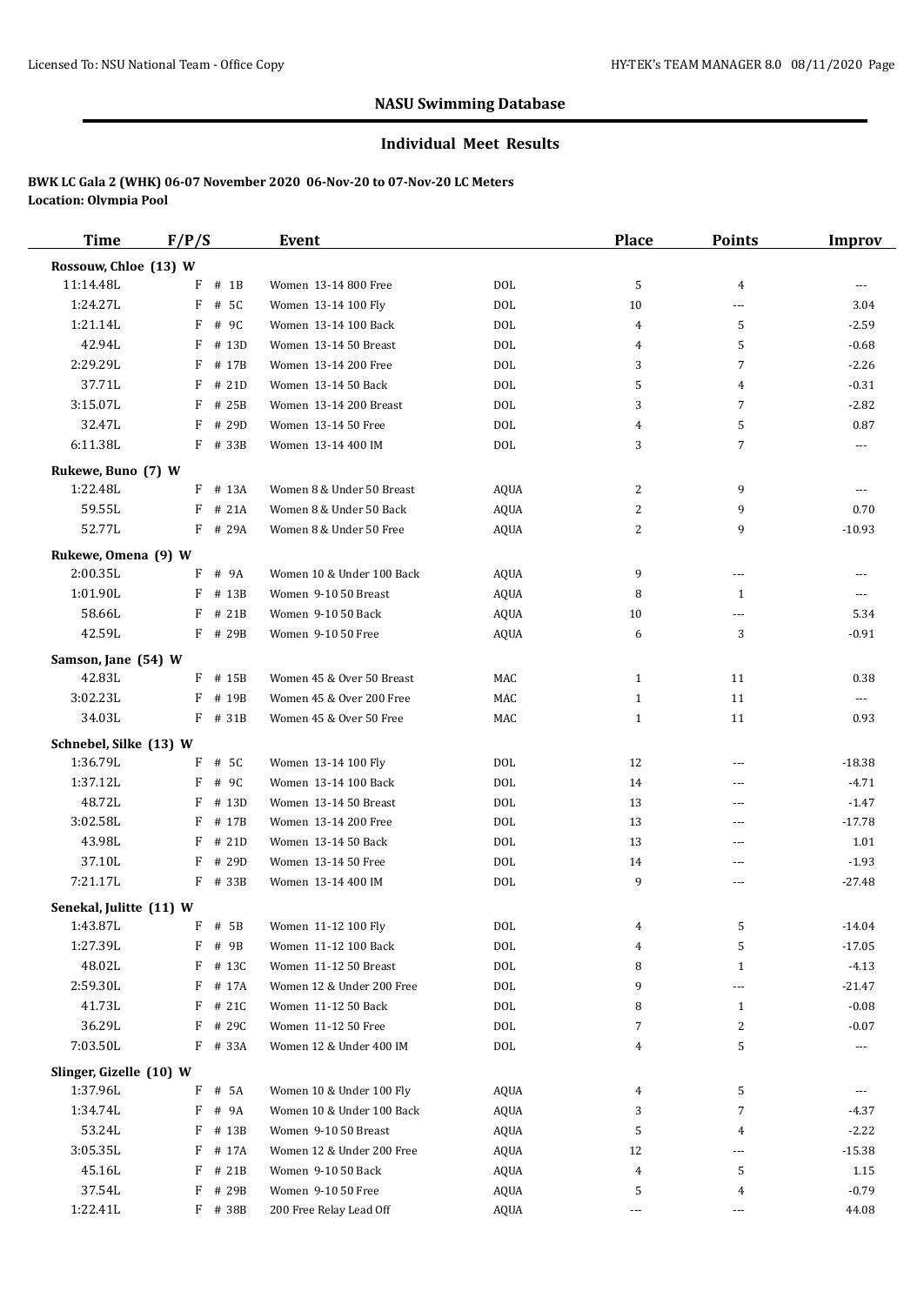#### **Individual Meet Results**

| <b>Time</b>               | F/P/S      | <b>Event</b>                |            | <b>Place</b> | <b>Points</b>  | <b>Improv</b> |
|---------------------------|------------|-----------------------------|------------|--------------|----------------|---------------|
| Smalley, Molina (22) W    |            |                             |            |              |                |               |
| 9:59.45L                  | F<br># 1E  | Women 19 & Over 800 Free    | <b>DOL</b> | $\mathbf{1}$ | 11             | 24.64         |
| 1:11.23L                  | F<br># 5F  | Women 19 & Over 100 Fly     | <b>DOL</b> | $\mathbf{1}$ | 11             | 3.87          |
| 2:16.90L                  | F<br># 17E | Women 19 & Over 200 Free    | <b>DOL</b> | $\mathbf{1}$ | 11             | 5.84          |
| 34.23L                    | F<br># 21G | Women 19 & Over 50 Back     | <b>DOL</b> | $\mathbf{1}$ | 11             | 0.09          |
| 29.09L                    | $F$ # 29G  | Women 19 & Over 50 Free     | <b>DOL</b> | $\mathbf{1}$ | 11             | 0.04          |
| Spath, Aleka (12) W       |            |                             |            |              |                |               |
| 1:22.14L                  | # 9B<br>F  | Women 11-12 100 Back        | <b>DOL</b> | 3            | 7              | $-6.97$       |
| 43.72L                    | # 13C<br>F | Women 11-12 50 Breast       | <b>DOL</b> | 3            | $\overline{7}$ | 0.64          |
| 2:52.09L                  | # 17A<br>F | Women 12 & Under 200 Free   | <b>DOL</b> | 5            | 4              | $-1.51$       |
| 39.11L                    | F<br># 21C | Women 11-12 50 Back         | <b>DOL</b> | 3            | $\overline{7}$ | 0.69          |
| 3:15.90L                  | # 25A<br>F | Women 12 & Under 200 Breast | <b>DOL</b> | 2            | 9              | 8.92          |
| 1:15.98L                  | # 37F<br>F | 400 Free Relay Lead Off     | <b>DOL</b> | ---          | $---$          | $-0.66$       |
| Spath, Isabelle (12) W    |            |                             |            |              |                |               |
| 1:28.54L                  | # 9B<br>F  | Women 11-12 100 Back        | <b>DOL</b> | 6            | 3              | $-3.49$       |
| 45.01L                    | F<br># 13C | Women 11-12 50 Breast       | <b>DOL</b> | 4            | 5              | $-2.50$       |
| 2:46.61L                  | # 17A<br>F | Women 12 & Under 200 Free   | <b>DOL</b> | 3            | $\overline{7}$ | $-8.48$       |
| 41.51L                    | F<br># 21C | Women 11-12 50 Back         | <b>DOL</b> | 7            | $\overline{c}$ | 0.57          |
| 3:27.97L                  | F<br># 25A | Women 12 & Under 200 Breast | <b>DOL</b> | 3            | 7              | $-1.30$       |
|                           |            |                             |            |              |                |               |
| Stange, Maya (15) W       |            |                             |            |              |                |               |
| 2:31.50L                  | $F$ # 17C  | Women 15-16 200 Free        | <b>DOL</b> | 4            | 5              | 7.07          |
| 3:11.88L                  | $F$ # 25C  | Women 15-16 200 Breast      | <b>DOL</b> | 3            | $\overline{7}$ | 15.39         |
| Stephanus, Oliwia (12) W  |            |                             |            |              |                |               |
| 1:38.64L                  | F # 5B     | Women 11-12 100 Fly         | <b>DOL</b> | 3            | $\overline{7}$ | $-5.54$       |
| 1:30.04L                  | # 9B<br>F  | Women 11-12 100 Back        | <b>DOL</b> | 7            | $\overline{c}$ | 1.67          |
| 50.11L                    | F<br># 13C | Women 11-12 50 Breast       | <b>DOL</b> | 10           | ---            | 3.25          |
| 3:00.38L                  | # 17A<br>F | Women 12 & Under 200 Free   | <b>DOL</b> | 10           | $\overline{a}$ | $-14.80$      |
| 41.29L                    | # 21C<br>F | Women 11-12 50 Back         | <b>DOL</b> | 6            | 3              | 1.00          |
| 3:46.32L                  | # 25A<br>F | Women 12 & Under 200 Breast | <b>DOL</b> | 8            | $\mathbf{1}$   | 5.53          |
| 37.01L                    | F<br># 29C | Women 11-12 50 Free         | <b>DOL</b> | 8            | $\mathbf{1}$   | 2.36          |
| 7:12.69L                  | $F$ # 33A  | Women 12 & Under 400 IM     | <b>DOL</b> | 7            | $\overline{c}$ | $-1.06$       |
| Stergiadis, Heleni (18) W |            |                             |            |              |                |               |
| 9:39.04L                  | $F \# 1D$  | Women 17-18 800 Free        | DOL        | 1            | 11             | 0.06          |
| 1:07.16L                  | # 5E<br>F  | Women 17-18 100 Fly         | DOL        | 1            | 11             | 0.93          |
| 1:11.10L                  | # 9E<br>F  | Women 17-18 100 Back        | <b>DOL</b> | $\mathbf{1}$ | 11             | 3.23          |
| 2:13.32L                  | F<br># 17D | Women 17-18 200 Free        | DOL        | $\mathbf{1}$ | 11             | 2.11          |
| 2:54.43L                  | # 25D<br>F | Women 17-18 200 Breast      | DOL        | 1            | 11             | 1.72          |
| 5:17.77L                  | # 33D<br>F | Women 17-18 400 IM          | DOL        | 1            | 11             | 11.51         |
| 1:01.97L                  | # 38G<br>F | 200 Free Relay Lead Off     | DOL        | ---          | ---            | 32.75         |
| 1:13.96L                  | $F$ # 40G  | 200 Medley Relay Lead Off   | <b>DOL</b> | ---          | ---            | 42.39         |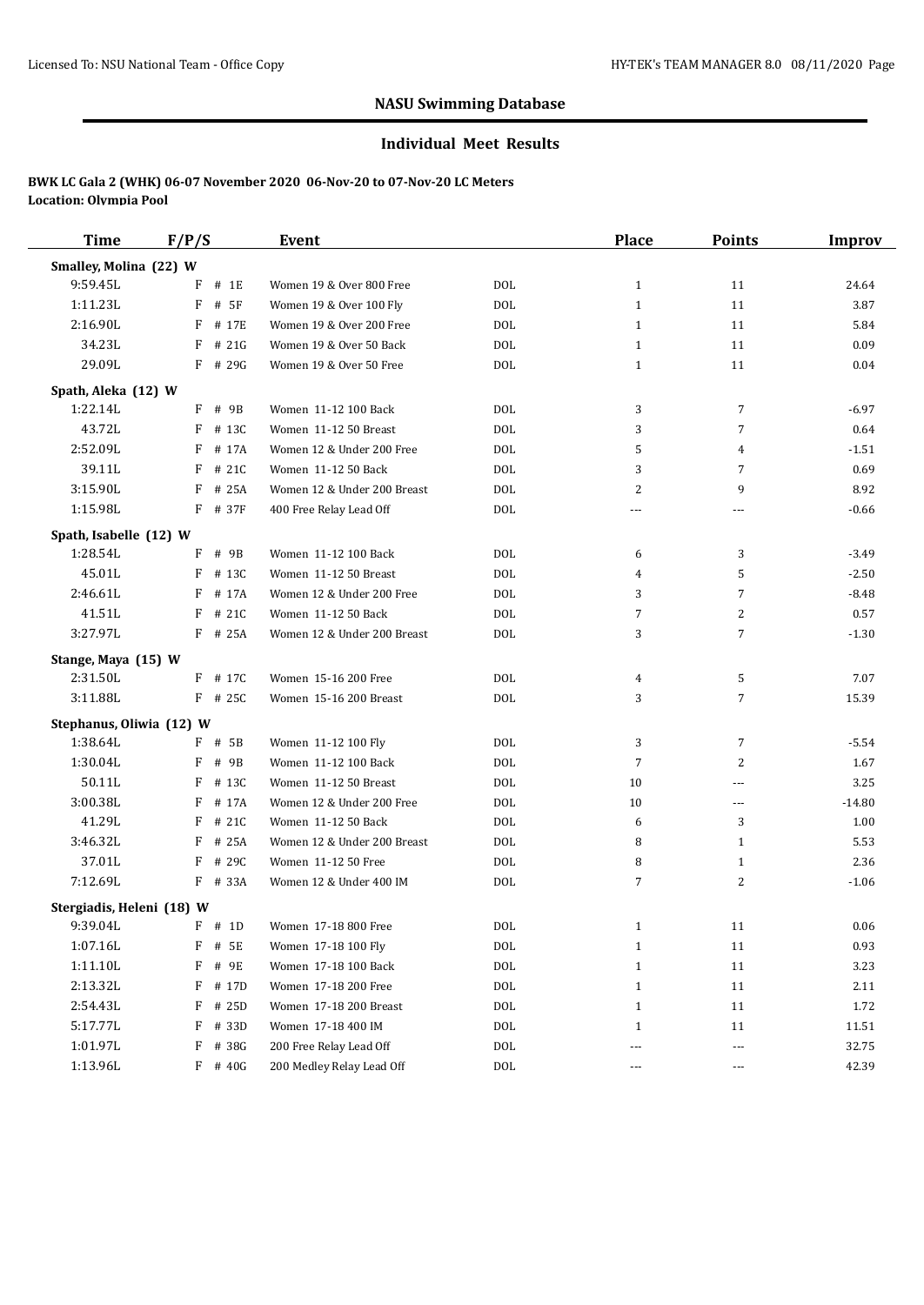#### **Individual Meet Results**

| <b>Time</b>             | F/P/S      | <b>Event</b>              |             | <b>Place</b>             | <b>Points</b>            | <b>Improv</b>        |
|-------------------------|------------|---------------------------|-------------|--------------------------|--------------------------|----------------------|
| Steyn, Carissa (13) W   |            |                           |             |                          |                          |                      |
| 1:43.12L                | $F$ # 5C   | Women 13-14 100 Fly       | DOL         | 14                       | $\overline{a}$           | $-25.65$             |
| 1:31.86L                | F<br># 9C  | Women 13-14 100 Back      | DOL         | 12                       | $\overline{a}$           | $-9.85$              |
| 46.72L                  | F<br># 13D | Women 13-14 50 Breast     | DOL         | 10                       | ---                      | $-4.12$              |
| 2:42.68L                | F<br># 17B | Women 13-14 200 Free      | DOL         | 8                        | $\mathbf{1}$             | $-36.02$             |
| 43.83L                  | F<br># 21D | Women 13-14 50 Back       | <b>DOL</b>  | 12                       | ---                      | 1.60                 |
| 3:26.68L                | F<br># 25B | Women 13-14 200 Breast    | DOL         | 6                        | 3                        | $-36.42$             |
| 35.51L                  | F<br># 29D | Women 13-14 50 Free       | DOL         | 12                       | $\cdots$                 | 0.17                 |
| 7:00.55L                | $F$ # 33B  | Women 13-14 400 IM        | DOL         | 8                        | $\mathbf{1}$             | $\cdots$             |
| Steyn, Lara (10) W      |            |                           |             |                          |                          |                      |
| 2:11.44L                | # 5A<br>F  | Women 10 & Under 100 Fly  | DOL         | 8                        | $\mathbf{1}$             | $\cdots$             |
| 1:47.47L                | F<br># 9A  | Women 10 & Under 100 Back | DOL         | 7                        | $\overline{c}$           | $-5.59$              |
| 1:04.13L                | F<br># 13B | Women 9-10 50 Breast      | DOL         | 10                       | ---                      | $-2.90$              |
| 49.21L                  | F<br># 21B | Women 9-10 50 Back        | DOL         | 6                        | 3                        | $-0.86$              |
| 42.65L                  | F<br># 29B | Women 9-10 50 Free        | DOL         | 7                        | $\overline{c}$           | $-0.79$              |
| Steyn, Ryan (9) M       |            |                           |             |                          |                          |                      |
| 1:30.68L                | F<br># 6A  | Men 10 & Under 100 Fly    | DOL         | 3                        | $\overline{7}$           | $-13.68$             |
| 1:23.98L                | F<br># 10A | Men 10 & Under 100 Back   | DOL         | $\mathbf{1}$             | 11                       | $-6.64$              |
| 49.10L                  | F<br># 14B | Men 9-10 50 Breast        | DOL         | 2                        | 9                        | $-1.63$              |
| 2:55.51L                | F<br># 18A | Men 12 & Under 200 Free   | <b>DOL</b>  | 13                       | $\cdots$                 | $\scriptstyle\cdots$ |
| 39.26L                  | F<br># 22B | Men 9-10 50 Back          | DOL         | 1                        | 11                       | $-0.25$              |
| 3:42.36L                | F<br># 26A | Men 12 & Under 200 Breast | <b>DOL</b>  | 8                        | $\mathbf{1}$             | $-11.76$             |
| 36.17L                  | F<br># 30B | Men 9-10 50 Free          | DOL         | 3                        | $\overline{7}$           | $-0.24$              |
| 6:51.98L                | F<br># 34A | Men 12 & Under 400 IM     | DOL         | 9                        | $\overline{a}$           | $\sim$ $\sim$        |
| Theron, Cornelia (13) W |            |                           |             |                          |                          |                      |
| 1:39.46L                | F<br># 5C  | Women 13-14 100 Fly       | DOL         | 13                       | $\frac{1}{2}$            | 6.17                 |
| 1:36.91L                | F<br># 9C  | Women 13-14 100 Back      | DOL         | 13                       | ---                      | 2.35                 |
| 55.62L                  | F<br># 13D | Women 13-14 50 Breast     | DOL         | 14                       | $\overline{\phantom{a}}$ | 4.37                 |
| 3:06.88L                | F<br># 17B | Women 13-14 200 Free      | DOL         | 14                       | ---                      | 5.40                 |
| 44.05L                  | F<br># 21D | Women 13-14 50 Back       | DOL         | 14                       | ---                      | 2.51                 |
| 4:09.40L                | F<br># 25B | Women 13-14 200 Breast    | DOL         | 9                        | $\overline{\phantom{a}}$ | 0.69                 |
| 37.00L                  | # 29D<br>F | Women 13-14 50 Free       | DOL         | 13                       | ---                      | 1.65                 |
| 7:36.79L                | F # 33B    | Women 13-14 400 IM        | <b>DOL</b>  | 10                       | $---$                    | 14.52                |
| Tibazarwa, Mark (11) M  |            |                           |             |                          |                          |                      |
| 1:18.66L                | F<br># 6B  | Men 11-12 100 Fly         | AQUA        | $\mathbf{1}$             | 11                       | $-2.96$              |
| 1:28.35L                | F<br># 10B | Men 11-12 100 Back        | AQUA        | 6                        | 3                        | $-4.63$              |
| 47.37L                  | F<br># 14C | Men 11-12 50 Breast       | AQUA        | 7                        | 2                        | $-0.95$              |
| 2:37.30L                | F<br># 18A | Men 12 & Under 200 Free   | AQUA        | 3                        | $\overline{7}$           | $-9.35$              |
| 39.80L                  | F<br># 22C | Men 11-12 50 Back         | AQUA        | 7                        | 2                        | $-2.04$              |
| 31.62L                  | F<br># 30C | Men 11-12 50 Free         | <b>AQUA</b> | $\mathbf{1}$             | 11                       | $-1.16$              |
| 6:29.78L                | F<br># 34A | Men 12 & Under 400 IM     | AQUA        | 6                        | 3                        | $\scriptstyle\cdots$ |
| 1:06.72L                | F # 39C    | 200 Free Relay Lead Off   | <b>AQUA</b> | $\overline{\phantom{a}}$ | $\hspace{0.05cm} \ldots$ | 33.94                |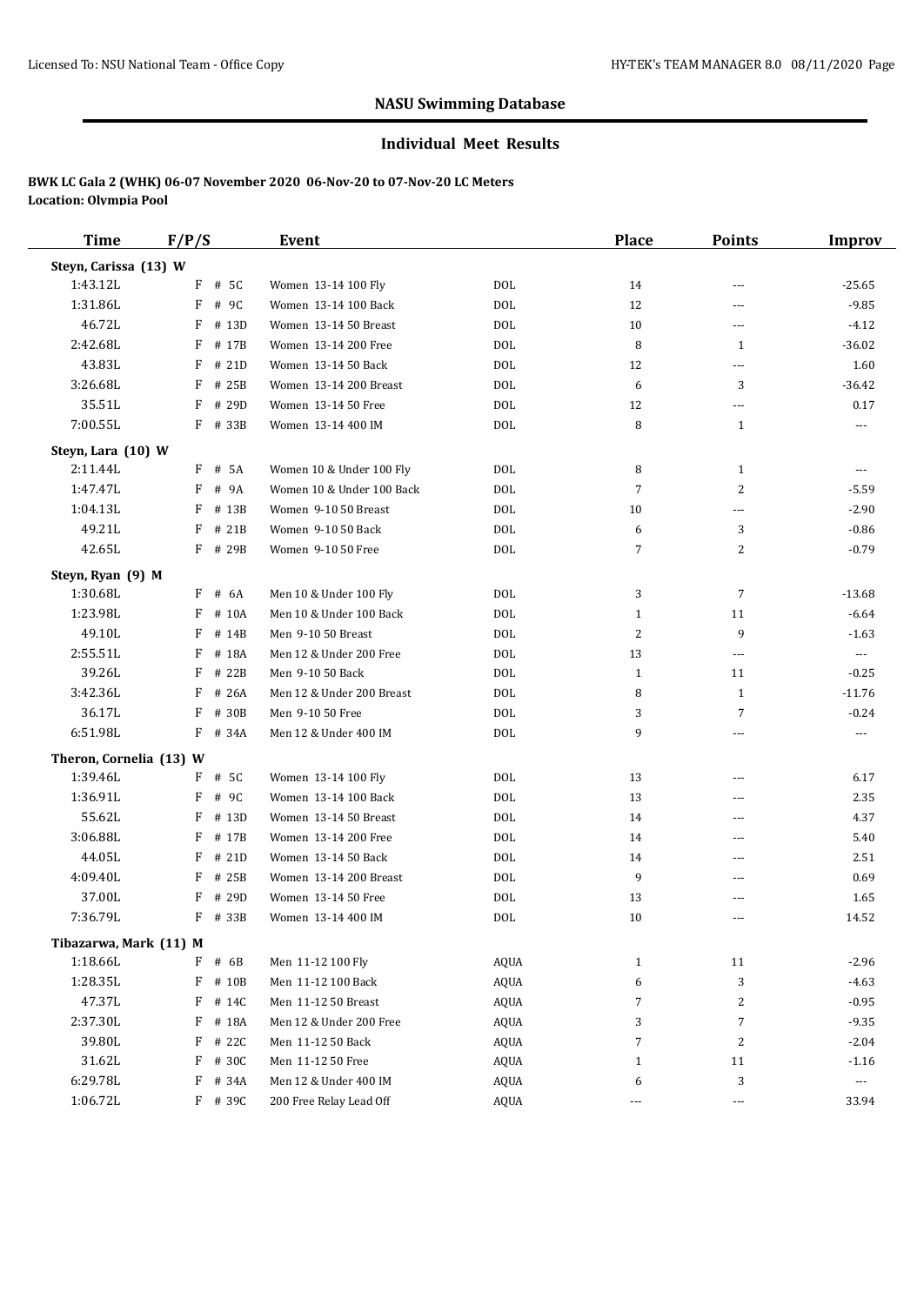#### **Individual Meet Results**

| <b>Time</b>                         | F/P/S                 | Event                                  |             | <b>Place</b> | <b>Points</b>            | <b>Improv</b> |
|-------------------------------------|-----------------------|----------------------------------------|-------------|--------------|--------------------------|---------------|
| Tibazarwa, Sarah (15) W             |                       |                                        |             |              |                          |               |
| 1:25.34L                            | F # 9D                | Women 15-16 100 Back                   | <b>AQUA</b> | 6            | 3                        | $-0.71$       |
| 41.63L                              | F # 13E               | Women 15-16 50 Breast                  | <b>AQUA</b> | 5            | 4                        | $-2.39$       |
| 2:38.60L                            | F<br># 17C            | Women 15-16 200 Free                   | <b>AQUA</b> | 8            | $\mathbf{1}$             | $-10.51$      |
| 40.14L                              | F<br># 21E            | Women 15-16 50 Back                    | <b>AQUA</b> | 7            | 2                        | 1.43          |
| 3:24.39L                            | F<br># 25C            | Women 15-16 200 Breast                 | AQUA        | 4            | 5                        | 2.37          |
| 32.53L                              | F # 29E               | Women 15-16 50 Free                    | <b>AQUA</b> | 7            | $\overline{2}$           | 0.28          |
| Viljoen, René (18) M                |                       |                                        |             |              |                          |               |
| 32.26L                              | $F$ # 14 $F$          | Men 17-18 50 Breast                    | MAC         | 1            | 11                       | 0.96          |
| 2:25.75L                            | F<br># 18D            | Men 17-18 200 Free                     | MAC         | 3            | $\overline{7}$           | 8.17          |
| 26.25L                              | # 30F<br>F            | Men 17-18 50 Free                      | MAC         | 2            | 9                        | 0.99          |
| 57.09L                              | F # 39G               | 200 Free Relay Lead Off                | MAC         | ---          | ---                      | 31.83         |
| Von Lieres, Waldemar (9) M          |                       |                                        |             |              |                          |               |
| 2:16.00L                            | $F$ # 10A             | Men 10 & Under 100 Back                | <b>DOL</b>  | 12           | ---                      |               |
| 1:00.40L                            | F # 14B               | Men 9-10 50 Breast                     | <b>DOL</b>  | 8            | 1                        | ---           |
| Wantenaar, Ronan (19) M             |                       |                                        |             |              |                          |               |
| 30.02L                              | $F$ # 14G             | Men 19 & Over 50 Breast                | AQUA        | 1            | 11                       | 0.67          |
| 27.13L DQ                           | $F$ # 22G             | Men 19 & Over 50 Back                  | AQUA        | ---          | $\overline{\phantom{a}}$ |               |
| 24.22L                              | $F$ # 30G             | Men 19 & Over 50 Free                  | <b>AQUA</b> | $\mathbf{1}$ | 11                       | 0.22          |
|                                     |                       |                                        |             |              |                          |               |
| Wellmann, Arkell (18) M<br>9:44.96L | $F$ # 2D              | Men 17-18 800 Free                     | <b>DOL</b>  | 2            | 9                        | $-13.86$      |
| 1:04.89L                            | F # 6E                | Men 17-18 100 Fly                      | <b>DOL</b>  | 2            | 9                        | 0.81          |
| 1:07.19L                            | F<br># 10E            | Men 17-18 100 Back                     | <b>DOL</b>  | $\mathbf{1}$ | 11                       | 1.13          |
| 36.12L                              | F<br># 14F            | Men 17-18 50 Breast                    | <b>DOL</b>  | 2            | 9                        | 1.10          |
| 2:09.38L                            | F<br># 18D            | Men 17-18 200 Free                     | <b>DOL</b>  | 2            | 9                        | $-1.58$       |
| 31.40L                              | F<br># 22F            | Men 17-18 50 Back                      | <b>DOL</b>  | $\mathbf{1}$ | 11                       | 0.55          |
| 27.03L                              | F<br># 30F            | Men 17-18 50 Free                      | <b>DOL</b>  | 3            | 7                        | $-0.06$       |
| 5:07.61L                            | $F$ # 34D             | Men 17-18 400 IM                       | <b>DOL</b>  | $\mathbf{1}$ | 11                       | $-1.61$       |
|                                     |                       |                                        |             |              |                          |               |
| Westerduin, Geo (15) M              |                       |                                        |             |              |                          |               |
| 47.41L<br>46.15L                    | # 22E<br>F<br>F # 30E | Men 15-16 50 Back<br>Men 15-16 50 Free | <b>AQUA</b> | 7            | $\overline{c}$<br>3      | $\sim$ $\sim$ |
|                                     |                       |                                        | <b>AQUA</b> | 6            |                          |               |
| Westerduin, Reza (13) W             |                       |                                        |             |              |                          |               |
| 10:44.86L                           | $F$ # 1B              | Women 13-14 800 Free                   | AQUA        | 3            | 7                        | $-41.73$      |
| 1:16.79L                            | F<br># 5C             | Women 13-14 100 Fly                    | AQUA        | 2            | 9                        | $-0.82$       |
| 1:16.67L                            | F<br># 9C             | Women 13-14 100 Back                   | AQUA        | $\mathbf{1}$ | 11                       | 0.85          |
| 44.16L                              | F # 13D               | Women 13-14 50 Breast                  | AQUA        | 6            | 3                        | 0.68          |
| 2:27.37L                            | F<br># 17B            | Women 13-14 200 Free                   | AQUA        | 2            | 9                        | $-7.05$       |
| 35.45L                              | F<br># 21D            | Women 13-14 50 Back                    | AQUA        | $\mathbf{1}$ | 11                       | $-0.20$       |
| 30.84L                              | F<br># 29D            | Women 13-14 50 Free                    | AQUA        | 2            | 9                        | $-0.78$       |
| 1:19.33L                            | F # 40E               | 200 Medley Relay Lead Off              | AQUA        | $\cdots$     | ---                      | 43.68         |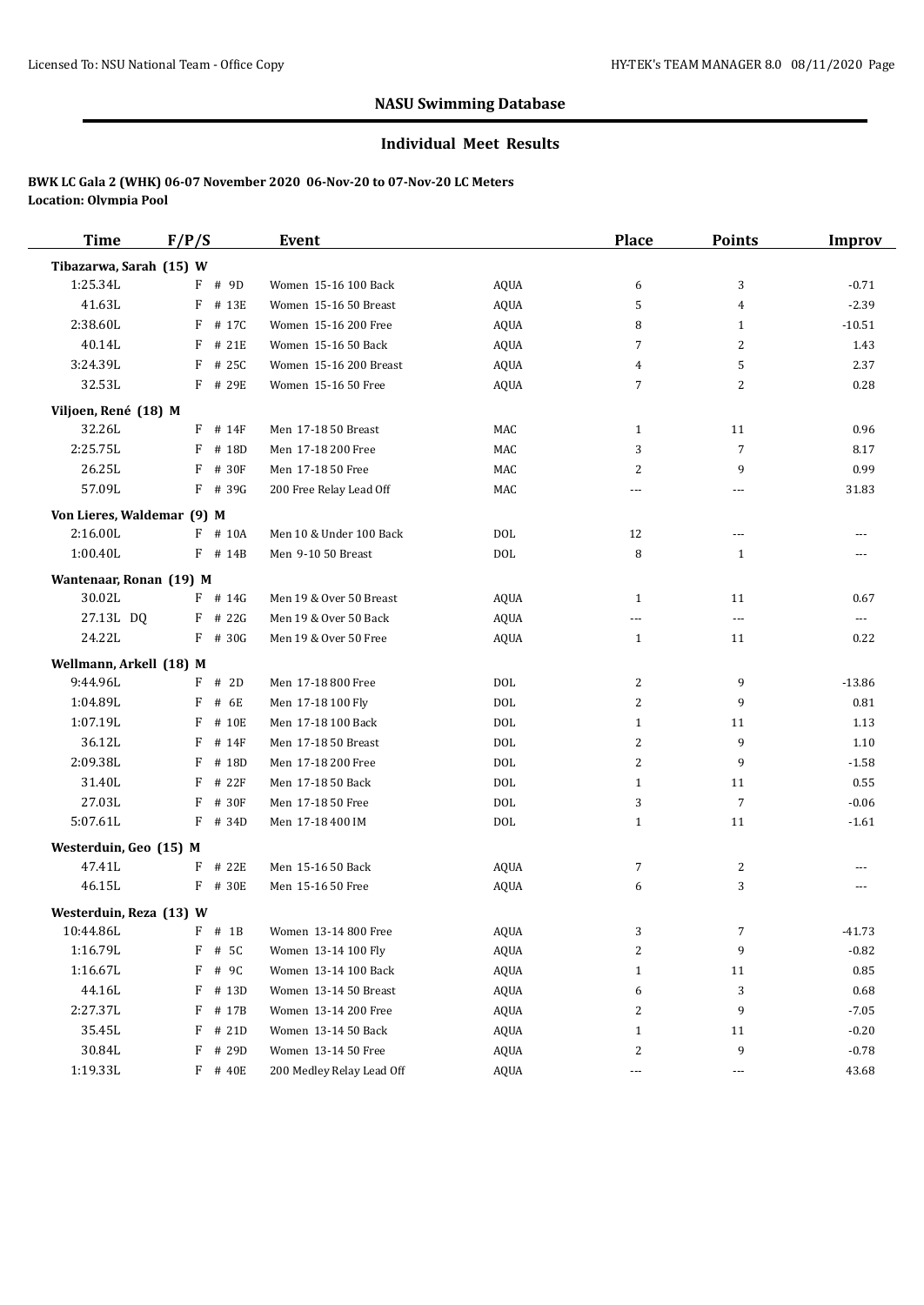#### **Individual Meet Results**

| Time                | F/P/S     | Event                |      | <b>Place</b> | <b>Points</b> | Improv  |
|---------------------|-----------|----------------------|------|--------------|---------------|---------|
| Zhou, Ruizhe (14) M |           |                      |      |              |               |         |
| 11:16.06L           | $F$ # 2B  | Men 13-14 800 Free   | DOL. | 5            | 4             | ---     |
| 1:25.28L            | F # 6C    | Men 13-14 100 Fly    | DOL. | 8            |               | $-5.07$ |
| 1:24.74L            | $F$ # 10C | Men 13-14 100 Back   | DOL. | 8            |               | 2.17    |
| 37.27L              | $F$ # 14D | Men 13-14 50 Breast  | DOL  | 5            | 4             | 0.06    |
| 2:34.35L            | $F$ # 18B | Men 13-14 200 Free   | DOL. | 8            |               | $-2.12$ |
| 38.50L              | $F$ # 22D | Men 13-14 50 Back    | DOL  | 9            | $- - -$       | 1.51    |
| 2:52.41L            | $F$ # 26B | Men 13-14 200 Breast | DOL  | 2            | 9             | $-7.18$ |
| 30.54L              | $F$ # 30D | Men 13-14 50 Free    | DOL  | 7            | 2             | $-0.65$ |
| 5:58.83L            | $F$ # 34B | Men 13-14 400 IM     | DOL  | 5            | 4             | $-5.08$ |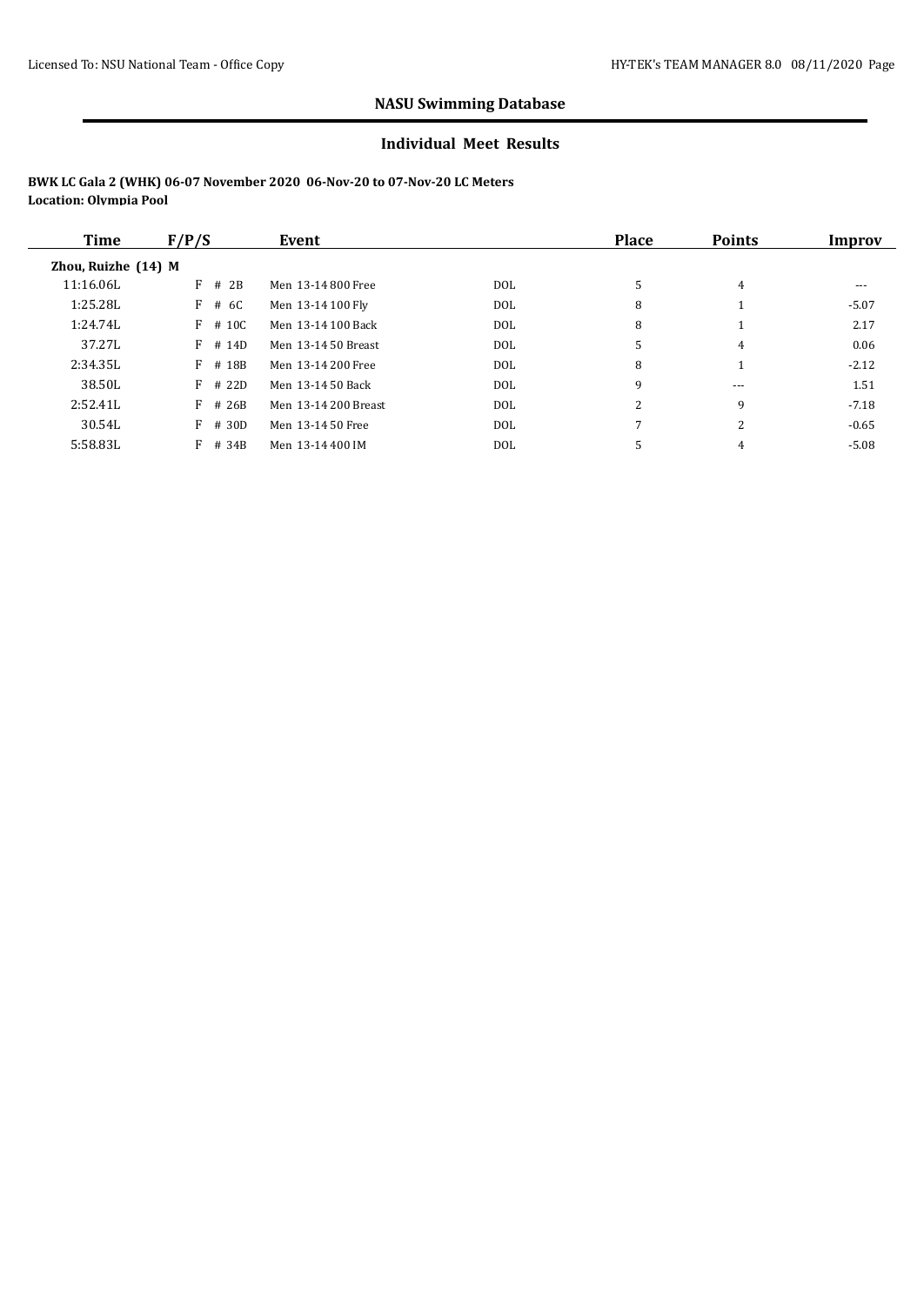$\overline{\phantom{0}}$ 

## **BWK LC Gala 2 (WHK) 06-07 November 2020 - 06/11/2020 to 07/11/2020**

|    | Name                                 | Gender                    |    | Age Team                 | Event                                   | Round     | Time               | <b>Points</b> |
|----|--------------------------------------|---------------------------|----|--------------------------|-----------------------------------------|-----------|--------------------|---------------|
| 1  | Wantenaar, Ronan Z                   | M                         | 19 | AQUA                     | Boys 19&0 50 Breast                     | F         | 30.02              | 645           |
| 2  | Wantenaar, Ronan Z                   | M                         | 19 | <b>AQUA</b>              | Boys 19&0 50 Free                       | F         | 24.22              | 643           |
| 3  | Stergiadis, Heleni                   | F                         | 18 | <b>DOL</b>               | Girls 17-18 200 Free                    | F         | 2:13.32            | 608           |
| 4  | Stergiadis, Heleni                   | F                         | 18 | <b>DOL</b>               | Girls 17-18 400 IM                      | F         | 5:17.77            | 588           |
| 5  | Stergiadis, Heleni                   | $\boldsymbol{\mathrm{F}}$ | 18 | <b>DOL</b>               | Girls 17-18 800 Free                    | F         | 9:39.04            | 586           |
| 6  | Canjulo, Jose N                      | M                         | 15 | <b>AQUA</b>              | Boys 15-16 50 Breast                    | F         | 31.32              | 568           |
| 7  | Stergiadis, Heleni                   | F                         | 18 | <b>DOL</b>               | Girls 17-18 100 Fly                     | F         | 1:07.16            | 563           |
| 8  | Smalley, Molina M                    | F                         | 22 | <b>DOL</b>               | Girls 19&0 200 Free                     | F         | 2:16.90            | 562           |
| 9  | Canjulo, Jose N                      | M                         | 15 | <b>AQUA</b>              | Boys 15-16 100 Back                     | F         | 1:02.85            | 561           |
| 10 | Ellmies, Viktoria                    | F                         | 17 | <b>DOL</b>               | Girls 17-18 50 Free                     | F         | 28.70              | 560           |
| 11 | Canjulo, Jose N                      | M                         | 15 | <b>AQUA</b>              | Boys 15-16 100 Fly                      | F         | 1:00.36            | 551           |
| 12 | Henning, Marco T                     | M                         | 17 | DOL                      | Boys 17-18 200 Free                     | F         | 2:05.19            | 540           |
| 13 | Smalley, Molina M                    | F                         | 22 | <b>DOL</b>               | Girls 19&0 50 Free                      | F         | 29.09              | 538           |
| 14 | Burger, Mikah K                      | M                         | 16 | <b>DOL</b>               | Boys 15-16 50 Back                      | F         | 29.60              | 533           |
| 15 | Stergiadis, Heleni                   | F                         | 18 | <b>DOL</b>               | Girls 17-18 100 Back                    | F         | 1:11.10            | 530           |
| 16 | Ellmies, Viktoria                    | F                         | 17 | <b>DOL</b>               | Girls 17-18 200 Free                    | F         | 2:19.59            | 530           |
| 17 | Smalley, Molina M                    | $\boldsymbol{\mathrm{F}}$ | 22 | <b>DOL</b>               | Girls 19&0 800 Free                     | F         | 9:59.45            | 528           |
| 18 | Ohm, Oliver                          | М                         | 14 | <b>DOL</b>               | Boys 13-14 200 Free                     | F         | 2:06.74            | 521           |
| 19 | Viljoen, René H                      | М                         | 18 | MAC                      | Boys 17-18 50 Breast                    | F         | 32.26              | 520           |
| 20 | De Jager, Christopher                | M                         | 16 | <b>AQUA</b>              | Boys 15-16 50 Back                      | F         | 29.90              | 517           |
| 21 | Henning, Marco T                     | M                         | 17 | <b>DOL</b>               | Boys 17-18 50 Free                      | F         | 26.14              | 511           |
| 22 | Stergiadis, Heleni                   | F                         | 18 | <b>DOL</b>               | Girls 17-18 200 Breast                  | F         | 2:54.43            | 507           |
| 23 | Burger, Mikah K                      | M                         | 16 | <b>DOL</b>               | Boys 15-16 100 Fly                      | F         | 1:02.12            | 505           |
| 24 | Viljoen, René H                      | M                         | 18 | MAC                      | Boys 17-18 50 Free                      | F         | 26.25              | 505           |
| 25 | Redecker, Nicole                     | F                         | 16 | <b>DOL</b>               | Girls 15-16 200 Breast                  | F         | 2:54.71            | 504           |
| 26 | Ohm, Oliver                          | M                         | 14 | <b>DOL</b>               | Boys 13-14 800 Free                     | F         | 9:29.25            | 501           |
| 27 | Ellmies, Viktoria                    | F                         | 17 | <b>DOL</b>               | Girls 17-18 800 Free                    | F         | 10:10.84           | 499           |
| 28 | Wellmann, Arkell J                   | M                         | 18 | <b>DOL</b>               | Boys 17-18 400 IM                       | F         | 5:07.61            | 498           |
| 29 | Mutumbulua, Trisha                   | F                         | 16 | <b>DOL</b>               | Girls 15-16 50 Free                     | F         | 29.87              | 497           |
| 30 |                                      | F                         | 13 | <b>DOL</b>               | Girls 13-14 200 Free                    | F         | 2:22.92            | 493           |
| 31 | Ohm, Michaela<br>Wellmann, Arkell J  | M                         | 18 | <b>DOL</b>               |                                         | F         | 2:09.38            | 490           |
|    |                                      | F                         | 22 | <b>DOL</b>               | Boys 17-18 200 Free                     | F         | 34.23              | 489           |
| 32 | Smalley, Molina M<br>Burger, Mikah K |                           |    |                          | Girls 19&0 50 Back                      | F         |                    | 484           |
| 33 | Henning, Marco T                     | M                         | 16 | <b>DOL</b><br><b>DOL</b> | Boys 15-16 400 IM<br>Boys 17-18 100 Fly | ${\bf F}$ | 5:10.49<br>1:03.12 | 482           |
| 34 |                                      | M                         | 17 |                          |                                         |           | 5:39.72            |               |
| 35 | Redecker, Nicole                     | F                         | 16 | <b>DOL</b>               | Girls 15-16 400 IM                      | F         |                    | 481           |
| 36 | Ohm, Oliver                          | M                         | 14 | <b>DOL</b>               | Boys 13-14 50 Free                      | F         | 26.78              | 476           |
| 37 | DOL 'A'                              | M                         |    | $\text{DOL}$             | Boys 11-12 400 Free Relay               | F         | 4:01.23            | 475           |
| 38 | Henning, Marco T                     | M                         | 17 | <b>DOL</b>               | Boys 17-18 800 Free                     | F         | 9:39.54            | 474           |
| 39 | Burger, Mikah K                      | M                         | 16 | <b>DOL</b>               | Boys 15-16 50 Breast                    | F         | 33.29              | 473           |
| 40 | Smalley, Molina M                    | F                         | 22 | DOL                      | Girls 19&0 100 Fly                      | F         | 1:11.23            | 472           |
| 41 | Esslinger, Nico                      | M                         | 14 | $\text{DOL}$             | Boys 13-14 800 Free                     | F         | 9:41.81            | 469           |
| 42 | De Jager, Christopher                | M                         | 16 | <b>AQUA</b>              | Boys 15-16 100 Back                     | F         | 1:06.89            | 465           |
| 43 | Lamprecht, Lushano P                 | M                         | 23 | AQUA                     | Boys 19&0 50 Back                       | F         | 30.99              | 464           |
| 44 | De Jager, Christopher                | M                         | 16 | AQUA                     | Boys 15-16 50 Free                      | F         | 27.00              | 464           |
| 45 | Ohm, Michaela                        | F                         | 13 | <b>DOL</b>               | Girls 13-14 50 Free                     | F         | 30.59              | 463           |
| 46 | Wellmann, Arkell J                   | M                         | 18 | DOL                      | Boys 17-18 50 Free                      | F         | 27.03              | 462           |
| 47 | Esslinger, Tiana                     | F                         | 16 | <b>DOL</b>               | Girls 15-16 100 Back                    | F         | 1:14.52            | 461           |
| 48 | Wellmann, Arkell J                   | M                         | 18 | <b>DOL</b>               | Boys 17-18 800 Free                     | F         | 9:44.96            | 461           |
| 49 | Esslinger, Tiana                     | F                         | 16 | <b>DOL</b>               | Girls 15-16 50 Back                     | F         | 34.91              | 461           |
| 50 | Redecker, Nicole                     | F                         | 16 | <b>DOL</b>               | Girls 15-16 200 Free                    | F         | 2:26.32            | 460           |
| 51 | Wellmann, Arkell J                   | M                         | 18 | $\text{DOL}$             | Boys 17-18 100 Back                     | F         | 1:07.19            | 459           |
| 52 | Ellmies, Viktoria                    | F                         | 17 | $\rm DOL$                | Girls 17-18 400 IM                      | F         | 5:45.82            | 456           |
| 53 | Westerduin, Reza                     | F                         | 13 | AQUA                     | Girls 13-14 50 Free                     | F         | 30.84              | 452           |
| 54 | Westerduin, Reza                     | F                         |    | 13 AQUA                  | Girls 13-14 200 Free                    | F         | 2:27.37            | 450           |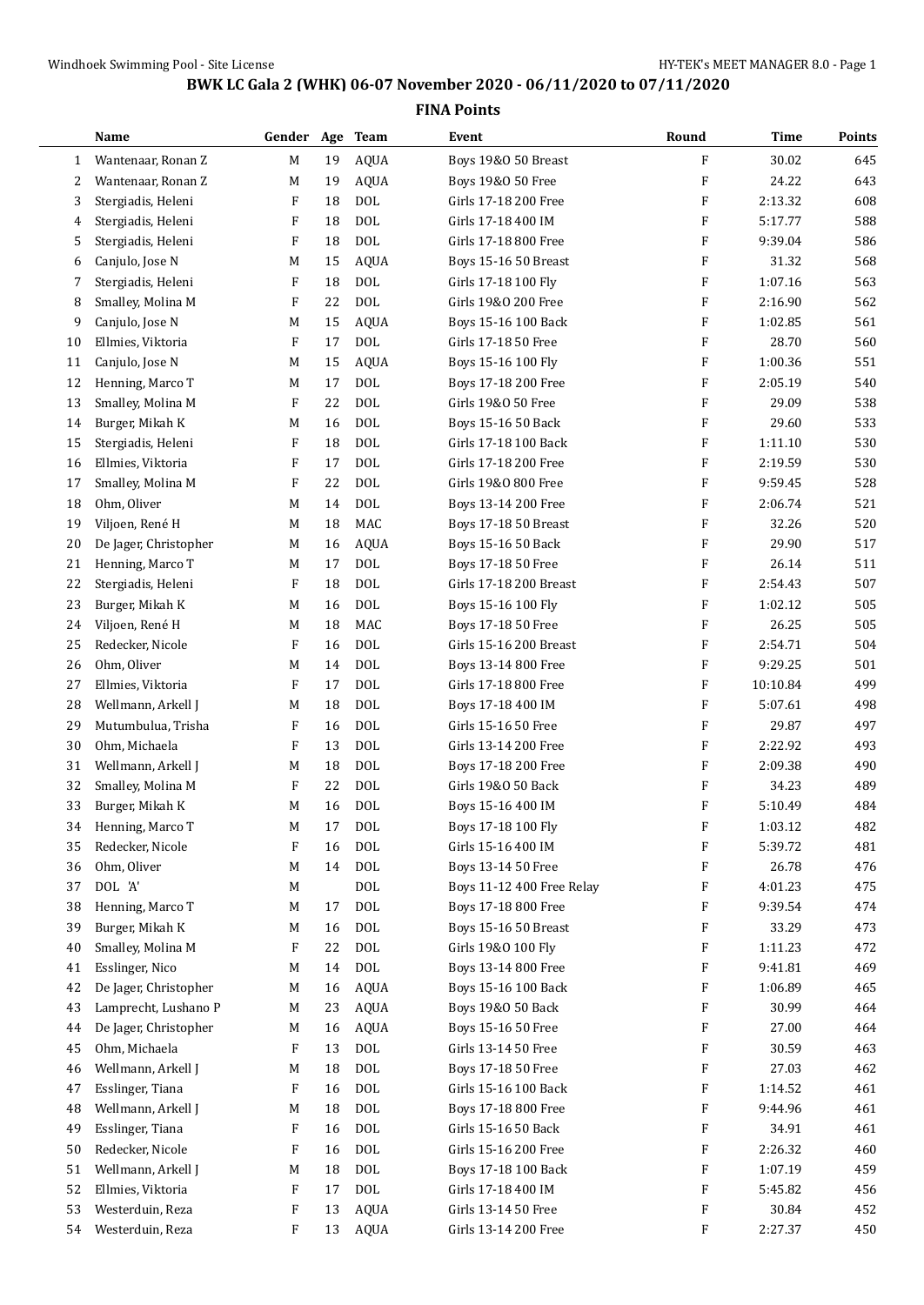$\overline{\phantom{0}}$ 

## **BWK LC Gala 2 (WHK) 06-07 November 2020 - 06/11/2020 to 07/11/2020**

|     | Name                   | Gender                    | Age | Team        | Event                  | Round     | Time     | Points |
|-----|------------------------|---------------------------|-----|-------------|------------------------|-----------|----------|--------|
| 55  | Lamprecht, Lushano P   | M                         | 23  | <b>AQUA</b> | Boys 19&0 50 Free      | F         | 27.32    | 448    |
| 56  | Esslinger, Tiana       | F                         | 16  | <b>DOL</b>  | Girls 15-16 200 Free   | F         | 2:27.72  | 447    |
| 57  | Magongo, Brave         | М                         | 14  | <b>AQUA</b> | Boys 13-14 50 Free     | F         | 27.34    | 447    |
| 58  | Nakaleke, Elias E      | M                         | 17  | <b>AQUA</b> | Boys 17-18 50 Free     | F         | 27.34    | 447    |
| 59  | Wellmann, Arkell J     | M                         | 18  | <b>DOL</b>  | Boys 17-18 50 Back     | F         | 31.40    | 446    |
| 60  | De Jager, Christopher  | М                         | 16  | <b>AQUA</b> | Boys 15-16 100 Fly     | F         | 1:04.83  | 445    |
| 61  | Engelhard, Lisa        | F                         | 15  | <b>DOL</b>  | Girls 15-16 100 Fly    | F         | 1:12.65  | 445    |
| 62  | Humphrey, Jessica      | F                         | 12  | <b>AQUA</b> | Girls 11-12 50 Free    | F         | 31.01    | 444    |
| 63  | Wellmann, Arkell J     | М                         | 18  | DOL         | Boys 17-18 100 Fly     | F         | 1:04.89  | 443    |
| 64  | Esslinger, Tiana       | F                         | 16  | <b>DOL</b>  | Girls 15-16 50 Free    | F         | 31.07    | 442    |
| 65  | Durand, Oliver B       | M                         | 13  | <b>DOL</b>  | Boys 13-14 400 IM      | F         | 5:19.92  | 442    |
| 66  | Ohm, Michaela          | $\mathbf{F}$              | 13  | <b>DOL</b>  | Girls 13-14 800 Free   | F         | 10:36.04 | 442    |
| 67  | Westerduin, Reza       | F                         | 13  | <b>AQUA</b> | Girls 13-14 50 Back    | F         | 35.45    | 440    |
| 68  | Esslinger, Nico        | М                         | 14  | <b>DOL</b>  | Boys 13-14 200 Free    | F         | 2:14.05  | 440    |
| 69  | Humphrey, Jessica      | F                         | 12  | <b>AQUA</b> | Girls 11-12 50 Back    | F         | 35.47    | 440    |
| 70  | Redecker, Nicole       | F                         | 16  | <b>DOL</b>  | Girls 15-16 50 Free    | F         | 31.13    | 439    |
| 71  | Esslinger, Tiana       | $\boldsymbol{\mathrm{F}}$ | 16  | <b>DOL</b>  | Girls 15-16 800 Free   | F         | 10:38.35 | 438    |
| 72  | Engelhard, Lisa        | F                         | 15  | <b>DOL</b>  | Girls 15-16 50 Free    | F         | 31.17    | 437    |
| 73  | Naukosho, Ariana       | F                         | 13  | <b>DOL</b>  | Girls 13-14 800 Free   | F         | 10:39.20 | 436    |
| 74  | Mutumbulua, Trisha     | F                         | 16  | <b>DOL</b>  | Girls 15-16 50 Back    | F         | 35.61    | 434    |
| 75  | Naukosho, Ariana       | F                         | 13  | <b>DOL</b>  | Girls 13-14 400 IM     | F         | 5:51.90  | 433    |
| 76  | Magongo, Armas         | М                         | 16  | <b>AQUA</b> | Boys 15-16 50 Breast   | F         | 34.28    | 433    |
| 77  | Redecker, Nicole       | F                         | 16  | <b>DOL</b>  | Girls 15-16 800 Free   | F         | 10:40.32 | 433    |
| 78  | Rossouw, Chloe         | F                         | 13  | <b>DOL</b>  | Girls 13-14 200 Free   | F         | 2:29.29  | 433    |
| 79  | Rathenam, Keanet-Peter | М                         | 15  | <b>DOL</b>  | Boys 15-16 50 Breast   | F         | 34.30    | 433    |
| 80  | Henning, Marco T       | М                         | 17  | <b>DOL</b>  | Boys 17-18 400 IM      | F         | 5:22.41  | 432    |
| 81  | Ellmies, Viktoria      | F                         | 17  | <b>DOL</b>  | Girls 17-18 100 Back   | F         | 1:16.26  | 430    |
| 82  | Naukosho, Ariana       | F                         | 13  | <b>DOL</b>  | Girls 13-14 200 Free   | F         | 2:29.63  | 430    |
| 83  | De Jager, Christopher  | М                         | 16  | <b>AQUA</b> | Boys 15-16 200 Breast  | F         | 2:47.16  | 429    |
| 84  | Mutumbulua, Trisha     | F                         | 16  | <b>DOL</b>  | Girls 15-16 200 Free   | F         | 2:29.84  | 428    |
| 85  | Westerduin, Reza       | F                         | 13  | <b>AQUA</b> | Girls 13-14 800 Free   | F         | 10:44.86 | 424    |
| 86  | Westerduin, Reza       | F                         | 13  | <b>AQUA</b> | Girls 13-14 100 Back   | F         | 1:16.67  | 423    |
| 87  | Esslinger, Nico        | M                         | 14  | <b>DOL</b>  | Boys 13-14 400 IM      | F         | 5:25.26  | 421    |
| 88  | Engelhard, Robin       | M                         | 13  | <b>DOL</b>  | Boys 13-14 50 Free     | ${\bf F}$ | 27.92    | 420    |
| 89  | Benade, Quelin H       | $\boldsymbol{\mathrm{F}}$ | 12  | <b>AQUA</b> | Girls 12&U 200 Free    | F         | 2:30.95  | 419    |
| 90  | Magongo, Brave         | M                         | 14  | AQUA        | Boys 13-14 50 Back     | F         | 32.06    | 419    |
| 91  | Rey, Salome M          | F                         | 13  | <b>AQUA</b> | Girls 13-14 100 Back   | F         | 1:16.99  | 418    |
| 92  | Redecker, Nicole       | F                         | 16  | <b>DOL</b>  | Girls 15-16 100 Fly    | F         | 1:14.17  | 418    |
| 93  | Magongo, Armas         | M                         | 16  | AQUA        | Boys 15-16 50 Free     | F         | 27.98    | 417    |
| 94  | Naukosho, Ariana       | F                         | 13  | DOL         | Girls 13-14 200 Breast | F         | 3:06.11  | 417    |
| 95  | Stange, Maya A         | F                         | 15  | <b>DOL</b>  | Girls 15-16 200 Free   | F         | 2:31.50  | 414    |
| 96  | Kinnaird, Brynne B     | F                         | 14  | <b>DOL</b>  | Girls 13-14 200 Free   | F         | 2:31.55  | 414    |
| 97  | Coetzer, Caitlin A     | F                         | 15  | DOL         | Girls 15-16 200 Breast | F         | 3:06.59  | 414    |
| 98  | Kinnaird, Brynne B     | F                         | 14  | <b>DOL</b>  | Girls 13-14 400 IM     | F         | 5:57.61  | 413    |
| 99  | Esslinger, Tiana       | F                         | 16  | DOL         | Girls 15-16 400 IM     | F         | 5:57.95  | 412    |
| 100 | Naukosho, Ariana       | F                         | 13  | DOL         | Girls 13-14 50 Back    | F         | 36.29    | 410    |
| 101 | Rathenam, Keanet-Peter | М                         | 15  | <b>DOL</b>  | Boys 15-16 200 Free    | F         | 2:17.27  | 410    |
| 102 | Magongo, Brave         | M                         | 14  | AQUA        | Boys 13-14 100 Fly     | F         | 1:06.66  | 409    |
| 103 | Durand, Oliver B       | М                         | 13  | <b>DOL</b>  | Boys 13-14 800 Free    | F         | 10:08.98 | 409    |
| 104 | Humphrey, Jessica      | F                         | 12  | AQUA        | Girls 11-12 100 Back   | F         | 1:17.61  | 408    |
| 105 | Redecker, Nicole       | F                         | 16  | <b>DOL</b>  | Girls 15-16 100 Back   | F         | 1:17.61  | 408    |
| 106 | Kinnaird, Brynne B     | F                         | 14  | <b>DOL</b>  | Girls 13-14 800 Free   | F         | 10:53.43 | 408    |
| 107 | Durand, Oliver B       | M                         | 13  | <b>DOL</b>  | Boys 13-14 200 Breast  | F         | 2:50.15  | 407    |
| 108 | Redecker, Nicole       | F                         | 16  | DOL         | Girls 15-16 50 Breast  | F         | 39.70    | 406    |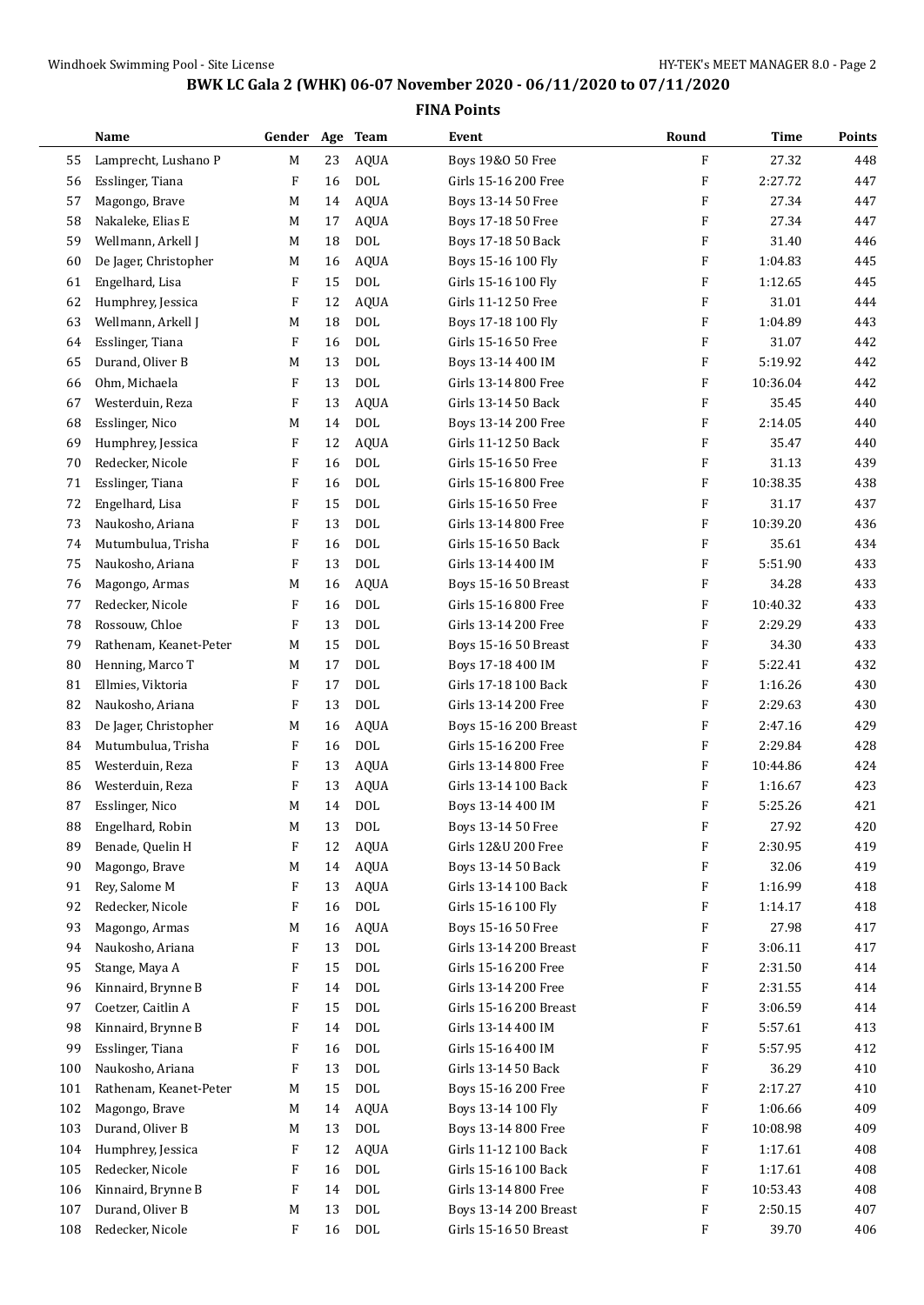|     | Name                   | Gender Age Team |    |              | Event                     | Round                     | <b>Time</b> | <b>Points</b> |
|-----|------------------------|-----------------|----|--------------|---------------------------|---------------------------|-------------|---------------|
| 109 | Nell, Noah S           | M               | 15 | <b>AQUA</b>  | Boys 15-16 200 Free       | F                         | 2:17.68     | 406           |
| 110 | Rey, Salome M          | F               | 13 | <b>AQUA</b>  | Girls 13-14 50 Back       | F                         | 36.47       | 404           |
| 111 | Canjulo, Jose N        | M               | 15 | <b>AQUA</b>  | Boys 15-16 200 Free       | F                         | 2:18.09     | 403           |
| 112 | Naukosho, Ariana       | F               | 13 | <b>DOL</b>   | Girls 13-14 50 Free       | F                         | 32.04       | 403           |
| 113 | Gertze, Matthew R      | M               | 18 | <b>DOL</b>   | Boys 17-18 100 Fly        | F                         | 1:06.98     | 403           |
| 114 | Magongo, Brave         | M               | 14 | <b>AQUA</b>  | Boys 13-14 200 Free       | F                         | 2:18.14     | 402           |
| 115 | Benade, Quelin H       | F               | 12 | <b>AQUA</b>  | Girls 12&U 400 IM         | F                         | 6:01.15     | 401           |
| 116 | Engelhard, Lisa        | F               | 15 | <b>DOL</b>   | Girls 15-16 50 Back       | F                         | 36.57       | 401           |
| 117 | Benjamin, Zunaid M     | F               | 16 | <b>AQUA</b>  | Girls 15-16 50 Free       | F                         | 32.10       | 400           |
| 118 | Ellmies, Viktoria      | F               | 17 | <b>DOL</b>   | Girls 17-18 50 Back       | F                         | 36.59       | 400           |
| 119 | Benade, Quelin H       | F               | 12 | <b>AQUA</b>  | Girls 11-12 100 Back      | F                         | 1:18.17     | 399           |
| 120 | Esslinger, Nico        | M               | 14 | <b>DOL</b>   | Boys 13-14 50 Free        | F                         | 28.41       | 398           |
| 121 | Burger, Mikah K        | M               | 16 | <b>DOL</b>   | Boys 15-16 100 Back       | F                         | 1:10.57     | 396           |
| 122 | Magongo, Brave         | M               | 14 | <b>AQUA</b>  | Boys 13-14 100 Back       | F                         | 1:10.63     | 395           |
| 123 | Redecker, Nicole       | F               | 16 | <b>DOL</b>   | Girls 15-16 50 Back       | F                         | 36.75       | 395           |
| 124 | DOL 'A'                | M               |    | <b>DOL</b>   | Boys 11-12 400 Free Relay | F                         | 4:16.63     | 394           |
| 125 | Humphrey, Jessica      | F               | 12 | <b>AQUA</b>  | Girls 12&U 200 Free       | F                         | 2:34.00     | 394           |
| 126 | Engelhard, Lisa        | F               | 15 | <b>DOL</b>   | Girls 15-16 200 Free      | F                         | 2:34.19     | 393           |
| 127 | Zhou, Ruizhe           | M               | 14 | <b>DOL</b>   | Boys 13-14 200 Breast     | F                         | 2:52.41     | 391           |
| 128 | Gertze, Matthew R      | M               | 18 | <b>DOL</b>   | Boys 17-18 800 Free       | $\boldsymbol{\mathrm{F}}$ | 10:18.27    | 391           |
| 129 | Ohm, Oliver            | M               | 14 | <b>DOL</b>   | Boys 13-14 50 Back        | F                         | 32.83       | 390           |
| 130 | Benade, Quelin H       | F               | 12 | <b>AQUA</b>  | Girls 12&U 200 Breast     | F                         | 3:10.30     | 390           |
| 131 | Ellmies, Viktoria      | F               | 17 | <b>DOL</b>   | Girls 17-18 50 Breast     | F                         | 40.26       | 389           |
| 132 | Coetzer, Caitlin A     | F               | 15 | <b>DOL</b>   | Girls 15-16 200 Free      | F                         | 2:34.87     | 388           |
| 133 | Durand, Oliver B       | M               | 13 | <b>DOL</b>   | Boys 13-14 100 Back       | F                         | 1:11.08     | 388           |
| 134 | Engelhard, Lisa        | F               | 15 | <b>DOL</b>   | Girls 15-16 100 Back      | $\boldsymbol{\mathrm{F}}$ | 1:18.87     | 388           |
| 135 | Naukosho, Ariana       | F               | 13 | <b>DOL</b>   | Girls 13-14 100 Fly       | F                         | 1:16.07     | 387           |
| 136 | Rossouw, Chloe         | F               | 13 | <b>DOL</b>   | Girls 13-14 50 Free       | F                         | 32.47       | 387           |
| 137 | Nakaleke, Ester        | F               | 15 | <b>AQUA</b>  | Girls 15-16 50 Free       | F                         | 32.50       | 386           |
| 138 | Ohm, Michaela          | F               | 13 | <b>DOL</b>   | Girls 13-14 50 Back       | F                         | 37.03       | 386           |
| 139 | Tibazarwa, Sarah K     | F               | 15 | <b>AQUA</b>  | Girls 15-16 50 Free       | F                         | 32.53       | 385           |
| 140 | Ohm, Oliver            | M               | 14 | <b>DOL</b>   | Boys 13-14 100 Back       | F                         | 1:11.24     | 385           |
| 141 | Leitner, Janine T      | F               | 24 | <b>AQUA</b>  | Girls 19&0 50 Free        | F                         | 32.52       | 385           |
| 142 | Benade, Quelin H       | F               | 12 | <b>AQUA</b>  | Girls 11-12 50 Back       | F                         | 37.11       | 384           |
| 143 | Durand, Oliver B       | M               | 13 | <b>DOL</b>   | Boys 13-14 200 Free       | F                         | 2:20.52     | 382           |
| 144 | Stange, Maya A         | F               | 15 | <b>DOL</b>   | Girls 15-16 200 Breast    | F                         | 3:11.88     | 381           |
| 145 | Durand, Oliver B       | M               | 13 | $\rm DOL$    | Boys 13-14 50 Back        | F                         | 33.09       | 381           |
| 146 | AQUA 'A'               | M               |    | AQUA         | Boys 11-12 400 Free Relay | F                         | 4:19.68     | 380           |
| 147 | Nel, Esmeralda         | F               | 11 | PHOEN        | Girls 11-12 50 Free       | F                         | 32.69       | 379           |
| 148 | Gertze, Matthew R      | M               | 18 | $\rm DOL$    | Boys 17-18 100 Back       | F                         | 1:11.68     | 378           |
| 149 | Westerduin, Reza       | F               | 13 | <b>AQUA</b>  | Girls 13-14 100 Fly       | F                         | 1:16.79     | 377           |
| 150 | Kinnaird, Brynne B     | F               | 14 | <b>DOL</b>   | Girls 13-14 200 Breast    | F                         | 3:12.42     | 377           |
| 151 | Mutumbulua, Trisha     | F               | 16 | $\rm DOL$    | Girls 15-16 100 Back      | F                         | 1:19.74     | 376           |
| 152 | Naukosho, Ariana       | F               | 13 | $\text{DOL}$ | Girls 13-14 50 Breast     | F                         | 40.73       | 376           |
| 153 | Nell, Noah S           | M               | 15 | <b>AQUA</b>  | Boys 15-16 50 Free        | F                         | 29.01       | 374           |
| 154 | Ellmies, Viktoria      | F               | 17 | $\rm DOL$    | Girls 17-18 100 Fly       | F                         | 1:16.97     | 374           |
| 155 | Rey, Salome M          | F               | 13 | <b>AQUA</b>  | Girls 13-14 200 Free      | F                         | 2:36.93     | 373           |
| 156 | Rathenam, Keanet-Peter | M               | 15 | $\text{DOL}$ | Boys 15-16 50 Free        | F                         | 29.06       | 372           |
| 157 | Nakaleke, Elias E      | M               | 17 | <b>AQUA</b>  | Boys 17-18 50 Back        | F                         | 33.37       | 372           |
| 158 | Bekker, Jeddidiah      | M               | 14 | MAC          | Boys 13-14 50 Breast      | F                         | 36.08       | 372           |
| 159 | Kinnaird, Brynne B     | F               | 14 | $\rm DOL$    | Girls 13-14 50 Free       | F                         | 32.93       | 371           |
| 160 | Engelhard, Robin       | M               | 13 | $\rm DOL$    | Boys 13-14 50 Back        | F                         | 33.38       | 371           |
| 161 | Nakaleke, Ester        | F               | 15 | <b>AQUA</b>  | Girls 15-16 50 Breast     | F                         | 40.90       | 371           |
| 162 | Rossouw, Chloe         | F               | 13 | DOL          | Girls 13-14 800 Free      | F                         | 11:14.48    | 371           |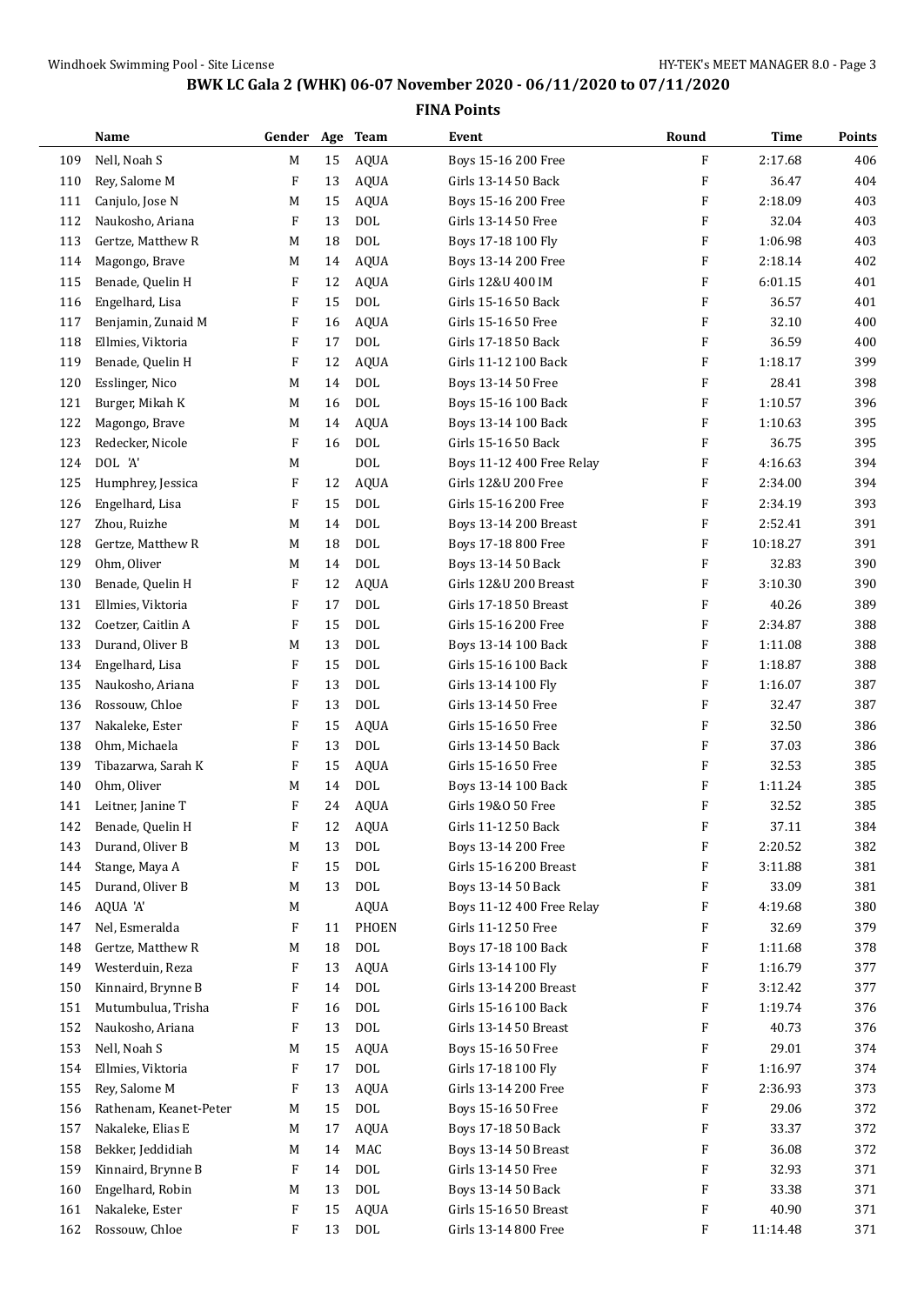|     | Name                   | Gender Age Team |        |              | Event                     | Round        | Time    | Points |
|-----|------------------------|-----------------|--------|--------------|---------------------------|--------------|---------|--------|
| 163 | Henning, Marco T       | M               | 17     | <b>DOL</b>   | Boys 17-18 50 Back        | $\mathbf{F}$ | 33.41   | 370    |
| 164 | Benade, Quelin H       | F               | 12     | <b>AQUA</b>  | Girls 11-12 50 Breast     | F            | 40.92   | 370    |
| 165 | Wellmann, Arkell J     | M               | 18     | <b>DOL</b>   | Boys 17-18 50 Breast      | F            | 36.12   | 370    |
| 166 | Nakaleke, Elias E      | M               | 17     | <b>AQUA</b>  | Boys 17-18 100 Back       | F            | 1:12.18 | 370    |
| 167 | Mutumbulua, Trisha     | F               | 16     | <b>DOL</b>   | Girls 15-16 50 Breast     | F            | 40.96   | 369    |
| 168 | Magongo, Brave         | M               | 14     | <b>AQUA</b>  | Boys 13-14 50 Breast      | F            | 36.16   | 369    |
| 169 | Ohm, Oliver            | M               | 14     | <b>DOL</b>   | Boys 13-14 50 Breast      | F            | 36.20   | 368    |
| 170 | Rossouw, Chloe         | F               | 13     | <b>DOL</b>   | Girls 13-14 400 IM        | F            | 6:11.38 | 368    |
| 171 | Ohm, Michaela          | F               | 13     | <b>DOL</b>   | Girls 13-14 100 Fly       | F            | 1:17.45 | 367    |
| 172 | Esslinger, Tiana       | F               | 16     | <b>DOL</b>   | Girls 15-16 50 Breast     | F            | 41.06   | 367    |
| 173 | Benjamin, Zunaid M     | F               | 16     | <b>AQUA</b>  | Girls 15-16 200 Free      | F            | 2:37.92 | 366    |
| 174 | Benade, Quelin H       | F               | 12     | <b>AQUA</b>  | Girls 11-12 50 Free       | F            | 33.07   | 366    |
| 175 | Rossouw, Chloe         | F               | 13     | <b>DOL</b>   | Girls 13-14 50 Back       | F            | 37.71   | 366    |
| 176 | Nakaleke, Elias E      | M               | 17     | <b>AQUA</b>  | Boys 17-18 50 Breast      | F            | 36.27   | 366    |
| 177 | Naukushu, Elago        | M               | 19     | <b>AQUA</b>  | Boys 19&0 50 Back         | F            | 33.58   | 365    |
| 178 | Le Roux, Annemarie     | F               | 18     | MAC          | Girls 17-18 50 Free       | F            | 33.14   | 364    |
| 179 | Naukosho, Ariana       | F               | 13     | <b>DOL</b>   | Girls 13-14 100 Back      | F            | 1:20.70 | 363    |
| 180 | DOL 'A'                | M               |        | <b>DOL</b>   | Boys 11-12 400 Free Relay | F            | 4:23.80 | 363    |
| 181 | Nell, Noah S           | M               | 15     | <b>AQUA</b>  | Boys 15-16 100 Back       | F            | 1:12.66 | 363    |
| 182 | Rossouw, Chloe         | F               | 13     | <b>DOL</b>   | Girls 13-14 200 Breast    | F            | 3:15.07 | 362    |
| 183 | Henning, Marco T       | M               | 17     | <b>DOL</b>   | Boys 17-18 100 Back       | F            | 1:12.70 | 362    |
| 184 | Hekandjo, Kgosi O      | M               | 13     | <b>AQUA</b>  | Boys 13-14 200 Free       | F            | 2:23.08 | 362    |
| 185 | Kali, Kandali K        | F               | 14     | <b>DOL</b>   | Girls 13-14 50 Free       | F            | 33.23   | 361    |
| 186 | Tibazarwa, Sarah K     | F               | 15     | <b>AQUA</b>  | Girls 15-16 200 Free      | F            | 2:38.60 | 361    |
| 187 | Klein, Kaylynn J       | F               | 13     | <b>AQUA</b>  | Girls 13-14 50 Free       | F            | 33.25   | 360    |
| 188 | Esslinger, Carissa     | F               | 18     | <b>DOL</b>   | Girls 17-18 50 Free       | F            | 33.27   | 360    |
| 189 | Ohm, Oliver            | M               | 14     | <b>DOL</b>   | Boys 13-14 400 IM         | F            | 5:42.92 | 359    |
| 190 | Nell, Noah S           | M               | 15     | <b>AQUA</b>  | Boys 15-16 50 Back        | F            | 33.76   | 359    |
| 191 | Balt, Caitlyn R        | F               | 13     | <b>DOL</b>   | Girls 13-14 50 Free       | F            | 33.30   | 359    |
| 192 | Spath, Aleka R         | F               | 12     | <b>DOL</b>   | Girls 12&U 200 Breast     | F            | 3:15.90 | 358    |
| 193 | Rossouw, Chloe         | F               | 13     | <b>DOL</b>   | Girls 13-14 100 Back      | F            | 1:21.14 | 357    |
| 194 | Coetzer, Caitlin A     | F               | 15     | <b>DOL</b>   | Girls 15-16 50 Free       | F            | 33.44   | 354    |
| 195 | Rey, Salome M          | F               | 13     | AQUA         | Girls 13-14 50 Free       | F            | 33.46   | 354    |
| 196 | Durand, Oliver B       | M               | 13     | DOL          | Boys 13-14 50 Free        | F            | 29.61   | 352    |
| 197 | Coetzer, Caitlin A     | F               | 15     | <b>DOL</b>   | Girls 15-16 400 IM        | F            | 6:17.01 | 352    |
| 198 | Hooker, Erin E         | F               | 14     | <b>DOL</b>   | Girls 13-14 50 Back       | F            | 38.20   | 352    |
| 199 | Mutumbulua, Trisha     | F               | 16     | <b>DOL</b>   | Girls 15-16 400 IM        | F            | 6:16.97 | 352    |
| 200 | Tibazarwa, Sarah K     | F               | 15     | <b>AQUA</b>  | Girls 15-16 50 Breast     | F            | 41.63   | 352    |
| 201 | Humphrey, Jessica      | F               | 12     | AQUA         | Girls 12&U 400 IM         | F            | 6:17.28 | 351    |
| 202 | Rathenam, Keanet-Peter | M               | $15\,$ | DOL          | Boys 15-16 200 Breast     | F            | 2:58.94 | 350    |
| 203 | Nell, Noah S           | M               | 15     | <b>AQUA</b>  | Boys 15-16 200 Breast     | F            | 2:58.86 | 350    |
| 204 | Nell, Noah S           | M               | 15     | <b>AQUA</b>  | Boys 15-16 400 IM         | F            | 5:45.88 | 350    |
| 205 | Esslinger, Nico        | M               | 14     | DOL          | Boys 13-14 100 Fly        | F            | 1:10.31 | 348    |
| 206 | Engelhard, Lisa        | F               | 15     | <b>DOL</b>   | Girls 15-16 400 IM        | F            | 6:18.90 | 347    |
| 207 | Naukushu, Sam          | M               | 17     | <b>AQUA</b>  | Boys 17-18 50 Free        | F            | 29.74   | 347    |
| 208 | Rey, Salome M          | F               | 13     | <b>AQUA</b>  | Girls 13-14 200 Breast    | F            | 3:18.14 | 346    |
| 209 | Durand, Oliver B       | M               | 13     | $\text{DOL}$ | Boys 13-14 50 Breast      | F            | 36.94   | 346    |
| 210 | Kinnaird, Brynne B     | F               | 14     | <b>DOL</b>   | Girls 13-14 50 Back       | F            | 38.41   | 346    |
| 211 | Naukushu, Elago        | M               | 19     | <b>AQUA</b>  | Boys 19&0 50 Free         | F            | 29.81   | 345    |
| 212 | Spath, Aleka R         | F               | 12     | <b>DOL</b>   | Girls 11-12 100 Back      | F            | 1:22.14 | 344    |
| 213 | Mutumbulua, Trisha     | F               | 16     | <b>DOL</b>   | Girls 15-16 100 Fly       | F            | 1:19.14 | 344    |
| 214 | Esslinger, Nico        | M               | 14     | <b>DOL</b>   | Boys 13-14 100 Back       | F            | 1:14.06 | 343    |
| 215 | Kali, Kandali K        | F               | 14     | <b>DOL</b>   | Girls 13-14 200 Free      | F            | 2:41.38 | 343    |
| 216 | Klein, Kaylynn J       | F               | 13     | AQUA         | Girls 13-14 50 Back       | F            | 38.55   | 342    |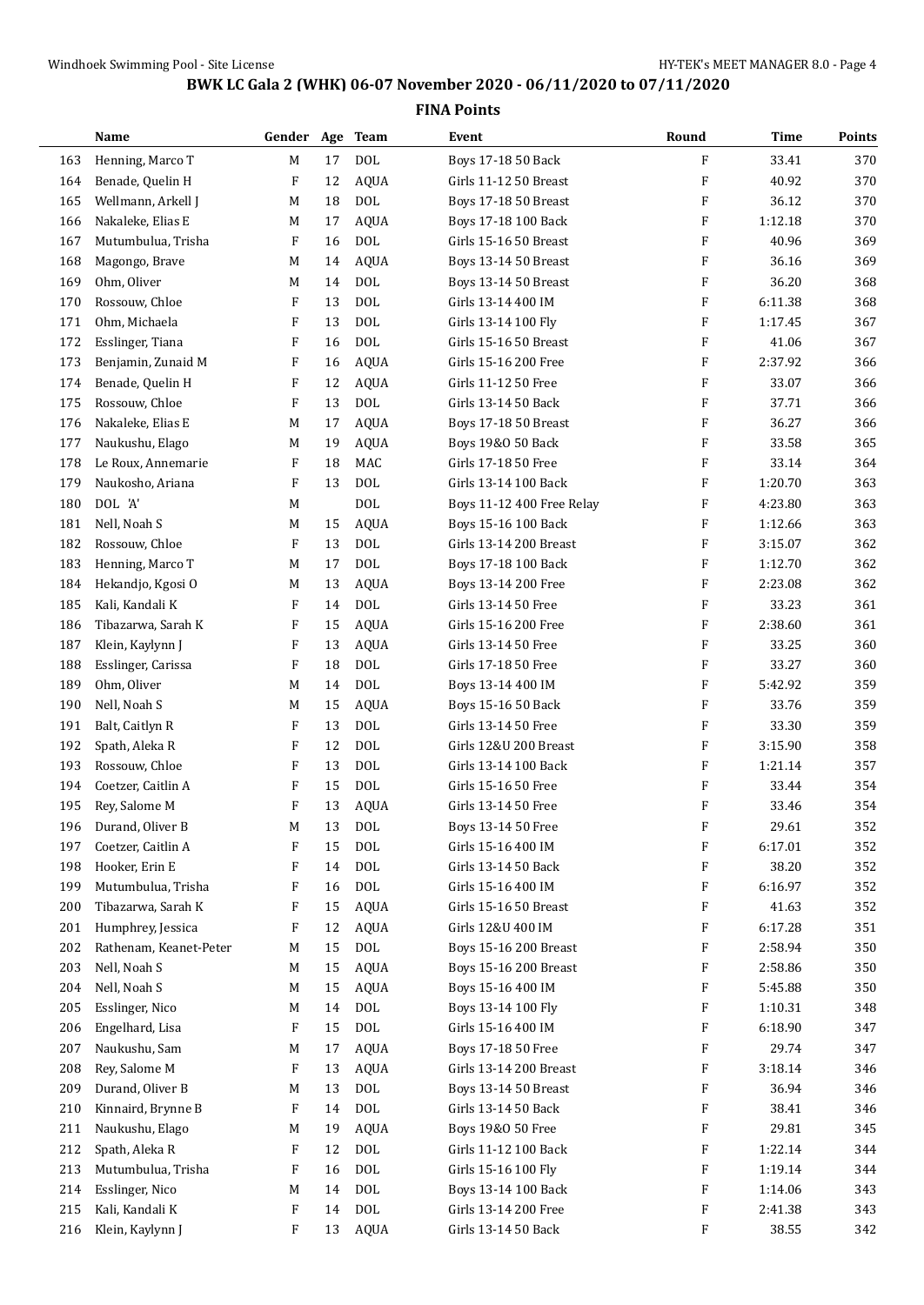|     | Name                | Gender Age Team |    |              | Event                       | Round                     | <b>Time</b> | Points |
|-----|---------------------|-----------------|----|--------------|-----------------------------|---------------------------|-------------|--------|
| 217 | Viljoen, René H     | M               | 18 | MAC          | Boys 17-18 200 Free         | $\mathbf{F}$              | 2:25.75     | 342    |
| 218 | Esslinger, Nico     | M               | 14 | <b>DOL</b>   | Boys 13-14 50 Back          | $\boldsymbol{\mathrm{F}}$ | 34.36       | 340    |
| 219 | Hekandjo, Kgosi O   | M               | 13 | <b>AQUA</b>  | Boys 13-14 400 IM           | $\boldsymbol{\mathrm{F}}$ | 5:49.05     | 340    |
| 220 | AQUA 'A'            | M               |    | <b>AQUA</b>  | Boys 11-12 400 Free Relay   | F                         | 4:29.71     | 339    |
| 221 | Kinnaird, Brynne B  | F               | 14 | <b>DOL</b>   | Girls 13-14 100 Back        | $\boldsymbol{\mathrm{F}}$ | 1:22.52     | 339    |
| 222 | Matyayi, Rose       | F               | 10 | <b>AQUA</b>  | Girls 9-10 50 Back          | F                         | 38.67       | 339    |
| 223 | Nell, Noah S        | M               | 15 | <b>AQUA</b>  | Boys 15-16 50 Breast        | $\boldsymbol{\mathrm{F}}$ | 37.20       | 339    |
| 224 | Ohm, Michaela       | F               | 13 | <b>DOL</b>   | Girls 13-14 100 Back        | $\boldsymbol{\mathrm{F}}$ | 1:22.58     | 338    |
| 225 | Zhou, Ruizhe        | M               | 14 | <b>DOL</b>   | Boys 13-14 50 Breast        | $\boldsymbol{\mathrm{F}}$ | 37.27       | 337    |
| 226 | Kinnaird, Brynne B  | F               | 14 | <b>DOL</b>   | Girls 13-14 50 Breast       | $\boldsymbol{\mathrm{F}}$ | 42.25       | 336    |
| 227 | Coetzer, Caitlin A  | F               | 15 | <b>DOL</b>   | Girls 15-16 50 Breast       | $\boldsymbol{\mathrm{F}}$ | 42.27       | 336    |
| 228 | Rey, Salome M       | F               | 13 | <b>AQUA</b>  | Girls 13-14 50 Breast       | $\boldsymbol{\mathrm{F}}$ | 42.25       | 336    |
| 229 | Samson, Jane        | F               | 54 | MAC          | Women 45&0 50 Free          | $\boldsymbol{\mathrm{F}}$ | 34.03       | 336    |
| 230 | Matyayi, Rose       | F               | 10 | <b>AQUA</b>  | Girls 9-10 50 Free          | $\boldsymbol{\mathrm{F}}$ | 34.04       | 336    |
| 231 | Hekandjo, Kgosi O   | M               | 13 | <b>AQUA</b>  | Boys 13-14 50 Free          | $\boldsymbol{\mathrm{F}}$ | 30.08       | 335    |
| 232 | Nell, Noah S        | M               | 15 | <b>AQUA</b>  | Boys 15-16 100 Fly          | $\boldsymbol{\mathrm{F}}$ | 1:11.28     | 334    |
| 233 | Steyn, Carissa L    | F               | 13 | <b>DOL</b>   | Girls 13-14 200 Free        | $\boldsymbol{\mathrm{F}}$ | 2:42.68     | 334    |
| 234 | Balt, Caitlyn R     | F               | 13 | <b>DOL</b>   | Girls 13-14 100 Fly         | $\boldsymbol{\mathrm{F}}$ | 1:19.96     | 334    |
| 235 | Magongo, Armas      | M               | 16 | <b>AQUA</b>  | Boys 15-16 50 Back          | $\boldsymbol{\mathrm{F}}$ | 34.57       | 334    |
| 236 | Engelhard, Robin    | M               | 13 | <b>DOL</b>   | Boys 13-14 200 Free         | $\boldsymbol{\mathrm{F}}$ | 2:27.05     | 333    |
| 237 | Magongo, Armas      | M               | 16 | <b>AQUA</b>  | Boys 15-16 100 Back         | $\boldsymbol{\mathrm{F}}$ | 1:14.75     | 333    |
| 238 | Ohm, Oliver         | M               | 14 | <b>DOL</b>   | Boys 13-14 100 Fly          | F                         | 1:11.40     | 333    |
| 239 | Klein, Kaylynn J    | F               | 13 | <b>AQUA</b>  | Girls 13-14 100 Back        | $\boldsymbol{\mathrm{F}}$ | 1:23.12     | 332    |
| 240 | Rey, Salome M       | F               | 13 | <b>AQUA</b>  | Girls 13-14 100 Fly         | $\boldsymbol{\mathrm{F}}$ | 1:20.09     | 332    |
| 241 | Engelhard, Robin    | M               | 13 | <b>DOL</b>   | Boys 13-14 100 Back         | $\boldsymbol{\mathrm{F}}$ | 1:14.89     | 331    |
| 242 | Esslinger, Tiana    | F               | 16 | <b>DOL</b>   | Girls 15-16 100 Fly         | $\boldsymbol{\mathrm{F}}$ | 1:20.23     | 330    |
| 243 | Gertze, Matthew R   | M               | 18 | <b>DOL</b>   | Boys 17-18 50 Breast        | $\boldsymbol{\mathrm{F}}$ | 37.58       | 329    |
| 244 | Spath, Aleka R      | F               | 12 | <b>DOL</b>   | Girls 11-12 50 Back         | $\boldsymbol{\mathrm{F}}$ | 39.11       | 328    |
| 245 | Esslinger, Nico     | M               | 14 | <b>DOL</b>   | Boys 13-14 200 Breast       | $\boldsymbol{\mathrm{F}}$ | 3:03.03     | 327    |
| 246 | DOL 'B'             | M               |    | <b>DOL</b>   | Boys 11-12 400 Free Relay   | F                         | 4:33.65     | 325    |
| 247 | Magongo, Armas      | M               | 16 | <b>AQUA</b>  | Boys 15-16 200 Free         | $\boldsymbol{\mathrm{F}}$ | 2:28.54     | 323    |
| 248 | Samson, Jane        | F               | 54 | MAC          | Women 45&0 50 Breast        | $\boldsymbol{\mathrm{F}}$ | 42.83       | 323    |
| 249 | Hooker, Erin E      | F               | 14 | <b>DOL</b>   | Girls 13-14 200 Free        | $\boldsymbol{\mathrm{F}}$ | 2:44.56     | 323    |
| 250 | Hooker, Erin E      | F               | 14 | DOL          | Girls 13-14 50 Free         | F                         | 34.52       | 322    |
| 251 | Engelhard, Robin    | M               | 13 | $\text{DOL}$ | Boys 13-14 100 Fly          | F                         | 1:12.20     | 322    |
| 252 | Klein, Kaylynn J    | F               | 13 | <b>AQUA</b>  | Girls 13-14 200 Free        | F                         | 2:44.99     | 321    |
| 253 | Balt, Caitlyn R     | F               | 13 | <b>DOL</b>   | Girls 13-14 200 Free        | F                         | 2:44.89     | 321    |
| 254 | Leitner, Janine T   | F               | 24 | <b>AQUA</b>  | Girls 19&0 50 Breast        | F                         | 42.98       | 320    |
| 255 | Rossouw, Chloe      | F               | 13 | <b>DOL</b>   | Girls 13-14 50 Breast       | F                         | 42.94       | 320    |
| 256 | Zhou, Ruizhe        | M               | 14 | $\rm DOL$    | Boys 13-14 50 Free          | F                         | 30.54       | 320    |
| 257 | Leitner, Janine T   | F               | 24 | <b>AQUA</b>  | Girls 19&0 50 Back          | F                         | 39.43       | 320    |
| 258 | Coetzer, Caitlin A  | F               | 15 | <b>DOL</b>   | Girls 15-16 50 Back         | F                         | 39.49       | 318    |
| 259 | Ohm, Michaela       | F               | 13 | <b>DOL</b>   | Girls 13-14 400 IM          | F                         | 6:29.92     | 318    |
| 260 | Hooker, Erin E      | F               | 14 | <b>DOL</b>   | Girls 13-14 100 Back        | $\boldsymbol{\mathrm{F}}$ | 1:24.47     | 316    |
| 261 | Benjamin, Zunaid M  | F               | 16 | <b>AQUA</b>  | Girls 15-16 100 Fly         | F                         | 1:21.47     | 315    |
| 262 | Hekandjo, Kgosi O   | M               | 13 | <b>AQUA</b>  | Boys 13-14 100 Back         | F                         | 1:16.19     | 315    |
| 263 | Tibazarwa, Sarah K  | F               | 15 | <b>AQUA</b>  | Girls 15-16 200 Breast      | F                         | 3:24.39     | 315    |
| 264 | Drotsky, Nayla C    | F               | 13 | <b>DOL</b>   | Girls 13-14 50 Free         | F                         | 34.81       | 314    |
| 265 | Zhou, Ruizhe        | M               | 14 | $\rm DOL$    | Boys 13-14 400 IM           | F                         | 5:58.83     | 313    |
| 266 | Klein, Kaylynn J    | F               | 13 | <b>AQUA</b>  | Girls 13-14 100 Fly         | F                         | 1:21.73     | 312    |
| 267 | Henning, Marco T    | M               | 17 | <b>DOL</b>   | <b>Boys 17-18 50 Breast</b> | F                         | 38.23       | 312    |
| 268 | Lasso Drews, Daniel | M               | 14 | <b>DOL</b>   | Boys 13-14 200 Free         | F                         | 2:30.34     | 312    |
| 269 | Lasso Drews, Daniel | M               | 14 | $\rm DOL$    | Boys 13-14 50 Free          | F                         | 30.81       | 312    |
| 270 | Bekker, Johan       | M               | 51 | MAC          | Men 45&0 50 Free            | $\boldsymbol{\mathrm{F}}$ | 30.85       | 311    |
|     |                     |                 |    |              |                             |                           |             |        |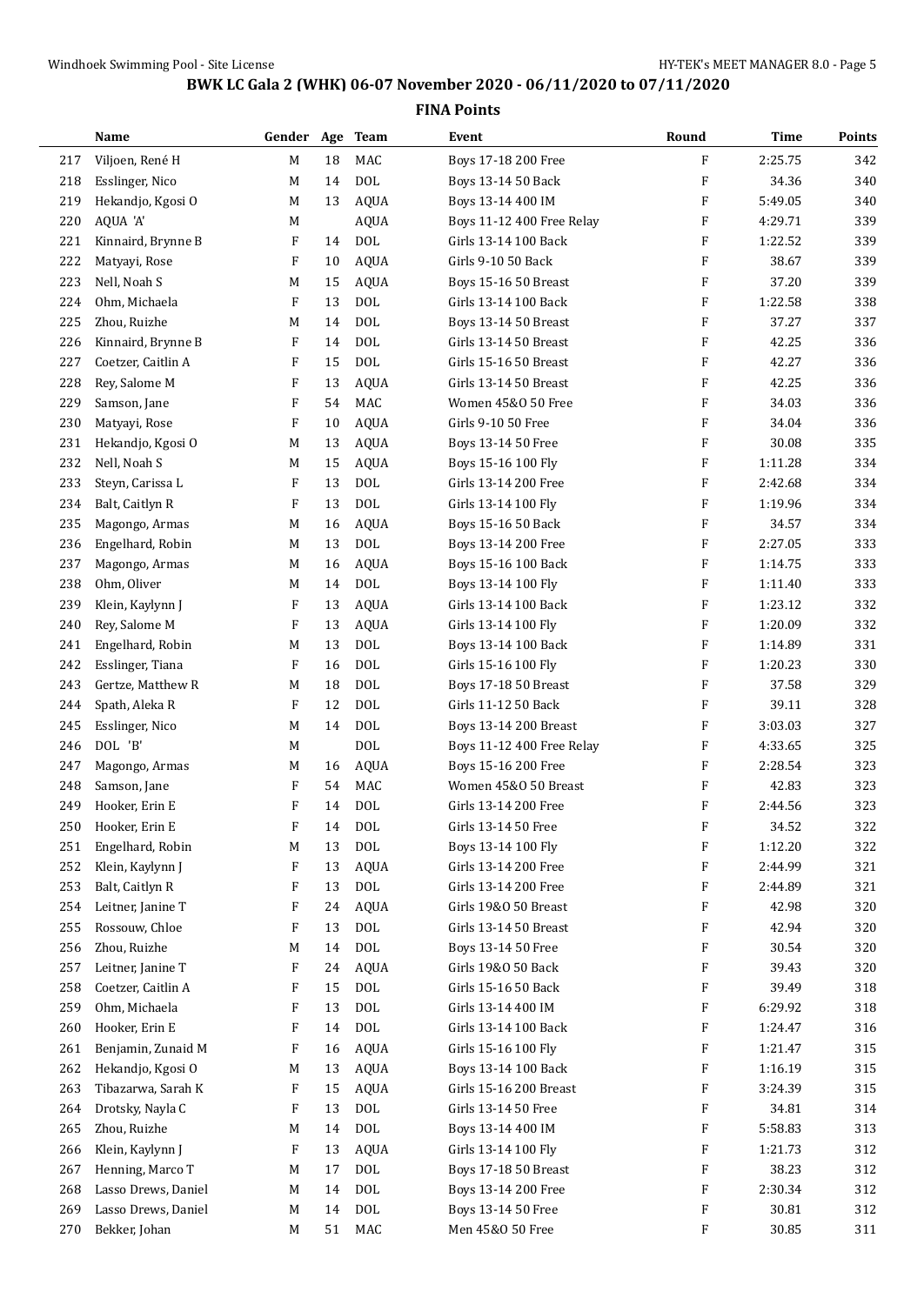|     | Name                   | Gender Age Team |    |              | Event                  | Round                     | Time     | Points |
|-----|------------------------|-----------------|----|--------------|------------------------|---------------------------|----------|--------|
| 271 | Spath, Bella R         | $\mathbf{F}$    | 12 | <b>DOL</b>   | Girls 12&U 200 Free    | F                         | 2:46.61  | 311    |
| 272 | Durand, Oliver B       | M               | 13 | <b>DOL</b>   | Boys 13-14 100 Fly     | F                         | 1:13.01  | 311    |
| 273 | Coetzer, Caitlin A     | F               | 15 | <b>DOL</b>   | Girls 15-16 100 Back   | F                         | 1:25.03  | 310    |
| 274 | Hekandjo, Kgosi O      | M               | 13 | <b>AQUA</b>  | Boys 13-14 50 Back     | F                         | 35.49    | 309    |
| 275 | Lasso Drews, Daniel    | M               | 14 | <b>DOL</b>   | Boys 13-14 400 IM      | F                         | 6:00.33  | 309    |
| 276 | Mutumbulua, Trisha     | F               | 16 | <b>DOL</b>   | Girls 15-16 200 Breast | F                         | 3:25.58  | 309    |
| 277 | Benjamin, Zunaid M     | F               | 16 | <b>AQUA</b>  | Girls 15-16 50 Back    | F                         | 39.87    | 309    |
| 278 | Hooker, Erin E         | F               | 14 | <b>DOL</b>   | Girls 13-14 50 Breast  | F                         | 43.53    | 308    |
| 279 | Balt, Caitlyn R        | F               | 13 | <b>DOL</b>   | Girls 13-14 400 IM     | F                         | 6:34.85  | 306    |
| 280 | Tibazarwa, Sarah K     | F               | 15 | <b>AQUA</b>  | Girls 15-16 100 Back   | F                         | 1:25.34  | 306    |
| 281 | Hooker, Erin E         | F               | 14 | <b>DOL</b>   | Girls 13-14 200 Breast | F                         | 3:26.60  | 305    |
| 282 | Naukushu, Elago        | M               | 19 | <b>AQUA</b>  | Boys 19&0 50 Breast    | F                         | 38.55    | 305    |
| 283 | Naukushu, Sam          | M               | 17 | <b>AQUA</b>  | Boys 17-18 50 Breast   | F                         | 38.52    | 305    |
| 284 | Humphrey, Jessica      | F               | 12 | <b>AQUA</b>  | Girls 11-12 50 Breast  | F                         | 43.64    | 305    |
| 285 | Naukushu, Elago        | M               | 19 | <b>AQUA</b>  | Boys 19&0 100 Back     | F                         | 1:17.10  | 304    |
| 286 | Steyn, Carissa L       | F               | 13 | <b>DOL</b>   | Girls 13-14 200 Breast | F                         | 3:26.68  | 304    |
| 287 | Spath, Aleka R         | F               | 12 | <b>DOL</b>   | Girls 11-12 50 Breast  | F                         | 43.72    | 304    |
| 288 | Lasso Drews, Daniel    | M               | 14 | <b>DOL</b>   | Boys 13-14 100 Fly     | F                         | 1:13.63  | 303    |
| 289 | Leitner, Janine T      | F               | 24 | <b>AQUA</b>  | Girls 19&0 200 Free    | F                         | 2:48.04  | 303    |
| 290 | Klein, Kaylynn J       | F               | 13 | <b>AQUA</b>  | Girls 13-14 200 Breast | F                         | 3:27.10  | 303    |
| 291 | Tibazarwa, Sarah K     | F               | 15 | <b>AQUA</b>  | Girls 15-16 50 Back    | F                         | 40.14    | 303    |
| 292 | Naukushu, Elago        | M               | 19 | <b>AQUA</b>  | Boys 19&0 100 Fly      | F                         | 1:13.78  | 301    |
| 293 | Rathenam, Keanet-Peter | M               | 15 | <b>DOL</b>   | Boys 15-16 400 IM      | F                         | 6:03.65  | 301    |
| 294 | Engelhard, Robin       | M               | 13 | <b>DOL</b>   | Boys 13-14 400 IM      | F                         | 6:03.54  | 301    |
| 295 | Hooker, Erin E         | F               | 14 | <b>DOL</b>   | Girls 13-14 400 IM     | F                         | 6:37.47  | 300    |
| 296 | Bekker, Jeddidiah      | M               | 14 | <b>MAC</b>   | Boys 13-14 200 Breast  | F                         | 3:08.28  | 300    |
| 297 | De Sousa, Vitoria J    | F               | 10 | <b>DOL</b>   | Girls 9-10 50 Free     | $\boldsymbol{\mathrm{F}}$ | 35.34    | 300    |
| 298 | Esslinger, Carissa     | F               | 18 | <b>DOL</b>   | Girls 17-18 200 Free   | F                         | 2:48.61  | 300    |
| 299 | Benjamin, Zunaid M     | F               | 16 | <b>AQUA</b>  | Girls 15-16 50 Breast  | F                         | 43.91    | 300    |
| 300 | Zhou, Ruizhe           | M               | 14 | <b>DOL</b>   | Boys 13-14 800 Free    | F                         | 11:16.06 | 299    |
| 301 | Spath, Bella R         | F               | 12 | <b>DOL</b>   | Girls 12&U 200 Breast  | F                         | 3:27.97  | 299    |
| 302 | Lasso Drews, Daniel    | M               | 14 | <b>DOL</b>   | Boys 13-14 800 Free    | F                         | 11:15.66 | 299    |
| 303 | Drotsky, Nayla C       | F               | 13 | <b>DOL</b>   | Girls 13-14 400 IM     | F                         | 6:39.07  | 297    |
| 304 | Bekker, Jeddidiah      | $\mathbf M$     | 14 | MAC          | Boys 13-14 50 Free     | F                         | 31.33    | 297    |
| 305 | Steyn, Carissa L       | F               | 13 | DOL          | Girls 13-14 50 Free    | F                         | 35.51    | 296    |
| 306 | Balt, Caitlyn R        | F               | 13 | $\text{DOL}$ | Girls 13-14 50 Back    | F                         | 40.48    | 296    |
| 307 | Bekker, Jemima         | F               | 11 | MAC          | Girls 11-12 50 Free    | F                         | 35.49    | 296    |
| 308 | Hekandjo, Kgosi O      | M               | 13 | <b>AQUA</b>  | Boys 13-14 50 Breast   | F                         | 38.93    | 296    |
| 309 | Hekandjo, Kgosi O      | M               | 13 | <b>AQUA</b>  | Boys 13-14 100 Fly     | F                         | 1:14.23  | 296    |
| 310 | Westerduin, Reza       | F               | 13 | <b>AQUA</b>  | Girls 13-14 50 Breast  | F                         | 44.16    | 295    |
| 311 | Hooker, Erin E         | F               | 14 | $\rm DOL$    | Girls 13-14 100 Fly    | F                         | 1:23.35  | 294    |
| 312 | Jansen, Ernst J        | M               | 10 | $\text{DOL}$ | Boys 12&U 800 Free     | F                         | 11:19.21 | 294    |
| 313 | Humphrey, Jessica      | F               | 12 | <b>AQUA</b>  | Girls 11-12 100 Fly    | F                         | 1:23.38  | 294    |
| 314 | Kinnaird, Brynne B     | F               | 14 | $\rm DOL$    | Girls 13-14 100 Fly    | F                         | 1:23.48  | 293    |
| 315 | Benjamin, Zunaid M     | F               | 16 | <b>AQUA</b>  | Girls 15-16 100 Back   | F                         | 1:26.64  | 293    |
| 316 | Balt, Caitlyn R        | F               | 13 | $\rm DOL$    | Girls 13-14 100 Back   | F                         | 1:26.61  | 293    |
| 317 | Rathenam, Keanet-Peter | М               | 15 | $\rm DOL$    | Boys 15-16 50 Back     | F                         | 36.17    | 292    |
| 318 | Prinsloo, Milan        | F               | 10 | <b>DOL</b>   | Girls 12&U 200 Free    | F                         | 2:50.26  | 292    |
| 319 | Kinnaird, Liam         | M               | 12 | <b>DOL</b>   | Boys 12&U 400 IM       | F                         | 6:07.37  | 292    |
| 320 | Kali, Kandali K        | F               | 14 | $\text{DOL}$ | Girls 13-14 800 Free   | F                         | 12:10.22 | 292    |
| 321 | Nakaleke, Eliphas      | M               | 11 | <b>AQUA</b>  | Boys 11-12 50 Back     | F                         | 36.24    | 290    |
| 322 | Leitner, Chelsea L     | F               | 25 | AQUA         | Women 25-44 50 Free    | F                         | 35.73    | 290    |
| 323 | Nel, Esmeralda         | F               | 11 | PHOEN        | Girls 11-12 50 Back    | F                         | 40.74    | 290    |
| 324 | Kali, Kandali K        | F               | 14 | <b>DOL</b>   | Girls 13-14 100 Fly    | F                         | 1:23.89  | 289    |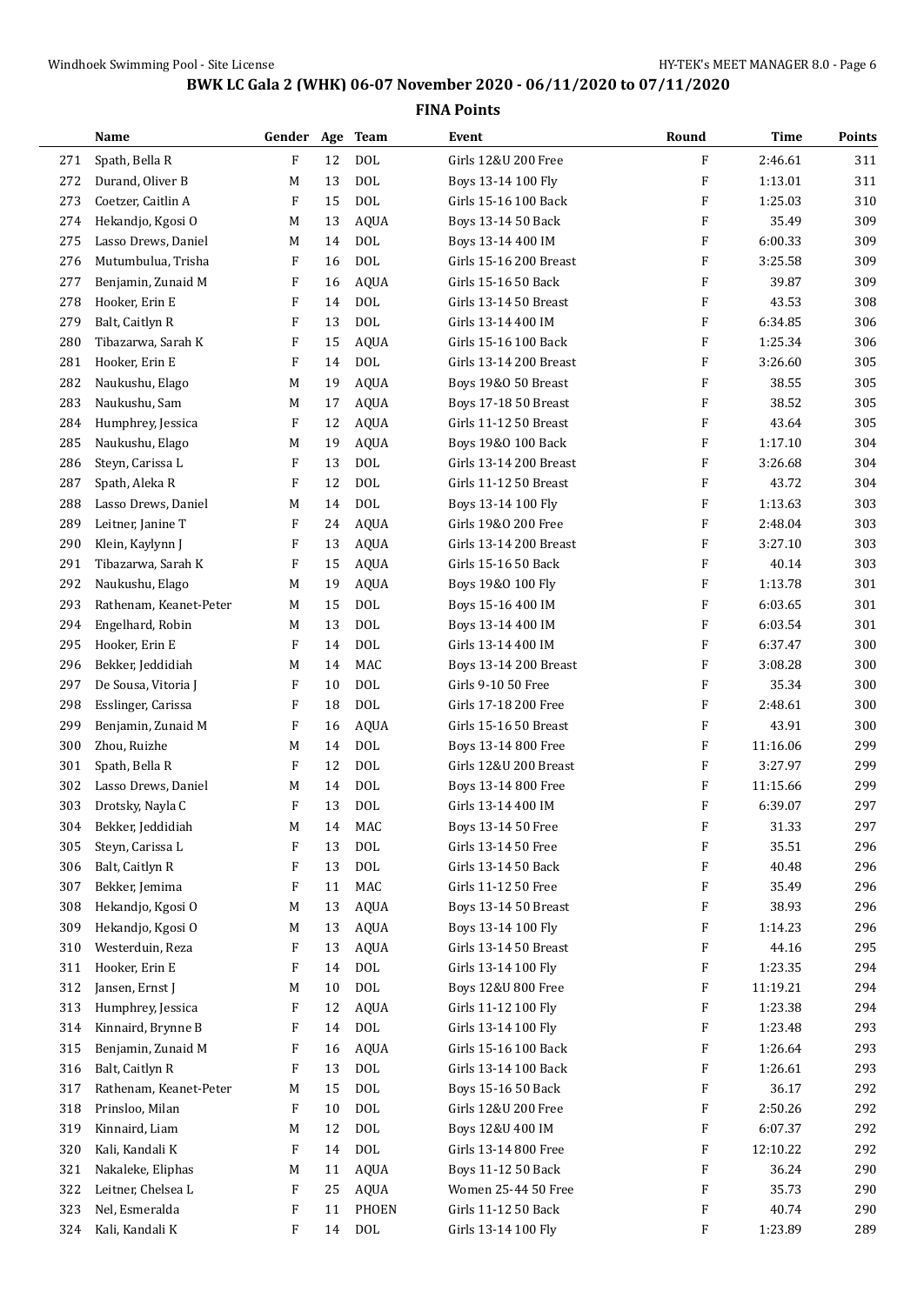|     | Name                     | Gender Age                |        | <b>Team</b>  | Event                         | Round                     | Time     | Points |
|-----|--------------------------|---------------------------|--------|--------------|-------------------------------|---------------------------|----------|--------|
| 325 | Kinnaird, Liam           | M                         | 12     | <b>DOL</b>   | Boys 12&U 800 Free            | F                         | 11:23.64 | 289    |
| 326 | Tibazarwa, Mark          | M                         | 11     | <b>AQUA</b>  | Boys 11-12 50 Free            | F                         | 31.62    | 289    |
| 327 | Kali, Kandali K          | F                         | 14     | <b>DOL</b>   | Girls 13-14 50 Back           | F                         | 40.80    | 289    |
| 328 | Jiao, Naan               | M                         | 10     | <b>DOL</b>   | <b>Boys 12&amp;U 800 Free</b> | F                         | 11:24.62 | 288    |
| 329 | Zhou, Ruizhe             | M                         | 14     | <b>DOL</b>   | Boys 13-14 200 Free           | F                         | 2:34.35  | 288    |
| 330 | Magongo, Armas           | M                         | 16     | <b>AQUA</b>  | Boys 15-16 100 Fly            | F                         | 1:14.90  | 288    |
| 331 | Nakaleke, Eliphas        | M                         | 11     | <b>AQUA</b>  | Boys 11-12 50 Free            | F                         | 31.76    | 285    |
| 332 | Rossouw, Chloe           | F                         | 13     | <b>DOL</b>   | Girls 13-14 100 Fly           | F                         | 1:24.27  | 285    |
| 333 | Senekal, Julitte         | F                         | 11     | <b>DOL</b>   | Girls 11-12 100 Back          | F                         | 1:27.39  | 285    |
| 334 | Kinnaird, Liam           | M                         | 12     | <b>DOL</b>   | Boys 12&U 200 Free            | F                         | 2:35.09  | 284    |
| 335 | Geyser, Mikayla          | F                         | 11     | <b>DOL</b>   | Girls 11-12 50 Back           | F                         | 41.00    | 284    |
| 336 | Spath, Aleka R           | $\boldsymbol{\mathrm{F}}$ | 12     | <b>DOL</b>   | Girls 12&U 200 Free           | F                         | 2:52.09  | 282    |
| 337 | Loxton, Dominic          | M                         | 15     | <b>AQUA</b>  | Boys 15-16 50 Free            | F                         | 31.87    | 282    |
| 338 | Jiao, Naan               | M                         | 10     | <b>DOL</b>   | Boys 12&U 400 IM              | F                         | 6:11.96  | 281    |
| 339 | Geyser, Mikayla          | F                         | 11     | <b>DOL</b>   | Girls 11-12 50 Free           | F                         | 36.12    | 281    |
| 340 | Rathenam, Keanet-Peter   | M                         | 15     | <b>DOL</b>   | Boys 15-16 100 Fly            | F                         | 1:15.51  | 281    |
| 341 | Kali, Kandali K          | F                         | 14     | <b>DOL</b>   | Girls 13-14 100 Back          | F                         | 1:27.96  | 280    |
| 342 | Prinsloo, Milan          | F                         | 10     | <b>DOL</b>   | Girls 12&U 400 IM             | F                         | 6:47.10  | 280    |
| 343 | Nel, Amy-Isabella        | F                         | 11     | MAC          | Girls 11-12 50 Free           | F                         | 36.16    | 280    |
| 344 | Rathenam, Keanet-Peter   | M                         | 15     | <b>DOL</b>   | Boys 15-16 100 Back           | F                         | 1:19.24  | 280    |
| 345 | Geyser, Mikayla          | F                         | 11     | <b>DOL</b>   | Girls 11-12 100 Back          | F                         | 1:28.07  | 279    |
| 346 | Stephanus, Oliwia E      | F                         | 12     | <b>DOL</b>   | Girls 11-12 50 Back           | F                         | 41.29    | 278    |
| 347 | Spath, Bella R           | F                         | 12     | <b>DOL</b>   | Girls 11-12 50 Breast         | F                         | 45.01    | 278    |
| 348 | Drotsky, Nayla C         | $\boldsymbol{\mathrm{F}}$ | 13     | <b>DOL</b>   | Girls 13-14 200 Free          | F                         | 2:53.02  | 278    |
| 349 | Senekal, Julitte         | F                         | 11     | <b>DOL</b>   | Girls 11-12 50 Free           | F                         | 36.29    | 277    |
| 350 | Spath, Bella R           | F                         | 12     | <b>DOL</b>   | Girls 11-12 50 Back           | F                         | 41.51    | 274    |
| 351 | Spath, Bella R           | F                         | 12     | <b>DOL</b>   | Girls 11-12 100 Back          | F                         | 1:28.54  | 274    |
| 352 | Kinnaird, Liam           | M                         | 12     | <b>DOL</b>   | Boys 11-12 50 Back            | F                         | 36.94    | 274    |
| 353 | Langford, James J        | M                         | 11     | <b>DOL</b>   | Boys 11-12 50 Back            | F                         | 36.97    | 273    |
| 354 | Prinsloo, Milan          | F                         | 10     | <b>DOL</b>   | Girls 9-10 50 Free            | F                         | 36.48    | 273    |
| 355 | Klein, Kaylynn J         | F                         | 13     | <b>AQUA</b>  | Girls 13-14 50 Breast         | F                         | 45.28    | 273    |
| 356 | Tibazarwa, Mark          | M                         | 11     | <b>AQUA</b>  | Boys 12&U 200 Free            | F                         | 2:37.30  | 272    |
| 357 | Jansen, Ernst J          | M                         | 10     | <b>DOL</b>   | Boys 12&U 200 Free            | $\boldsymbol{\mathrm{F}}$ | 2:37.25  | 272    |
| 358 | Prinsloo, Milan          | F                         | $10\,$ | <b>DOL</b>   | Girls 12&U 800 Free           | F                         | 12:27.44 | 272    |
| 359 | Balt, Caitlyn R          | F                         | 13     | <b>DOL</b>   | Girls 13-14 50 Breast         | F                         | 45.38    | 271    |
| 360 | Balt, Caitlyn R          | F                         | 13     | <b>DOL</b>   | Girls 13-14 200 Breast        | F                         | 3:34.79  | 271    |
| 361 | Geyser, Mikayla          | F                         | 11     | <b>DOL</b>   | Girls 12&U 200 Breast         | F                         | 3:34.90  | 271    |
| 362 | Senekal, Julitte         | F                         | 11     | <b>DOL</b>   | Girls 11-12 50 Back           | F                         | 41.73    | 270    |
| 363 | Esslinger, Carissa       | F                         | 18     | $\text{DOL}$ | Girls 17-18 50 Back           | F                         | 41.72    | 270    |
| 364 | Esterhuizen, Lorenzo E   | M                         | 11     | <b>AQUA</b>  | Boys 12&U 400 IM              | F                         | 6:16.97  | 270    |
| 365 | Matyayi, Rose            | F                         | 10     | <b>AQUA</b>  | Girls 10&U 100 Back           | F                         | 1:29.02  | 270    |
| 366 | Esterhuizen, Lorenzo E   | М                         | 11     | <b>AQUA</b>  | Boys 11-12 100 Back           | F                         | 1:20.24  | 269    |
| 367 | Le Roux, Annemarie       | F                         | 18     | MAC          | Girls 17-18 200 Free          | F                         | 2:54.89  | 269    |
| 368 | AQUA 'A'                 | M                         |        | <b>AQUA</b>  | Boys 11-12 400 Free Relay     | F                         | 4:51.90  | 268    |
| 369 | Bekker, Johan            | М                         | 51     | MAC          | Men 45&0 200 Free             | F                         | 2:38.25  | 267    |
| 370 | Nakaleke, Eliphas        | M                         | 11     | <b>AQUA</b>  | Boys 11-12 50 Breast          | F                         | 40.38    | 265    |
| 371 | Esslinger, Nico          | М                         | 14     | <b>DOL</b>   | Boys 13-14 50 Breast          | F                         | 40.39    | 265    |
| 372 | Bauernschmitt, Michael B | М                         | 12     | <b>DOL</b>   | Boys 11-12 50 Back            | F                         | 37.37    | 264    |
| 373 | Nel, Amy-Isabella        | F                         | 11     | MAC          | Girls 11-12 50 Back           | F                         | 42.05    | 264    |
| 374 | Kinnaird, Liam           | M                         | 12     | $\text{DOL}$ | Boys 11-12 50 Free            | F                         | 32.58    | 264    |
| 375 | Matyayi, Rose            | F                         | 10     | <b>AQUA</b>  | Girls 9-10 50 Breast          | F                         | 45.84    | 263    |
| 376 | Langford, James J        | M                         | 11     | $\rm DOL$    | Boys 11-12 50 Free            | F                         | 32.67    | 262    |
| 377 | Naukushu, Sam            | M                         | 17     | <b>AQUA</b>  | Boys 17-18 50 Back            | F                         | 37.49    | 262    |
| 378 | De Sousa, Vitoria J      | $\mathbf{F}$              | 10     | <b>DOL</b>   | Girls 12&U 200 Free           | F                         | 2:56.46  | 262    |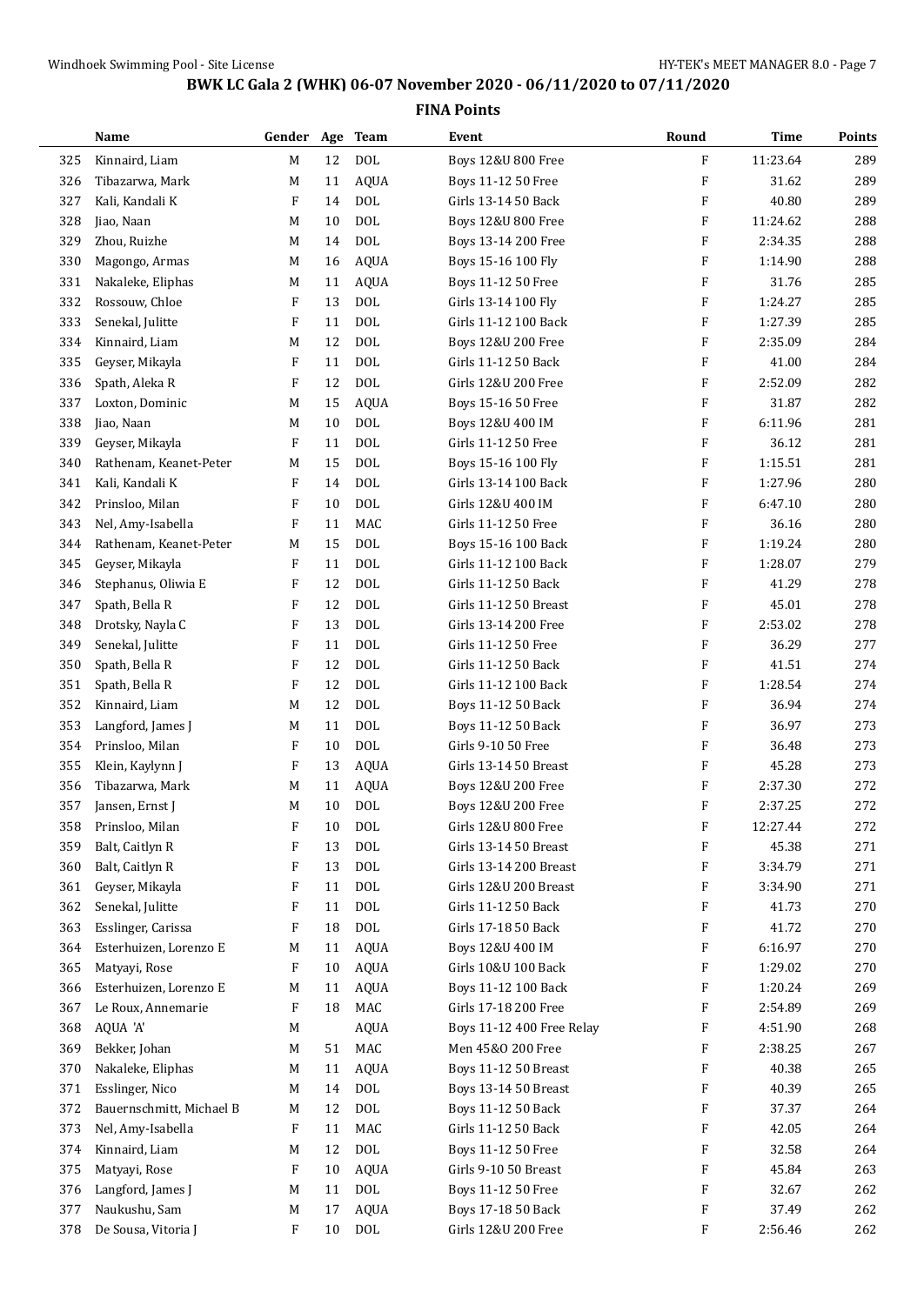|     | Name                     | Gender Age Team |    |             | Event                     | Round                     | <b>Time</b> | Points |
|-----|--------------------------|-----------------|----|-------------|---------------------------|---------------------------|-------------|--------|
| 379 | Stephanus, Oliwia E      | ${\rm F}$       | 12 | <b>DOL</b>  | Girls 11-12 50 Free       | F                         | 37.01       | 261    |
| 380 | Stephanus, Oliwia E      | F               | 12 | <b>DOL</b>  | Girls 11-12 100 Back      | $\boldsymbol{\mathrm{F}}$ | 1:30.04     | 261    |
| 381 | Theron, Zanel Z          | F               | 13 | <b>DOL</b>  | Girls 13-14 50 Free       | $\boldsymbol{\mathrm{F}}$ | 37.00       | 261    |
| 382 | Nakaleke, Ester          | F               | 15 | <b>AQUA</b> | Girls 15-16 50 Back       | F                         | 42.21       | 261    |
| 383 | Kinnaird, Liam           | M               | 12 | <b>DOL</b>  | Boys 11-12 100 Back       | F                         | 1:21.15     | 260    |
| 384 | Esslinger, Carissa       | F               | 18 | <b>DOL</b>  | Girls 17-18 50 Breast     | F                         | 46.05       | 260    |
| 385 | Schnebel, Silke          | F               | 13 | <b>DOL</b>  | Girls 13-14 50 Free       | $\boldsymbol{\mathrm{F}}$ | 37.10       | 259    |
| 386 | De Sousa, Vitoria J      | F               | 10 | <b>DOL</b>  | Girls 12&U 200 Breast     | $\boldsymbol{\mathrm{F}}$ | 3:38.18     | 259    |
| 387 | Drotsky, Nayla C         | F               | 13 | <b>DOL</b>  | Girls 13-14 50 Back       | F                         | 42.31       | 259    |
| 388 | Engelhard, Robin         | M               | 13 | <b>DOL</b>  | Boys 13-14 50 Breast      | $\boldsymbol{\mathrm{F}}$ | 40.84       | 256    |
| 389 | Matyayi, Rose            | F               | 10 | <b>AQUA</b> | Girls 12&U 200 Breast     | F                         | 3:38.99     | 256    |
| 390 | Lasso Drews, Daniel      | M               | 14 | <b>DOL</b>  | Boys 13-14 200 Breast     | F                         | 3:19.08     | 254    |
| 391 | Geyser, Mikayla          | F               | 11 | <b>DOL</b>  | Girls 12&U 200 Free       | $\boldsymbol{\mathrm{F}}$ | 2:58.20     | 254    |
| 392 | Esslinger, Carissa       | F               | 18 | <b>DOL</b>  | Girls 17-18 100 Fly       | $\boldsymbol{\mathrm{F}}$ | 1:27.58     | 254    |
| 393 | Matyayi, Rose            | F               | 10 | <b>AQUA</b> | Girls 12&U 200 Free       | $\boldsymbol{\mathrm{F}}$ | 2:58.28     | 254    |
| 394 | Steyn, Carissa L         | F               | 13 | <b>DOL</b>  | Girls 13-14 400 IM        | $\boldsymbol{\mathrm{F}}$ | 7:00.55     | 254    |
| 395 | Jansen, Ernst J          | M               | 10 | <b>DOL</b>  | Boys 12&U 400 IM          | F                         | 6:24.85     | 254    |
| 396 | Jiao, Naan               | M               | 10 | <b>DOL</b>  | Boys 12&U 200 Free        | $\boldsymbol{\mathrm{F}}$ | 2:41.09     | 253    |
| 397 | Esterhuizen, Lorenzo E   | M               | 11 | <b>AQUA</b> | Boys 11-12 50 Back        | $\boldsymbol{\mathrm{F}}$ | 37.93       | 253    |
| 398 | Ohm, Michaela            | F               | 13 | <b>DOL</b>  | Girls 13-14 50 Breast     | $\boldsymbol{\mathrm{F}}$ | 46.50       | 252    |
| 399 | Engelhard, Lisa          | F               | 15 | <b>DOL</b>  | Girls 15-16 50 Breast     | F                         | 46.53       | 252    |
| 400 | Esterhuizen, Lorenzo E   | M               | 11 | <b>AQUA</b> | Boys 12&U 200 Free        | $\boldsymbol{\mathrm{F}}$ | 2:41.28     | 252    |
| 401 | Naukosho, Ainoa          | F               | 9  | <b>DOL</b>  | Girls 9-10 50 Free        | F                         | 37.49       | 251    |
| 402 | Engelhard, Lisa          | F               | 15 | <b>DOL</b>  | Girls 15-16 200 Breast    | F                         | 3:40.50     | 251    |
| 403 | Bekker, Jemima           | F               | 11 | MAC         | Girls 11-12 50 Back       | $\boldsymbol{\mathrm{F}}$ | 42.74       | 251    |
| 404 | Drotsky, Nayla C         | F               | 13 | <b>DOL</b>  | Girls 13-14 100 Back      | $\boldsymbol{\mathrm{F}}$ | 1:31.30     | 250    |
| 405 | Slinger, Gizelle         | F               | 10 | <b>AQUA</b> | Girls 9-10 50 Free        | F                         | 37.54       | 250    |
| 406 | Senekal, Julitte         | F               | 11 | <b>DOL</b>  | Girls 12&U 200 Free       | F                         | 2:59.30     | 250    |
| 407 | Geyser, Mikayla          | F               | 11 | <b>DOL</b>  | Girls 11-12 50 Breast     | F                         | 46.62       | 250    |
| 408 | Drotsky, Nayla C         | F               | 13 | <b>DOL</b>  | Girls 13-14 800 Free      | F                         | 12:49.89    | 249    |
| 409 | Tibazarwa, Mark          | M               | 11 | <b>AQUA</b> | Boys 11-12 100 Fly        | $\boldsymbol{\mathrm{F}}$ | 1:18.66     | 249    |
| 410 | Steyn, Carissa L         | F               | 13 | <b>DOL</b>  | Girls 13-14 50 Breast     | F                         | 46.72       | 249    |
| 411 | Langford, James J        | M               | 11 | <b>DOL</b>  | Boys 12&U 400 IM          | $\boldsymbol{\mathrm{F}}$ | 6:27.14     | 249    |
| 412 | Naukushu, Sam            | M               | 17 | AQUA        | Boys 17-18 100 Back       | F                         | 1:22.41     | 249    |
| 413 | Prinsloo, Milan          | F               | 10 | $\rm DOL$   | Girls 12&U 200 Breast     | F                         | 3:41.04     | 249    |
| 414 | Senekal, Julitte         | F               | 11 | <b>DOL</b>  | Girls 12&U 400 IM         | F                         | 7:03.50     | 248    |
| 415 | Geyser, Mikayla          | F               | 11 | <b>DOL</b>  | Girls 12&U 400 IM         | F                         | 7:03.64     | 248    |
| 416 | Bekker, Jeddidiah        | M               | 14 | MAC         | Boys 13-14 200 Free       | F                         | 2:42.16     | 248    |
| 417 | Steyn, Carissa L         | F               | 13 | <b>DOL</b>  | Girls 13-14 100 Back      | F                         | 1:31.86     | 246    |
| 418 | Bekker, Jeddidiah        | M               | 14 | MAC         | Boys 13-14 100 Back       | F                         | 1:22.73     | 246    |
| 419 | Stephanus, Oliwia E      | F               | 12 | <b>DOL</b>  | Girls 12&U 200 Free       | F                         | 3:00.38     | 245    |
| 420 | Bekker, Jeddidiah        | M               | 14 | MAC         | Boys 13-14 50 Back        | F                         | 38.35       | 245    |
| 421 | Engelhard, Robin         | M               | 13 | <b>DOL</b>  | Boys 13-14 200 Breast     | F                         | 3:21.46     | 245    |
| 422 | Tibazarwa, Mark          | M               | 11 | <b>AQUA</b> | Boys 12&U 400 IM          | F                         | 6:29.78     | 244    |
| 423 | Bekker, Jemima           | F               | 11 | MAC         | Girls 11-12 50 Breast     | F                         | 47.09       | 243    |
| 424 | Hooker, Matthew R        | M               | 12 | <b>DOL</b>  | Boys 11-12 50 Back        | F                         | 38.45       | 243    |
| 425 | DOL 'A'                  | M               |    | DOL         | Boys 11-12 400 Free Relay | F                         | 5:01.54     | 243    |
| 426 | Marggraff, Alex W        | M               | 12 | <b>DOL</b>  | Boys 12&U 400 IM          | F                         | 6:30.84     | 242    |
| 427 | Zhou, Ruizhe             | M               | 14 | <b>DOL</b>  | Boys 13-14 50 Back        | F                         | 38.50       | 242    |
| 428 | Langford, James J        | M               | 11 | <b>DOL</b>  | Boys 11-12 100 Back       | F                         | 1:23.20     | 242    |
| 429 | Bauernschmitt, Michael B | M               | 12 | <b>DOL</b>  | Boys 11-12 50 Free        | F                         | 33.53       | 242    |
| 430 | Lasso Drews, Daniel      | M               | 14 | <b>DOL</b>  | Boys 13-14 50 Back        | F                         | 38.49       | 242    |
| 431 | Nel, Esmeralda           | F               | 11 | PHOEN       | Girls 11-12 50 Breast     | F                         | 47.25       | 240    |
| 432 | Koster, Charles          | M               | 14 | MAC         | Boys 13-14 50 Back        | F                         | 38.63       | 239    |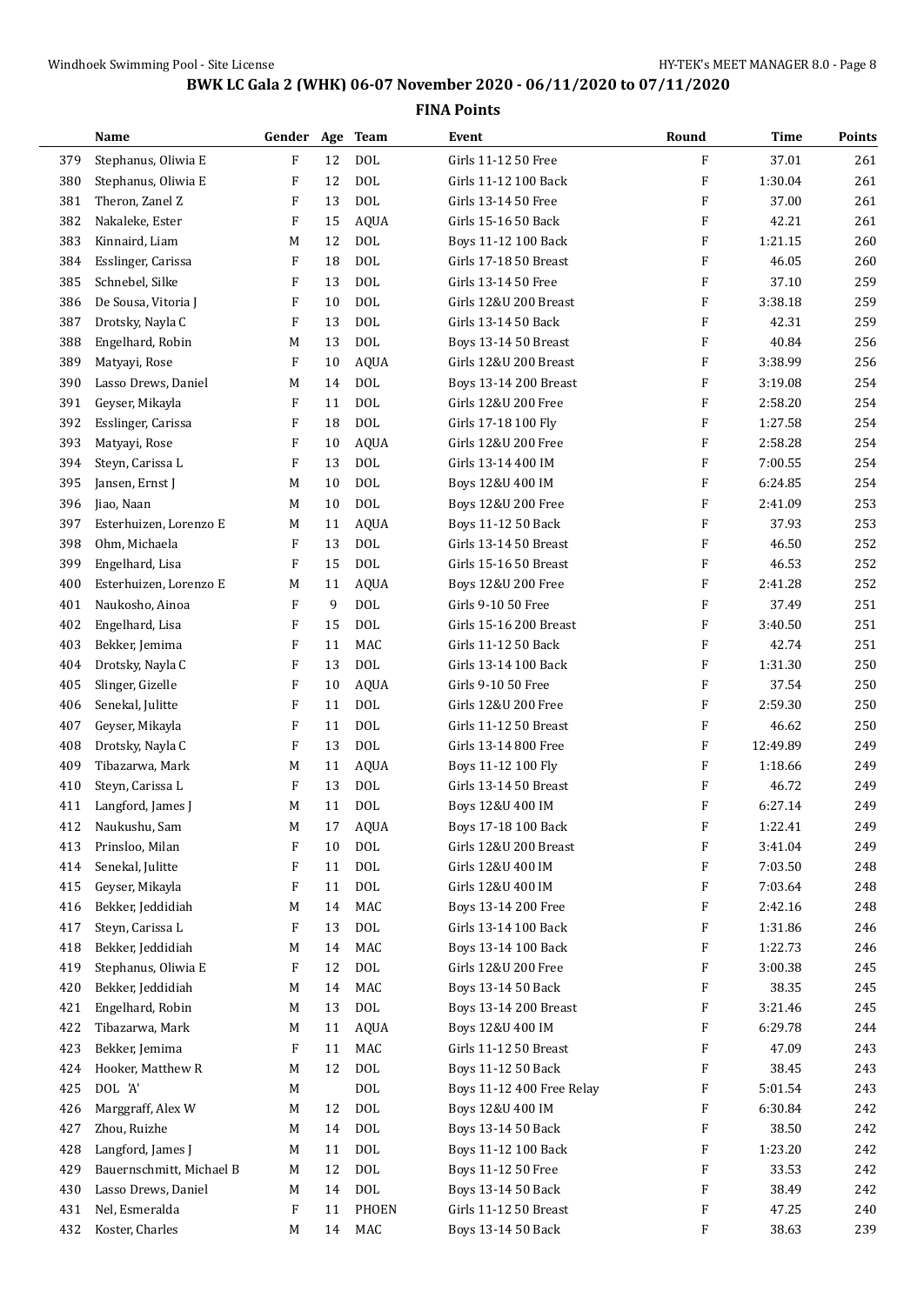|     | Name                     | Gender Age                |        | <b>Team</b>  | Event                 | Round                     | Time     | Points |
|-----|--------------------------|---------------------------|--------|--------------|-----------------------|---------------------------|----------|--------|
| 433 | Langford, James J        | М                         | 11     | <b>DOL</b>   | Boys 12&U 800 Free    | F                         | 12:07.85 | 239    |
| 434 | Leitner, Janine T        | F                         | 24     | <b>AQUA</b>  | Girls 19&0 800 Free   | F                         | 13:01.17 | 239    |
| 435 | Naukosho, Ainoa          | F                         | 9      | <b>DOL</b>   | Girls 10&U 100 Back   | F                         | 1:32.76  | 239    |
| 436 | Drotsky, Nayla C         | F                         | 13     | <b>DOL</b>   | Girls 13-14 50 Breast | F                         | 47.41    | 238    |
| 437 | Samson, Jane             | F                         | 54     | MAC          | Women 45&0 200 Free   | F                         | 3:02.23  | 238    |
| 438 | De Sousa, Vitoria J      | F                         | 10     | <b>DOL</b>   | Girls 12&U 400 IM     | F                         | 7:09.37  | 238    |
| 439 | Matyayi, Rose            | F                         | 10     | <b>AQUA</b>  | Girls 10&U 100 Fly    | F                         | 1:29.72  | 236    |
| 440 | Nell, Tristan T          | M                         | 12     | <b>AQUA</b>  | Boys 12&U 200 Free    | F                         | 2:44.87  | 236    |
| 441 | Schnebel, Silke          | F                         | 13     | <b>DOL</b>   | Girls 13-14 200 Free  | F                         | 3:02.58  | 236    |
| 442 | Esslinger, Carissa       | F                         | 18     | <b>DOL</b>   | Girls 17-18 100 Back  | F                         | 1:33.14  | 236    |
| 443 | Steyn, Ryan P            | M                         | 9      | <b>DOL</b>   | Boys 10&U 100 Back    | F                         | 1:23.98  | 235    |
| 444 | De Sousa, Vitoria J      | F                         | 10     | <b>DOL</b>   | Girls 9-10 50 Back    | F                         | 43.78    | 234    |
| 445 | Bauernschmitt, Michael B | M                         | 12     | <b>DOL</b>   | Boys 11-12 100 Back   | F                         | 1:24.08  | 234    |
| 446 | Langford, James J        | M                         | 11     | <b>DOL</b>   | Boys 12&U 200 Free    | F                         | 2:45.38  | 234    |
| 447 | Nakaleke, Ester          | F                         | 15     | <b>AQUA</b>  | Girls 15-16 100 Fly   | F                         | 1:30.06  | 233    |
| 448 | De Sousa, Vitoria J      | F                         | 10     | <b>DOL</b>   | Girls 9-10 50 Breast  | F                         | 47.71    | 233    |
| 449 | Stephanus, Oliwia E      | F                         | 12     | <b>DOL</b>   | Girls 12&U 400 IM     | F                         | 7:12.69  | 233    |
| 450 | Steyn, Carissa L         | $\boldsymbol{\mathrm{F}}$ | 13     | <b>DOL</b>   | Girls 13-14 50 Back   | F                         | 43.83    | 233    |
| 451 | Stephanus, Oliwia E      | F                         | 12     | <b>DOL</b>   | Girls 12&U 200 Breast | F                         | 3:46.32  | 232    |
| 452 | Kali, Kandali K          | F                         | 14     | <b>DOL</b>   | Girls 13-14 50 Breast | F                         | 47.79    | 232    |
| 453 | Coetzer, Caitlin A       | F                         | 15     | <b>DOL</b>   | Girls 15-16 100 Fly   | F                         | 1:30.27  | 232    |
| 454 | Kinnaird, Liam           | M                         | 12     | <b>DOL</b>   | Boys 12&U 200 Breast  | F                         | 3:25.07  | 232    |
| 455 | Esterhuizen, Lorenzo E   | M                         | 11     | <b>AQUA</b>  | Boys 11-12 100 Fly    | F                         | 1:20.59  | 231    |
| 456 | Esterhuizen, Lorenzo E   | M                         | 11     | <b>AQUA</b>  | Boys 11-12 50 Free    | F                         | 34.03    | 231    |
| 457 | Schnebel, Silke          | F                         | 13     | <b>DOL</b>   | Girls 13-14 50 Back   | F                         | 43.98    | 230    |
| 458 | Naukosho, Ainoa          | F                         | 9      | <b>DOL</b>   | Girls 12&U 200 Free   | F                         | 3:04.23  | 230    |
| 459 | Jiao, Naan               | М                         | 10     | <b>DOL</b>   | Boys 12&U 200 Breast  | $\boldsymbol{\mathrm{F}}$ | 3:25.78  | 230    |
| 460 | Langford, James J        | М                         | 11     | <b>DOL</b>   | Boys 12&U 200 Breast  | F                         | 3:25.72  | 230    |
| 461 | Senekal, Julitte         | F                         | 11     | <b>DOL</b>   | Girls 11-12 50 Breast | F                         | 48.02    | 229    |
| 462 | Theron, Zanel Z          | F                         | 13     | <b>DOL</b>   | Girls 13-14 50 Back   | F                         | 44.05    | 229    |
| 463 | Zhou, Ruizhe             | M                         | 14     | <b>DOL</b>   | Boys 13-14 100 Back   | $\boldsymbol{\mathrm{F}}$ | 1:24.74  | 229    |
| 464 | Steyn, Ryan P            | M                         | 9      | <b>DOL</b>   | Boys 9-10 50 Back     | F                         | 39.26    | 228    |
| 465 | Naukosho, Ainoa          | F                         | 9      | <b>DOL</b>   | Girls 9-10 50 Back    | F                         | 44.15    | 228    |
| 466 | Badenhorst, Dirk C       | $\mathbf M$               | $11\,$ | <b>DOL</b>   | Boys 12&U 800 Free    | F                         | 12:19.42 | 228    |
| 467 | Hooker, Matthew R        | M                         | 12     | $\text{DOL}$ | Boys 11-12 100 Back   | F                         | 1:24.77  | 228    |
| 468 | Bekker, Johan            | М                         | 51     | MAC          | Men 45&0 800 Free     | F                         | 12:20.71 | 227    |
| 469 | Jansen, Ernst J          | M                         | 10     | <b>DOL</b>   | Boys 9-10 50 Back     | F                         | 39.40    | 226    |
| 470 | Slinger, Gizelle         | F                         | 10     | <b>AQUA</b>  | Girls 12&U 200 Free   | F                         | 3:05.35  | 226    |
| 471 | Marggraff, Alex W        | M                         | 12     | $\rm DOL$    | Boys 12&U 800 Free    | F                         | 12:22.55 | 225    |
| 472 | Nell, Tristan T          | M                         | 12     | <b>AQUA</b>  | Boys 11-12 50 Free    | F                         | 34.35    | 225    |
| 473 | Slinger, Gizelle         | F                         | 10     | <b>AQUA</b>  | Girls 10&U 100 Back   | F                         | 1:34.74  | 224    |
| 474 | Koster, Charles          | М                         | 14     | MAC          | Boys 13-14 100 Back   | F                         | 1:25.33  | 224    |
| 475 | Nell, Tristan T          | M                         | 12     | <b>AQUA</b>  | Boys 12&U 400 IM      | F                         | 6:41.77  | 223    |
| 476 | Esterhuizen, Lorenzo E   | M                         | 11     | <b>AQUA</b>  | Boys 12&U 200 Breast  | F                         | 3:27.89  | 223    |
| 477 | Jansen, Ernst J          | M                         | 10     | $\rm DOL$    | Boys 10&U 100 Back    | F                         | 1:25.42  | 223    |
| 478 | Groenewald, Carene       | F                         | 58     | MAC          | Women 45&0 50 Free    | F                         | 39.11    | 221    |
| 479 | Hooker, Matthew R        | M                         | 12     | $\rm DOL$    | Boys 12&U 200 Free    | F                         | 2:48.70  | 221    |
| 480 | Theron, Zanel Z          | F                         | 13     | <b>DOL</b>   | Girls 13-14 200 Free  | F                         | 3:06.88  | 220    |
| 481 | Schnebel, Silke          | F                         | 13     | <b>DOL</b>   | Girls 13-14 400 IM    | F                         | 7:21.17  | 220    |
| 482 | Schnebel, Silke          | F                         | 13     | $\text{DOL}$ | Girls 13-14 50 Breast | F                         | 48.72    | 219    |
| 483 | Le Roux, Annemarie       | F                         | 18     | MAC          | Girls 17-18 800 Free  | F                         | 13:23.61 | 219    |
| 484 | Tibazarwa, Mark          | M                         | 11     | <b>AQUA</b>  | Boys 11-12 50 Back    | F                         | 39.80    | 219    |
| 485 | Langford, James J        | M                         | 11     | $\rm DOL$    | Boys 11-12 50 Breast  | F                         | 42.99    | 219    |
| 486 | Coomer, Richard E        | M                         | 68     | AQUA         | Men 45&0 50 Free      | F                         | 34.79    | 217    |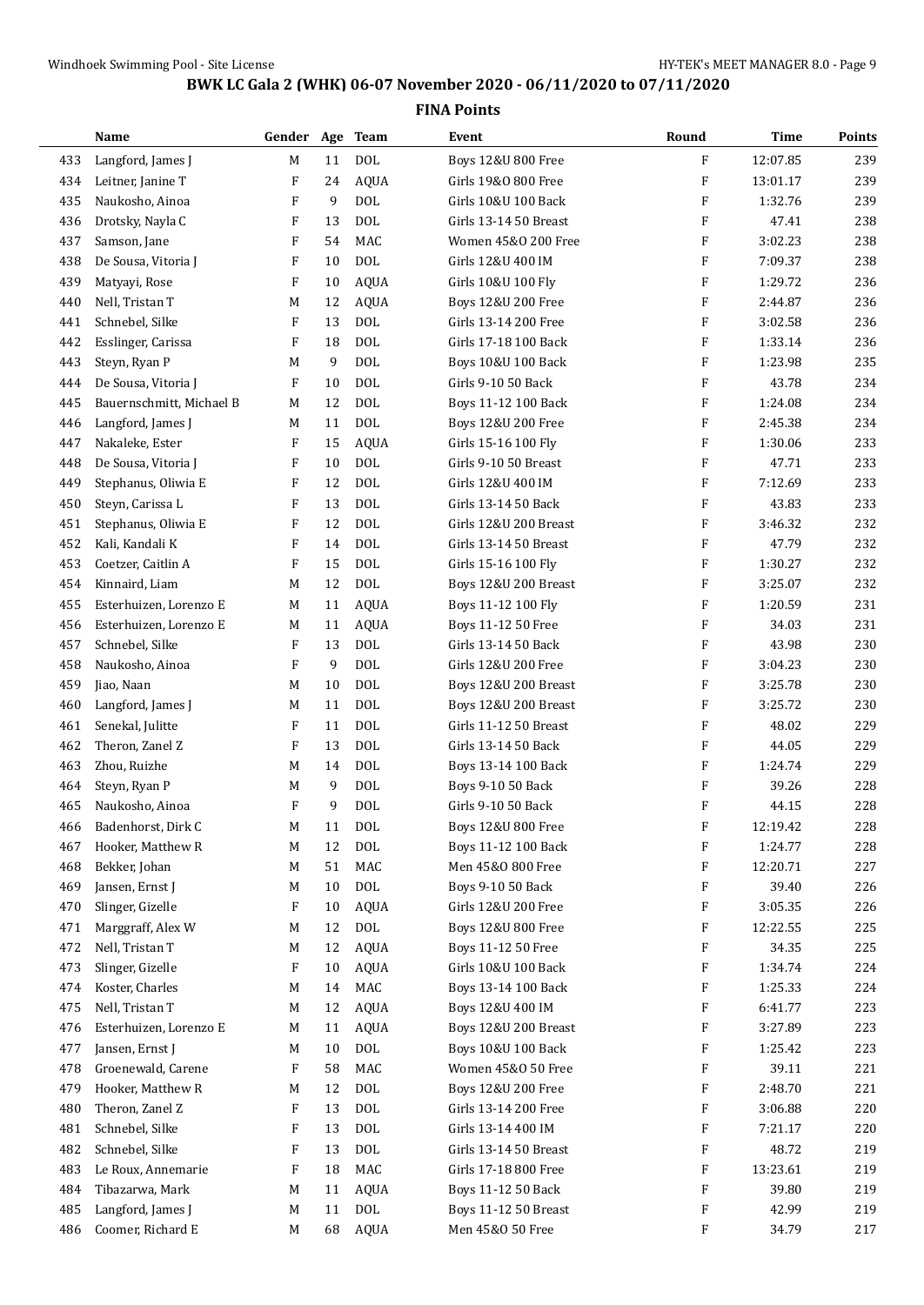|     | Name                     | Gender Age Team |    |              | Event                       | Round                     | <b>Time</b> | <b>Points</b> |
|-----|--------------------------|-----------------|----|--------------|-----------------------------|---------------------------|-------------|---------------|
| 487 | Jiao, Naan               | M               | 10 | <b>DOL</b>   | Boys 10&U 100 Back          | $\mathbf{F}$              | 1:26.27     | 217           |
| 488 | Prinsloo, Milan          | F               | 10 | <b>DOL</b>   | Girls 10&U 100 Back         | F                         | 1:35.76     | 217           |
| 489 | Nel, Amy-Isabella        | F               | 11 | MAC          | Girls 11-12 50 Breast       | $\boldsymbol{\mathrm{F}}$ | 48.90       | 217           |
| 490 | Jiao, Naan               | M               | 10 | <b>DOL</b>   | Boys 9-10 50 Free           | $\boldsymbol{\mathrm{F}}$ | 34.75       | 217           |
| 491 | Leitner, Ulrike C        | F               | 52 | <b>AQUA</b>  | Women 45&0 50 Free          | F                         | 39.44       | 216           |
| 492 | De Sousa, Vitoria J      | F               | 10 | <b>DOL</b>   | Girls 10&U 100 Back         | $\boldsymbol{\mathrm{F}}$ | 1:36.09     | 215           |
| 493 | Lasso Drews, Daniel      | M               | 14 | <b>DOL</b>   | Boys 13-14 100 Back         | $\boldsymbol{\mathrm{F}}$ | 1:26.49     | 215           |
| 494 | Marggraff, Alex W        | M               | 12 | <b>DOL</b>   | Boys 12&U 200 Free          | F                         | 2:50.06     | 215           |
| 495 | DOL 'B'                  | M               |    | <b>DOL</b>   | Boys 11-12 400 Free Relay   | F                         | 5:14.16     | 215           |
| 496 | Drotsky, Nayla C         | F               | 13 | <b>DOL</b>   | Girls 13-14 100 Fly         | $\boldsymbol{\mathrm{F}}$ | 1:32.63     | 214           |
| 497 | Loxton, Dominic          | M               | 15 | <b>AQUA</b>  | Boys 15-16 100 Fly          | F                         | 1:22.67     | 214           |
| 498 | Jiao, Naan               | M               | 10 | <b>DOL</b>   | Boys 10&U 100 Fly           | $\boldsymbol{\mathrm{F}}$ | 1:22.78     | 213           |
| 499 | Lasso Drews, Daniel      | M               | 14 | <b>DOL</b>   | Boys 13-14 50 Breast        | $\boldsymbol{\mathrm{F}}$ | 43.39       | 213           |
| 500 | Bekker, Jemima           | F               | 11 | MAC          | Girls 11-12 100 Back        | F                         | 1:36.28     | 213           |
| 501 | Slinger, Gizelle         | F               | 10 | <b>AQUA</b>  | Girls 9-10 50 Back          | $\boldsymbol{\mathrm{F}}$ | 45.16       | 213           |
| 502 | Bauernschmitt, Michael B | M               | 12 | <b>DOL</b>   | Boys 12&U 200 Breast        | $\boldsymbol{\mathrm{F}}$ | 3:30.88     | 213           |
| 503 | Naukosho, Ainoa          | F               | 9  | <b>DOL</b>   | Girls 12&U 400 IM           | $\boldsymbol{\mathrm{F}}$ | 7:26.65     | 212           |
| 504 | Jansen, Ernst J          | M               | 10 | <b>DOL</b>   | Boys 9-10 50 Free           | $\boldsymbol{\mathrm{F}}$ | 35.06       | 212           |
| 505 | Prinsloo, Milan          | F               | 10 | <b>DOL</b>   | Girls 9-10 50 Back          | $\boldsymbol{\mathrm{F}}$ | 45.28       | 211           |
| 506 | Marggraff, Alex W        | M               | 12 | <b>DOL</b>   | Boys 11-12 50 Back          | $\boldsymbol{\mathrm{F}}$ | 40.32       | 210           |
| 507 | Theron, Zanel Z          | F               | 13 | <b>DOL</b>   | Girls 13-14 100 Back        | F                         | 1:36.91     | 209           |
| 508 | Bauernschmitt, Michael B | M               | 12 | <b>DOL</b>   | Boys 12&U 200 Free          | $\boldsymbol{\mathrm{F}}$ | 2:51.63     | 209           |
| 509 | Schnebel, Silke          | F               | 13 | <b>DOL</b>   | Girls 13-14 100 Back        | F                         | 1:37.12     | 208           |
| 510 | Nel, Amy-Isabella        | F               | 11 | MAC          | Girls 11-12 100 Back        | $\boldsymbol{\mathrm{F}}$ | 1:37.16     | 208           |
| 511 | Steyn, Ryan P            | M               | 9  | <b>DOL</b>   | Boys 12&U 400 IM            | $\boldsymbol{\mathrm{F}}$ | 6:51.98     | 207           |
| 512 | Loxton, Dominic          | M               | 15 | <b>AQUA</b>  | Boys 15-16 50 Back          | $\boldsymbol{\mathrm{F}}$ | 40.53       | 207           |
| 513 | DOL 'A'                  | M               |    | <b>DOL</b>   | Boys 11-12 400 Free Relay   | F                         | 5:18.24     | 206           |
| 514 | Prinsloo, Milan          | F               | 10 | <b>DOL</b>   | Girls 10&U 100 Fly          | $\boldsymbol{\mathrm{F}}$ | 1:33.86     | 206           |
| 515 | Bauernschmitt, Michael B | M               | 12 | <b>DOL</b>   | Boys 11-12 50 Breast        | F                         | 43.96       | 205           |
| 516 | Bekker, Johan            | M               | 51 | MAC          | Men 45&0 50 Back            | F                         | 40.64       | 205           |
| 517 | Naukosho, Ainoa          | F               | 9  | <b>DOL</b>   | Girls 9-10 50 Breast        | $\boldsymbol{\mathrm{F}}$ | 49.90       | 204           |
| 518 | Jiao, Naan               | M               | 10 | <b>DOL</b>   | Boys 9-10 50 Back           | F                         | 40.81       | 203           |
| 519 | Badenhorst, Dirk C       | M               | 11 | <b>DOL</b>   | Boys 12&U 200 Free          | F                         | 2:53.56     | 202           |
| 520 | Loxton, Dominic          | M               | 15 | AQUA         | Boys 15-16 200 Free         | $\boldsymbol{\mathrm{F}}$ | 2:53.65     | 202           |
| 521 | Hooker, Matthew R        | M               | 12 | $\rm DOL$    | Boys 12&U 400 IM            | F                         | 6:55.07     | 202           |
| 522 | Le Roux, Marilize        | F               | 12 | MAC          | Girls 12&U 200 Free         | F                         | 3:12.26     | 202           |
| 523 | Tibazarwa, Mark          | M               | 11 | <b>AQUA</b>  | Boys 11-12 100 Back         | F                         | 1:28.35     | 202           |
| 524 | Kinnaird, Liam           | M               | 12 | $\text{DOL}$ | <b>Boys 11-12 50 Breast</b> | F                         | 44.23       | 201           |
| 525 | Stephanus, Oliwia E      | F               | 12 | $\rm DOL$    | Girls 11-12 50 Breast       | F                         | 50.11       | 201           |
| 526 | Badenhorst, Andre        | M               | 9  | $\rm DOL$    | Boys 12&U 200 Free          | F                         | 2:54.34     | 200           |
| 527 | Langford, James J        | M               | 11 | DOL          | Boys 11-12 100 Fly          | F                         | 1:24.56     | 200           |
| 528 | Theron, Zanel Z          | F               | 13 | <b>DOL</b>   | Girls 13-14 400 IM          | F                         | 7:36.79     | 198           |
| 529 | Bauernschmitt, Michael B | M               | 12 | <b>DOL</b>   | Boys 11-12 100 Fly          | $\boldsymbol{\mathrm{F}}$ | 1:25.09     | 196           |
| 530 | Steyn, Ryan P            | M               | 9  | <b>DOL</b>   | Boys 12&U 200 Free          | F                         | 2:55.51     | 196           |
| 531 | Zhou, Ruizhe             | M               | 14 | DOL          | Boys 13-14 100 Fly          | F                         | 1:25.28     | 195           |
| 532 | Koster, Charles          | M               | 14 | MAC          | Boys 13-14 200 Free         | F                         | 2:56.03     | 194           |
| 533 | Naukushu, Sam            | M               | 17 | <b>AQUA</b>  | Boys 17-18 100 Fly          | F                         | 1:25.46     | 194           |
| 534 | Nell, Tristan T          | M               | 12 | <b>AQUA</b>  | Boys 12&U 200 Breast        | F                         | 3:37.77     | 194           |
| 535 | Steyn, Ryan P            | M               | 9  | $\rm DOL$    | Boys 9-10 50 Free           | F                         | 36.17       | 193           |
| 536 | Bekker, Johan            | M               | 51 | MAC          | Men 45&0 100 Back           | F                         | 1:29.84     | 192           |
| 537 | Leitner, Chelsea L       | F               | 25 | <b>AQUA</b>  | Women 25-44 200 Free        | F                         | 3:15.63     | 192           |
| 538 | Hekandjo, Kabi A         | M               | 9  | <b>AQUA</b>  | Boys 12&U 200 Free          | F                         | 2:57.47     | 189           |
| 539 | Marggraff, Alex W        | M               | 12 | DOL          | Boys 11-12 50 Free          | F                         | 36.39       | 189           |
| 540 | Jiao, Naan               | M               | 10 | $\rm DOL$    | Boys 9-10 50 Breast         | $\boldsymbol{\mathrm{F}}$ | 45.15       | 189           |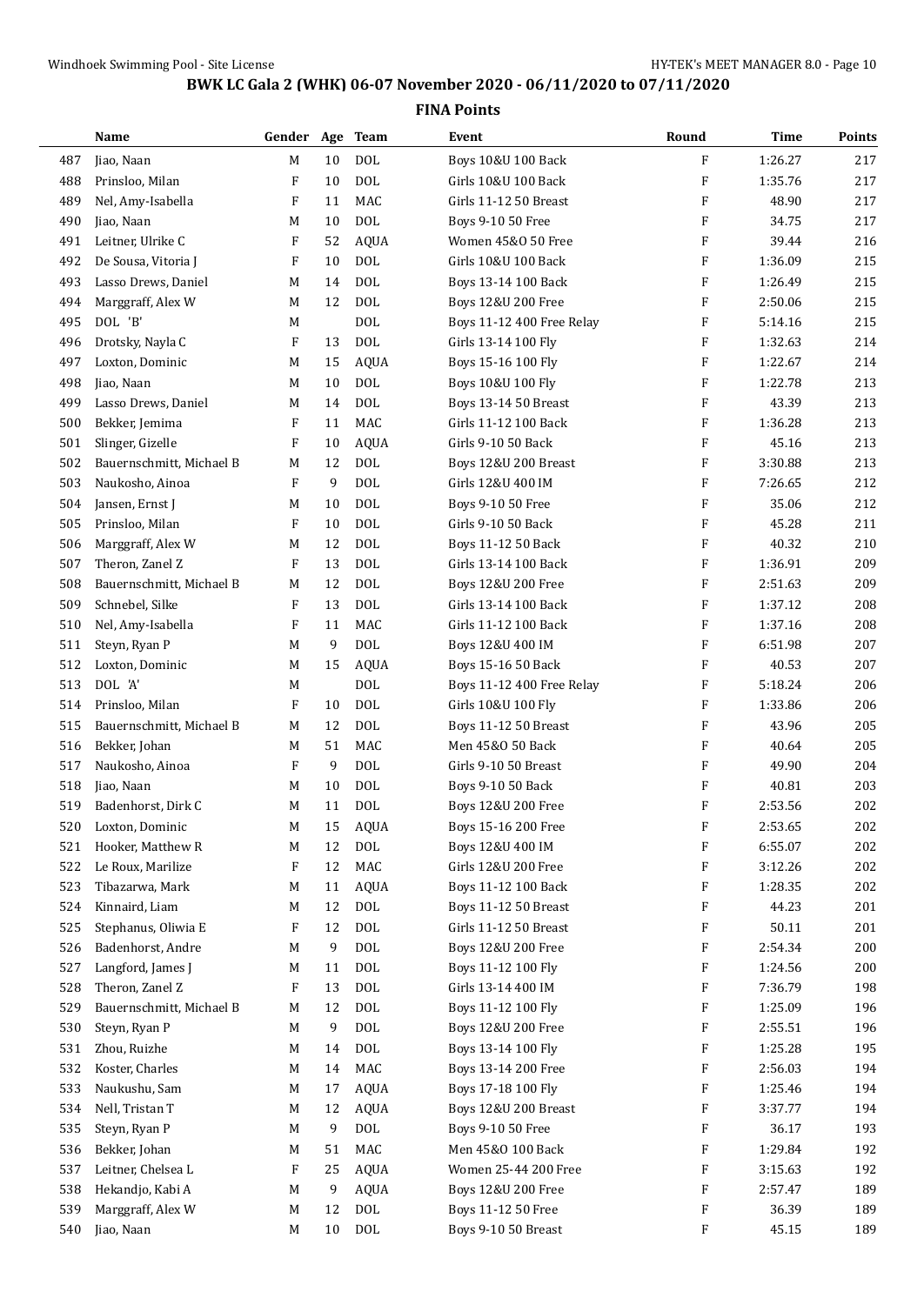|     | Name                   | Gender Age Team |    |             | Event                         | Round                     | Time    | Points |
|-----|------------------------|-----------------|----|-------------|-------------------------------|---------------------------|---------|--------|
| 541 | De Sousa, Vitoria J    | F               | 10 | <b>DOL</b>  | Girls 10&U 100 Fly            | F                         | 1:36.67 | 189    |
| 542 | Nell, Tristan T        | M               | 12 | <b>AQUA</b> | Boys 11-12 50 Back            | $\boldsymbol{\mathrm{F}}$ | 41.75   | 189    |
| 543 | Loxton, Dominic        | M               | 15 | <b>AQUA</b> | Boys 15-16 100 Back           | $\boldsymbol{\mathrm{F}}$ | 1:30.22 | 189    |
| 544 | Schnebel, Silke        | F               | 13 | <b>DOL</b>  | Girls 13-14 100 Fly           | F                         | 1:36.79 | 188    |
| 545 | Prinsloo, Milan        | F               | 10 | <b>DOL</b>  | Girls 9-10 50 Breast          | $\boldsymbol{\mathrm{F}}$ | 51.25   | 188    |
| 546 | Nell, Tristan T        | M               | 12 | <b>AQUA</b> | Boys 11-12 100 Back           | $\boldsymbol{\mathrm{F}}$ | 1:30.54 | 187    |
| 547 | Hekandjo, Kabi A       | M               | 9  | <b>AQUA</b> | Boys 9-10 50 Free             | F                         | 36.56   | 187    |
| 548 | Geyser, Mikayla        | F               | 11 | <b>DOL</b>  | Girls 11-12 100 Fly           | $\boldsymbol{\mathrm{F}}$ | 1:37.14 | 186    |
| 549 | Jansen, Ernst J        | M               | 10 | <b>DOL</b>  | Boys 12&U 200 Breast          | $\boldsymbol{\mathrm{F}}$ | 3:40.61 | 186    |
| 550 | Leitner, Ulrike C      | F               | 52 | <b>AQUA</b> | Women 45&0 50 Back            | F                         | 47.34   | 185    |
| 551 | Badenhorst, Andre      | M               | 9  | <b>DOL</b>  | Boys 9-10 50 Free             | $\boldsymbol{\mathrm{F}}$ | 36.76   | 184    |
| 552 | Badenhorst, Andre      | M               | 9  | <b>DOL</b>  | Boys 12&U 400 IM              | F                         | 7:08.16 | 184    |
| 553 | Nell, Tristan T        | M               | 12 | <b>AQUA</b> | Boys 11-12 100 Fly            | F                         | 1:26.97 | 184    |
| 554 | Hekandjo, Kabi A       | M               | 9  | <b>AQUA</b> | Boys 9-10 50 Back             | $\boldsymbol{\mathrm{F}}$ | 42.26   | 183    |
| 555 | Steyn, Ryan P          | M               | 9  | <b>DOL</b>  | Boys 12&U 200 Breast          | $\boldsymbol{\mathrm{F}}$ | 3:42.36 | 182    |
| 556 | Hooker, Matthew R      | M               | 12 | <b>DOL</b>  | Boys 11-12 50 Free            | F                         | 36.85   | 182    |
| 557 | Badenhorst, Dirk C     | M               | 11 | <b>DOL</b>  | Boys 12&U 400 IM              | $\boldsymbol{\mathrm{F}}$ | 7:10.07 | 182    |
| 558 | Slinger, Gizelle       | F               | 10 | <b>AQUA</b> | Girls 10&U 100 Fly            | F                         | 1:37.96 | 181    |
| 559 | Bekker, Jemima         | F               | 11 | MAC         | Girls 12&U 200 Free           | F                         | 3:19.91 | 180    |
| 560 | Esterhuizen, Lorenzo E | M               | 11 | <b>AQUA</b> | Boys 11-12 50 Breast          | $\boldsymbol{\mathrm{F}}$ | 45.88   | 180    |
| 561 | Naukosho, Ainoa        | F               | 9  | <b>DOL</b>  | Girls 10&U 100 Fly            | F                         | 1:38.31 | 179    |
| 562 | De Klerk, Liza         | F               | 26 | <b>AQUA</b> | Women 25-44 50 Free           | F                         | 42.06   | 178    |
| 563 | Leitner, Ulrike C      | F               | 52 | <b>AQUA</b> | Women 45&0 100 Back           | $\boldsymbol{\mathrm{F}}$ | 1:42.26 | 178    |
| 564 | Loxton, Dominic        | M               | 15 | <b>AQUA</b> | Boys 15-16 50 Breast          | F                         | 46.09   | 178    |
| 565 | Stephanus, Oliwia E    | F               | 12 | <b>DOL</b>  | Girls 11-12 100 Fly           | F                         | 1:38.64 | 177    |
| 566 | Badenhorst, Dirk C     | M               | 11 | <b>DOL</b>  | Boys 11-12 50 Free            | $\boldsymbol{\mathrm{F}}$ | 37.21   | 177    |
| 567 | Theron, Zanel Z        | F               | 13 | <b>DOL</b>  | Girls 13-14 200 Breast        | $\boldsymbol{\mathrm{F}}$ | 4:09.40 | 173    |
| 568 | Theron, Zanel Z        | F               | 13 | <b>DOL</b>  | Girls 13-14 100 Fly           | F                         | 1:39.46 | 173    |
| 569 | Bergh, Madison S       | F               | 11 | <b>AQUA</b> | Girls 11-12 100 Back          | F                         | 1:43.16 | 173    |
| 570 | Nell, Tristan T        | M               | 12 | <b>AQUA</b> | Boys 11-12 50 Breast          | F                         | 46.66   | 172    |
| 571 | Rukewe, Omena T        | F               | 9  | <b>AQUA</b> | Girls 9-10 50 Free            | F                         | 42.59   | 171    |
| 572 | Steyn, Lara            | F               | 10 | <b>DOL</b>  | Girls 9-10 50 Free            | $\boldsymbol{\mathrm{F}}$ | 42.65   | 170    |
| 573 | Jansen, Ernst J        | M               | 10 | <b>DOL</b>  | Boys 10&U 100 Fly             | F                         | 1:29.19 | 170    |
| 574 | Marggraff, Alex W      | M               | 12 | DOL         | Boys 11-12 100 Fly            | F                         | 1:29.20 | 170    |
| 575 | Loubser, Courtney      | F               | 11 | PHOEN       | Girls 11-12 50 Free           | F                         | 42.72   | 170    |
| 576 | AQUA 'A'               | M               |    | <b>AQUA</b> | Boys 11-12 400 Free Relay     | F                         | 5:40.40 | 169    |
| 577 | Hooker, Matthew R      | M               | 12 | <b>DOL</b>  | Boys 12&U 200 Breast          | F                         | 3:47.89 | 169    |
| 578 | Badenhorst, Andre      | M               | 9  | <b>DOL</b>  | <b>Boys 10&amp;U 100 Back</b> | F                         | 1:33.91 | 168    |
| 579 | Slinger, Gizelle       | F               | 10 | <b>AQUA</b> | Girls 9-10 50 Breast          | F                         | 53.24   | 168    |
| 580 | Groenewald, Carene     | F               | 58 | MAC         | Women 45&0 200 Free           | F                         | 3:24.87 | 167    |
| 581 | Badenhorst, Dirk C     | M               | 11 | <b>DOL</b>  | Boys 12&U 200 Breast          | F                         | 3:49.10 | 166    |
| 582 | Tibazarwa, Mark        | M               | 11 | <b>AQUA</b> | Boys 11-12 50 Breast          | F                         | 47.37   | 164    |
| 583 | Steyn, Lara            | F               | 10 | <b>DOL</b>  | Girls 9-10 50 Back            | F                         | 49.21   | 164    |
| 584 | Loubser, Courtney      | F               | 11 | PHOEN       | Girls 11-12 50 Back           | $\boldsymbol{\mathrm{F}}$ | 49.35   | 163    |
| 585 | Hekandjo, Kabi A       | M               | 9  | <b>AQUA</b> | Boys 10&U 100 Back            | F                         | 1:34.91 | 163    |
| 586 | Rey, Candice J         | F               | 10 | <b>AQUA</b> | Girls 9-10 50 Free            | F                         | 43.34   | 162    |
| 587 | Steyn, Ryan P          | M               | 9  | <b>DOL</b>  | Boys 10&U 100 Fly             | F                         | 1:30.68 | 162    |
| 588 | Leitner, Ulrike C      | F               | 52 | <b>AQUA</b> | Women 45&0 200 Free           | F                         | 3:27.58 | 161    |
| 589 | Bergh, Madison S       | F               | 11 | <b>AQUA</b> | Girls 11-12 50 Back           | F                         | 49.55   | 161    |
| 590 | Kinnaird, Liam         | M               | 12 | <b>DOL</b>  | Boys 11-12 100 Fly            | F                         | 1:31.03 | 160    |
| 591 | Loubser, Courtney      | F               | 11 | PHOEN       | Girls 11-12 50 Breast         | F                         | 54.28   | 158    |
| 592 | Drotsky, Kayleigh R    | F               | 10 | <b>DOL</b>  | Girls 9-10 50 Back            | F                         | 49.85   | 158    |
| 593 | Jansen, Christina H    | F               | 8  | <b>DOL</b>  | Girls 10&U 100 Back           | F                         | 1:46.58 | 157    |
| 594 | Badenhorst, Jurie J    | M               | 9  | $\rm DOL$   | Boys 12&U 200 Free            | F                         | 3:09.46 | 156    |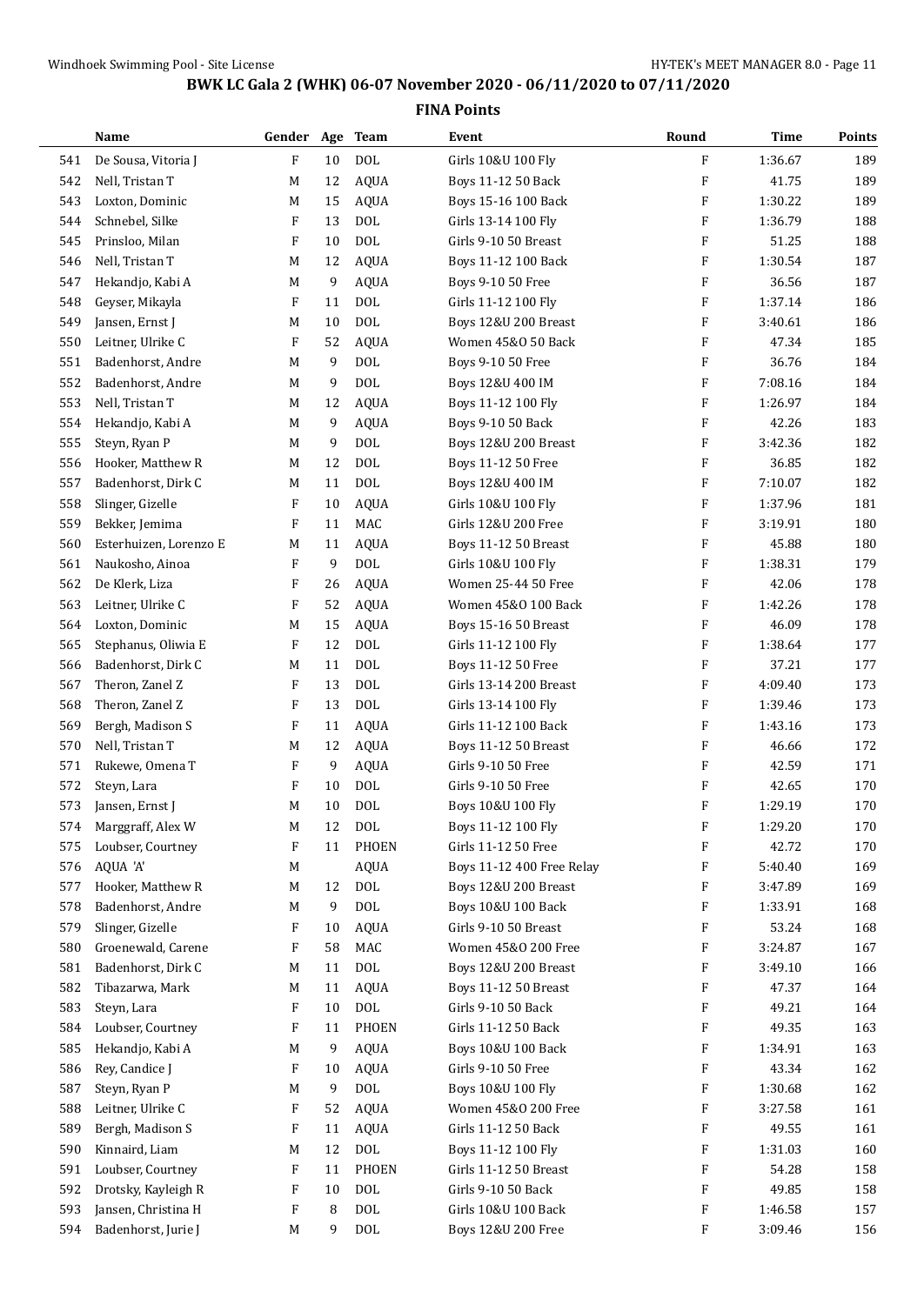|     | Name                | Gender Age Team |    |             | Event                       | Round                     | Time     | Points |
|-----|---------------------|-----------------|----|-------------|-----------------------------|---------------------------|----------|--------|
| 595 | De Klerk, Liza      | F               | 26 | <b>AQUA</b> | Women 25-44 50 Back         | F                         | 50.19    | 155    |
| 596 | Steyn, Carissa L    | F               | 13 | <b>DOL</b>  | Girls 13-14 100 Fly         | F                         | 1:43.12  | 155    |
| 597 | Steyn, Lara         | F               | 10 | <b>DOL</b>  | Girls 10&U 100 Back         | F                         | 1:47.47  | 153    |
| 598 | Hooker, Matthew R   | M               | 12 | <b>DOL</b>  | Boys 11-12 100 Fly          | F                         | 1:32.56  | 152    |
| 599 | Senekal, Julitte    | F               | 11 | <b>DOL</b>  | Girls 11-12 100 Fly         | F                         | 1:43.87  | 152    |
| 600 | Badenhorst, Andre   | M               | 9  | <b>DOL</b>  | Boys 9-10 50 Back           | F                         | 45.05    | 151    |
| 601 | Benade, Kayleb G    | M               | 10 | <b>AQUA</b> | Boys 9-10 50 Free           | F                         | 39.53    | 148    |
| 602 | Bergh, Madison S    | F               | 11 | <b>AQUA</b> | Girls 11-12 50 Free         | F                         | 44.66    | 148    |
| 603 | Steyn, Ryan P       | M               | 9  | <b>DOL</b>  | Boys 9-10 50 Breast         | F                         | 49.10    | 147    |
| 604 | Benade, Kayleb G    | M               | 10 | <b>AQUA</b> | Boys 12&U 200 Free          | F                         | 3:12.98  | 147    |
| 605 | Theron, Zanel Z     | F               | 13 | <b>DOL</b>  | Girls 13-14 50 Breast       | F                         | 55.62    | 147    |
| 606 | Engelhard, Victor   | M               | 10 | <b>DOL</b>  | Boys 9-10 50 Free           | F                         | 39.71    | 146    |
| 607 | Jansen, Christina H | F               | 8  | <b>DOL</b>  | Girls 12&U 200 Free         | F                         | 3:34.38  | 146    |
| 608 | De Klerk, Liza      | F               | 26 | <b>AQUA</b> | Women 25-44 200 Free        | F                         | 3:34.30  | 146    |
| 609 | Badenhorst, Dirk C  | M               | 11 | <b>DOL</b>  | Boys 11-12 50 Back          | F                         | 45.60    | 145    |
| 610 | Leitner, Ulrike C   | F               | 52 | <b>AQUA</b> | Women 45&0 800 Free         | F                         | 15:20.90 | 145    |
| 611 | De Klerk, Liza      | F               | 26 | <b>AQUA</b> | Women 25-44 100 Back        | F                         | 1:49.45  | 145    |
| 612 | Coomer, Richard E   | M               | 68 | AQUA        | Men 45&0 50 Breast          | F                         | 49.47    | 144    |
| 613 | Prinsloo, Martin J  | М               | 8  | <b>DOL</b>  | Boys 12&U 400 IM            | F                         | 7:44.85  | 144    |
| 614 | Hooker, Matthew R   | M               | 12 | <b>DOL</b>  | <b>Boys 11-12 50 Breast</b> | F                         | 49.67    | 142    |
| 615 | Erasmus, Linda      | F               | 61 | MAC         | Women 45&0 50 Free          | F                         | 45.42    | 141    |
| 616 | Drotsky, Kayleigh R | F               | 10 | <b>DOL</b>  | Girls 10&U 100 Back         | F                         | 1:50.96  | 139    |
| 617 | Marggraff, Alex W   | M               | 12 | <b>DOL</b>  | Boys 11-12 50 Breast        | F                         | 50.08    | 139    |
| 618 | Badenhorst, Andre   | M               | 9  | <b>DOL</b>  | Boys 12&U 200 Breast        | F                         | 4:04.07  | 137    |
| 619 | Engelhard, Victor   | M               | 10 | <b>DOL</b>  | Boys 12&U 200 Free          | F                         | 3:17.49  | 137    |
| 620 | Jansen, Ernst J     | M               | 10 | <b>DOL</b>  | Boys 9-10 50 Breast         | F                         | 50.24    | 137    |
| 621 | Badenhorst, Jurie J | М               | 9  | <b>DOL</b>  | Boys 12&U 400 IM            | $\boldsymbol{\mathrm{F}}$ | 7:52.20  | 137    |
| 622 | DOL 'B'             | М               |    | <b>DOL</b>  | Boys 11-12 400 Free Relay   | F                         | 6:05.48  | 136    |
| 623 | Badenhorst, Dirk C  | M               | 11 | <b>DOL</b>  | Boys 11-12 100 Back         | F                         | 1:40.82  | 136    |
| 624 | Badenhorst, Jurie J | M               | 9  | <b>DOL</b>  | Boys 9-10 50 Free           | F                         | 40.70    | 135    |
| 625 | Prinsloo, Martin J  | M               | 8  | <b>DOL</b>  | Boys 12&U 200 Free          | F                         | 3:18.38  | 135    |
| 626 | Drotsky, Kayleigh R | F               | 10 | <b>DOL</b>  | Girls 9-10 50 Free          | F                         | 46.25    | 134    |
| 627 | Rey, Candice J      | F               | 10 | <b>AQUA</b> | Girls 9-10 50 Back          | $\boldsymbol{\mathrm{F}}$ | 52.81    | 133    |
| 628 | Jansen, Christina H | F               | 8  | $\rm DOL$   | Girls 8&U 50 Back           | F                         | 52.83    | 133    |
| 629 | Jansen, Christina H | F               | 8  | $\rm DOL$   | Girls 8&U 50 Free           | F                         | 46.44    | 132    |
| 630 | Benade, Kayleb G    | M               | 10 | <b>AQUA</b> | Boys 10&U 100 Back          | F                         | 1:42.04  | 131    |
| 631 | Benade, Kayleb G    | M               | 10 | <b>AQUA</b> | Boys 9-10 50 Back           | F                         | 47.27    | 130    |
| 632 | Drotsky, Kayleigh R | F               | 10 | $\rm DOL$   | Girls 9-10 50 Breast        | F                         | 58.08    | 129    |
| 633 | Westerduin, Geo X   | M               | 15 | <b>AQUA</b> | Boys 15-16 50 Back          | F                         | 47.41    | 129    |
| 634 | Rey, Candice J      | F               | 10 | <b>AQUA</b> | Girls 12&U 200 Free         | F                         | 3:43.03  | 129    |
| 635 | Badenhorst, Dirk C  | M               | 11 | $\rm DOL$   | Boys 11-12 50 Breast        | F                         | 51.37    | 128    |
| 636 | Riha, Thomas J      | М               | 10 | AQUA        | Boys 9-10 50 Free           | F                         | 41.52    | 127    |
| 637 | Coomer, Richard E   | M               | 68 | <b>AQUA</b> | Men 45&0 50 Back            | F                         | 47.96    | 125    |
| 638 | Jansen, Christina H | F               | 8  | $\rm DOL$   | Girls 8&U 50 Breast         | F                         | 58.94    | 124    |
| 639 | Jansen, Christina H | F               | 8  | $\rm DOL$   | Girls 12&U 400 IM           | F                         | 8:54.46  | 123    |
| 640 | Prinsloo, Martin J  | M               | 8  | DOL         | Boys 8&U 50 Free            | F                         | 41.98    | 123    |
| 641 | Benade, Kayleb G    | M               | 10 | <b>AQUA</b> | Boys 9-10 50 Breast         | F                         | 52.09    | 123    |
| 642 | Riha, Thomas J      | М               | 10 | <b>AQUA</b> | Boys 9-10 50 Back           | F                         | 48.33    | 122    |
| 643 | Engelhard, Victor   | M               | 10 | $\rm DOL$   | Boys 9-10 50 Breast         | F                         | 52.37    | 121    |
| 644 | Benade, Kayleb G    | M               | 10 | <b>AQUA</b> | Boys 10&U 100 Fly           | F                         | 1:39.89  | 121    |
| 645 | Badenhorst, Jurie J | M               | 9  | $\rm DOL$   | Boys 10&U 100 Back          | F                         | 1:44.62  | 121    |
| 646 | Badenhorst, Andre   | M               | 9  | $\rm DOL$   | Boys 10&U 100 Fly           | F                         | 1:40.40  | 119    |
| 647 | Badenhorst, Jurie J | M               | 9  | DOL         | Boys 9-10 50 Back           | F                         | 49.00    | 117    |
| 648 | Prinsloo, Martin J  | M               | 8  | $\rm DOL$   | Boys 10&U 100 Back          | F                         | 1:45.72  | 117    |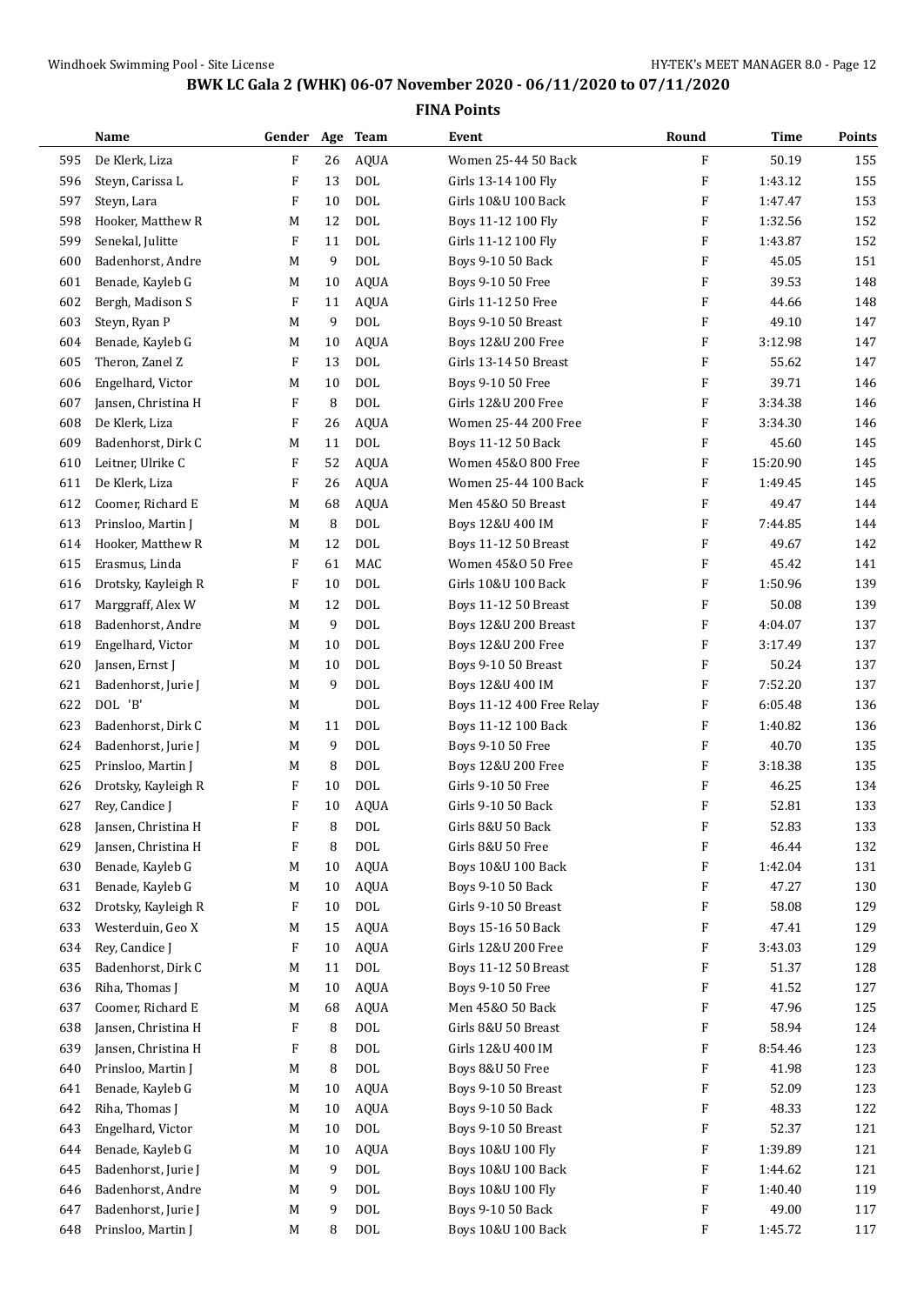|     | Name                   | Gender Age |    | <b>Team</b>  | Event                     | Round                     | <b>Time</b> | Points |
|-----|------------------------|------------|----|--------------|---------------------------|---------------------------|-------------|--------|
| 649 | McNamara, Scarlett     | ${\bf F}$  | 9  | <b>PHOEN</b> | Girls 9-10 50 Back        | F                         | 55.29       | 116    |
| 650 | McNamara, Scarlett     | F          | 9  | <b>PHOEN</b> | Girls 9-10 50 Breast      | F                         | 1:00.64     | 113    |
| 651 | Drotsky, Kayleigh R    | F          | 10 | <b>DOL</b>   | Girls 10&U 100 Fly        | F                         | 1:55.33     | 111    |
| 652 | Rukewe, Omena T        | F          | 9  | <b>AQUA</b>  | Girls 10&U 100 Back       | F                         | 2:00.35     | 109    |
| 653 | Badenhorst, Andre      | M          | 9  | DOL          | Boys 9-10 50 Breast       | F                         | 54.45       | 108    |
| 654 | Rukewe, Omena T        | F          | 9  | <b>AQUA</b>  | Girls 9-10 50 Breast      | F                         | 1:01.90     | 107    |
| 655 | Rey, Candice J         | F          | 10 | <b>AQUA</b>  | Girls 9-10 50 Breast      | F                         | 1:02.04     | 106    |
| 656 | Prinsloo, Martin J     | M          | 8  | <b>DOL</b>   | Boys 8&U 50 Back          | F                         | 50.65       | 106    |
| 657 | Badenhorst, Dirk C     | M          | 11 | <b>DOL</b>   | Boys 11-12 100 Fly        | F                         | 1:44.76     | 105    |
| 658 | McNamara, Scarlett     | F          | 9  | <b>PHOEN</b> | Girls 9-10 50 Free        | F                         | 50.30       | 104    |
| 659 | Engelhard, Victor      | M          | 10 | DOL          | Boys 10&U 100 Back        | F                         | 1:50.28     | 103    |
| 660 | Hekandjo, Kabi A       | М          | 9  | <b>AQUA</b>  | Boys 9-10 50 Breast       | F                         | 55.46       | 102    |
| 661 | Hamutenya, Faiza       | F          | 10 | <b>AQUA</b>  | Girls 9-10 50 Free        | F                         | 50.76       | 101    |
| 662 | Prinsloo, Martin J     | M          | 8  | <b>DOL</b>   | Boys 10&U 100 Fly         | F                         | 1:46.49     | 100    |
| 663 | David, Jose A          | М          | 12 | <b>AQUA</b>  | Boys 11-12 100 Back       | F                         | 1:52.41     | 98     |
| 664 | Rukewe, Omena T        | F          | 9  | <b>AQUA</b>  | Girls 9-10 50 Back        | F                         | 58.66       | 97     |
| 665 | AQUA 'B'               | M          |    | <b>AQUA</b>  | Boys 11-12 400 Free Relay | F                         | 6:48.97     | 97     |
| 666 | Engelhard, Victor      | M          | 10 | <b>DOL</b>   | Boys 10&U 100 Fly         | F                         | 1:47.85     | 96     |
| 667 | Steyn, Lara            | F          | 10 | <b>DOL</b>   | Girls 9-10 50 Breast      | F                         | 1:04.13     | 96     |
| 668 | Jansen, Christina H    | F          | 8  | <b>DOL</b>   | Girls 10&U 100 Fly        | F                         | 2:01.36     | 95     |
| 669 | David, Jose A          | М          | 12 | <b>AQUA</b>  | Boys 11-12 50 Back        | F                         | 52.49       | 95     |
| 670 | Leitner, Zach M        | M          | 7  | <b>AQUA</b>  | Boys 10&U 100 Back        | F                         | 1:53.35     | 95     |
| 671 | David, Jose A          | M          | 12 | <b>AQUA</b>  | Boys 11-12 50 Free        | F                         | 45.84       | 94     |
| 672 | Hamutenya, Faiza       | F          | 10 | <b>AQUA</b>  | Girls 9-10 50 Back        | F                         | 59.54       | 93     |
| 673 | Westerduin, Geo X      | M          | 15 | <b>AQUA</b>  | Boys 15-16 50 Free        | F                         | 46.15       | 93     |
| 674 | McNab, Aneurene        | F          | 9  | <b>DOL</b>   | Girls 9-10 50 Breast      | F                         | 1:05.07     | 92     |
| 675 | Rukewe, Buno A         | F          | 7  | <b>AQUA</b>  | Girls 8&U 50 Back         | F                         | 59.55       | 92     |
| 676 | Rukewe, Buno A         | F          | 7  | <b>AQUA</b>  | Girls 8&U 50 Free         | F                         | 52.77       | 90     |
| 677 | McNab, Aneurene        | F          | 9  | <b>DOL</b>   | Girls 9-10 50 Free        | F                         | 53.00       | 89     |
| 678 | Engelhard, Victor      | M          | 10 | <b>DOL</b>   | Boys 9-10 50 Back         | F                         | 54.12       | 87     |
| 679 | De Klerk, Elijah Y     | M          | 10 | <b>DOL</b>   | Boys 9-10 50 Free         | F                         | 47.42       | 85     |
| 680 | McNab, Aneurene        | F          | 9  | <b>DOL</b>   | Girls 9-10 50 Back        | $\boldsymbol{\mathrm{F}}$ | 1:01.44     | 84     |
| 681 | Hamutenya, Faiza       | F          | 10 | <b>AQUA</b>  | Girls 10&U 100 Back       | F                         | 2:11.17     | 84     |
| 682 | Prinsloo, Martin J     | M          | 8  | $\text{DOL}$ | Boys 8&U 50 Breast        | F                         | 59.46       | 83     |
| 683 | Hekandjo, Kabi A       | M          | 9  | <b>AQUA</b>  | Boys 10&U 100 Fly         | F                         | 1:53.54     | 82     |
| 684 | Cowley, Dylan          | M          | 8  | <b>DOL</b>   | Boys 8&U 50 Back          | F                         | 55.19       | 82     |
| 685 | Leitner, Zach M        | M          | 7  | <b>AQUA</b>  | Boys 8&U 50 Back          | F                         | 55.21       | 82     |
| 686 | Von Lieres, Waldemar G | M          | 9  | <b>DOL</b>   | Boys 9-10 50 Breast       | F                         | 1:00.40     | 79     |
| 687 | Leitner, Zach M        | M          | 7  | <b>AQUA</b>  | Boys 8&U 50 Free          | F                         | 48.75       | 78     |
| 688 | McNab, Aneurene        | F          | 9  | <b>DOL</b>   | Girls 10&U 100 Back       | F                         | 2:14.95     | 77     |
| 689 | Steyn, Lara            | F          | 10 | $\rm DOL$    | Girls 10&U 100 Fly        | F                         | 2:11.44     | 75     |
| 690 | Badenhorst, Jurie J    | M          | 9  | <b>DOL</b>   | Boys 9-10 50 Breast       | F                         | 1:01.68     | 74     |
| 691 | De Klerk, Elijah Y     | M          | 10 | DOL          | Boys 9-10 50 Back         | F                         | 57.65       | 72     |
| 692 | Badenhorst, Jurie J    | M          | 9  | <b>DOL</b>   | Boys 10&U 100 Fly         | F                         | 2:00.02     | 70     |
| 693 | Cowley, Dylan          | M          | 8  | DOL          | Boys 8&U 50 Free          | F                         | 50.87       | 69     |
| 694 | De Klerk, Elijah Y     | M          | 10 | <b>DOL</b>   | Boys 9-10 50 Breast       | F                         | 1:03.20     | 69     |
| 695 | Mahdy, Nadien          | F          | 9  | <b>DOL</b>   | Girls 9-10 50 Back        | F                         | 1:06.01     | 68     |
| 696 | Mahdy, Nadien          | F          | 9  | <b>DOL</b>   | Girls 9-10 50 Free        | F                         | 59.87       | 61     |
| 697 | De Klerk, Elijah Y     | M          | 10 | <b>DOL</b>   | Boys 10&U 100 Back        | F                         | 2:12.37     | 60     |
| 698 | Von Lieres, Waldemar G | М          | 9  | $\rm DOL$    | Boys 10&U 100 Back        | F                         | 2:16.00     | 55     |
| 699 | David, Jose A          | M          | 12 | <b>AQUA</b>  | Boys 11-12 50 Breast      | F                         | 1:09.81     | 51     |
| 700 | Hamutenya, Faiza       | F          | 10 | <b>AQUA</b>  | Girls 9-10 50 Breast      | F                         | 1:20.14     | 49     |
| 701 | Rukewe, Buno A         | F          | 7  | <b>AQUA</b>  | Girls 8&U 50 Breast       | F                         | 1:22.48     | 45     |
| 702 | McNab, Aneurene        | F          | 9  | $\rm DOL$    | Girls 10&U 100 Fly        | F                         | 2:41.15     | 40     |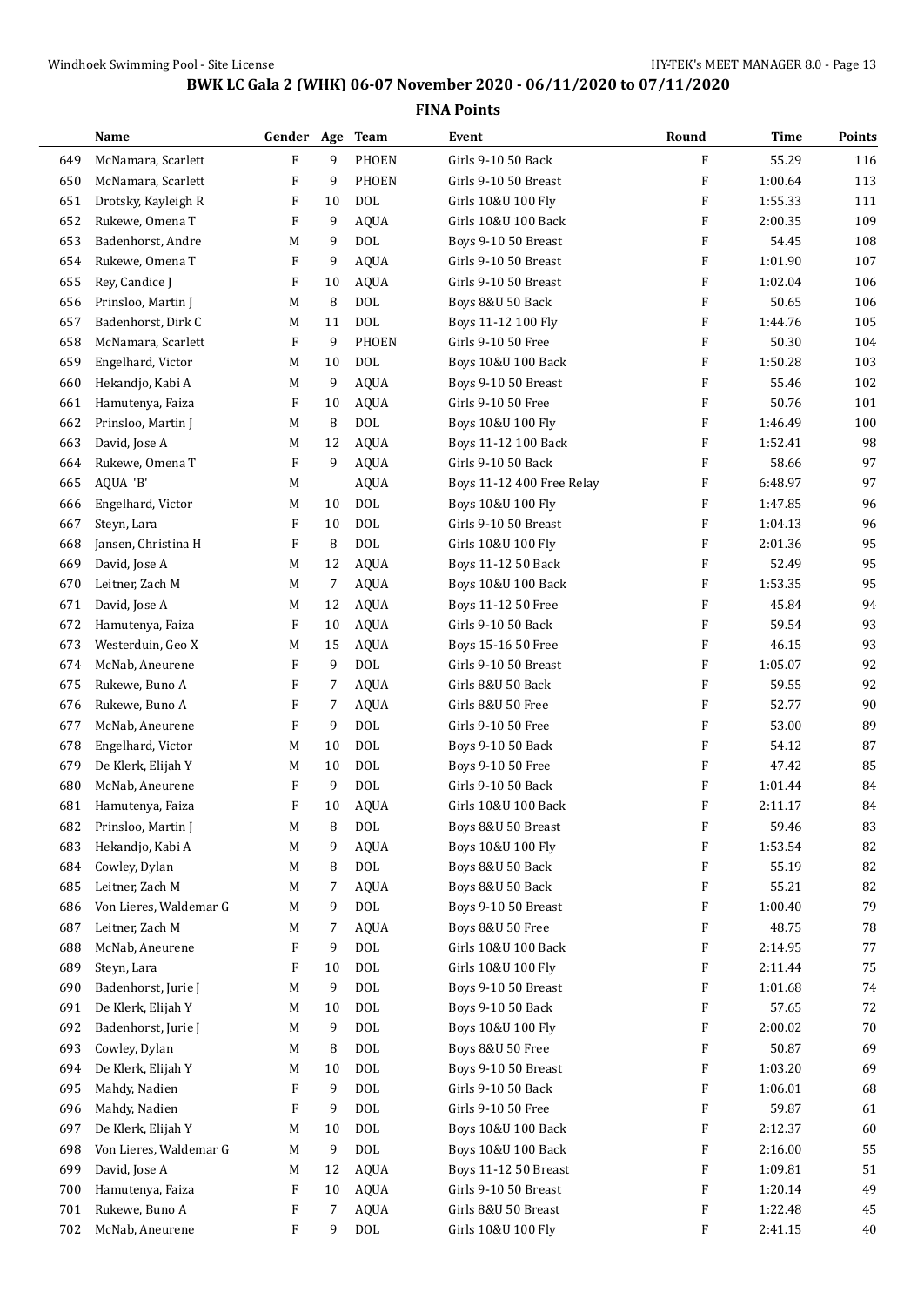| Name                   | Gender Age Team |             | Event              | Round | Time      | <b>Points</b> |
|------------------------|-----------------|-------------|--------------------|-------|-----------|---------------|
| 703<br>Leitner, Zach M | M               | <b>AOUA</b> | Boys 8&U 50 Breast |       | । -1 ८ Q1 | 39            |